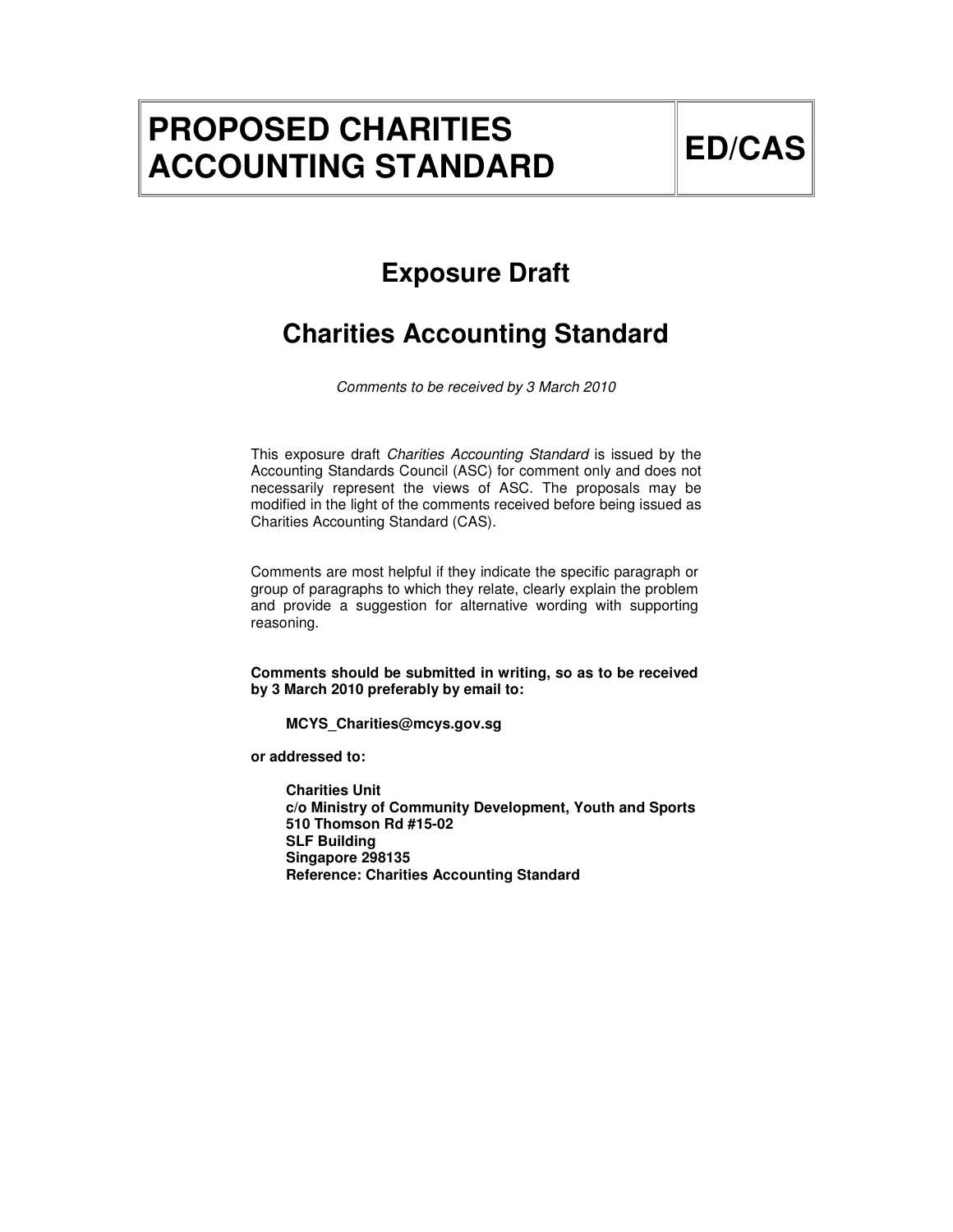| <b>CONTENTS</b>                                                                                                                                                                                                                                                                                                                                                                                                                                             |                                                                                                                                                                       |
|-------------------------------------------------------------------------------------------------------------------------------------------------------------------------------------------------------------------------------------------------------------------------------------------------------------------------------------------------------------------------------------------------------------------------------------------------------------|-----------------------------------------------------------------------------------------------------------------------------------------------------------------------|
|                                                                                                                                                                                                                                                                                                                                                                                                                                                             | <b>Paragraph</b>                                                                                                                                                      |
| <b>PREFACE</b>                                                                                                                                                                                                                                                                                                                                                                                                                                              | $A1 - A15$                                                                                                                                                            |
| <b>INTRODUCTION</b>                                                                                                                                                                                                                                                                                                                                                                                                                                         | $B1 - B7$                                                                                                                                                             |
| <b>INVITATION TO COMMENT</b>                                                                                                                                                                                                                                                                                                                                                                                                                                |                                                                                                                                                                       |
| <b>CHARITIES ACCOUNTING STANDARD</b>                                                                                                                                                                                                                                                                                                                                                                                                                        |                                                                                                                                                                       |
| <b>Scope</b>                                                                                                                                                                                                                                                                                                                                                                                                                                                | $1 - 2$                                                                                                                                                               |
| <b>General</b><br>Requirement to prepare financial statements<br>Accounting principles and policies<br>Going concern<br>Prudence<br>Prior period adjustments<br>Accounting for separate funds<br>Statement of financial activities format<br><b>Balance Sheet format</b><br>Approval and signing of financial statements                                                                                                                                    | $3 - 4$<br>$5 - 12$<br>13<br>14<br>15<br>$16 - 22$<br>23<br>24<br>25                                                                                                  |
| <b>Statement of Financial Activities</b><br>General<br>Introduction<br><b>Structure</b><br><b>Adaptation of Formats</b><br><b>Exceptional Items</b><br>Profit or loss on disposal                                                                                                                                                                                                                                                                           | 26<br>$27 - 28$<br>$29 - 36$<br>$37 - 38$<br>$39 - 40$                                                                                                                |
| Cost of Audit, Independent Examination or Reporting<br>Accountant Services and other Financial Services                                                                                                                                                                                                                                                                                                                                                     | 41                                                                                                                                                                    |
| Income<br><b>Basic principles</b><br>Analysis and Apportionment<br><b>Contractual Arrangements</b><br><b>Grants and Donations receivable</b><br>Funds received as Agent<br><b>Disclosure</b><br>Income subject to Restrictions<br><b>A1: Income from Generated Funds</b><br><b>A1a: Voluntary Income</b><br>Legacies<br>Donations in Kind<br><b>A1b: Activities for Generating Funds</b><br>A1c: Investment Income<br>A2: Income from Charitable Activities | $42 - 51$<br>$52 - 54$<br>$55 - 60$<br>$61 - 68$<br>$69 - 70$<br>$71 - 72$<br>$73 - 74$<br>$75 - 76$<br>$77 - 82$<br>$83 - 87$<br>$88 - 90$<br>$91 - 93$<br>$94 - 97$ |
| Contracts for services<br>A3: Other Income<br><b>Expenditure and Costs</b><br>General rules on the recognition of expenditure                                                                                                                                                                                                                                                                                                                               | $98 - 103$<br>104<br>105                                                                                                                                              |
| <b>Contractual Arrangements</b>                                                                                                                                                                                                                                                                                                                                                                                                                             | $106 - 109$                                                                                                                                                           |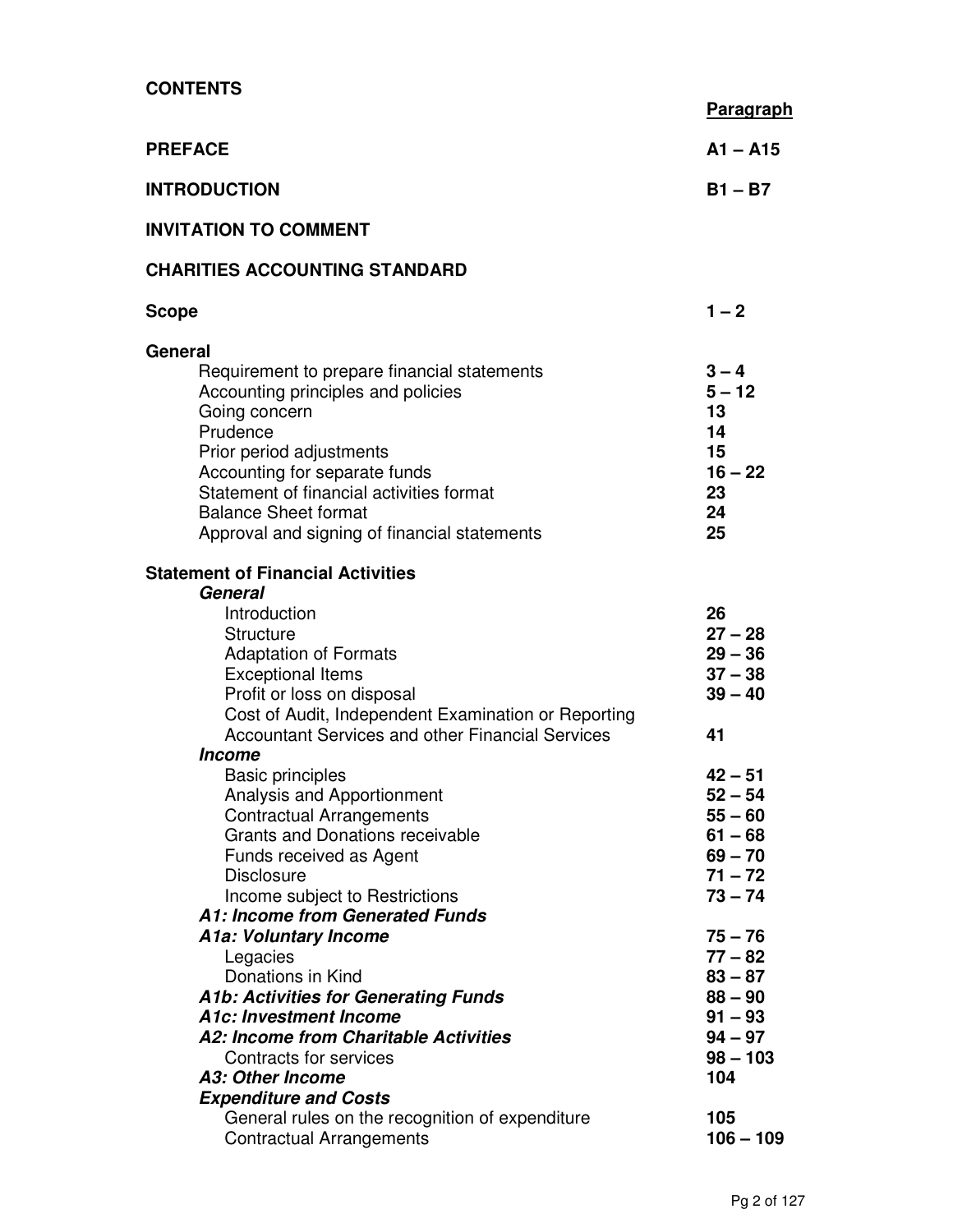| Grants payable and constructive obligations                                               | $110 - 116$                |
|-------------------------------------------------------------------------------------------|----------------------------|
| General issues                                                                            | $117 - 119$                |
| Support costs                                                                             | $120 - 123$                |
| Apportionment of costs                                                                    | $124 - 131$                |
| <b>B: Expenditure</b>                                                                     | 132                        |
| <b>B1: Costs of Generating Funds</b>                                                      | $133 - 134$                |
| <b>B1a: Costs of generating voluntary income</b>                                          | $135 - 139$                |
| B1b: Fundraising Trading: Cost of goods sold and other                                    | $140 - 141$                |
| costs                                                                                     |                            |
| <b>B1c: Investment Management Costs</b>                                                   | 142                        |
| <b>B2: Charitable Activities</b>                                                          | $143 - 148$                |
| Grant making                                                                              | $149 - 161$                |
| <b>B3: Governance Costs</b>                                                               | $162 - 164$                |
| <b>B4: Other Expenditure</b>                                                              | 165                        |
| C: Gross Transfers Between Funds                                                          | $166 - 168$                |
| D: Other Recognised Gains/Losses<br>D1: Gains and Losses on Property, Plant and Equipment | $169 - 170$                |
| D2: Gains and Losses on Investment Assets                                                 | 171                        |
| Analysis of the Net Movement in Funds                                                     | $172 - 173$                |
|                                                                                           |                            |
| <b>Balance Sheet</b>                                                                      |                            |
| Introduction                                                                              | $174 - 175$                |
| <b>Structure</b>                                                                          | $176 - 184$                |
| Current / Non-current distinction                                                         | $185 - 188$                |
| <b>A: Non-current Assets</b>                                                              |                            |
| General                                                                                   | $189 - 190$                |
| Revaluation and Write-downs to Recoverable Amount                                         | $191 - 197$                |
| A1: Intangible Assets                                                                     |                            |
| <b>Research and Development</b>                                                           | $198 - 204$                |
| Other Intangible Assets and Goodwill                                                      | $205 - 209$                |
| A2: Property, Plant and Equipment                                                         | $210 - 233$                |
| Depreciation                                                                              | $234 - 241$                |
| <b>A3: Preservation of Monuments' Assets</b>                                              | $242 - 256$                |
| <b>A4: Non-current Investments</b>                                                        |                            |
| A4a: Investment Assets                                                                    |                            |
| General                                                                                   | $257 - 267$                |
| Investment properties<br><b>Financial Instruments</b>                                     | $268 - 270$<br>$271 - 272$ |
| <b>A4b: Social Investments</b>                                                            | $273 - 277$                |
| <b>B: Current assets</b>                                                                  |                            |
| <b>B1: Inventories</b>                                                                    | $278 - 282$                |
| Long-term contracts                                                                       | $283 - 285$                |
| Consignment inventory                                                                     | 286                        |
| <b>B2: Trade and other receivables</b>                                                    | $287 - 288$                |
| Finance leases                                                                            | 289                        |
| Accounting by lessees                                                                     | $290 - 295$                |
| Accounting by lessor                                                                      | $296 - 299$                |
| Sale and leaseback transactions – accounting by the                                       |                            |
| seller / lessee                                                                           | $300 - 301$                |
| Sale and leaseback transactions – accounting by the                                       |                            |
| buyer / lessor                                                                            | 302                        |
| Disclosure by lessees                                                                     | $303 - 304$                |
| Disclosure by lessor                                                                      | 305                        |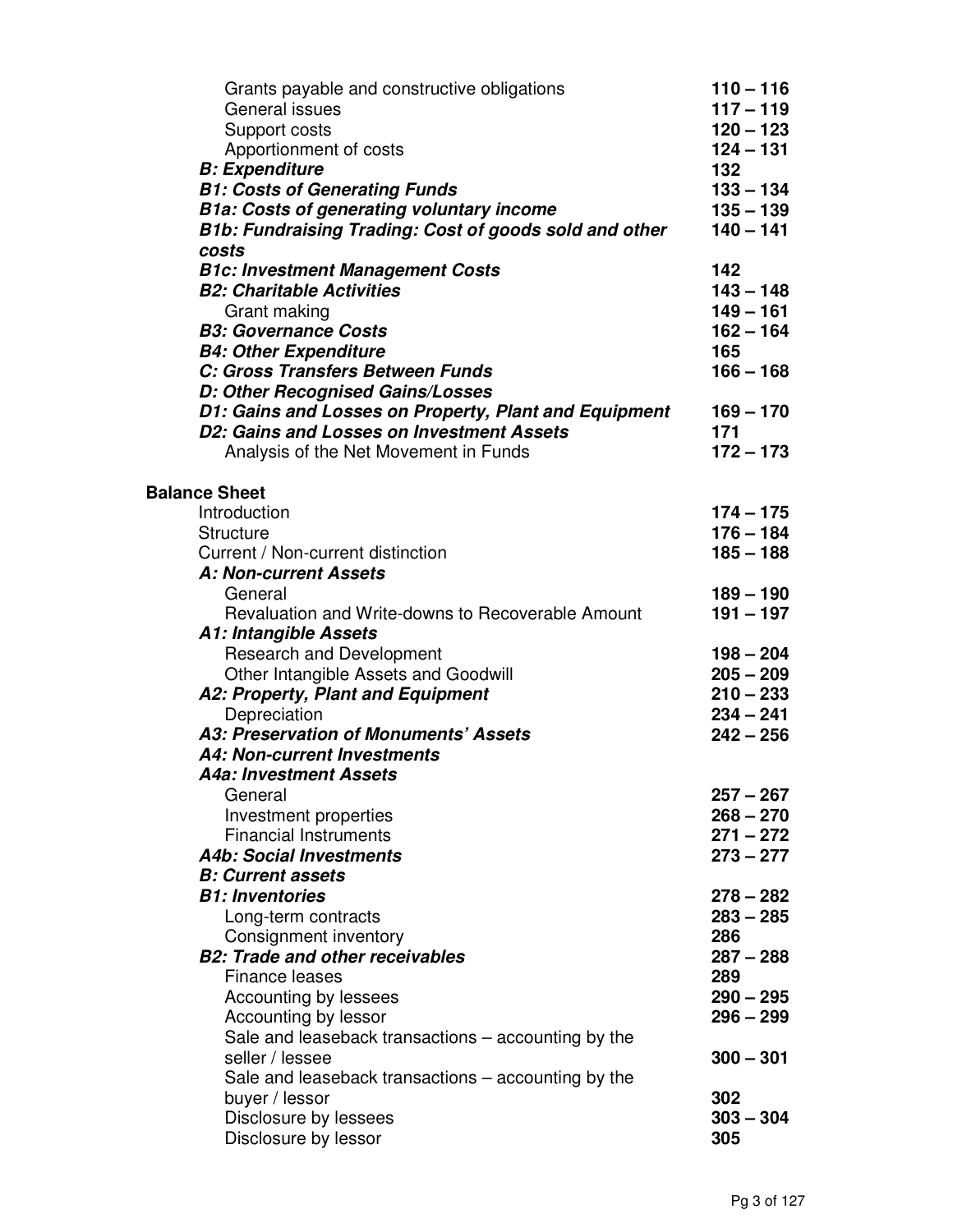| <b>B3: Short-term Investments</b>                                  | $306 - 307$                |
|--------------------------------------------------------------------|----------------------------|
| Start-up costs and pre-contract costs                              | $308 - 309$                |
| <b>B4: Cash and Cash Equivalents</b>                               | 310                        |
| <b>C: Current Liabilities</b>                                      |                            |
| <b>C1: Current Trade and Other Payables</b>                        |                            |
| <b>D: Non-current Liabilities</b>                                  |                            |
| <b>D1: Non-current Payables</b>                                    | $311 - 314$                |
| D2: Provisions for Liabilities and Charges                         | $315 - 328$                |
| <b>E: Funds of Charity</b>                                         |                            |
| General                                                            | 329                        |
| <b>E1: Unrestricted Funds</b>                                      |                            |
| <b>E1a: Unrestricted Income Funds</b>                              |                            |
| <b>E1b: Revaluation Reserve</b>                                    |                            |
| <b>E1c: Designated Funds</b>                                       | $330 - 333$                |
| <b>E2: Restricted Funds</b>                                        |                            |
| <b>E2a: Endowment Funds</b>                                        |                            |
| <b>E2b: Restricted Income Funds</b>                                | $334 - 341$<br>$342 - 345$ |
| Expenses related to Endowment investments<br><b>General Points</b> |                            |
| <b>Asset Gains and Losses</b>                                      | 346                        |
| Assets and Liabilities in a Fund                                   | 347                        |
| <b>Reconciliation of Funds</b>                                     | 348                        |
| Particulars of Individual Funds and Notes to the Financial         |                            |
| <b>Statements</b>                                                  | 349                        |
|                                                                    |                            |
| Other Matters to be covered in the Notes to the Accounts           |                            |
| <b>Post Balance Sheet events</b>                                   | $350 - 353$                |
| <b>Contingent liabilities and contingent assets</b>                | $354 - 363$                |
| Guarantees                                                         | 364                        |
| Loan Liabilities                                                   | $365 - 366$                |
| <b>Related party disclosures</b>                                   |                            |
| General                                                            | $367 - 377$                |
| <b>Charity Trustees' Remuneration and Benefits</b>                 |                            |
| <b>Remuneration and Benefits</b>                                   | $378 - 381$                |
| Advances, Credits and Guarantees                                   | $382 - 387$                |
| <b>Employee Benefits</b>                                           | $388 - 391$                |
| <b>Ex-gratia Payments</b>                                          | 392                        |
| <b>Parent</b>                                                      | $393 - 396$                |
| <b>Subsidiary</b>                                                  | $397 - 400$                |
| Membership of certain undertakings                                 | $401 - 402$                |
| <b>Disclosure of Accounting Policies</b>                           | 403                        |
| <b>Income Policy Notes</b>                                         | 404                        |
| <b>Expenditure Policy Notes</b>                                    | 405                        |
| <b>Assets Policy Notes</b>                                         | $406 - 409$                |
| <b>Funds structure Policy Notes</b>                                | $410 - 411$                |
| <b>Other Policy Notes</b>                                          | 412                        |
| <b>Cash Flows Statement</b>                                        |                            |
| Introduction                                                       | 413                        |
| <b>Structure</b>                                                   | $414 - 416$                |
|                                                                    |                            |
| <b>Special Sections</b>                                            |                            |
| <b>Taxation</b>                                                    |                            |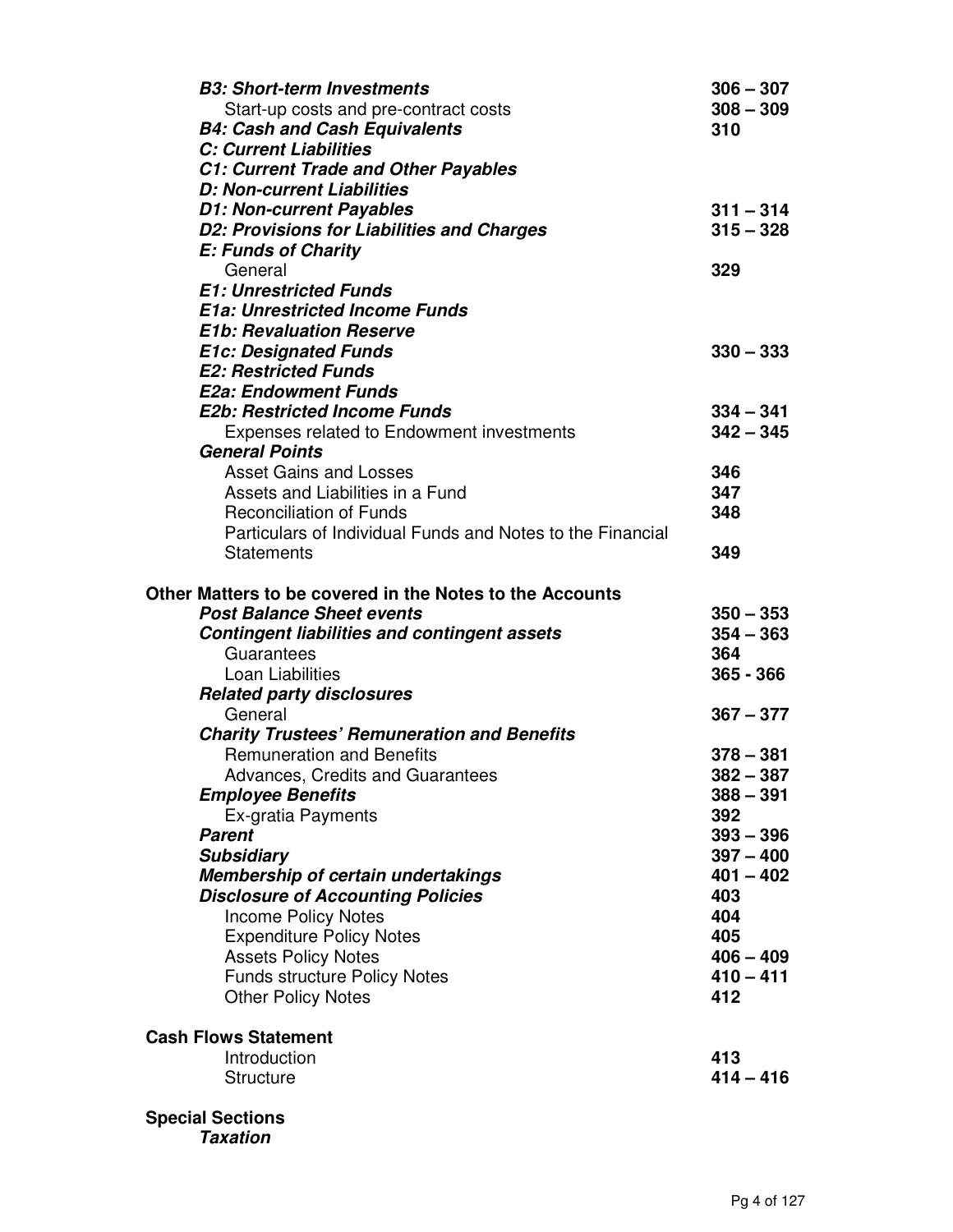| General<br>Deferred tax<br>Goods and Services Tax (GST)<br><b>Foreign Currency Translation</b><br><b>Consolidated Financial Statements</b>                    | $417 - 419$<br>$420 - 423$<br>424<br>$425 - 429$                                       |
|---------------------------------------------------------------------------------------------------------------------------------------------------------------|----------------------------------------------------------------------------------------|
| General<br><b>Method of Consolidation</b><br>Disclosure<br><b>Control Test</b><br><b>Branches</b><br><b>Associates, Joint Ventures and Joint Arrangements</b> | $430 - 432$<br>$433 - 434$<br>$435 - 443$<br>$444 - 446$<br>$447 - 454$<br>$455 - 465$ |
| <b>Summary Financial information</b>                                                                                                                          | 466                                                                                    |
| The Charity Trustees' report                                                                                                                                  | 467                                                                                    |
| Date from which Effective and Transitional Arrangements                                                                                                       | 468                                                                                    |
|                                                                                                                                                               |                                                                                        |

#### **APPENDIX 1 – GLOSSARY**

**APPENDIX 2 – LIST OF FINANCIAL REPORTING STANDARDS EXCLUDED FROM CHARITIES ACCOUNTING STANDARD** 

**APPENDIX 3 – LIST OF ADDITIONAL FINANCIAL REPORTING STANDARDS TO BE COMPLIED BY LARGE CHARITIES** 

**APPENDIX 4 – GUIDELINES FOR DEPRECIATION**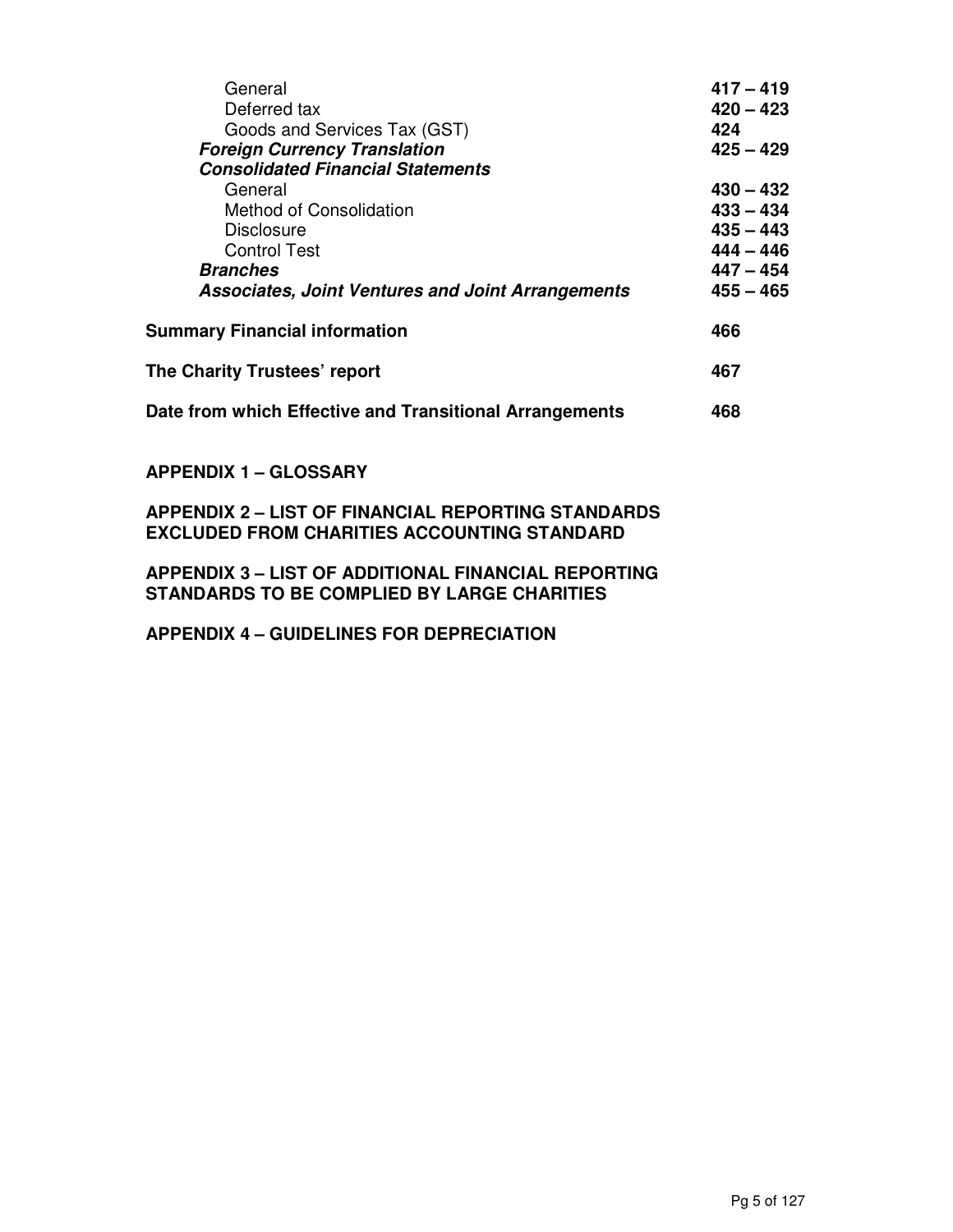#### **PREFACE**

#### **Background**

A1 The Council on Corporate Disclosure and Governance was established on 16 August 2002 to prescribe accounting standards for Singapore-incorporated companies and to review and recommend corporate governance and disclosure practices on a continuing basis. The accounting standards prescribed by the Council on Corporate Disclosure and Governance are known as Financial Reporting Standards, which are closely modelled after the International Accounting Standards and International Financial Reporting Standards issued by the International Accounting Standards Board.

A2 With the enactment of the Accounting Standards Act and the dissolution of the Council on Corporate Disclosure and Governance on 1 November 2007, the Accounting Standards Council took over the task of prescribing accounting standards from the Council on Corporate Disclosure and Governance. In addition to prescribing the accounting standards for companies, the Accounting Standards Council also prescribes accounting standards for **charities**, co-operative societies and societies.

A3 The Accounting Standards Council - Committee for Charities is chaired by the Commissioner of Charities with representations from the donor, regulator, and professional (auditor and accountant) sectors. It is tasked to help with the prescription of accounting standards for charities.

A4 The accounting standards prescribed by the Accounting Standards Council shall apply to all charities regardless of their legal entity status.

#### **Charities Accounting Standard**

A5 The Accounting Standards Council has developed a set of accounting standards for charities ("Charities Accounting Standard"). The Charities Accounting Standard is essentially a simplified version of the Financial Reporting Standards containing accounting standards relevant to the charity sector. It aims to better meet the needs of charity sector and its stakeholders.

A6 The Charities Accounting Standard sets out the basis for preparing and presenting **financial statements** for the charity sector. A charity that is entitled to adopt the Charities Accounting Standard but chooses not to do so, should apply the full Financial Reporting Standards. However all charities (regardless of size) will have to replace the Income & Expenditure Statement with the Statement of Financial Activities.

A7 For charities that are entitled to adopt the Charities Accounting Standard, financial statements will generally be prepared according to the provisions of the Charities Accounting Standard. For transactions or events not dealt with in the Charities Accounting Standard, these charities should refer to the Financial Reporting Standards as a means of establishing the current practice.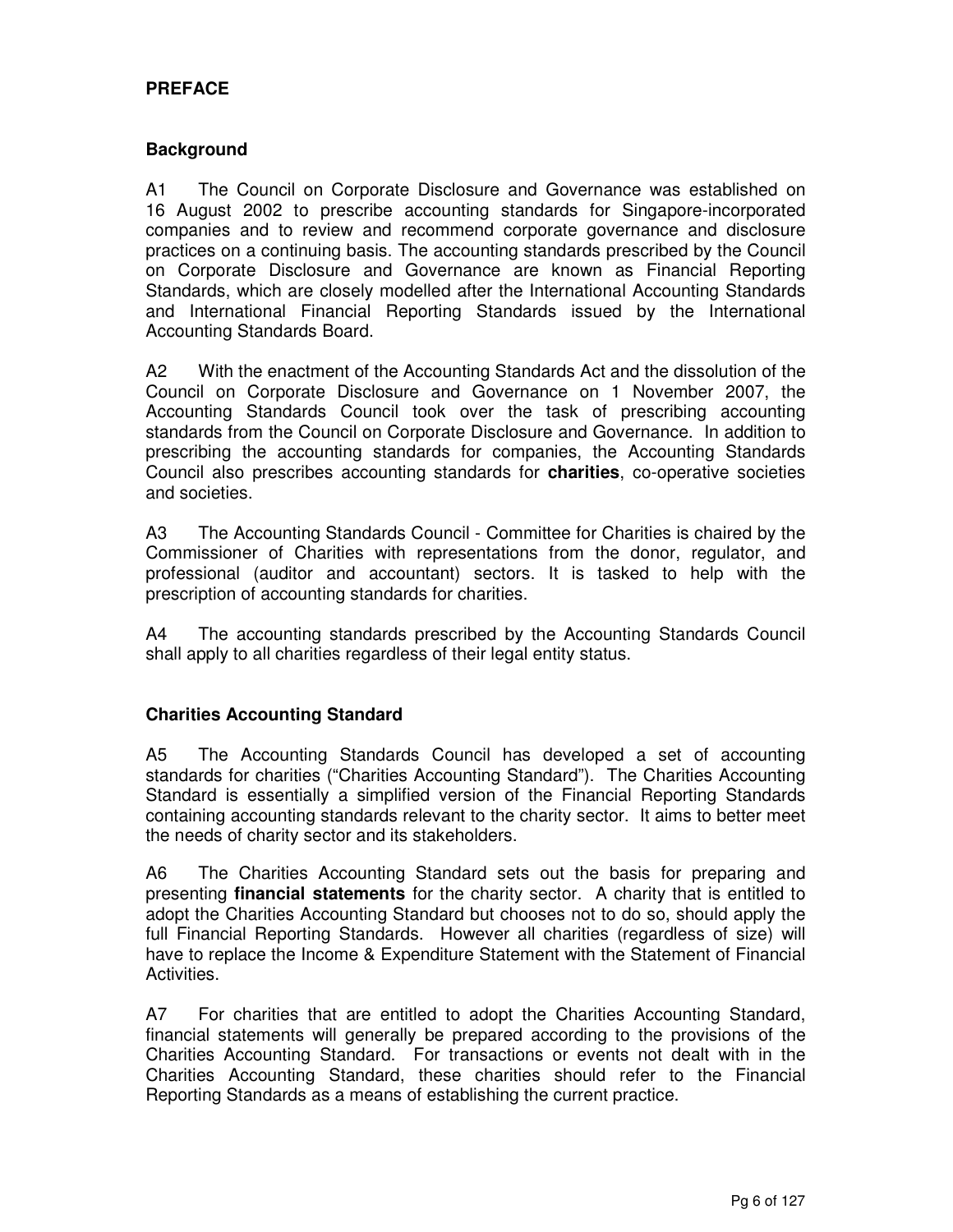- A8 The Accounting Standards Council took reference from:
	- a. Financial Reporting Standard for Smaller Entities issued by the Accounting Standards Board of UK;
	- b. Statement of Recommended Practice (Revised 2005) on Accounting and Reporting by Charities issued by the Charity Commission for England and Wales; and
	- c. Recommended Accounting Practice 6 on Accounting and Reporting by Charities issued by the Council of the Institute of Certified Public Accountants of Singapore. It has been withdrawn after the implementation of the Charities Accounting Standard.

#### **Guiding Principles**

A9 In developing the Charities Accounting Standard, the Accounting Standards Council is guided by the following principles:

- a. The accounting standards shall provide transparent and comparable financial reporting. This recognises the need for greater disclosure to help increase the level of transparency and accountability to the donating public and other stakeholders, and enhance public confidence in the charity sector.
- b. The accounting standards shall not be "one-size-fits-all", but be stratified, with larger charities and **Institutions of Public Character (IPCs)**, and those that raise **funds** from the public (typically IPCs) subjected to more stringent reporting requirements.

#### **Key Highlights of Charities Accounting Standard**

A10 Greater relevance - It captures the Financial Reporting Standards requirements that are largely applicable to the charity sector.

A11 Enhanced Presentation Format – The Charities Accounting Standard is structured according to the layout of the financial statement (i.e. Income and Expenditure Statement, Balance Sheet, Notes to Accounts) for the ease of reference by the readers. However the financial details of the charities will be disclosed differently. For example, the presentation format of the Income & Expenditure Statement will be changed to the presentation format used in Recommended Accounting Practice 6: Statement of Financial Activities. It accounts for all the **funds** of the charity and is presented in columns representing the different types of funds i.e. restricted and unrestricted funds. This will provide greater clarity as to how a charity receives and applies its **income** to meet its objectives.

A12 Consistent interpretation – A glossary of accounting terms used in the Charities Accounting Standard is also provided. This will provide more clarity on the terms used and greater consistency and better quality of financial reporting by reducing diversity in accounting practice and presentation.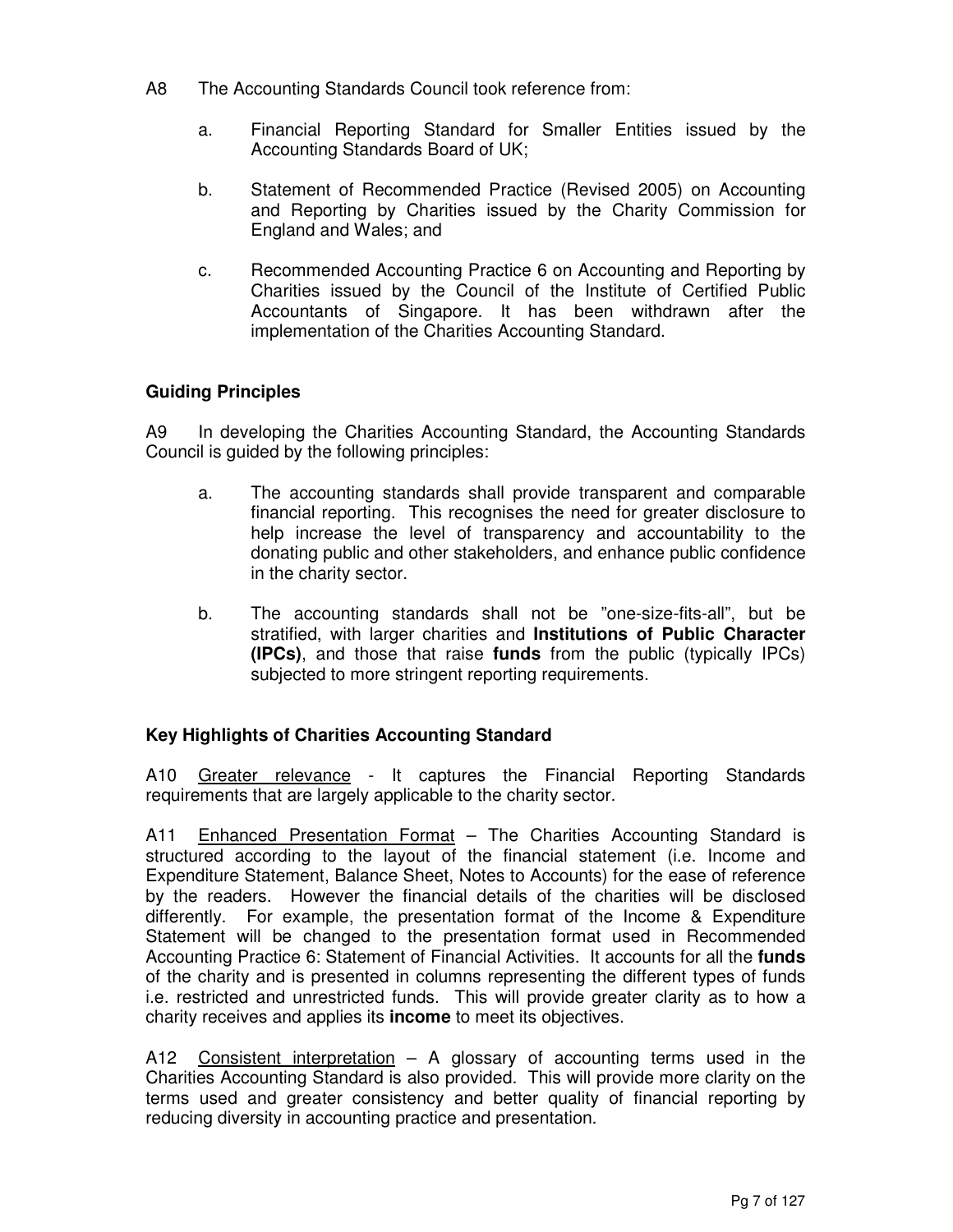#### **Preparation of Financial Statements**

A13 The main obligation of **charity trustees** in preparing financial statements and reports is to give a true and fair view of the charity's income and **expenditure** during the accounting period and of its state of affairs at the end of the period. To achieve this, the charity trustees' judgement may dictate the disclosure of more information than what the Charities Accounting Standard prescribes.

#### **Using the Charities Accounting Standard**

- A14 In the Charities Accounting Standard, we refer to:
	- a. All registered charities and Institutions of a Public Character that are registered under the **Charities Act** as "charities", except for the following:
		- i. **Government-funded educational institutions**, and
		- ii. Charities that are Statutory Boards listed in First Schedule of the Accounting Standards Act, as these Statutory Boards prepare their financial statements in compliance with the accounting standards established by the Accountant-General.
	- b. The governing board members who are responsible for the governance and management of a charity as "charity trustees"; in practice, other equally valid terms are used, such as management committee members or board of directors.
	- c. Financial statements refer to:
		- i. Financial statements of a charity or **legal entity** if there is no need to prepare **consolidated financial statements**,
		- ii. Consolidated financial statements of a group, if there is a need to do consolidation.
	- d. The Charities Accounting Standard shall apply regardless of the terms used.

A15 Terms appearing in **bold** in the text are explained in the Glossary set out in Appendix 1 - Glossary, and they will appear bold once rather than repeatedly in the main text under this standard.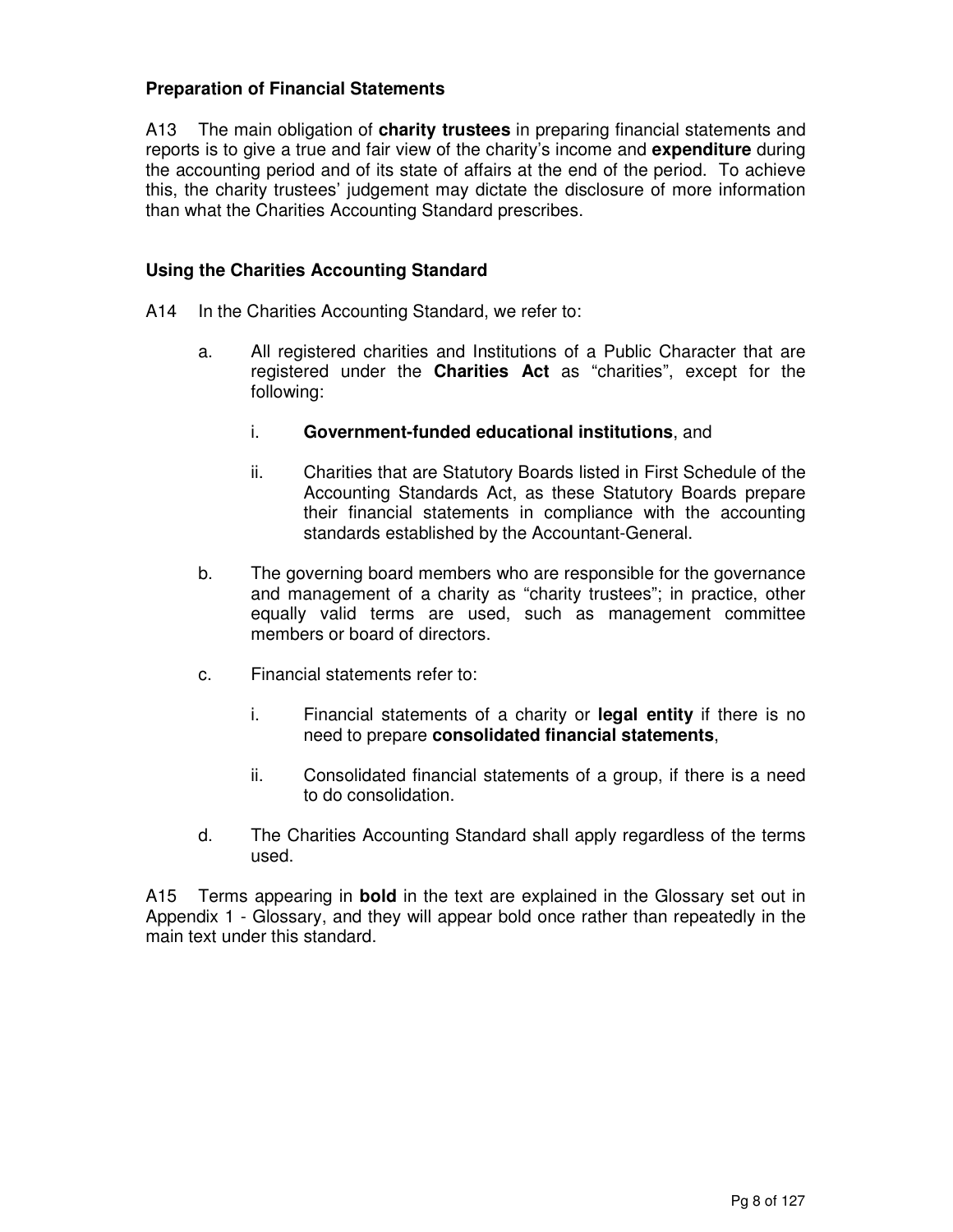#### **INTRODUCTION**

#### **Effective Date of Commencement**

B1 The Charities Accounting Standard (CAS) is applicable to all accounting periods beginning on or after 1 January 2011. Earlier application is permitted. If a charity applies the CAS for an earlier period, it shall disclose that fact. A charity is not required to apply the requirements in the CAS to comparative information that relates to annual periods beginning before 1 January 2011, (or for a prior period for which it was not required) if it is impracticable to do so. In such a case, the charity shall disclose that fact.

#### **Objectives**

B2 The CAS sets out the basis for preparing and presenting financial statements for the charity sector. The definitions and accounting treatments presented in the CAS are consistent with the requirements of the Charities Act, and Financial Reporting Standards  $(FRS)^1$ . The CAS excludes a number of FRS requirements that are largely not applicable to the charity sector (please see Appendix 2 – List of Financial Reporting Standards Excluded from Charities Accounting Standard). For transactions or events not addressed in the CAS, charities shall take into account FRS as a means of establishing current practice.

- B3 The objectives of CAS are to:
	- a. Improve the quality of financial reporting environment by charities;
	- b. Enhance the relevance, comparability and understandability of information presented in financial statements;
	- c. Provide clarification, explanation and interpretation to accounting standards, their application in the charity sector, and sector specific transactions;
	- d. Assist those who are responsible for the preparation of charities' annual reports and financial statements; and
	- e. Reduce diversity in accounting practice and presentation.

#### **Purpose of Financial Statements**

B4 The purpose of preparing a charity's financial statements is to discharge the charity trustees' duty of **public accountability** and stewardship. CAS sets out accounting standards for this purpose but charity trustees shall consider providing any additional information that is needed to give donors, beneficiaries and the general public a greater insight into the charity's activities and achievements.

 $\overline{a}$ 

<sup>1</sup> Financial Reporting Standards are Standards and Interpretations adopted by the Accounting Standards Council. They comprise of:

a. Financial Reporting Standards; and

b. Interpretations of Financial Reporting Standards.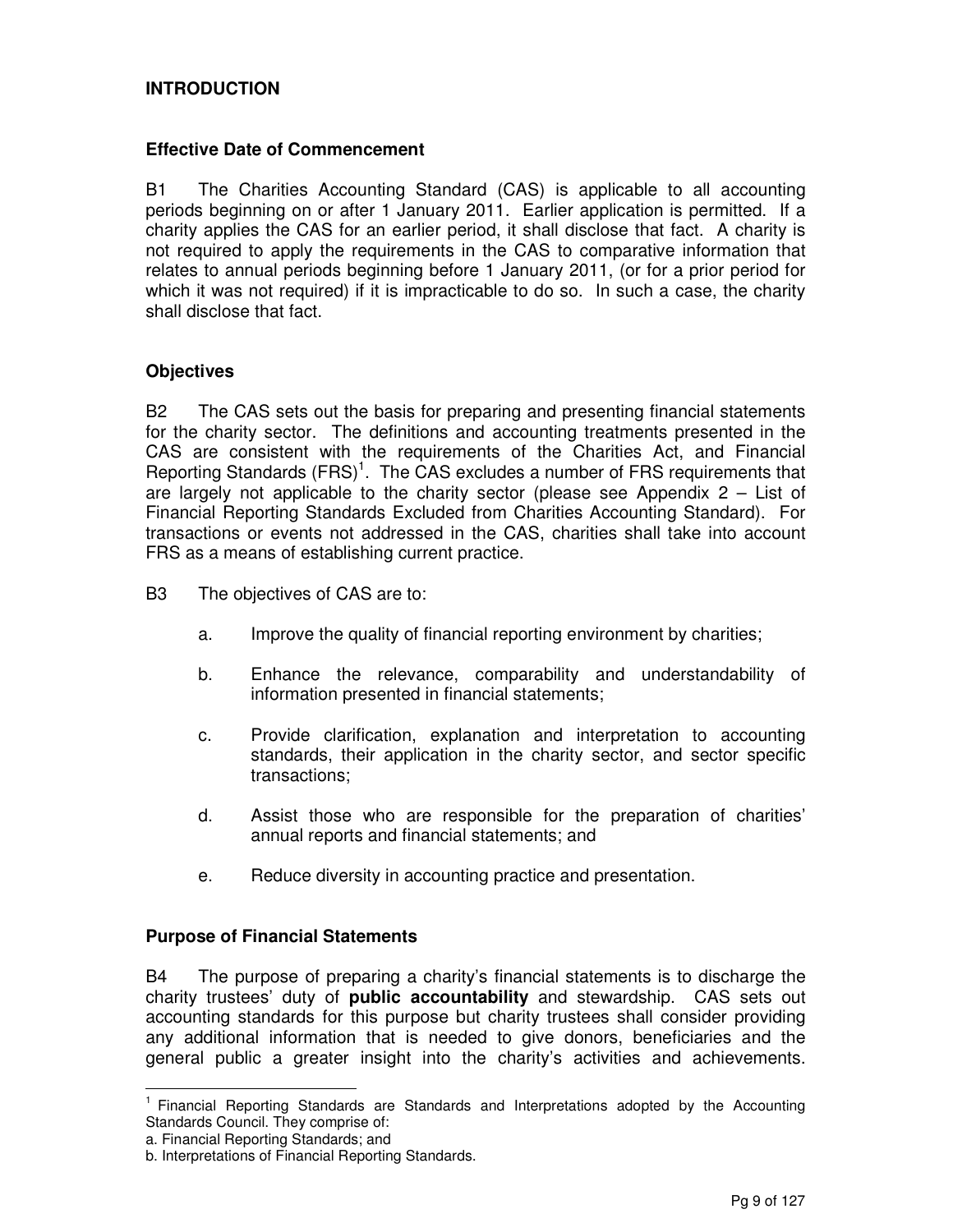Financial statements prepared on the basis of CAS are not a substitute for management accounts required to run the charity on a daily basis, though both draw on the same primary financial records.

B5 The Balance Sheet is not necessarily a measure of the wealth of the charity but does show the resources available, what form those resources take and how they are held in the different funds, and provides information about the **liquidity** of **assets** and general solvency.

B6 The Statement of Financial Activities provides information as to how a charity receives and applies its income to meet its objectives. It is not intended to demonstrate a charity's efficiency.

B7 In the extremely rare circumstances in which the charity trustees conclude that it would be necessary to depart from a CAS requirement, because compliance with the requirement would be so misleading that it would conflict with the true and fair view principles. However such departure from CAS is allowed only if it is not prohibited by the Charities Act and Regulations. Under all circumstances, the charity is required to make specified disclosures.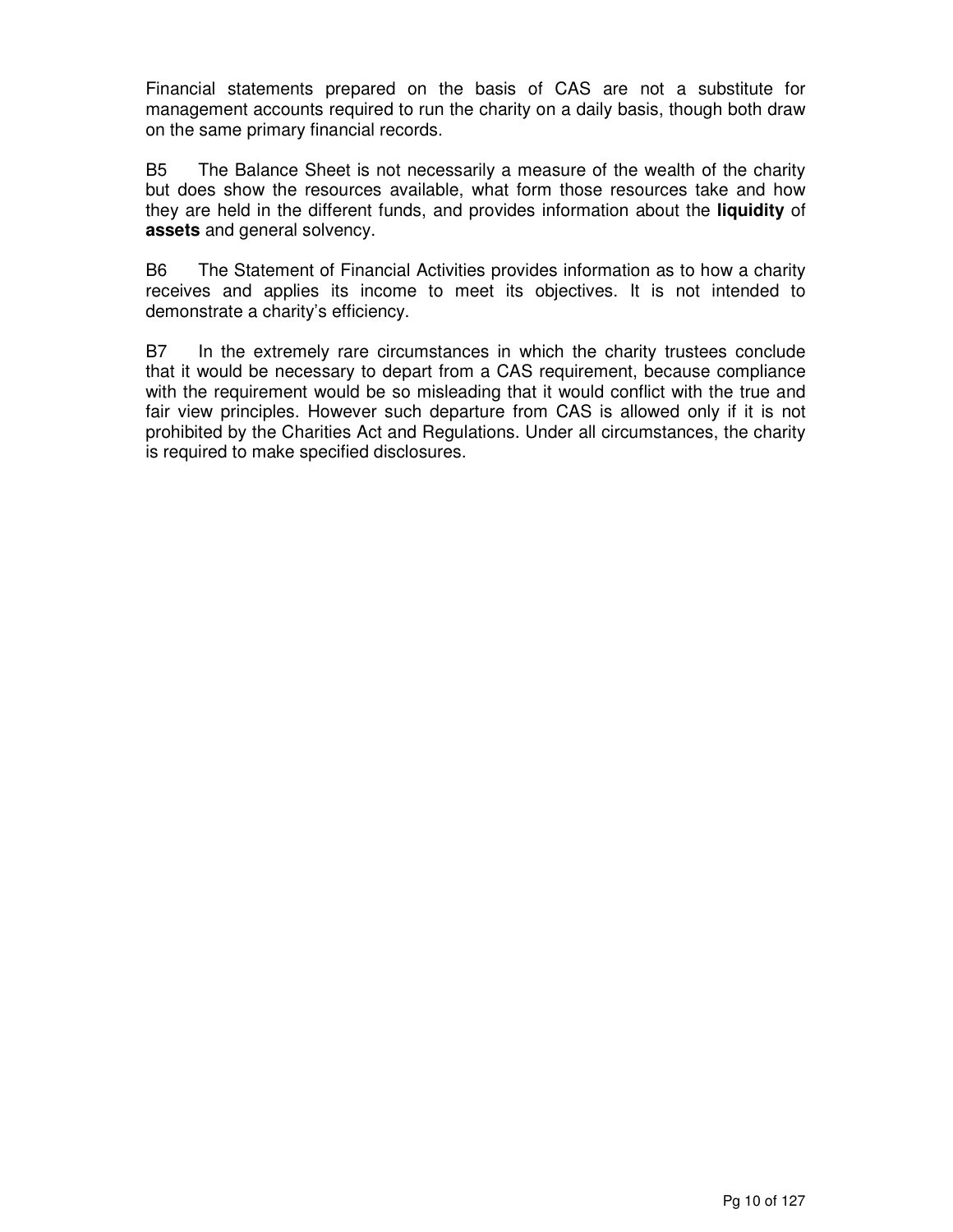### **INVITATION TO COMMENT**

## **A1: Do you think the CAS:**

| a.         | Improve the quality of financial reporting by<br>charities                                                                                                         | $\square$ Yes | $\square$ No |  |
|------------|--------------------------------------------------------------------------------------------------------------------------------------------------------------------|---------------|--------------|--|
|            | If No, please let us have your reasons:                                                                                                                            |               |              |  |
| b.         | Enhance the relevance, comparability and<br>understandability of information presented in<br>financial statements                                                  | $\square$ Yes | $\Box$ No    |  |
|            | If No, please let us have your reasons:                                                                                                                            |               |              |  |
| C.         | Provide clarification, explanation and<br>interpretation to accounting standards, their<br>application in the charity sector, and sector-<br>specific transactions | $\square$ Yes | $\Box$ No    |  |
|            | If No, please let us have your reasons:                                                                                                                            |               |              |  |
| d.         | Assist those who are responsible for the<br>preparation of charities' annual reports and<br>financial statements                                                   | $\square$ Yes | $\Box$ No    |  |
|            | If No, please let us have your reasons:                                                                                                                            |               |              |  |
| $\theta$ . | Reduce diversity in accounting practice and<br>presentation                                                                                                        | $\Box$ Yes    | $\square$ No |  |
|            | If No, please let us have your reasons:                                                                                                                            |               |              |  |

## **A2: Specified implementation and technical questions:**

| a. | In deciding the content of the proposed CAS,<br>the ASC focused on the types of transactions,<br>other events and conditions that are typically<br>encountered by charities in Singapore. For<br>such entities, the proposed CAS is intended to<br>be a stand-alone document, with minimal<br>cross-references to the full Singapore<br>Financial Reporting Standards (SFRSs). | $\square$ Yes | □ No |
|----|--------------------------------------------------------------------------------------------------------------------------------------------------------------------------------------------------------------------------------------------------------------------------------------------------------------------------------------------------------------------------------|---------------|------|
|    | With the objective of stand-alone document in<br>mind, are there any additional transactions,<br>other events or conditions that should be<br>covered in this proposed standard to make it                                                                                                                                                                                     |               |      |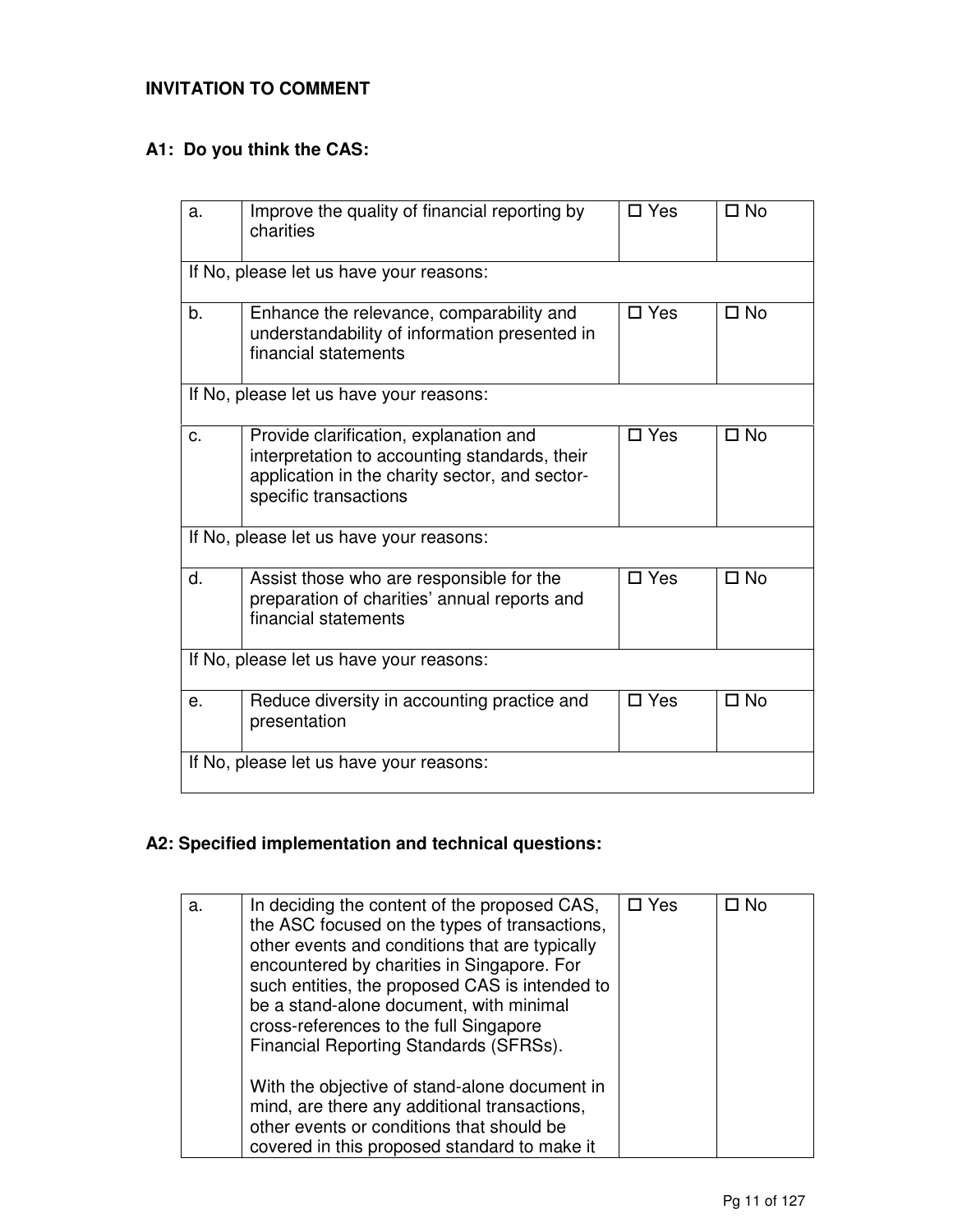|                | more self-contained?                                                                                                                                                                                                                                                                                                                                                                                                                                                                                                                                           |               |              |  |  |
|----------------|----------------------------------------------------------------------------------------------------------------------------------------------------------------------------------------------------------------------------------------------------------------------------------------------------------------------------------------------------------------------------------------------------------------------------------------------------------------------------------------------------------------------------------------------------------------|---------------|--------------|--|--|
|                | If Yes, please let us have your reasons:                                                                                                                                                                                                                                                                                                                                                                                                                                                                                                                       |               |              |  |  |
| b.             | Some topics addressed in the full SFRSs are<br>omitted from the proposed CAS because the<br>ASC believes that typical charities in<br>Singapore are not likely to encounter such<br>transactions or conditions. These are<br>discussed in Appendix 2 of the proposed<br>standard. By a cross-reference, the proposed<br>standard requires charities that have such<br>transactions to follow the relevant full SFRSs.<br>Should any additional topics be omitted from<br>the proposed standard and replaced by a<br>cross-reference? If so, which one and why? | $\square$ Yes | $\square$ No |  |  |
|                | If Yes, please let us have your reasons:                                                                                                                                                                                                                                                                                                                                                                                                                                                                                                                       |               |              |  |  |
| C <sub>1</sub> | Each section of the proposed CAS includes<br>relevant disclosure requirements that match to<br>the nature of charity sector in Singapore.<br>Are there any disclosures that are not<br>proposed so that the ASC should include<br>those disclosures in the proposed standard? If<br>so, which one and why? Conversely, do you<br>believe that any of the proposed disclosure<br>should not be required for charities? If so,<br>which ones and why?                                                                                                            | $\square$ Yes | $\Box$ No    |  |  |
|                | If Yes, please let us have your reasons:                                                                                                                                                                                                                                                                                                                                                                                                                                                                                                                       |               |              |  |  |
| d.             | Paragraph 468 provides transitional<br>arrangement for charities that move from the<br>SFRS (or other acceptable financial reporting<br>standards) to the proposed Charities<br>Accounting Standard.<br>Do you believe that the transitional<br>arrangement is adequate? If not, why and how<br>can it be improved?                                                                                                                                                                                                                                            | $\square$ Yes | □ No         |  |  |
|                | If No, please let us have your reasons:                                                                                                                                                                                                                                                                                                                                                                                                                                                                                                                        |               |              |  |  |
| е.             | The ASC expects to publish an omnibus<br>exposure draft of proposed amendments to<br>the proposed CAS approximately 3 years. In<br>developing such exposure drafts, the ASC<br>expects to consider new and amended SRFSs<br>that have been adopted in the previous 3<br>years as well as specific issues that have                                                                                                                                                                                                                                             | $\square$ Yes | $\square$ No |  |  |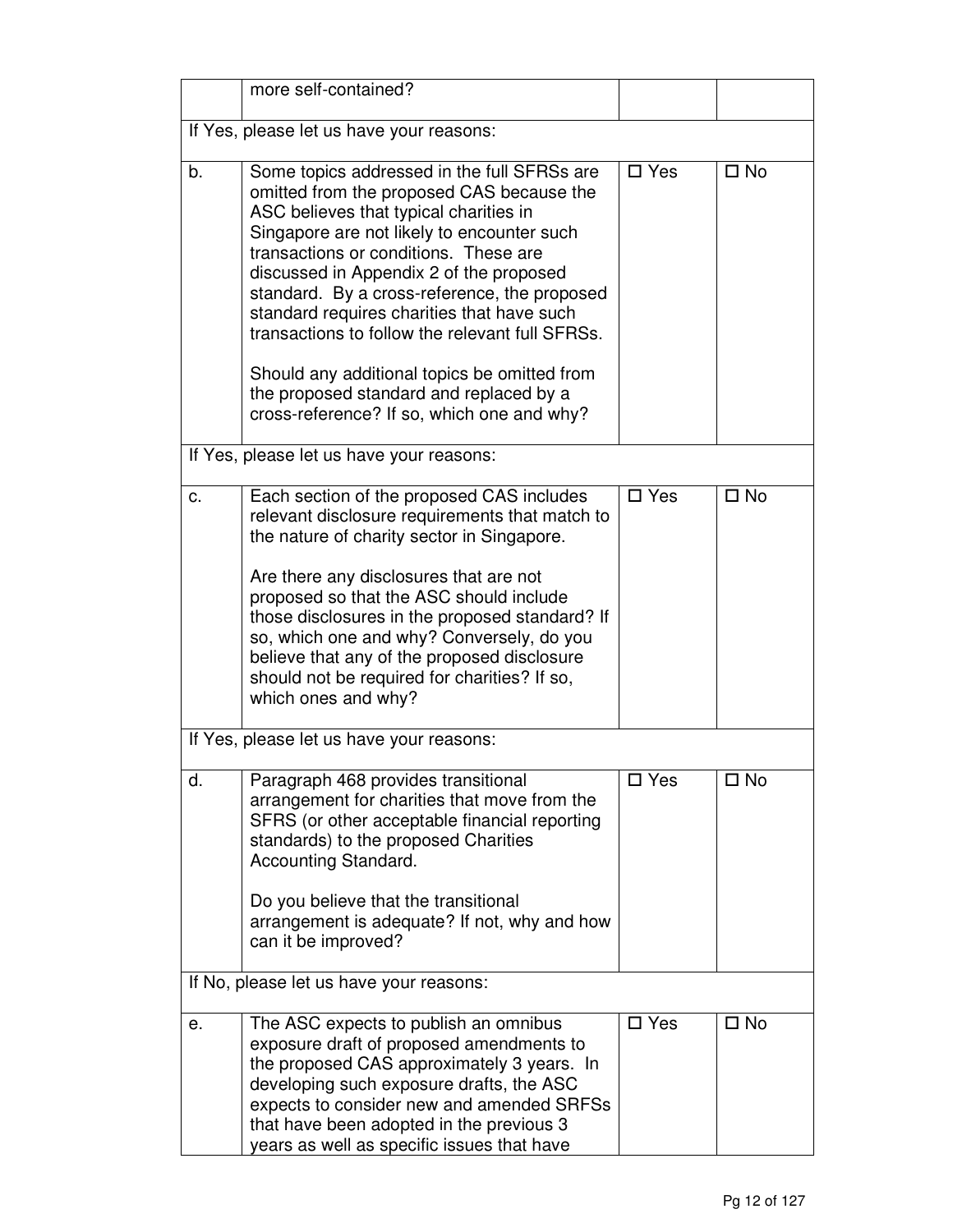| brought to its attention regarding possible<br>amendments to the proposed standard. On<br>occasion, the ASC may identify a matter for<br>which amendment of the proposed Charities<br>Accounting Standard may need to be<br>considered earlier than in the normal 3 years<br>cycle.<br>Is this approach to maintaining the proposed<br>CAS appropriate, or should it be modified? If<br>so, how and why? |  |
|----------------------------------------------------------------------------------------------------------------------------------------------------------------------------------------------------------------------------------------------------------------------------------------------------------------------------------------------------------------------------------------------------------|--|
| If No, please let us have your reasons:                                                                                                                                                                                                                                                                                                                                                                  |  |

#### **A3: Do you agree with the below specific proposals? Please state your reasons if you disagree with the proposals.**

| a. | <b>Support Costs</b>                                                                                                       | Paragraphs 120 - 123                                     |
|----|----------------------------------------------------------------------------------------------------------------------------|----------------------------------------------------------|
|    | $\overline{\Box}$ Yes<br>$\square$ No                                                                                      |                                                          |
|    | If No, please let us have your reasons:                                                                                    |                                                          |
| b. | "Preservation of Monuments" Assets:                                                                                        | Paragraphs 242 - 256<br>(in particular<br>paragraph 246) |
|    | $\square$ No<br>$\square$ Yes                                                                                              |                                                          |
|    | If No, please let us have your reasons:                                                                                    |                                                          |
| c. | <b>Social Investments</b>                                                                                                  | Paragraphs 273 - 277                                     |
|    | $\Box$ Yes $\Box$ No                                                                                                       |                                                          |
|    | If No, please let us have your reasons:                                                                                    |                                                          |
| d. | Disclosure of Loan to board members,<br>external parties (persons or legal entities)<br>e.g. terms of loan, interest rates | Paragraph 288                                            |
|    | $\Box$ Yes<br>$\square$ No                                                                                                 |                                                          |
|    | If No, please let us have your reasons:                                                                                    |                                                          |
| e. | <b>Related Party Disclosures</b>                                                                                           | Paragraphs 367 - 377<br>(in particular<br>paragraph 369) |
|    | $\square$ Yes<br>$\Box$ No                                                                                                 |                                                          |
|    | If No, please let us have your reasons:                                                                                    |                                                          |
| f. | <b>Funds Structure Policy Notes</b>                                                                                        | Paragraphs 410 - 411                                     |
|    | $\square$ Yes<br>$\square$ No                                                                                              |                                                          |
|    |                                                                                                                            |                                                          |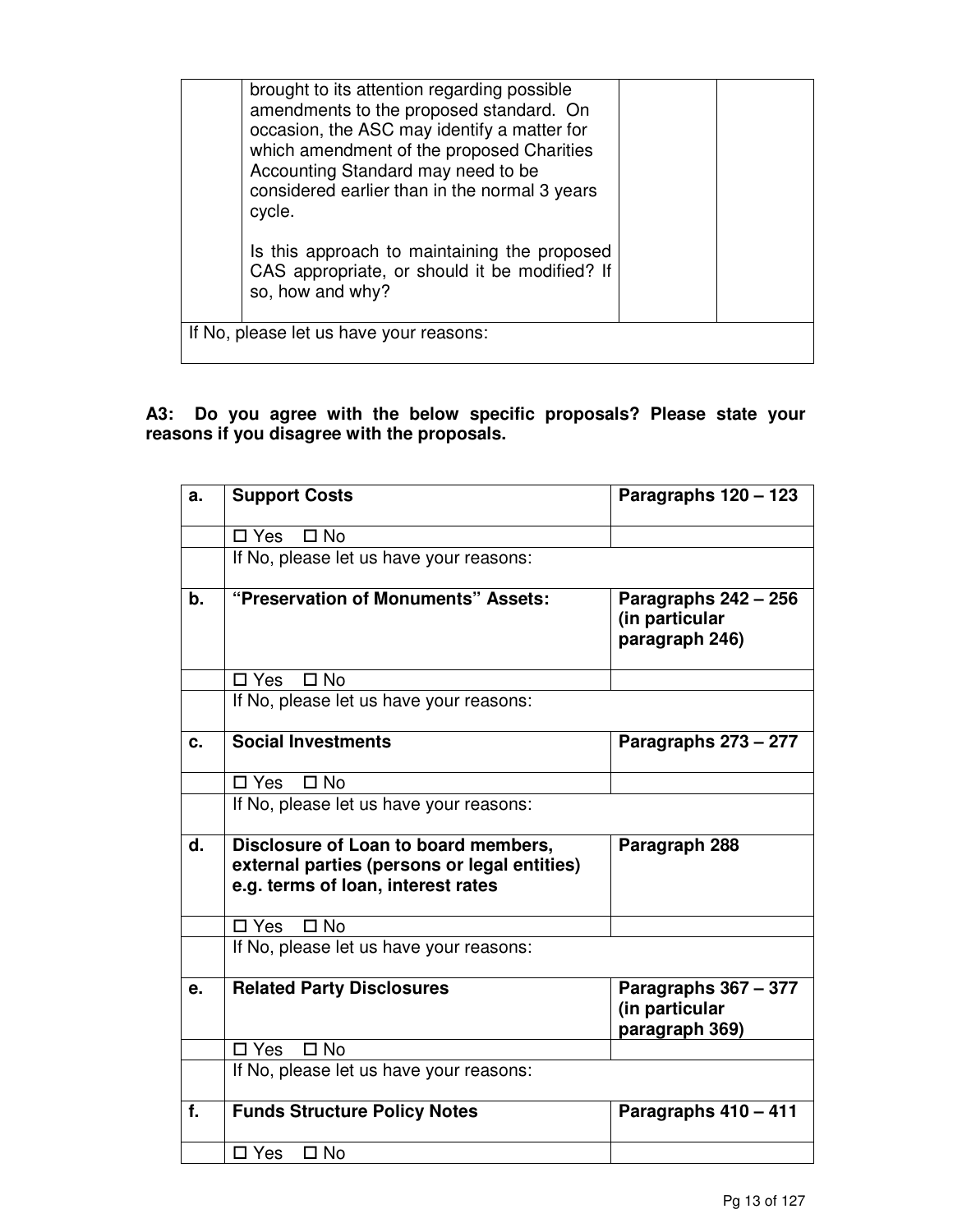|    | If No, please let us have your reasons: |                                                                                                               |
|----|-----------------------------------------|---------------------------------------------------------------------------------------------------------------|
| g. | <b>Control Test (Subsidiary)</b>        | Paragraphs 444 - 446                                                                                          |
|    | $\Box$ Yes $\Box$ No                    |                                                                                                               |
|    | If No, please let us have your reasons: |                                                                                                               |
| h. | <b>Branches</b>                         | Paragraphs $447 - 454$ ;<br>(in particular<br>paragraph 449 - 450);<br><b>Relevant info in</b><br>paragraph 6 |
|    | □ Yes □ No                              |                                                                                                               |
|    | If No, please let us have your reasons: |                                                                                                               |

#### **A4: Do you agree with the proposed application of the CAS to the charity sector highlighted below? Please state your reasons if you disagree with the proposals.**

| a.                                      | Charities set up as Companies Limited by<br>Guarantees (CLGs) and all large IPCs with<br>income or expenditure \$10m and above would<br>be mandated to adopt either the CAS or the<br>SFRS. Charities and all non-large IPCs set up<br>as Societies are recommended to adopt CAS<br>as a good practice. | $\square$ Yes | ר No |  |
|-----------------------------------------|---------------------------------------------------------------------------------------------------------------------------------------------------------------------------------------------------------------------------------------------------------------------------------------------------------|---------------|------|--|
|                                         | If No, please let us have your reasons:                                                                                                                                                                                                                                                                 |               |      |  |
| b.                                      | Effective date for the application of the CAS<br>would be for financial year commencing on or<br>after 1 January 2011.                                                                                                                                                                                  | $\Box$ Yes    | ∩ No |  |
| If No, please let us have your reasons: |                                                                                                                                                                                                                                                                                                         |               |      |  |

#### **A5: Do you have other comments on CAS? Please indicate the specific paragraph or paragraphs to which the comments relate.**

[Draft] Charities Accounting Standard ([draft] CAS) is set out in paragraphs 1–468 and Appendices 1– 4. All the paragraphs have equal authority. Definitions of terms given in Appendix 1 are in bold the first time they appear in the [draft] CAS. [Draft] CAS should be read in the context of its core principle highlighted in the Preface and Introduction.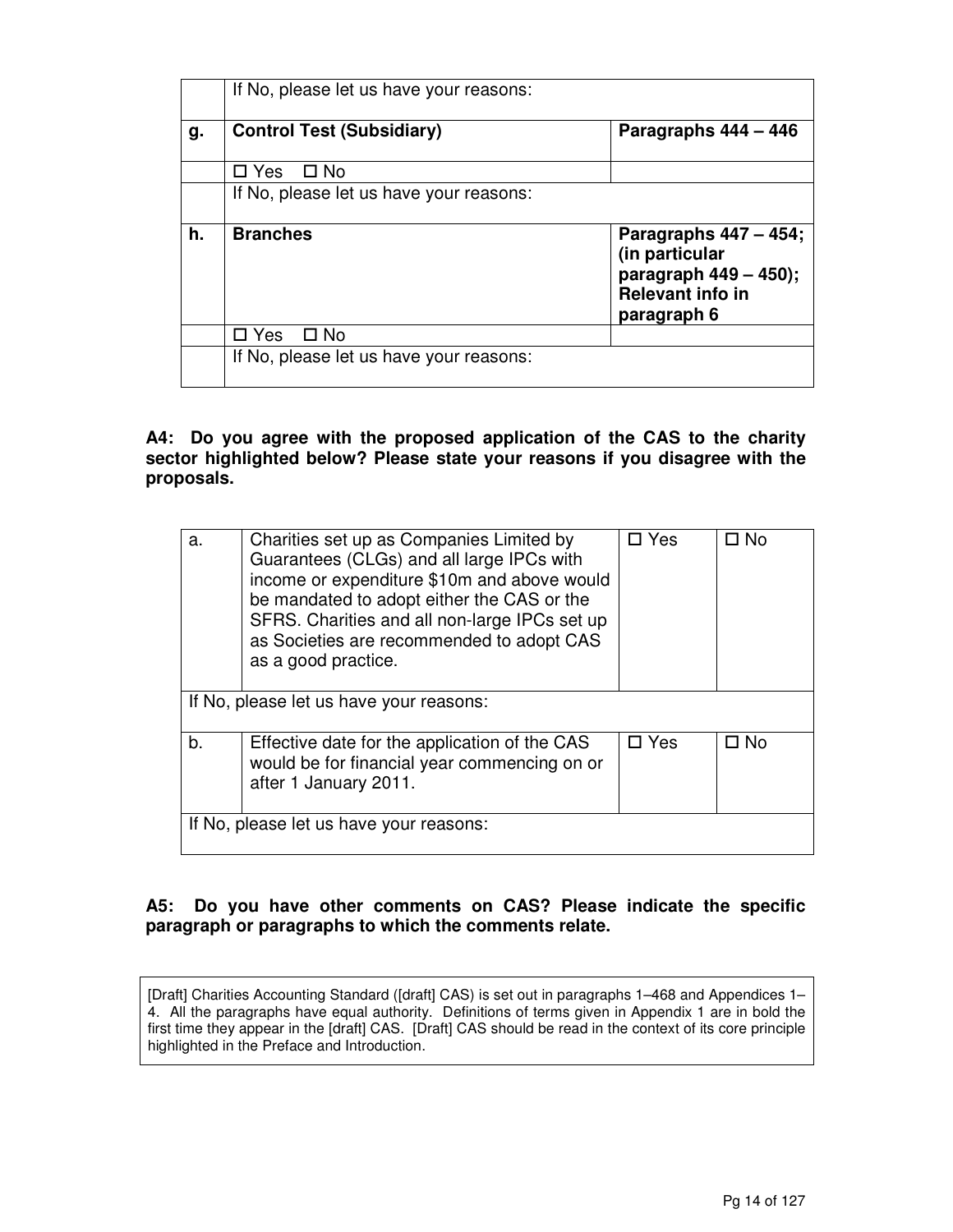#### **CHARITIES ACCOUNTING STANDARD**

#### **Scope**

1. The Charities Accounting Standard (CAS) is intended for the charities, as defined by the Charities Act and Regulations.

2. The CAS shall be applied to all financial statements reporting of such charities.

#### **General**

#### Requirement to prepare financial statements

3. The charity trustees shall prepare a set of financial statements for each **financial year** of the charity, which comprises:

- a. A **Balance Sheet** as at the last day of the financial year;
- b. A **Statement of Financial Activities**;
- c. A **Statement of Cash Flows**;
- d. Notes explaining the **accounting policies** adopted and other notes, which explain or expand upon the information contained in the accounting statements referred to above or which provide further useful information; and
- e. The corresponding figures for the previous accounting period shall be provided in financial statements in accordance with CAS. The date of the end of the **reporting period** or the period covered by the set of financial statements or notes shall also be shown.

4. The Balance Sheet, Statement of Financial Activities, and Statement of Cash Flows are all considered to be "primary statements", and shall therefore be given equal prominence in the financial statements and shall not be relegated to the notes to the financial statements. Where any charity is, or its trustees are, acting as **custodian trustees**, they shall include the funds they hold as custodian in their own Balance Sheet as a **liability** and disclose them by way of a note to their financial statements and provide the details in the charity's annual report.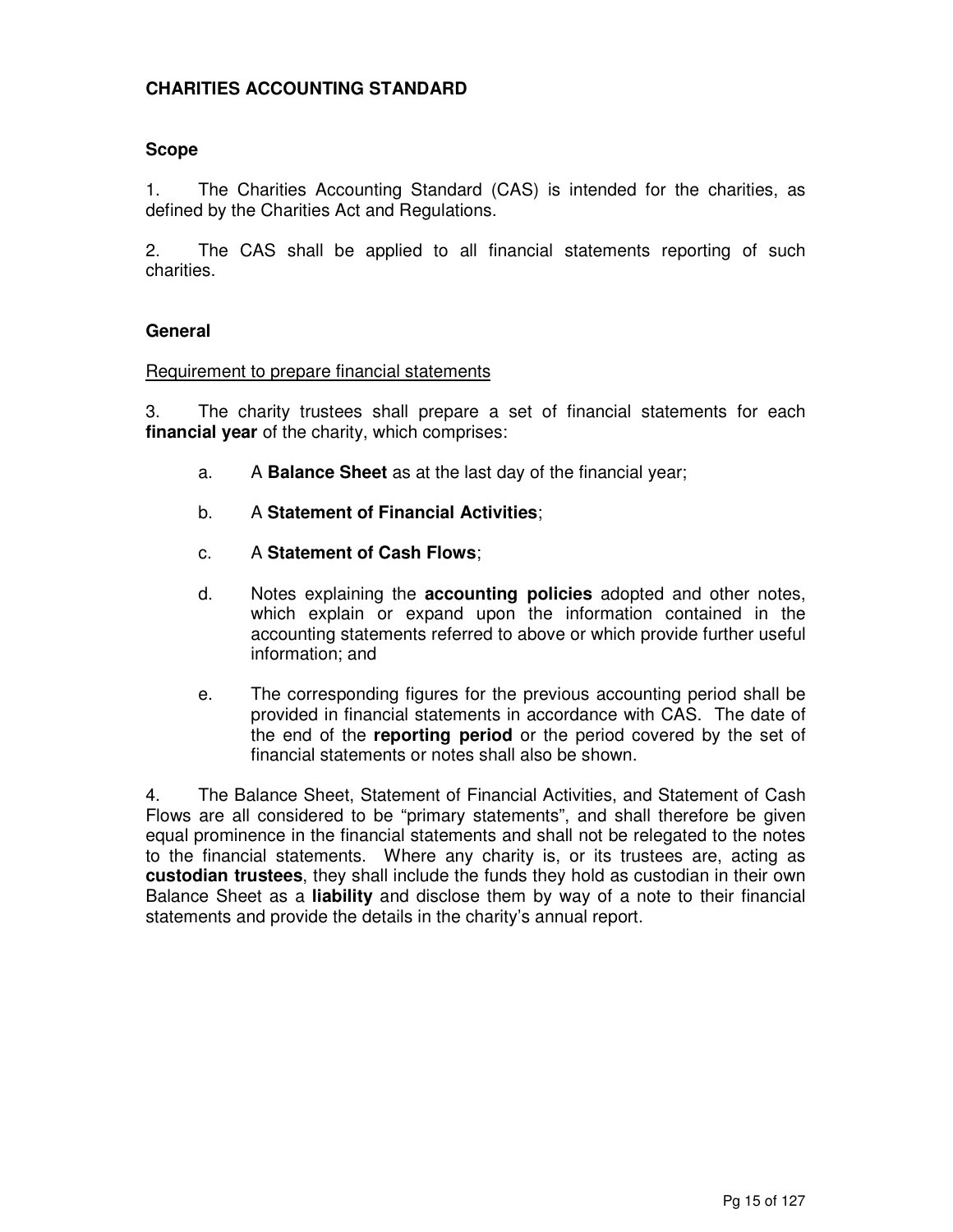#### Accounting principles and policies

 $\overline{a}$ 

5. The financial statements shall state that they have been prepared in accordance with  $CAS<sup>2</sup>$  and the Charities Act (or other equivalent legislation). If the financial statements depart from CAS in any material respect, with the concurrence of the external auditors this shall be stated in the accounting policies giving the reason and justification for the departure and the financial impact.

6. If any **branches** have been omitted from the financial statements with the approval from the Commissioner of Charities, the reason for omission shall be given. The names of the individual branches omitted for the financial statements need to be disclosed in the financial statements. Reference shall also be made to any related organizations (such as supporters associations or subsidiaries not consolidated) explaining the accounting treatment adopted.

- 7. Financial statements shall include but not limited to the following:
	- a. Details of any changes to the accounting policies followed in the preceding period including, in addition to the disclosures necessary for prior period adjustments, a brief explanation of why each new accounting policy is thought to be more appropriate and, where practicable, an indication of how the change has affected the results for the current period; and
	- b. Where the effect of a change to an **estimation technique** is material, such as the life of an item of **property, plant and equipment** to be depreciated, a description of the change and, where practicable, how the change has affected the results for the current period.

8. Accounting policies are the principles, bases, conventions and rules by which transactions are recognised, measured and presented in the financial statements. They are supplemented by estimation techniques where judgement is required in recording the value of income and expenditure and of assets and liabilities, such as judgement made in accounting policies and key sources of estimation of uncertainties.

9. It is essential that the financial statements be accompanied by an explanation of the basis and estimation techniques on which they have been prepared. Financial statements are normally prepared on the basis that the charity is a going concern and must include relevant, reliable, comparable and understandable information.

10. Accounting policies and estimation techniques shall be consistent with the requirements of the CAS and of Charities Act (or other equivalent legislation). Where a charity has a choice, it shall select the policies and techniques that are most appropriate to its particular circumstances, taking into account the objectives of:

 $2$  This statement may be included with the note of accounting policies or, for those charities taking advantage of the exemptions for charities in Charities Act, in the statement required by Charities Act to be given on the Balance Sheet. For example, in Singapore the combined statement could read as follows "These financial statements have been prepared in accordance with the special provisions relating to charities within Charities Act and the Charities Accounting Standard." If abbreviated financial statements are also to be prepared, the statement referring to the Charities Accounting Standard shall be included with the note of accounting policies so that it is reproduced in the abbreviated financial statements.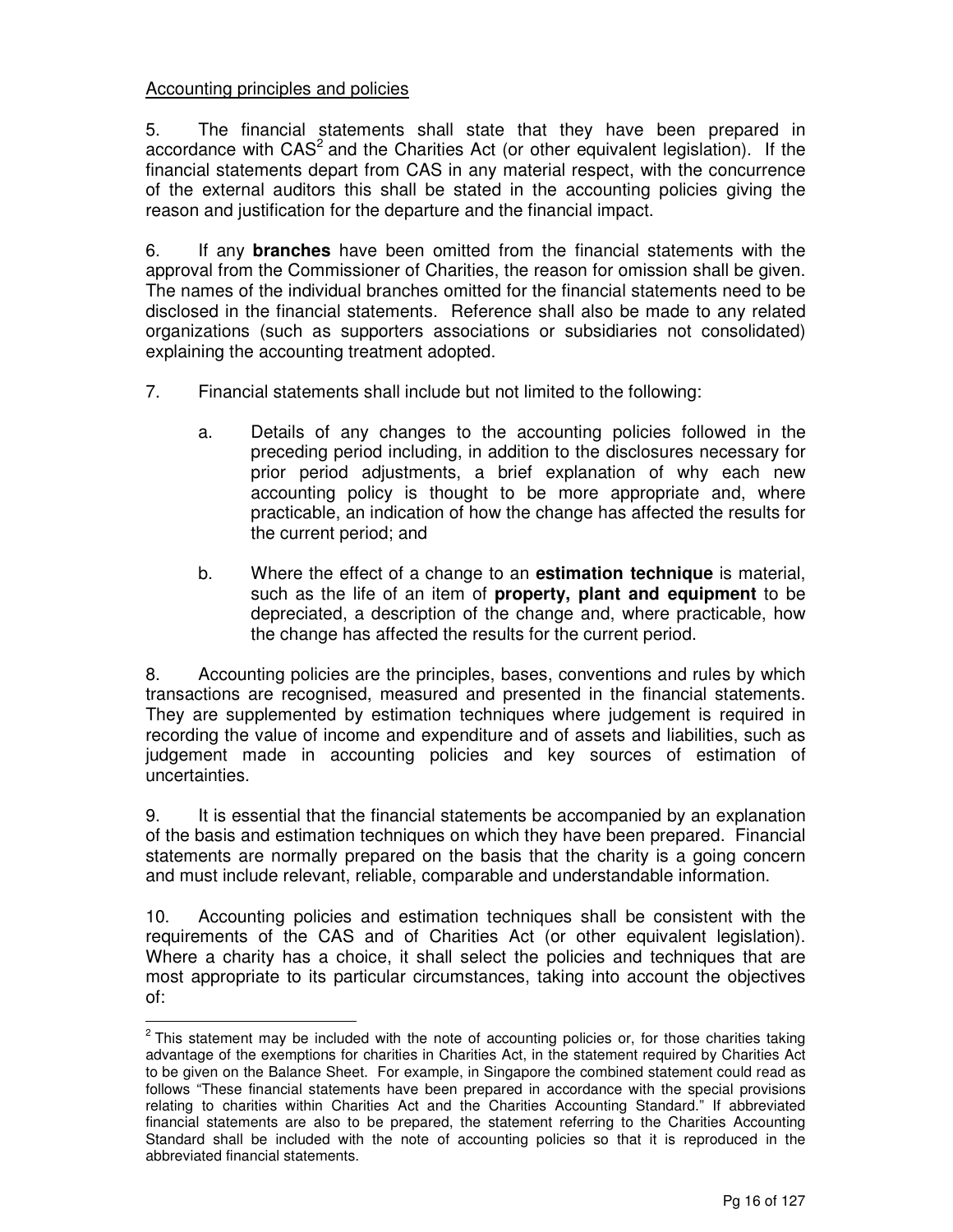- a. Relevance The quality of information that allows it to influence the economic decisions of users by helping them to evaluate past, present or future events or confirming or correcting, their past evaluations.
- b. Reliability The quality of information that makes it free from material error and biases, and gives faithful representation that it either purports to represent or could reasonably be expected to represent.
- c. Comparability The quality of information that allows it to be evaluated through time and across organisations, to help users to identify the changes, trends and relative performance in financial position.
- d. Understandability The quality of information that makes it comprehensible by users who have a reasonable knowledge of **business** and economic activities and accounting and a willingness to study the information with reasonable diligence.

11. Accounting policies shall be applied consistently within the same financial statements and from one financial year to the next. They shall be reviewed regularly to ensure that they remain the most appropriate to the charity's particular circumstances. The impact on consistency and comparability shall be the main considerations in judging whether a new policy is more appropriate than the existing one. Subsequent to a change in accounting policy, the amounts for the current and corresponding periods shall be restated based on the new policies.

12. The amount of each individual asset or liability shall be accounted for in its entirety. Assets or income may not be set off against liabilities or expenditure, or vice versa.

#### Going Concern

13. The charity shall be presumed to be operating as a **going concern**. The charity trustees shall consider whether there are major doubts about the charity's ability to continue as a going concern within one year from the date of approval of the financial statements, and disclose any material uncertainties that they are aware of in the financial statements. The financial statements shall not be prepared on a going concern basis if the charity trustees establish after the Balance Sheet date their intention or the need to liquidate the charity; if such an intention or need exists, the financial statements may have to be prepared on a different basis where each category of assets is re-evaluated individually and, if so, the basis used is disclosed.

#### **Prudence**

14. The amount of any item shall be determined on a prudent basis. Prudence is the caution required in establishing estimates when there is uncertainty, such that gains and assets are not overstated and liabilities are not understated. However it is neither necessary to exercise prudence where there is no uncertainty, nor appropriate to use prudence as a reason to understate deliberately assets or gains or overstate liabilities or losses.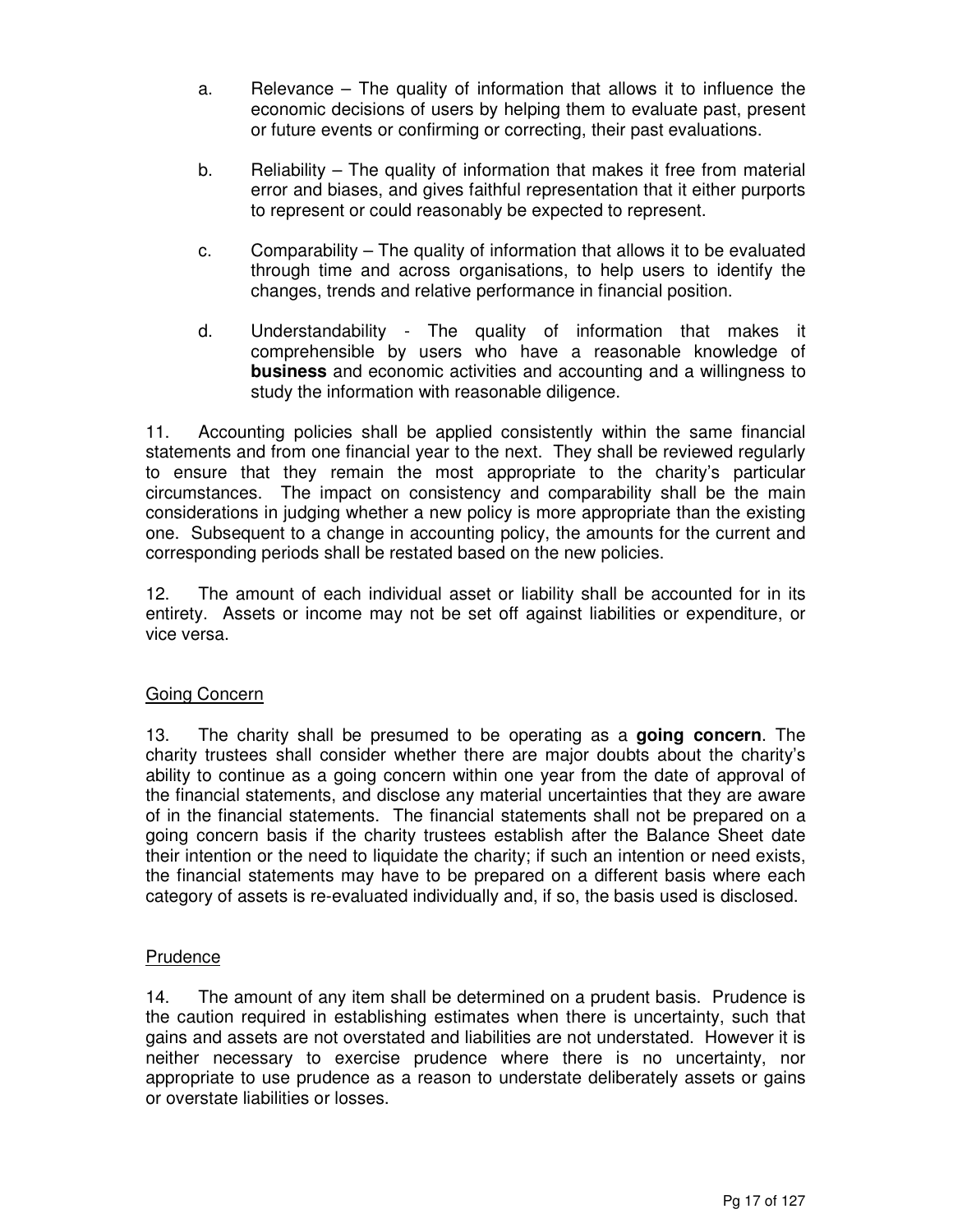#### Prior period adjustments

15. **Prior period adjustments** shall be accounted for by restating the comparative figures for the preceding period and adjusting the opening balance of **reserves** for the cumulative effect in the primary statements and notes. It shall be noted at the foot of the statement of financial activities of the current period:

- a. The accumulative effect of the adjustments; and
- b. The effect of the prior period adjustments on the results for the preceding period, where practicable.

#### Accounting for Separate Funds

16. The main purpose of the financial statements is to give an overall view of the total income during the year and how they have been expended, with a Balance Sheet to show the overall financial position at the year-end. There are additional requirements for charities that have to account for more than one fund under their control. The financial statements shall provide a summary of the main funds, differentiating in particular between the unrestricted income funds, **restricted income funds** and **endowment funds**. The columnar format of the Statement of Financial Activities (and of the Balance Sheet, where the option is taken to use a columnar presentation of funds) is designed to achieve this. Depending on the **materiality** of each, the notes to the financial statements shall group the **restricted funds** under one or more heads.

17. Charities need to account for the proper administration of the individual funds in accordance with their respective terms of trust and accounting records must be kept in a way, which will adequately separate transactions between different funds. Some charities may hold one or more restricted funds, some of which may be permanent or expendable endowment funds. The position is summarised in paragraphs 329 - 349**.** 

18. A charity's individual financial statements shall comply with the formats of the Balance Sheet and Statement of Financial Activities specified below, in terms of the form, content and notes to the financial statements disclosure.

19. The financial statements may include more detailed disclosures than any of the items listed in the format adopted.

20. Where there is no amount to be shown for an item in the current and previous financial years, the line listed in the formats shall not be included. Every item in the Balance Sheet, Statement of Financial Activities and notes to the financial statements shall show corresponding amounts for the previous accounting period. The corresponding amount for an item shall be shown, where there is an amount to be shown for the previous period but not for the current accounting period. A corresponding amount shall be adjusted if it is not comparable with that for the current accounting period, and details of the adjustment and reasons for it shall be disclosed in a note to the financial statements.

21. If any amount of reserves are set aside, proposed to be set aside, withdrawn or proposed to be withdrawn are not disclosed in the charity's financial statements, it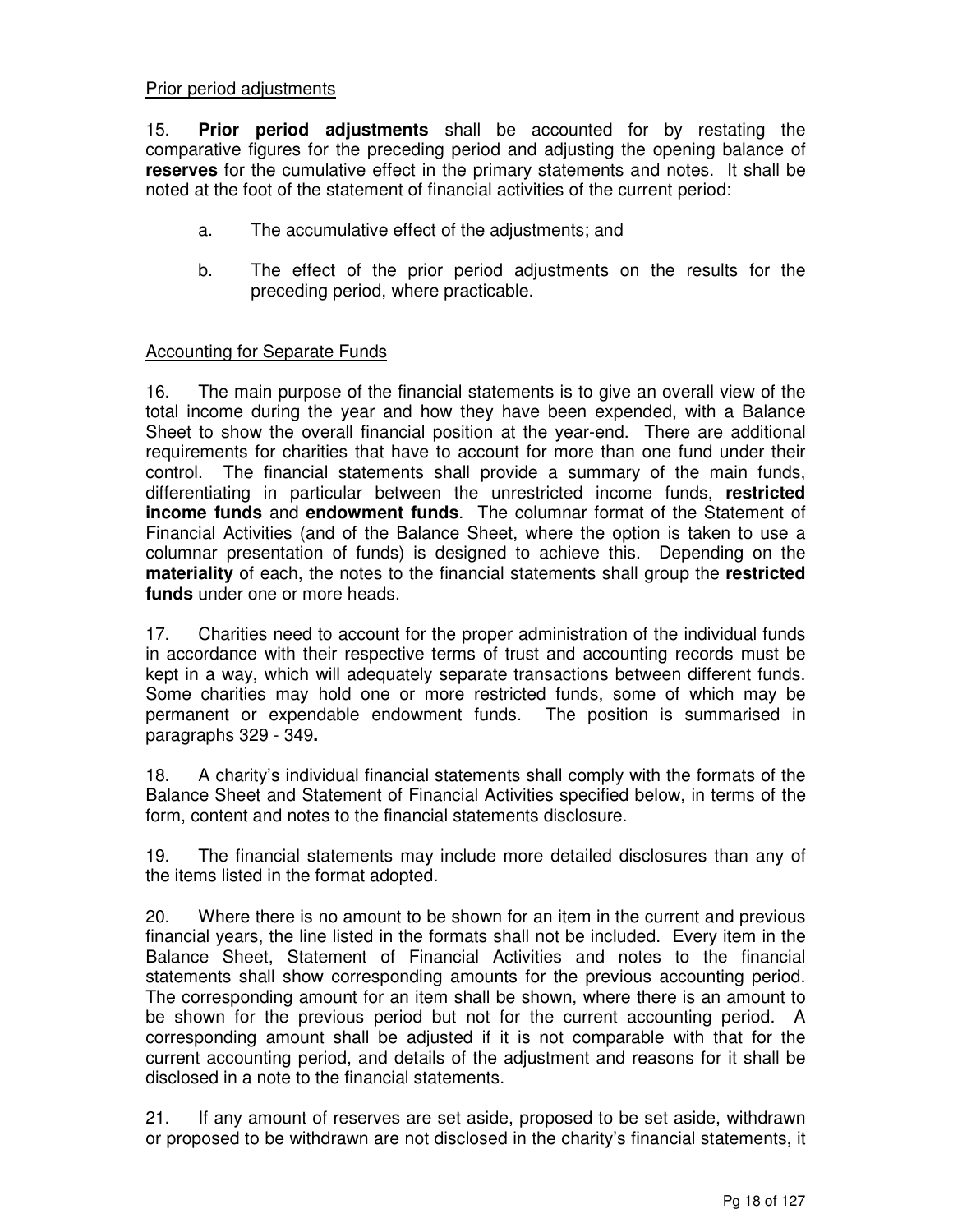must be disclosed by way of a note to the financial statements. For each item of reserves that is disclosed separately in the financial statements, the following information shall be provided:

- a. The amount of the reserves at the beginning and end of the financial year;
- b. Any amount transferred to or from the reserves during the year; and
- c. The source and application of the amounts transferred.

22. There shall be separate disclosure on the total secured loan that has been included in the total amount of creditors.

#### Statement of Financial Activities format

23. The Statement of Financial Activities shall show the items listed in the order, and under the headings and sub-headings, shown in the format below. The reference numbers (e.g. A, A1, etc) are provided to facilitate cross-referencing to the relevant sections in CAS, and they shall not be used in the preparation of financial statements.

| Reference        | <b>Table A: Statement of Financial</b><br><b>Activities</b> | <b>Notes</b> | Unrestricted<br>Eunds<br>Restricted<br>Eunds<br>Eunds<br>Total<br>Total<br>Funds |  | Prior Year<br>Total Funds |
|------------------|-------------------------------------------------------------|--------------|----------------------------------------------------------------------------------|--|---------------------------|
| $\boldsymbol{A}$ | <i><b>Income</b></i>                                        |              |                                                                                  |  |                           |
| A1               | Income from generated funds                                 |              |                                                                                  |  |                           |
| A <sub>1a</sub>  | Voluntary income                                            |              |                                                                                  |  |                           |
| A <sub>1</sub> b | Activities for generating funds                             |              |                                                                                  |  |                           |
| A <sub>1c</sub>  | Investment income                                           |              |                                                                                  |  |                           |
| $\overline{A2}$  | Income from charitable activities                           |              |                                                                                  |  |                           |
| A <sub>3</sub>   | Other income                                                |              |                                                                                  |  |                           |
|                  | <b>Total income</b>                                         |              |                                                                                  |  |                           |
|                  |                                                             |              |                                                                                  |  |                           |
| B                | <b>Expenditures</b>                                         |              |                                                                                  |  |                           |
| <b>B1</b>        | Costs of generating funds                                   |              |                                                                                  |  |                           |
| B1a              | Costs of generating voluntary income                        |              |                                                                                  |  |                           |
| B <sub>1</sub> b | Fundraising trading: cost of goods sold                     |              |                                                                                  |  |                           |
|                  | and other costs                                             |              |                                                                                  |  |                           |
| B <sub>1c</sub>  | Investment management costs                                 |              |                                                                                  |  |                           |
| <b>B2</b>        | <b>Charitable activities</b>                                |              |                                                                                  |  |                           |
| B <sub>3</sub>   | Governance costs                                            |              |                                                                                  |  |                           |
| <b>B4</b>        | Other expenditures                                          |              |                                                                                  |  |                           |
|                  | <b>Total expenditures</b>                                   |              |                                                                                  |  |                           |
|                  | <b>Tax expense</b>                                          |              |                                                                                  |  |                           |
|                  | Net income / expenditure before                             |              |                                                                                  |  |                           |
|                  | transfers                                                   |              |                                                                                  |  |                           |
|                  | <b>Transfers</b>                                            |              |                                                                                  |  |                           |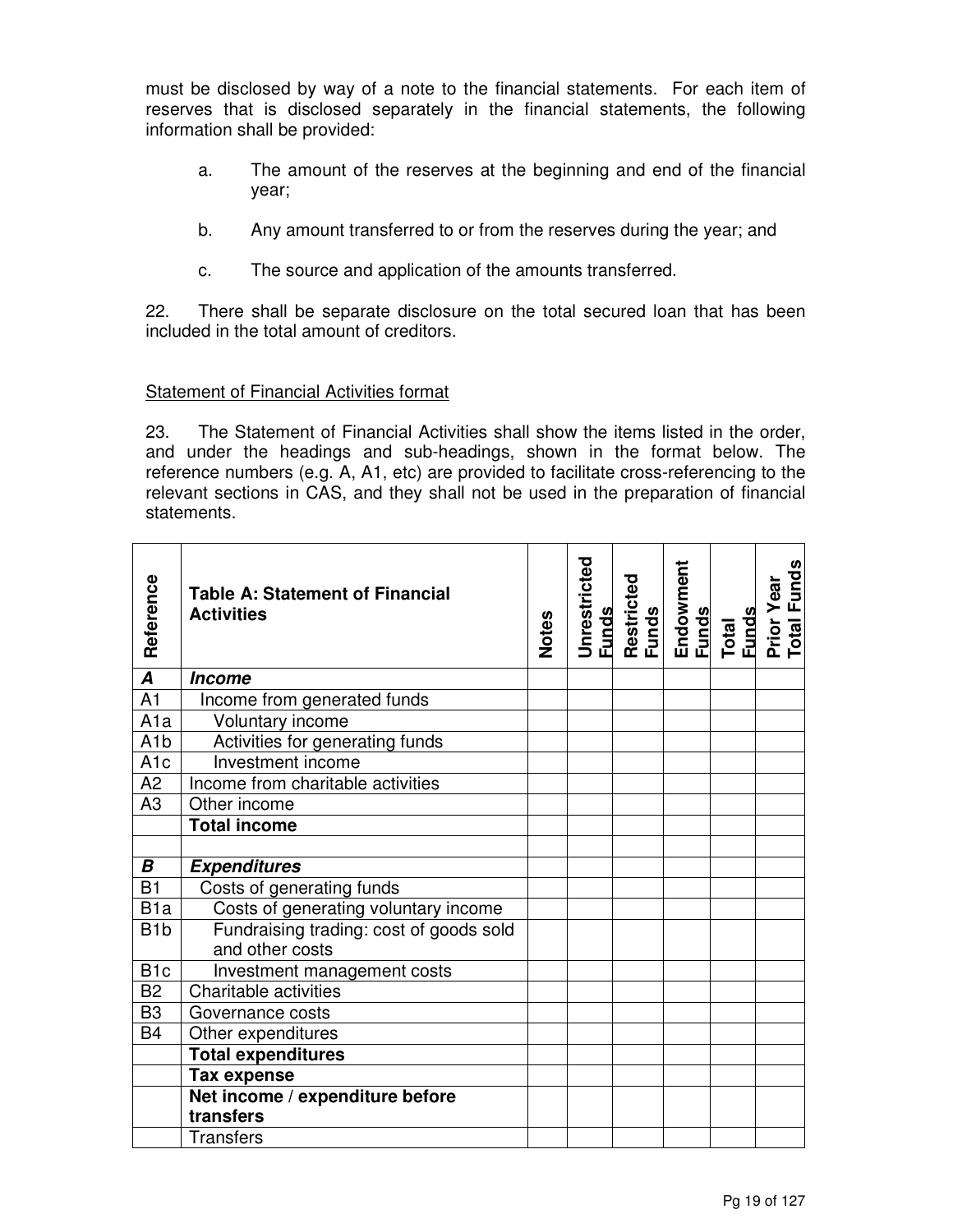| C              | Gross transfers between funds           |  |  |  |
|----------------|-----------------------------------------|--|--|--|
|                | Net income before holding gains and     |  |  |  |
|                | <b>losses</b>                           |  |  |  |
|                |                                         |  |  |  |
|                | Other recognised gains/losses           |  |  |  |
| D <sub>1</sub> | Gains on revaluation of property, plant |  |  |  |
|                | and equipment for charity's own use     |  |  |  |
| D <sub>2</sub> | Gains/losses on investment assets       |  |  |  |
|                | Net movement in funds                   |  |  |  |
|                |                                         |  |  |  |
| F              | <b>Reconciliation of Funds</b>          |  |  |  |
|                | Total funds brought forward             |  |  |  |
|                | <b>Total funds carried forward</b>      |  |  |  |

#### Balance Sheet format

24. The Balance Sheet shall show the items listed in the order, and under the headings and sub-headings, shown in the format below. The reference numbers (e.g. A, A1, etc) are provided to facilitate cross-referencing to the relevant sections in CAS, and they shall not be used in the preparation of financial statements.

| Reference        | <b>Table B: Balance Sheet</b>                | <b>Notes</b> | <b>Total</b><br><b>Funds</b> | <b>Total Prior</b><br>Year<br><b>Funds</b> |
|------------------|----------------------------------------------|--------------|------------------------------|--------------------------------------------|
| $\boldsymbol{A}$ | <b>Non-current assets</b>                    |              |                              |                                            |
| A <sub>1</sub>   | Intangible assets                            |              |                              |                                            |
| A2               | Property, plant and equipment                |              |                              |                                            |
| A <sub>3</sub>   | "Preservation of Monuments" assets           |              |                              |                                            |
| A <sub>4</sub>   | Long-term Investments:                       |              |                              |                                            |
| A4a              | <b>Investment Assets</b>                     |              |                              |                                            |
| A <sub>4</sub> b | Social investments                           |              |                              |                                            |
|                  | <b>Total non-current assets</b>              |              |                              |                                            |
|                  |                                              |              |                              |                                            |
| B                | <b>Current assets:</b>                       |              |                              |                                            |
| <b>B1</b>        | Inventories                                  |              |                              |                                            |
| <b>B2</b>        | <b>Trade and Other Receivables</b>           |              |                              |                                            |
| B <sub>3</sub>   | Short-term Investments                       |              |                              |                                            |
| <b>B4</b>        | Cash and Cash Equivalents                    |              |                              |                                            |
|                  | <b>Total current assets</b>                  |              |                              |                                            |
|                  |                                              |              |                              |                                            |
| $\boldsymbol{c}$ | <b>Current Liabilities:</b>                  |              |                              |                                            |
| $\overline{C}$ 1 | <b>Trade and Other Payables</b>              |              |                              |                                            |
| C <sub>2</sub>   | Tax payable                                  |              |                              |                                            |
|                  | Net current assets or liabilities            |              |                              |                                            |
|                  | <b>Total assets less current liabilities</b> |              |                              |                                            |
|                  |                                              |              |                              |                                            |
| D                | <b>Non-current Liabilities:</b>              |              |                              |                                            |
| D <sub>1</sub>   | Non-current payables                         |              |                              |                                            |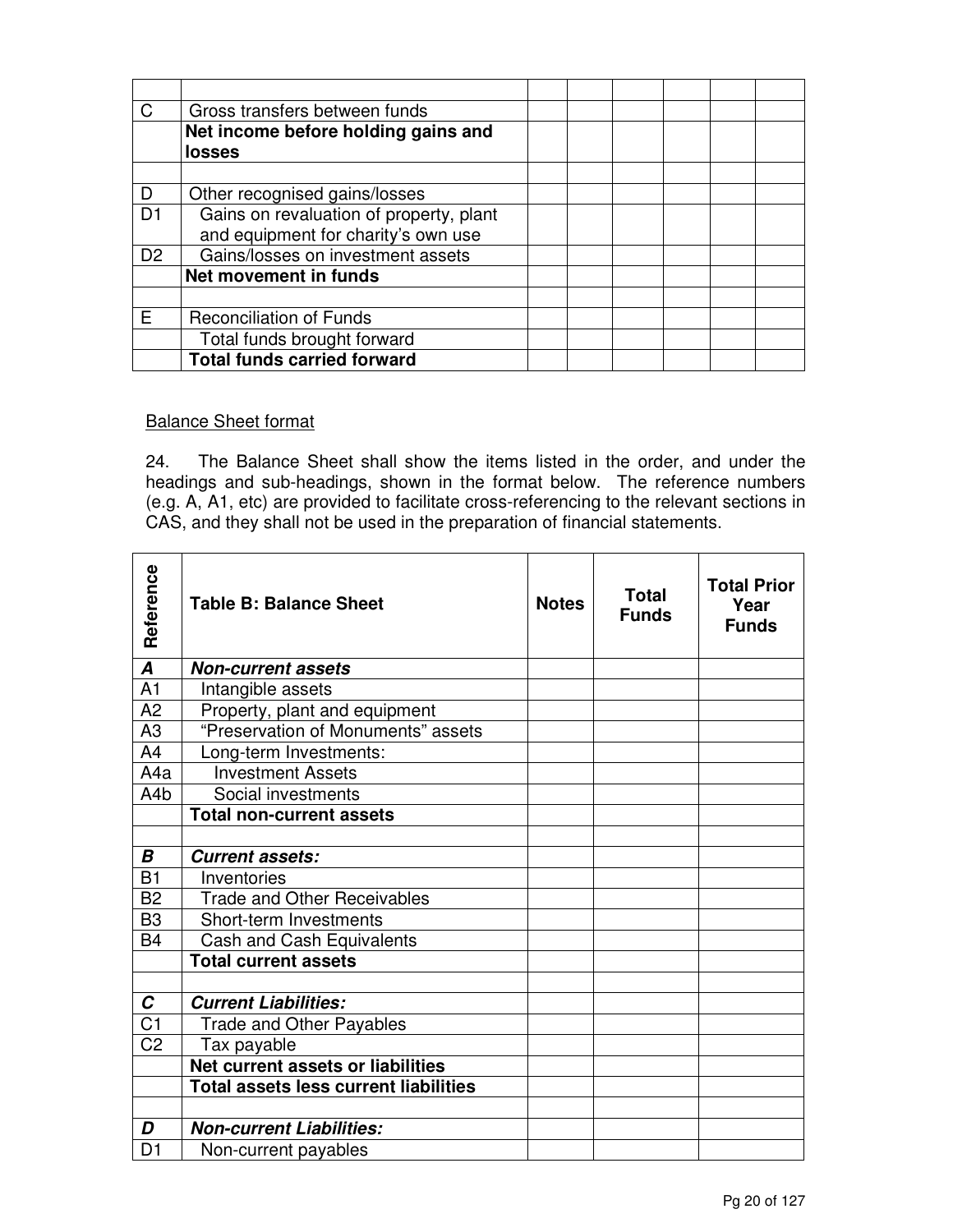| D <sub>2</sub>   | Provisions for liabilities and charges |  |  |
|------------------|----------------------------------------|--|--|
|                  | <b>Net assets or liabilities</b>       |  |  |
|                  |                                        |  |  |
| E                | <b>Funds of charity:</b>               |  |  |
| E <sub>1</sub>   | Unrestricted funds                     |  |  |
| E <sub>1</sub> a | Unrestricted income funds              |  |  |
| E <sub>1b</sub>  | <b>Revaluation reserve</b>             |  |  |
| E <sub>1c</sub>  | Designated funds                       |  |  |
|                  | <b>Total unrestricted funds</b>        |  |  |
| E2               | <b>Restricted funds</b>                |  |  |
| E <sub>2a</sub>  | <b>Endowment funds</b>                 |  |  |
| E <sub>2</sub> b | Restricted income funds                |  |  |
|                  | <b>Total restricted funds</b>          |  |  |
|                  | <b>Total charity funds</b>             |  |  |

#### Approval and signing of financial statements

25. The board of charity trustees shall approve a charity's annual financial statements, which shall be signed on behalf of the board by a charity trustee on the charity trustees' report. The date of approval of the financial statements by the board of charity trustees shall be disclosed in the financial statements. The financial statements must also contain a statement in a prominent position on the charity trustees' report that they have been prepared in accordance with Charities (Annual Statement of Financial statements) Regulations 1994.

#### **Statement of Financial Activities**

#### **General**

#### Introduction

26. The Statement of Financial Activities is a single accounting statement with the objective of showing all income and expenditure by the charity in the year on all its funds. It is designed to show how the charity has used its resources in furtherance of its objects for the provision of benefit to its beneficiaries. It shows whether there has been a net income or expenditure, including **capital** gains and losses on assets, and provides a reconciliation of all movements in the charity's funds.

#### **Structure**

27. A charity shall present all items of income and expenditure of the charity in a period on all its funds, and provide a reconciliation of all movements in the charity's funds. As a minimum a charity shall distinguish between unrestricted income funds, restricted income funds and the endowment funds of the charity. All of the charity's income and expenditure can be categorised between these funds, but a charity will not necessarily have funds of all three types.

28. If a charity has more than one type of fund, the statement shall show in columns, the movements in the different types of funds, and the total movements of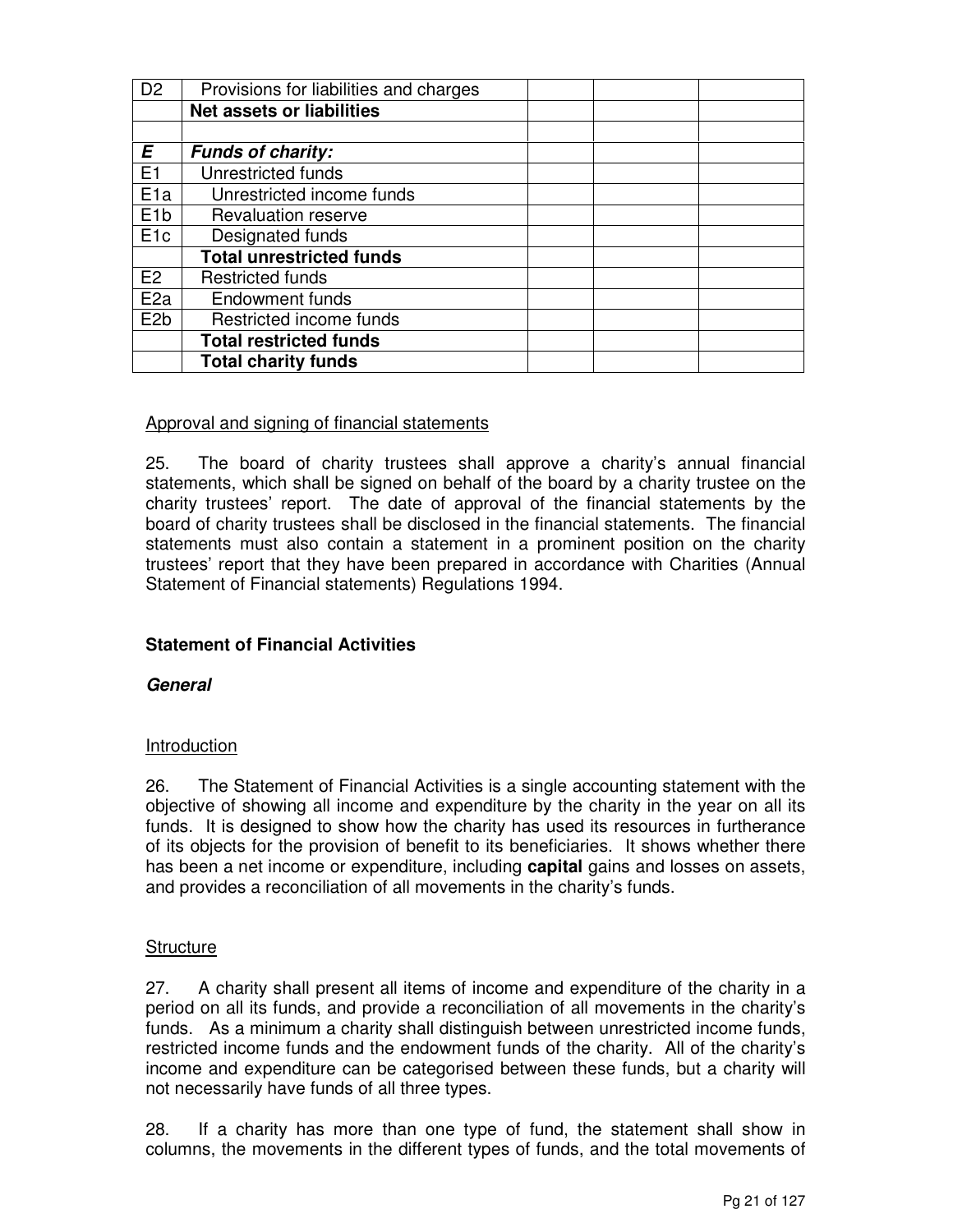all the funds. Comparative figures for the previous financial year, given on the face of the statement shall be given for the row totals (e.g. voluntary income, investments income etc), rather than for the analysis of each row across the various categories of funds.

#### Adaptation of Formats

29. Charities shall expand the structure in order to convey a proper understanding of the nature of all their activities, where necessary using notes. Charities shall have a clear link between the income and expenditure and in particular activity analysis, where possible. Two examples of this are:

- a. A charity running a care home could use the sub-heading "Residential Care Fees" within "A2: Income from Charitable Activities" and "Residential Care Costs" within "B2: Expenditure on Charitable Activities"; and
- b. A charity fundraising through a shop could use the sub-heading "shops" within "B1: Activities for Generating Funds" and "B1b: **Fundraising Trading Costs**".

30. Thus income and expenditure can be linked together by using similar or identical headings in different parts of the Statement of Financial Activities.

31. Additional subtotals may be added, where appropriate. For example, after row "B1c - Investment Management Costs", an additional subtotal "net income available for charitable application" may be added.

32. The charity trustees shall take care to balance the provision of information with clarity. A charity shall present additional line items, columnar items, headings and subtotals in the Statement of Financial Activities, when such presentation is relevant to the understanding of the charity's financial performance.

33. Where a charity has discontinued any of its operations, the financial statements shall distinguish between continuing and **discontinued operations**. This is to enable users of the financial statements to evaluate the financial effects of discontinued operations and disposals of non-current assets (or disposal groups). The charity shall disclose a single amount in the Statement of Financial Activities comprising the post-tax profit or loss of discontinued operations. Further analysis of the single amount may be presented in the notes or Statement of Financial Activities where appropriate. This will normally apply to the whole of a distinctive type of activity of a charity but not to the cessation of new projects within that activity.

34. Category headings shall be omitted where there is nothing to report in both the current and preceding periods. A charity may also vary the order in which it presents activity categories within the income and expenditure sections of the Statement of Financial Activities to meet its own presentational needs.

35. All gains and losses recognised in the financial statements for the period shall be included in the Statement of Financial Activities. The Statement of Financial Activities shall only include profits that are recognised at the Balance Sheet date. All liabilities that have arisen during the financial year, and the period between the Balance Sheet date and the date on which it is signed, shall be accounted for.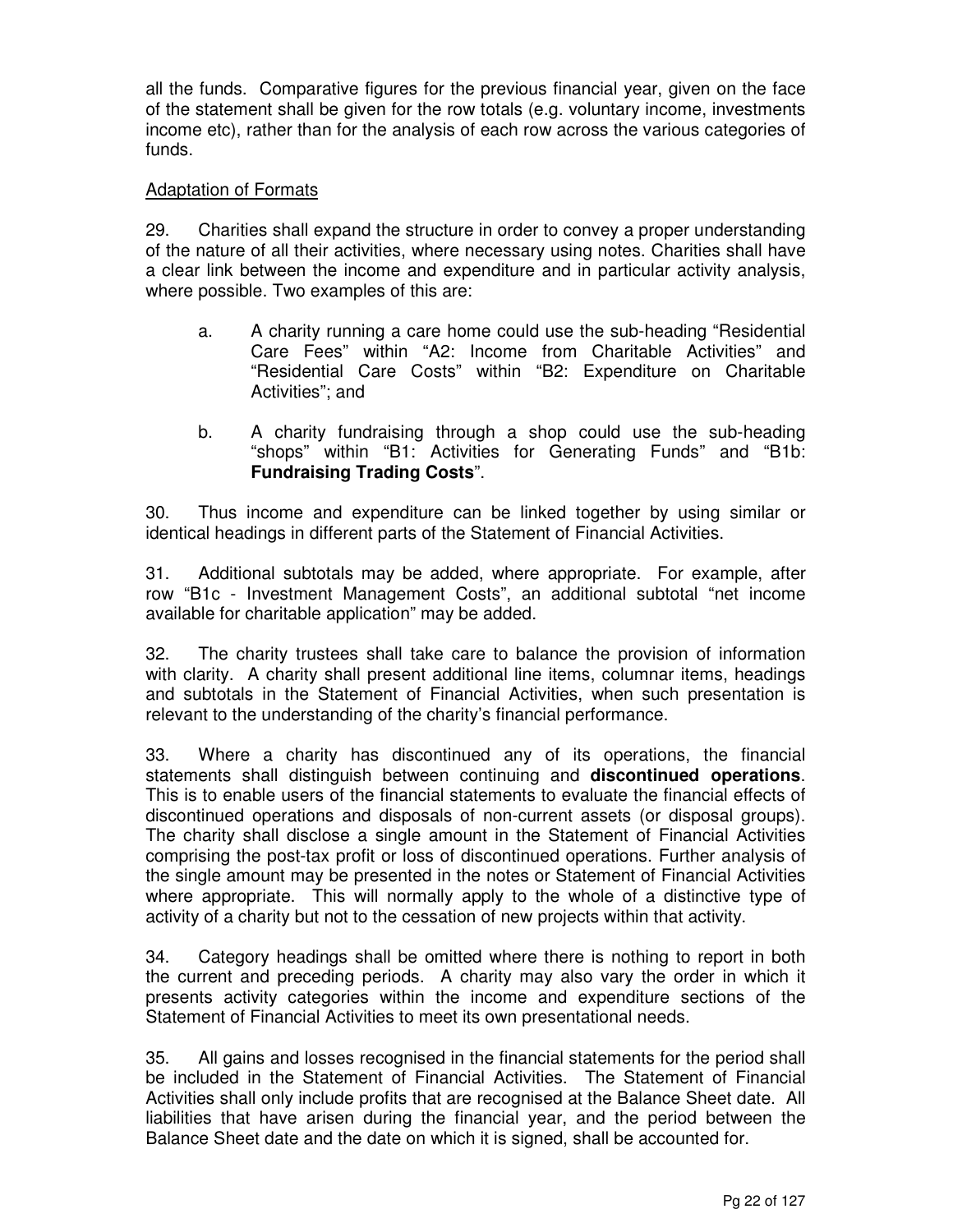36. If the charity has received income from sources outside Singapore during the financial year, the percentage of income that is attributable to foreign sources shall be separately disclosed. The manner in which the charity's activities are organised shall be considered in the analysis of the source of income.

#### Exceptional items

37. All **exceptional items**, other than those included in the items listed in the next paragraph, shall be credited or charged in arriving at the surplus or deficit on net income before holding gains and losses by inclusion under the statutory format headings to which they relate. The amount of each exceptional item, either individually or as an aggregate of items of a similar type, shall be disclosed separately by way of a note, or on the face of the Statement of Financial Activities if that degree of prominence is necessary. An adequate description of each exceptional item shall be given to enable its nature to be understood. The effect of any transactions that are exceptional by virtue of size or incidence shall be stated, though they fall within the ordinary activities of the charity.

38. The following items, including provisions in respect of such items, shall be shown separately on the face of the Statement of Financial Activities as other recognised gains or losses:

- a. Surplus or deficit on the sale or termination of an operation;
- b. Costs of a fundamental reorganisation or restructuring having a material effect on the nature and focus of the reporting charity's operations; and
- c. Surplus or deficit on the disposal of property, plant and equipment.

#### Profit or loss on disposal

39. The gain or loss on the disposal of an asset shall be accounted for in the Statement of Financial Activities of the period in which the disposal occurs as the difference between the net sale proceeds and the net carrying amount, whether carried at historical cost (less any **provisions** made) or at a valuation. Gain or loss on disposal of a previously acquired business shall include the attributable amount of **purchased goodwill** that has previously been charged against reserves as a matter of accounting policy and has not previously been charged in the Statement of Financial Activities.

- a. Surplus or deficit on the sale or termination of an operation;
- b. Costs of a fundamental reorganisation or restructuring having a material effect on the nature and focus of the reporting charity's operations; and
- c. Surplus or deficit on the disposal of property, plant and equipment.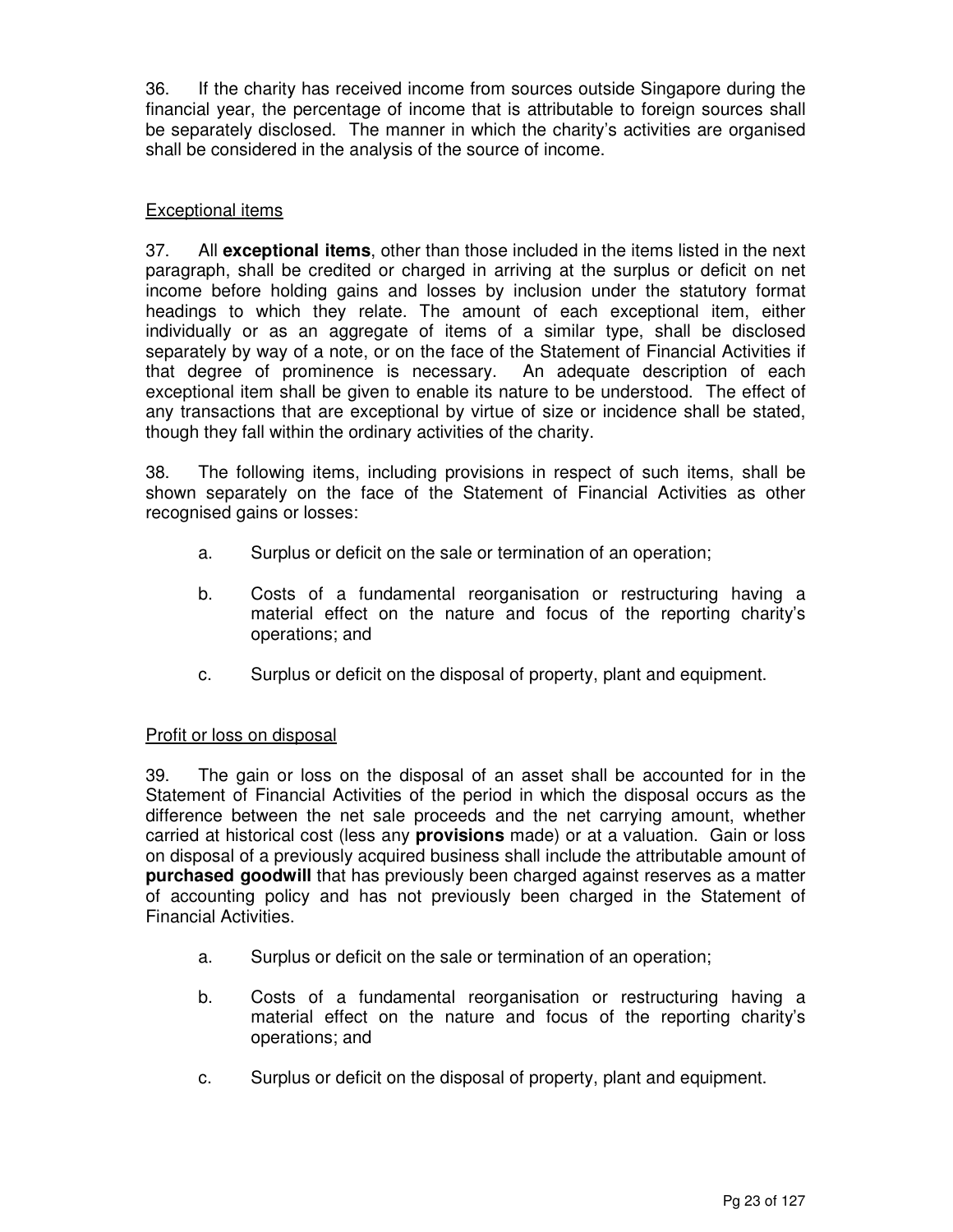40. If the asset is donated to the charity and this **donation** has not been reflected as an income upon receipt, the charity will have to account for the gross proceeds from the sale of the asset as an income in the Statement of Financial Activities. Otherwise, only the gain or loss on the disposal of an asset shall be accounted for in the Statement of Financial Activities.

Cost of Audit, Independent Examination or Reporting Accountant Services and other Financial Services

41. The notes to the financial statements shall disclose separately the amounts payable to the auditor, independent examiner or reporting accountant in respect of:

- a. The costs of their respective external scrutiny; and
- b. Other financial services such as taxation advice, consultancy, financial advice and accountancy. Where no other financial services have been provided, this fact shall be disclosed.

#### **Income**

#### Basic principles

42. Income - both for income and endowment funds - shall be recognised in the Statement of Financial Activities when the effect of a transaction or other event results in an increase in the charity's assets. Where an amount relating to any preceding financial year is included in the Statement of Financial Activities, the effect of its inclusion shall be stated. This will be dependent on the following three factors being met:

- a. Entitlement normally arises when there is control over the rights or other access to the resource, enabling the charity to determine its future application;
- b. Certainty when it is virtually certain that the income will be received; and
- c. Measurement when the monetary value of the income can be measured with sufficient reliability.

43. All income shall be reported gross whether raised by the charity (or by volunteers working at the charity's direction) or its agents. However where funds are raised or collected for the charity by individuals not employed or contracted by the charity, the **gross income** of the charity are the proceeds remitted to the charity by the organisers of the event, after deducting their expenses.

44. Within the charity sector entitlement to income may arise from a wide variety of transactions varying from contractual (i.e. in exchange for goods or services of approximately equal value between a seller and a purchaser) to the receipt of unrestricted **grants** or donations (resources given to use on any of the charity's purposes). Judgement will be required in deciding how any individual transaction fits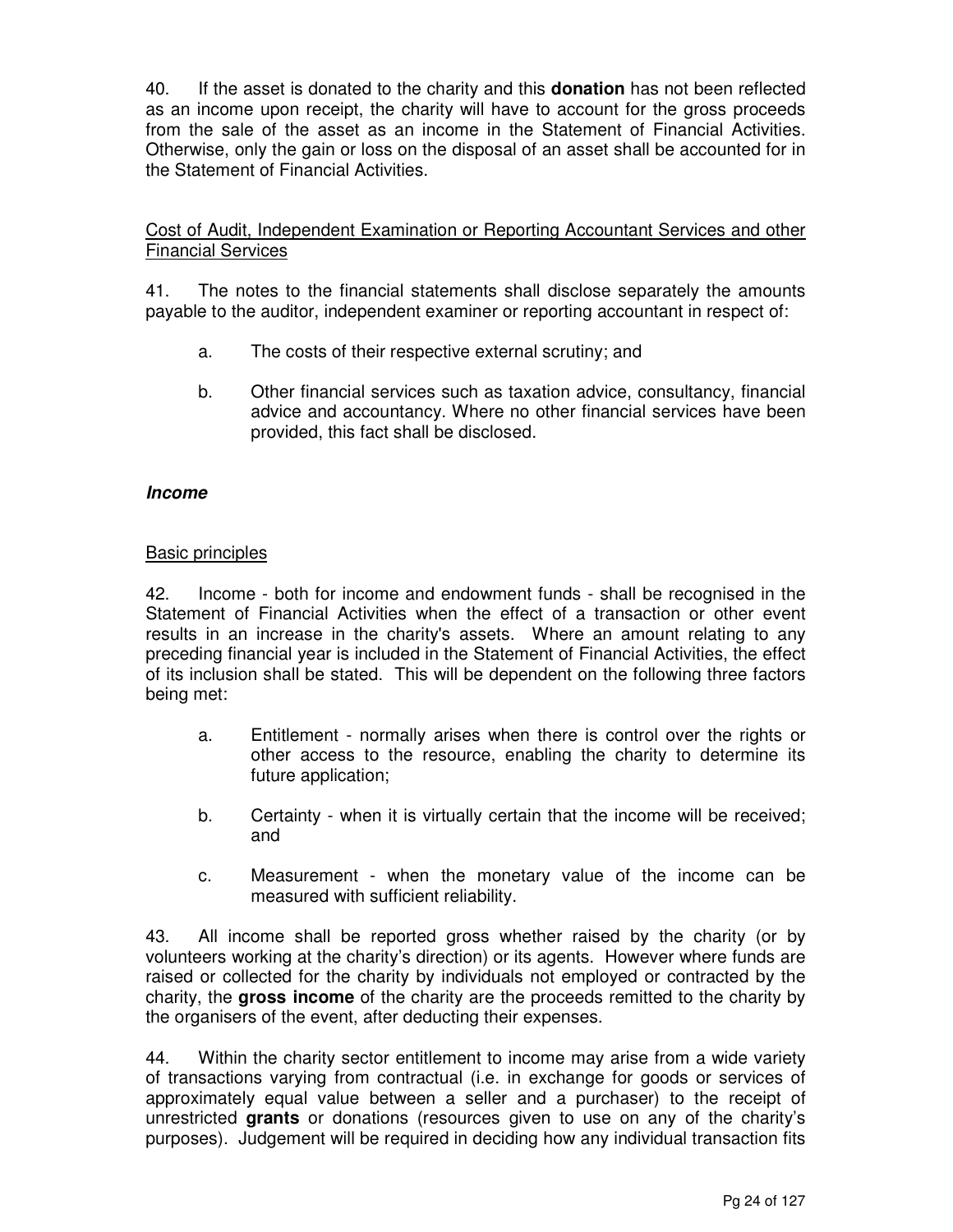into this framework and in identifying those factors that are likely to lead to different accounting treatments for their recognition. In order to understand how accounting standards apply to different funding arrangements, charity trustees need to determine for each source of funds:

- a. The legal arrangements (e.g. contract or trust law) governing the terms of the arrangement and settlement of disputes.
- b. The specific performance to be achieved (a contract or **performancerelated grant)** before entitlement to funding.
- c. The intended purpose of the funds and its applications.

45. Where any income has been deferred, the notes to the financial statements shall explain the reasons for the deferrals and analyse the movement on the deferred account between income deferred in the current period and amounts released from previous periods. Income of a similar nature can be grouped together in the notes as appropriate.

46. Where a charity has held income for a third party which have not been included in the Statement of Financial Activities, the notes to the financial statements shall analyse the movement of these income during the year relating to each party or type of party where material. Where income has been held for related parties the required disclosure shall be given.

47. When a charity receives payment from a client in advance of performance, it recognises a liability equal to the amount received, representing its **obligation** under the contract. When the charity obtains the right to payment through its **performance**, this liability is reduced and the amount of the reduction in the liability is simultaneously reported as income.

48. Where a charity has partially performed its contractual obligations, it recognises income to the extent that it has obtained the right to payment through its performance.

49. Where the effect of the time value of money is material to reported revenue, the amount of income recognised shall be the **present value** of the cash inflows expected to be received from the client in settlement. The unwinding of the discount shall be credited to finance income as this represents a gain from a financing transaction.

50. Where at the time income is recognised on a transaction there is a significant risk that there will be default on the amount of payment due and the effect is material to reported income, an adjustment to the price specified in the contractual arrangement will be necessary to arrive at the amount of income to be recognised.

51. Subsequent adjustments to a debtor as a result of changes in the time value of money and credit risk shall not be included within income.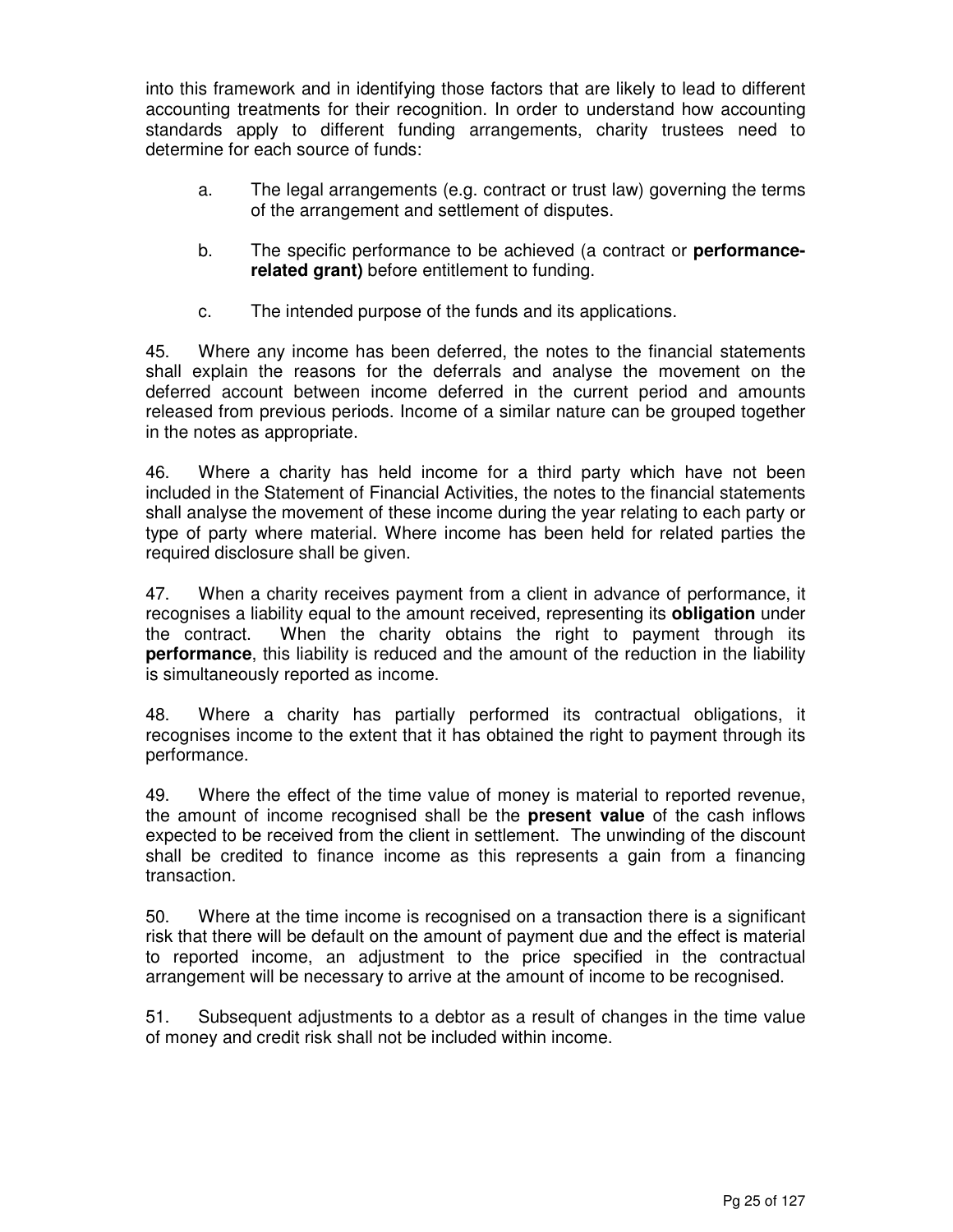#### Analysis and Apportionment

52. Income shall be analysed according to the activity that produced the income, in particular grouping separately those income generated by charitable activity from those activities aimed primarily at generating funds.

53. In most cases it will be clear which activity generated a particular income. When the income is generated from several activities then it is permissible to apportion the income between the activities on a reasonable, justifiable and consistent basis.

54. Where any apportionment has taken place the method of apportionment shall be disclosed in the policy notes to the financial statements.

#### Contractual Arrangements

55. Income earned by providing goods and services in return for a fee as part of charitable activities, is recognised in the Statement of Financial Activities to the extent that the charity has provided the goods and/or services. Where such income is received in advance then a charity may not have entitlement to these income until the goods or services have been provided. In this situation income received in advance should be deferred until the charity becomes entitled to the income.

56. Certain grant funding arrangements may contain conditions that closely specify the service to be performed by the charity. The terms of such funding may be set out in a service level agreement where the conditions for payment are linked to the performance of a particular level of service or units of output delivered, for example, number of meals provided or the opening hours of a facility used by beneficiaries. Entitlement to the income derived from such performance-related grants may be conditional upon the delivery of the specified level of service and in such circumstances should be recognised to the extent that the charity has provided the services or goods.

57. Simply because a grant is restricted to a particular purpose of the recipient charity does not mean it should necessarily be recognised as a performance related grant. For a performance related grant entitlement to the income only arises with the performance of a specific output identified as a condition for the grant. Entitlement to the grant in such cases only arises as the performance conditions are met. This can be contrasted with a restriction that whilst limiting how a charity may expend funds to particular purposes does not require a specific and measurable output to be delivered by the recipient charity as a condition of a charity's entitlement to the funds. Such restricted grants are recognised on the basis set out in the above paragraphs.

58. Where charities receive membership subscriptions, these may be in the nature of a gift, or they may effectively buy services or access to certain privileges. Where the substance of the subscription is that of a gift, the income should be recognised on the same basis as a donation. If the subscription purchases the right to services or benefits, the income should be recognised as the service or benefit provided. If the subscriber receives rights to such benefits evenly over the period of membership then recognising such membership income on a pro-rata basis for the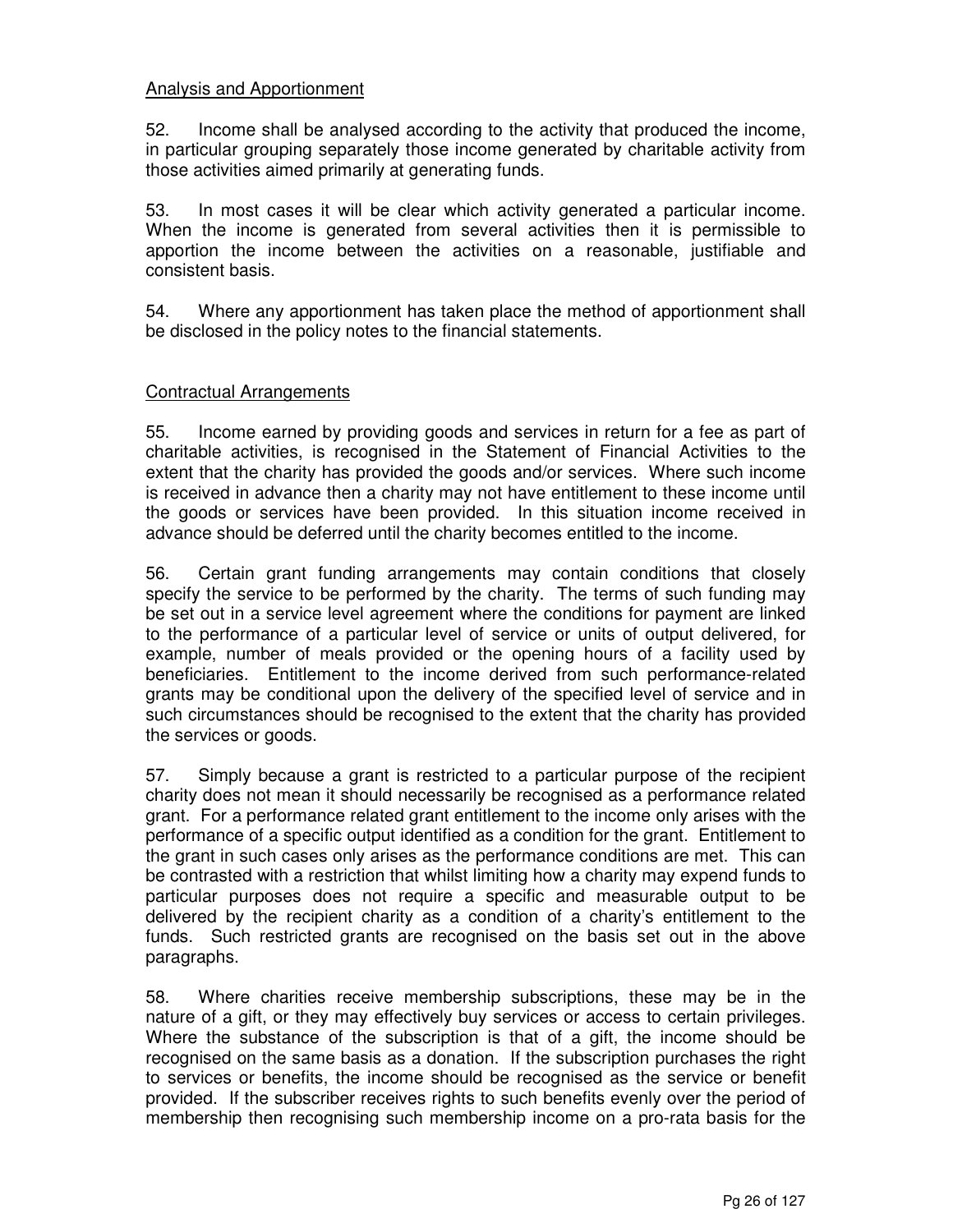period of time covered by the subscription may be an appropriate estimation technique for income recognition.

59. Charities may also, on occasions, undertake activities under a long-term contract. Owing to the length of time taken to complete such contracts, it is appropriate to take credit for appropriate income and the cost of any expenditure while contracts are in progress.

60. A charity shall recognise income in respect of its performance under a longterm contract when, and to the extent that, it obtains entitlement to consideration. This should be derived from an assessment of the value of the goods or services provided to its reporting date as a proportion of the total value of the contract. There will be contracts where costs incurred to date reflect the work performed and in such circumstances it would be appropriate to calculate income recognised at the Balance Sheet date based on the proportion of costs incurred to date in comparison with **total expenditure**. In the case of services, it may be appropriate to use the time spent as a proportion of the total time to be spent to fulfil the contract where this provides a reasonable estimate of a charity's performance and therefore entitlement. The incurrence of costs by the charity, does not, in itself, justify the recognition of revenue.

#### Grants and Donations Receivable

61. A pre-requisite of recognition of a promised grant or donation is evidence of entitlement. Evidence will normally exist when the grant is formally expressed in writing. Where entitlement is demonstrable, and no conditions are attached, such promises should be recognised as income once the criteria of certainty and measurability are met.

62. Charities often receive grants or donations with conditions attached that must be fulfilled before the charity has unconditional entitlement (control) of the income. Meeting such conditions may be either within the recipient charity's control or reliant on external factors outside its control. Where meeting such conditions is within the charity's control and there is sufficient evidence that the conditions will be met, the income should then be recognised. Where uncertainty exists as to whether the recipient charity can meet conditions within its control, the income should not be recognised but deferred as a liability until certainty exists that the conditions imposed can be met.

63. For example, a grant may be conditional on a charity obtaining matched funding, or subject to a successful planning consent. Meeting the conditions attaching to such grants will not be either certain or wholly within the control of the recipient charity. The charity will not therefore have unconditional entitlement (control) of the income until these conditions are met. The income and corresponding asset should not be recognised until the conditions set have been met.

64. Conditions such as the submission of accounts or certification of expenditure can be seen as simply an administrative requirement as opposed to a condition that might prevent the recognition of income.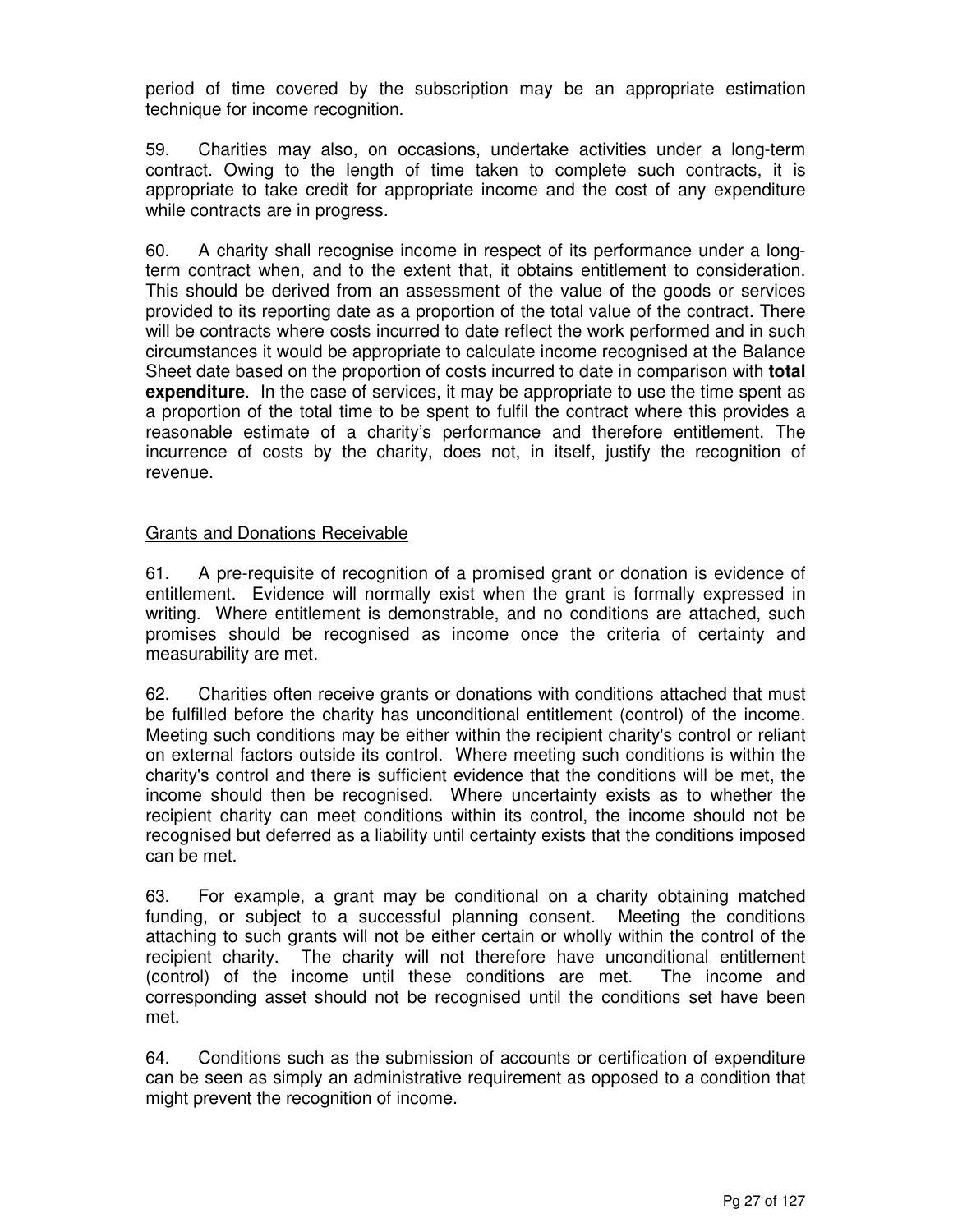65. Income may also be subject to donor-imposed conditions that specify the time period in which the expenditure can take place. Such a pre-condition for use limits the charity's ability to expend the income until the time condition is met. For example, the receipt in advance of a grant for expenditure that must take place in a future accounting period should be accounted for as **deferred income** and recognised as a liability until the accounting period in which the recipient charity is allowed by the condition to expend the income.

66. Where the existence of a condition prevents the recognition of an income, a **contingent asset** should be disclosed where it is probable (but not virtually certain) that the condition will be met in the future.

67. Charities are normally entitled to income when they are receivable. Recognition of a grant or donation without pre-conditions should not be deferred even if the income is received in advance of the performance of the activity funded by the grant or donation. In such cases the charity has entitlement to the income with the timing of the expenditure being within the discretion of the charity. Income cannot be deferred simply because the related expenditure has not been incurred.

68. Where either income is given specifically to provide an item of property, plant and equipment or an item of property, plant and equipment is donated (a gift in kind), the charity will normally have entitlement to the income when they are receivable. At this point, all of the income should be recognised in the Statement of Financial Activities and not deferred over the life of the asset. The possibility of having to repay the income does not affect their recognition in the first instance. Once acquired, the use of the asset will either be restricted or unrestricted. If its use is unrestricted the trustees may consider creating a **designated fund** reflecting the book value of the asset. The relevant fund will then be reduced over the useful economic life of the asset in line with its **depreciation**.

#### Funds Received as Agent

69. Some income do not belong to the charity, for instance where it receives the income in circumstances where the trustees/office bearers, acting as agents (and not as custodian trustees), are legally bound to pay them over to a third party and have no responsibility for their ultimate application. In these circumstances the transaction is legally a transfer of income from the original payer (who remains the principal) to the specified third party. If the original payer retains the legal responsibility for ensuring the charitable application of the funds, the intermediary charity should not recognise the income in the Statement of Financial Activities or the Balance Sheet.

70. However in some cases an intermediary charity may control the use of income prior to their transfer to a third party and its trustees will act as principal and have responsibility for their charitable application. For instance, where the charity trustees of the intermediary charity may have applied for the grant of the income or are able to direct how the third party or both should use the grant. Other forms of funding arrangements involving intermediary charities may need their charity trustees to accept the legal responsibility for the transfer of the grant to the third party (and for its charitable application, where the third party is not a charity). In all of these circumstances the income should then be included in the intermediary charity's Statement of Financial Activities and Balance Sheet.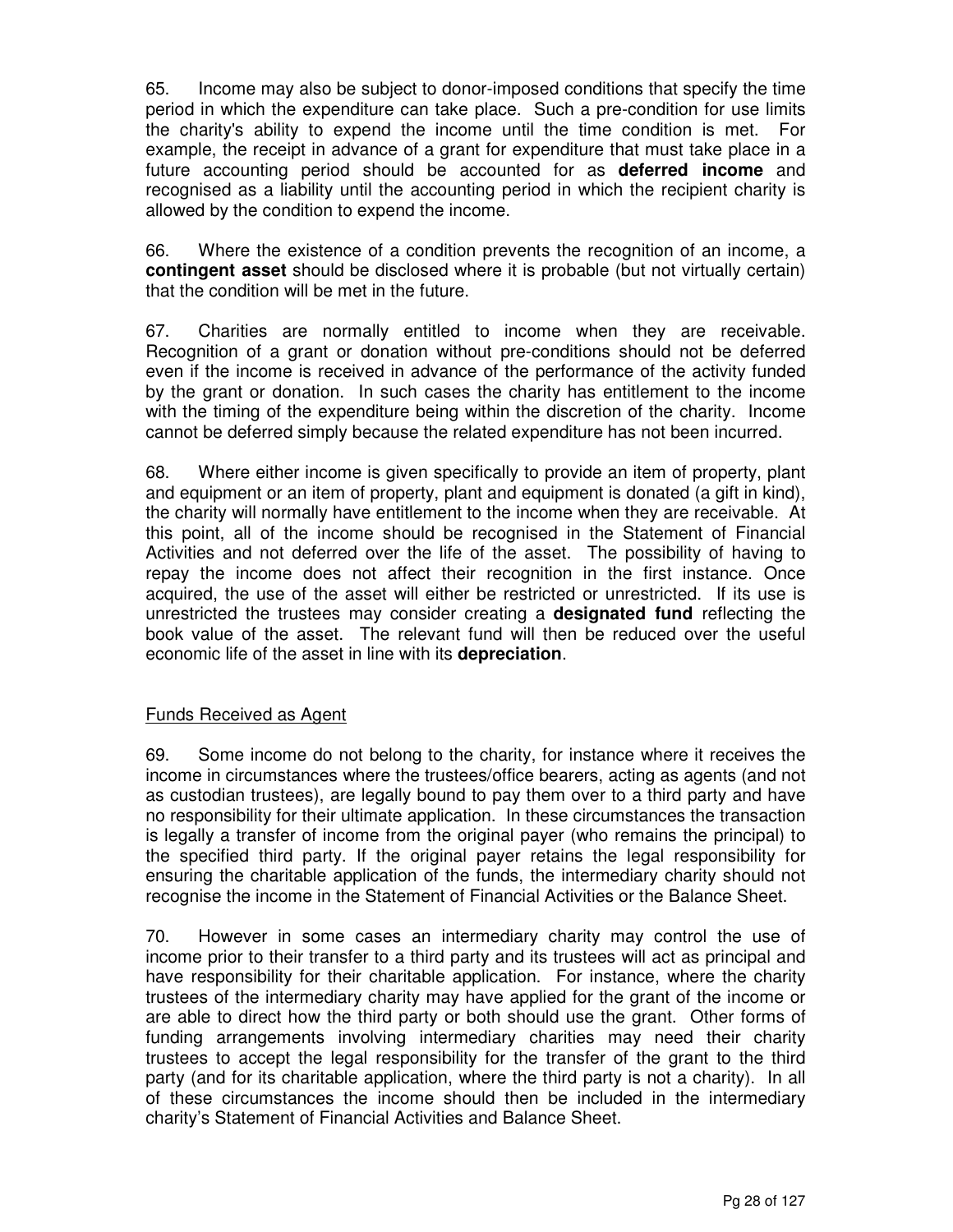#### **Disclosure**

71. Where any income has been deferred, the notes to the accounts should explain the reasons for the deferrals and analyse the movement on the deferred account between income deferred in the current period and amounts released from previous periods. Income of a similar nature can be grouped together in the notes as appropriate.

72. Where a charity has held income for a third party which have not been included in the Statement of Financial Activities, the notes to the accounts should analyse the movement of income during the year relating to each party or type of party where material. Where income has been held for related parties the required disclosure should be given.

#### Income Subject to Restrictions

73. The fact that a grant or donation is for a restricted purpose does not affect the basis of its recognition within the Statement of Financial Activities. There is an important difference for accounting purposes between restrictions placed on the purposes for which a particular income may be used and conditions which must be fulfilled prior to entitlement or use by the charity. The existence of a restriction does not prevent the recognition of the income as the charity has entitlement to (control of) the income and is simply limited by the restriction as to the purposes to which the income can be applied.

74. Funds received for the restricted purpose of providing property, plant and equipment should be accounted for immediately as restricted funds. The treatment of the property, plant and equipment provided with those funds will depend on the basis on which they are held. The terms on which the funds were received may either require the property, plant and equipment acquired to be held in a restricted fund, or the property, plant and equipment acquisition may discharge the restriction and the asset will be held in the **unrestricted funds**. There is no general rule and the treatment will depend upon the circumstance of each individual case. Where assets are re-allocated from one fund to another, this should be reflected as a transfer between the relevant funds.

#### **A1: Income from Generated Funds**

#### **A1a: Voluntary Income**

- 75. **Voluntary income** includes income generated from the following sources:
	- a. Gifts and donations, including legacies, given by the founders, patrons, supporters, the general public and businesses;
	- b. Grants which provide core funding or are of a general nature provided by government and charitable foundations but not including those grants which are specifically for the performance of a service or production of charitable goods, for instance a service agreement with a local authority;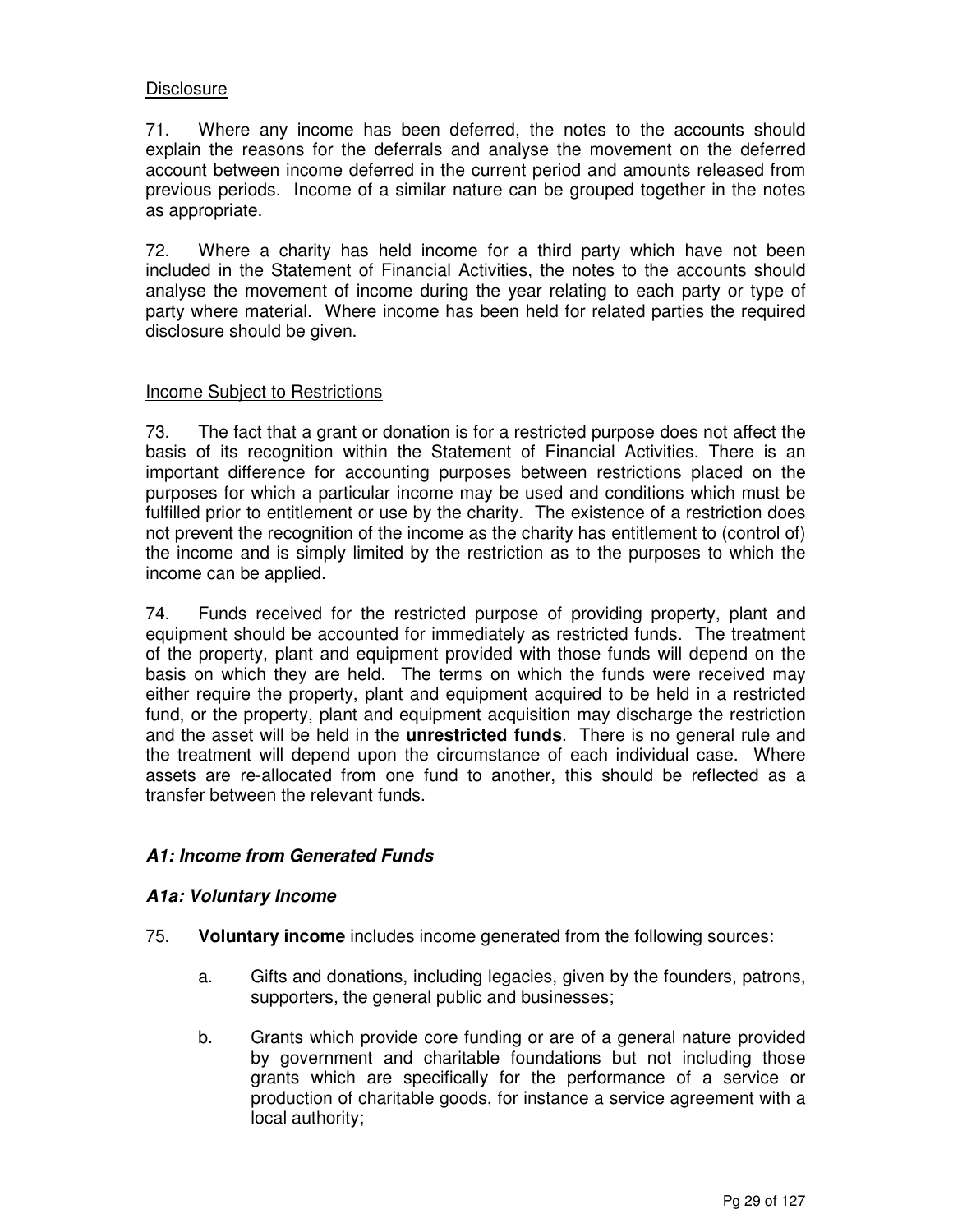c. Membership subscriptions and sponsorships where these are, in substance, donations rather than payment for goods or services; and

#### d. **Donations in kind**.

76. Where material, details of the types of activities undertaken to generate voluntary income (e.g. gifts and donations given by the founders and grants) shall be provided either on the face of the Statement of Financial Activities or in the notes to the financial statements. As far as possible the analysis categories provided here shall match the detailed analysis provided for the costs of generating voluntary income.

#### Legacies

77. The charity could monitor a legacy from the time when notification is received to its final receipt. A charity shall not, however, regard a legacy as receivable simply because it has been told about it. It shall only do so when the legacy has been received or if, before receipt, there is sufficient evidence to provide the necessary certainty that the legacy will be received and the value of the income can be measured with sufficient reliability.

78. There will normally be sufficient certainty of receipt, for example, as soon as a charity receives a letter from the personal representatives of the estate advising that payment of the legacy will be made or that the property bequeathed will be transferred. It is likely that the value of the income will also be measurable from this time. However legacies, which are not immediately payable, shall not be treated as receivable until the conditions associated with payment have been fulfilled (e.g. the death of a life tenant).

79. The entitlement, certainty of receipt and measurability conditions would unlikely to be satisfied before the receipt of a letter from the personal representatives advising of an intended payment or transfer. The amount, which is available in the estate for distribution to the beneficiaries, may not have been finalised and, even if it has, there may still be outstanding matters relating to the precise division of the amount. In these circumstances entitlement may be in doubt or it may not be possible to provide a reasonable estimate of the legacy receivable, in which case it shall not be included in the Statement of Financial Activities.

80. Where a charity receives a payment on account of its interest in an estate or a letter advising that such a payment will be made, the payment, or intended payment, on account shall be treated as receivable.

81. Similarly, where a payment is received or notified as receivable (by the personal representatives) after the financial year-end, but it is clear that it had been agreed by the personal representatives prior to the year-end (hence providing evidence of a condition that existed at the Balance Sheet date), then it shall be accrued in the Statement of Financial Activities and the Balance Sheet.

82. Where the charity has been notified of material legacies, which have not been included in the Statement of Financial Activities (because the conditions for recognition have not been met), this fact and an estimate of the amounts receivable shall be disclosed in the notes to the financial statements. Similarly, an indication shall be provided of the nature of any material assets bequeathed to the charity but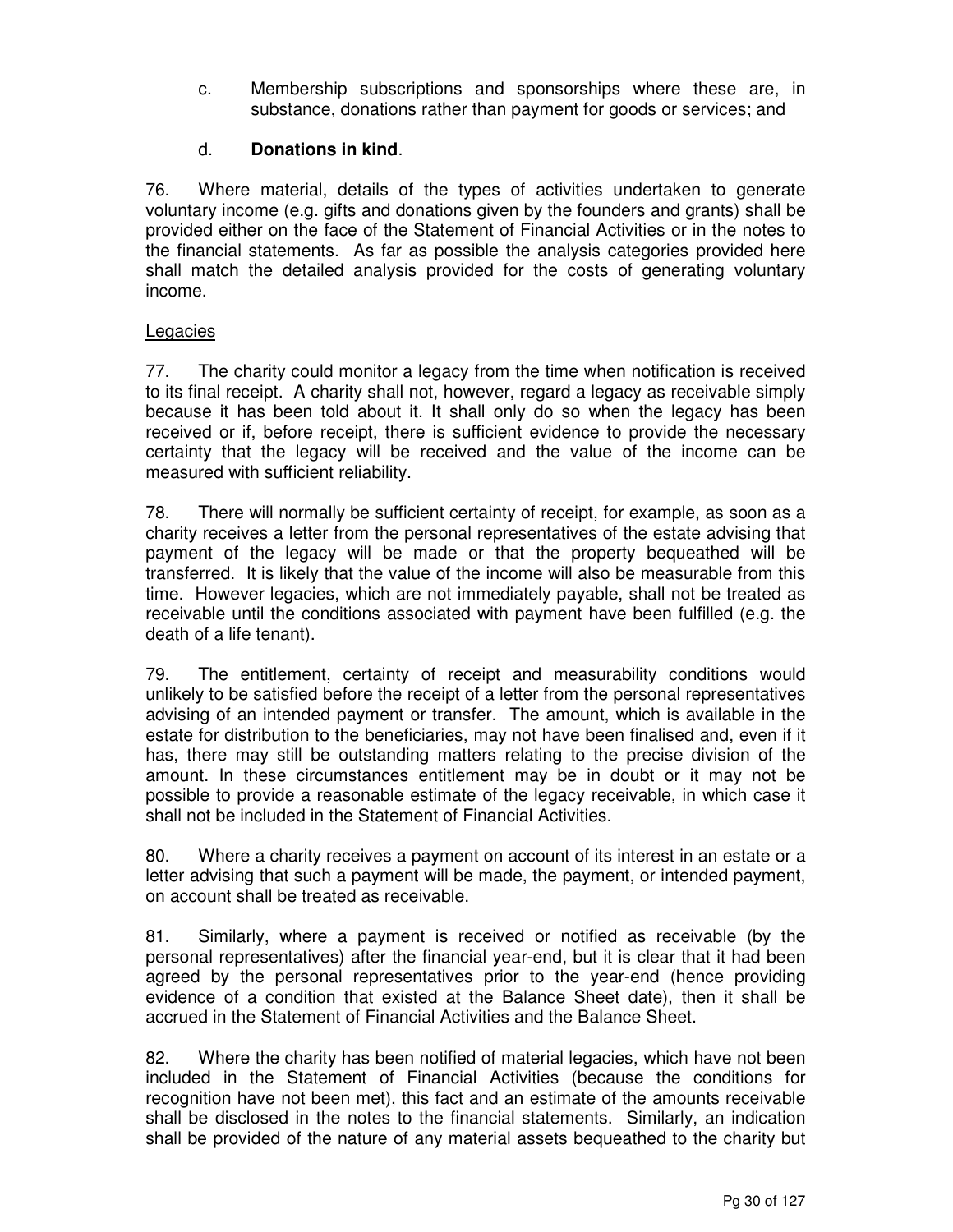subject to a life tenancy interest held by a third party. Where material, the accounting policy notes shall distinguish between the accounting treatments adopted for pecuniary and residuary legacies and legacies subject to a life interest held by another party.

#### Donations in Kind

83. Where donations in kind are of substantial value and can be reliably and reasonably quantified, they shall be recorded as income. The amount recorded shall be a reasonable estimate of their gross value to the charities. This value will usually be the price that the charities estimate that they would have to pay in the open market for an equivalent item. When a valuation cannot be established, the charities shall disclose the information in the notes to the financial statements.

84. Donations in kind shall be included in the Statement of Financial Activities in the following ways:

- a. Assets given and held as stock for distribution by the charity shall be recognised as income for the year within "voluntary income" only when distributed with an equivalent amount being included as expenditure under the appropriate category of the Statement of Financial Activities to reflect its distribution.
- b. Assets given for use by the charity (e.g. property for its own occupation) shall be recognised as income and within the relevant property, plant and equipment category of the Balance Sheet when receivable.
- c. Where a gift has been made in kind but on trust for conversion into cash and subsequent application by the charity, the income shall normally be recognised in the accounting period when receivable and where material, an adjustment shall be made to the original valuation upon subsequent realisation of the gift. However in certain cases this will not be practicable and the income shall be included in the accounting period in which the gift is sold. The most common example is that of second-hand goods donated for resale, which, whilst regarded as a donation in legal terms, is in economic terms similar to **trading** and shall be included within "activities for generating funds".

85. In all cases the amount at which donations in kind are included in the Statement of Financial Activities shall be either a reasonable estimate of their gross value to the charity or the amount actually realised as in the case of second-hand goods donated for resale. Where donations in kind are included in the Statement of Financial Activities at their estimated gross value, the current value will usually be the price that it estimates it would have to pay in the open market for an equivalent item.

86. The basis of any valuation shall be disclosed in the accounting policies.

87. Where there are undistributed assets at the year-end, a general description of the items involved and an estimate of their value shall be given by way of a note to the financial statements provided such value is material.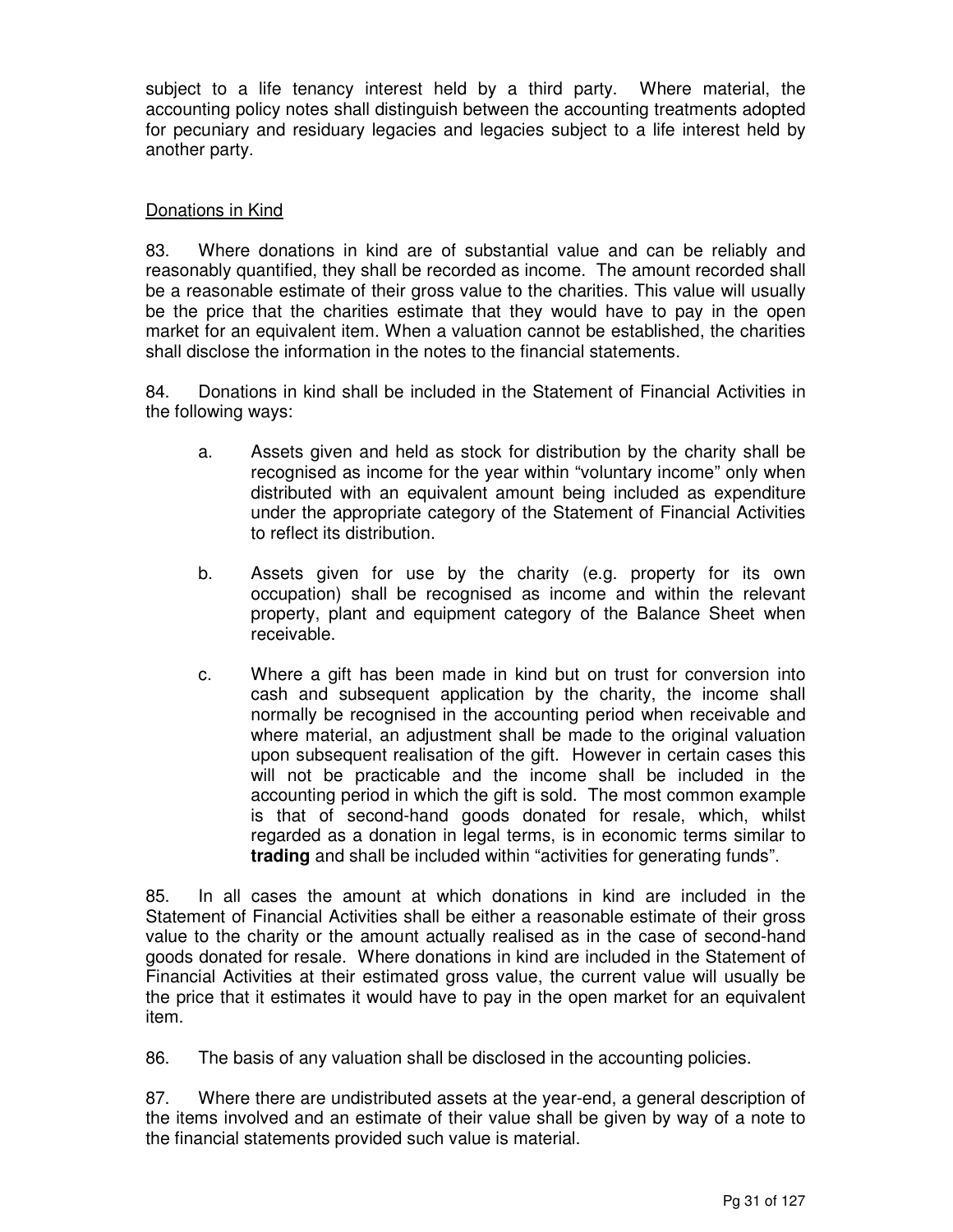#### **A1b: Activities for Generating Funds**

88. Activities for generating funds are the trading activities carried out by a charity to generate income, which will be used to undertake its charitable activities. The activities included within this category involve an element of exchange, with the charity receiving income in return for providing goods, services or an entry to an event. This category will include:

- a. Fundraising events such as jumble sales, firework displays and concerts (which are legally considered to be trading activities);
- b. Those sponsorships and social lotteries which cannot be considered as pure donations;
- c. Shop income from selling donated goods and bought in goods;
- d. Providing goods and services other than for the benefit of the charity's beneficiaries; and
- e. Letting and licensing arrangements of property held primarily for functional use by the charity but temporarily surplus to operational requirements.

89. Whilst selling donated goods is legally considered to be the realisation of a donation in kind, in economic terms it is similar to a trading activity and shall be included in this section.

90. It may be possible to identify the income and expenditure for each different component of an activity (this may have to be done for tax purposes) but often these will be viewed as contributing to a single economic activity. Charity trustees shall consider the balance of the activities being undertaken to determine the most appropriate place to include the income from such enterprises but having done this the components of income need not be analysed further. For example, a shop may mainly sell donated and bought in goods but it may also sell a small amount of goods made by its beneficiaries and incidentally provide information about the charity. It would be acceptable to classify all the income from the shop as "shop income" under activities for generating funds.

#### **A1c: Investment Income**

91. Investment income includes income from investment assets, including dividends, interest and rents but excluding realised and unrealised investment gains and losses.

- 92. Where a charity has **subsidiary** undertakings:
	- a. All payments to the charity by its subsidiary undertakings and all dividend entitlements from them, other than amounts receivable by the charity for the provision of goods and services to subsidiaries, shall be separately recognised as income and appropriately described under investment income in the **parent** charity's financial statements.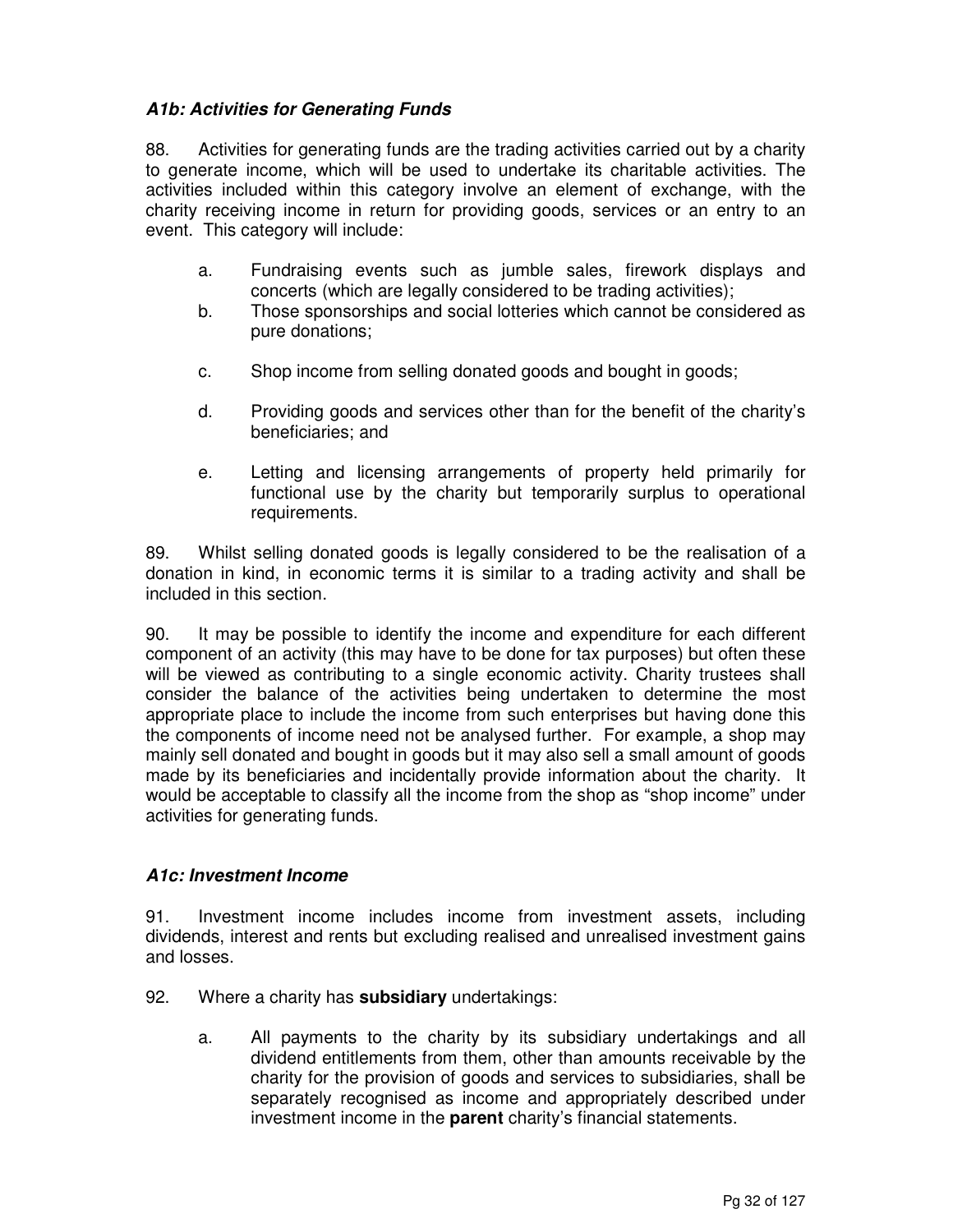- b. The exact amount of a gift aid payment from a subsidiary undertaking relating to a financial year can often only be precisely determined subsequent to the year-end, for example with the calculation of taxable profits. Provided that a liability for the gift aid payment existed at the year-end, the amount of the liability shall be adjusted where calculations subsequent to the year-end provide greater accuracy.
- c. Gift aid payments from subsidiary undertakings shall be separately disclosed in the charity's Statement of Financial Activities within investment income, or, if not material, in the notes to the financial statements. The subsidiary undertakings themselves will only be accounted for by the charity in its consolidated Statement of Financial Activities of the group.

93. The notes to the financial statements shall show the gross investment income arising from each class of investment.

#### **A2: Income from Charitable Activities**

94. Income from Charitable Activities (which may be described as 'fees' in a charity's financial statements) is the income resulting from **exchange transactions** under which a charity supplies to clients the goods or services as part of the direct charitable activities of the charity. $3$  It includes any income received, which are a payment for goods and services provided for the benefit of the charity's beneficiaries. It will include trading activities undertaken in furtherance of the charity's objects and those grants (although legally donations), which have conditions, which make them similar in economic terms to trading income, such as service level agreements with local authorities.

95. This category will not include grants which are for core funding or do not have particular service requirements or are in response to an appeal. Such grants shall be included in the section for voluntary income.

96. Income from charitable activities shall include:

 $\overline{a}$ 

- a. The sale of goods or services as part of the direct charitable activities of the charity (known as primary purpose trading);
- b. The sale of goods or services made or provided by the beneficiaries of the charity;
- c. The letting of non-investment property in furtherance of the charity's objects;
- d. Contractual payments from government or public authorities where these are received in the normal course of trading under (a) to (c), e.g. fees for respite care;
- e. Grants specifically for the provision of goods and services to be provided as part of charitable activities or services to beneficiaries; and

 $3$  These transactions are often referred to as being part of the charity's trading activities.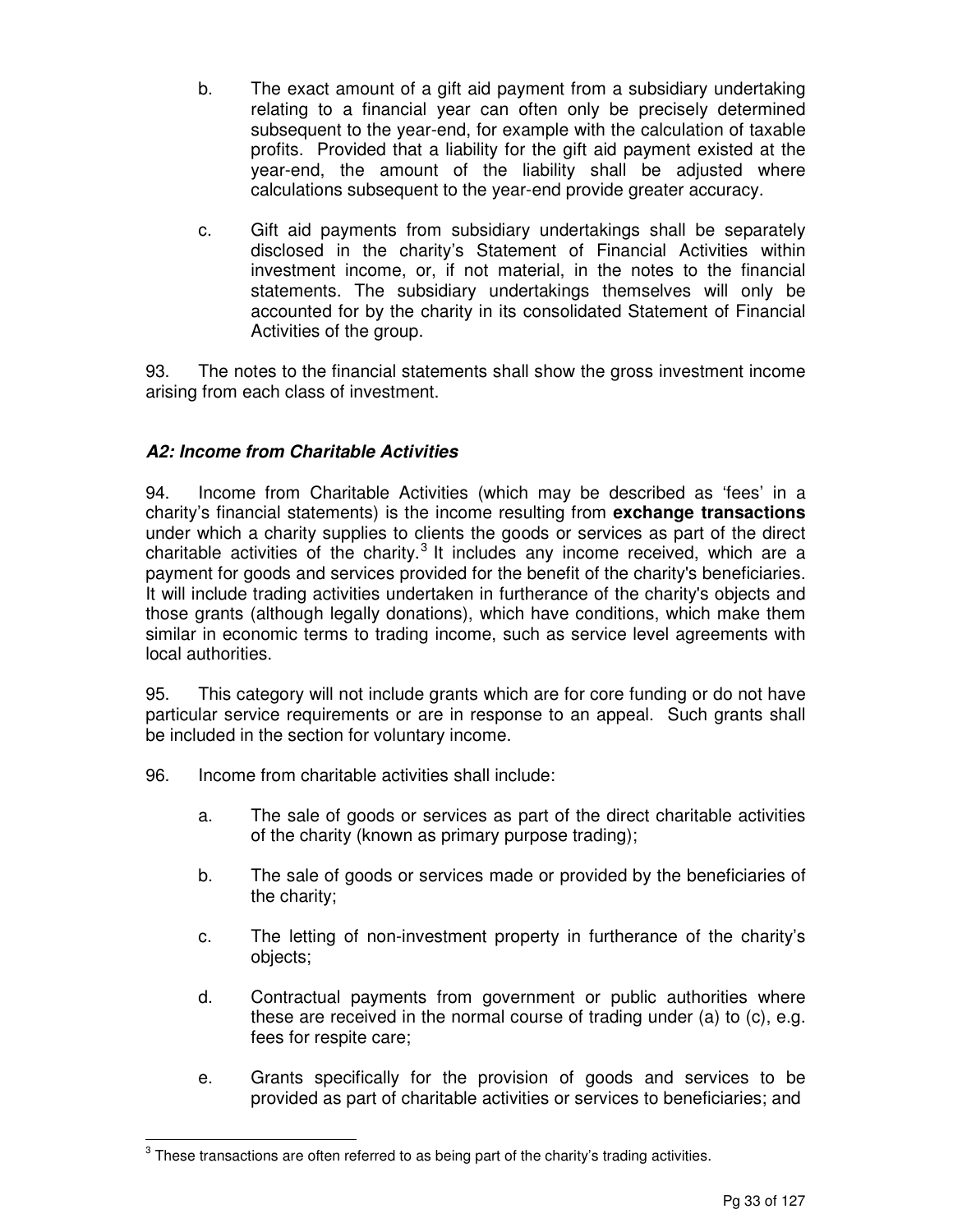f. Ancillary trades connected to a primary purpose in (a) to (e).

97. An analysis of income from charitable activities shall be given in the notes to the financial statements to supplement the analysis on the face of the Statement of Activities. It shall be sufficiently detailed so that the reader of the financial statements understands the main activities carried out by the charity and the main components of the gross income receivable from each material charitable activity. As far as possible, income shall be analysed using the same analysis categories as used for expenditure on charitable activities.

#### Contracts for services

98. Where there are distinguishable phases of a single contract it may be appropriate to account for the contract as two or more separate transactions, provided the value of each phase could be reliably estimated.

99. Contracts for services shall not be accounted for as long-term contracts unless they involve the provision of a single service, or a number of services that constitute a single project.

100. A contract for services shall be accounted for as a long-term contract where contract activity falls into different accounting periods and it is concluded that the effect is material. In determining whether contracts shall be accounted for as longterm contracts, the aggregate effect of all such contracts on the financial statements as a whole shall be considered.

101. Where the substance of a contract is that the charity's contractual obligations are performed gradually over time, income shall be recognised as contract activity progresses to reflect the charity's partial performance of its contractual obligations. The amount of income shall reflect the accrual of the right to consideration as contract activity progresses by reference to the value of the work performed.

102. Where the substance of a contract is that a right to consideration does not arise until the occurrence of a critical event, income is not recognised until that event occurs. This only applies where the right to consideration is conditional or contingent on a specified future event or outcome, the occurrence of which is outside the control of the charity.

103. The amount of income recognised on any contract for services shall reflect any uncertainties as to the amount that the client will accept and pay.

#### **A3: Other Income**

104. Other income will include the receipt of any income, which the charity has not been able to analyse within the main income categories. This will be a minority of income and most charities will not need to use this category. Examples of items that fall within this category include a gain on the disposal of an item of property, plant and equipment held for the charity's own use and a gain on the disposal of a programme related investment.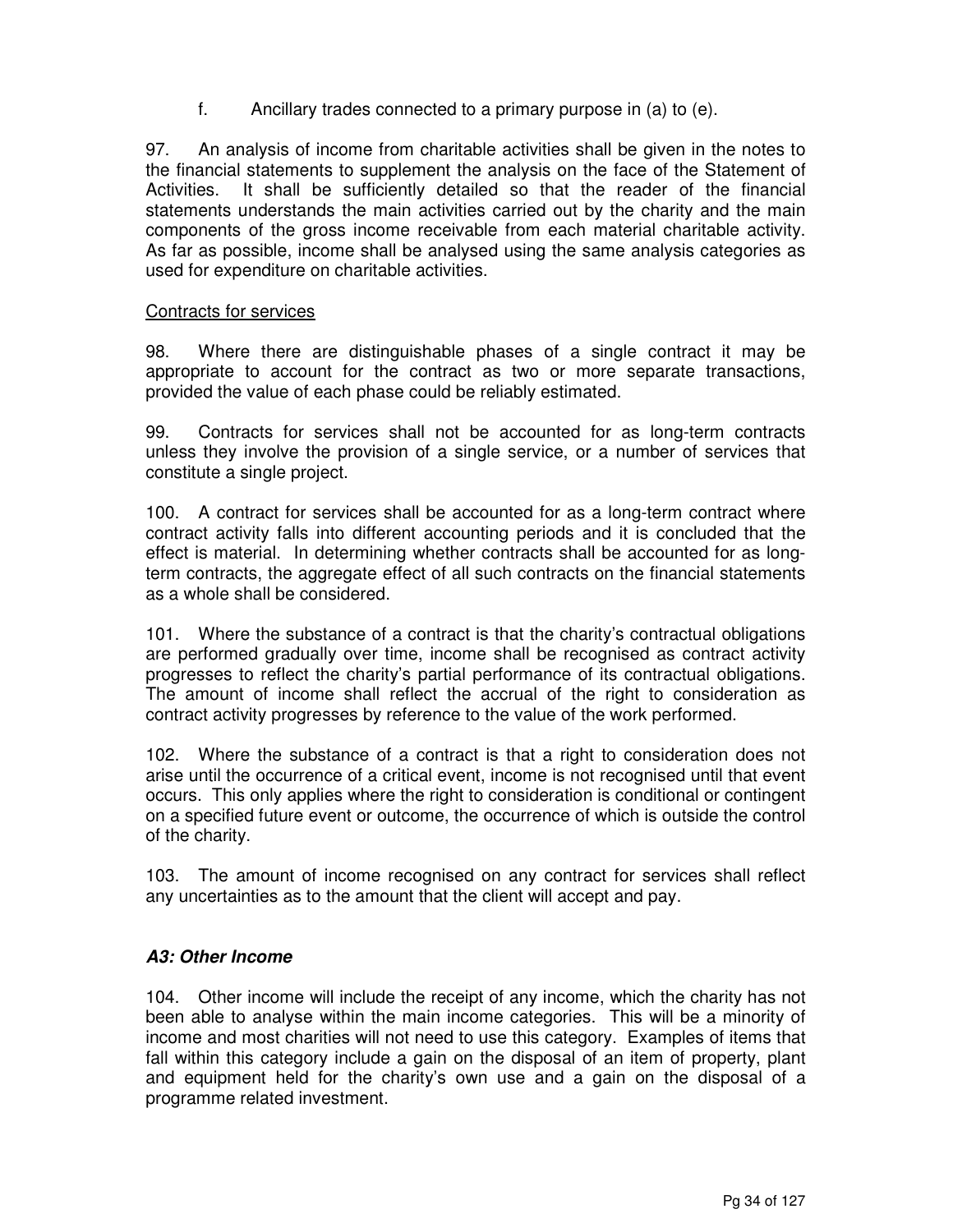#### **Expenditure and Costs**

#### General Rules on the Recognition of Expenditure

105. Expenditure shall be recognised when and to the extent that a liability is incurred or increased without a commensurate increase in recognised assets or a reduction in liabilities. In financial statements prepared on the accruals basis liabilities are recognised as soon as there is a legal or **constructive obligation** committing the charity to the expenditure. A liability will arise when a charity is under an obligation to make a transfer of value to a third party as a result of past transactions or events.

#### Contractual Arrangements

106. Where a charity enters into a contract for the supply of goods or services, expenditure is recognised once the supplier of the goods or services has performed its part of the contract, for example, the delivery of goods or the provision of a service.

107. Expenditure on performance-related grants shall be recognised to the extent that the recipient of the grant has provided the specified service or goods. The terms of such grants may be set out in a service level agreement where the conditions for payment are linked to the performance of a particular level of service or units of output delivered, for example, number of meals provided or the opening hours of a facility used by beneficiaries. Often, in such cases, the grant maker will have negotiated the services to be provided to it or its beneficiaries.

108. A grant that is merely restricted to a particular purpose of the recipient does not create a performance-related grant unless the grant also includes specific performance terms that meet the criteria set out above. Similarly, certain restricted grants may fund a programme of work to be undertaken over a number of years by the recipient. Again, this does not mean it shall necessarily be recognised as a performance-related grant simply because of the period of the funding commitment or because the grantor is involved in monitoring or influencing the focus of the work as part of its grant making procedures.

109. For example, a grant making charity may fund a three-year research programme enabling the recipient to undertake a programme of work identified by the recipient as necessary to meet its own objectives or that adds to the stock of knowledge on a topic. In order to provide funding, the work undertaken will need to be consistent with the legal objects of the grant maker which may also, as part of its own grant approval processes, be involved in monitoring or influencing the focus of the work. Such arrangement would not create a performance-related grant if the funding were not directed at providing a specified service to the grant maker or its beneficiaries as a condition of payment. Grants without such performance conditions that are directed at enabling the recipient to follow its own programme of work or increasing the pool of knowledge in an area of work shall be recognised as a liability where a constructive obligation arises to make the grant payment.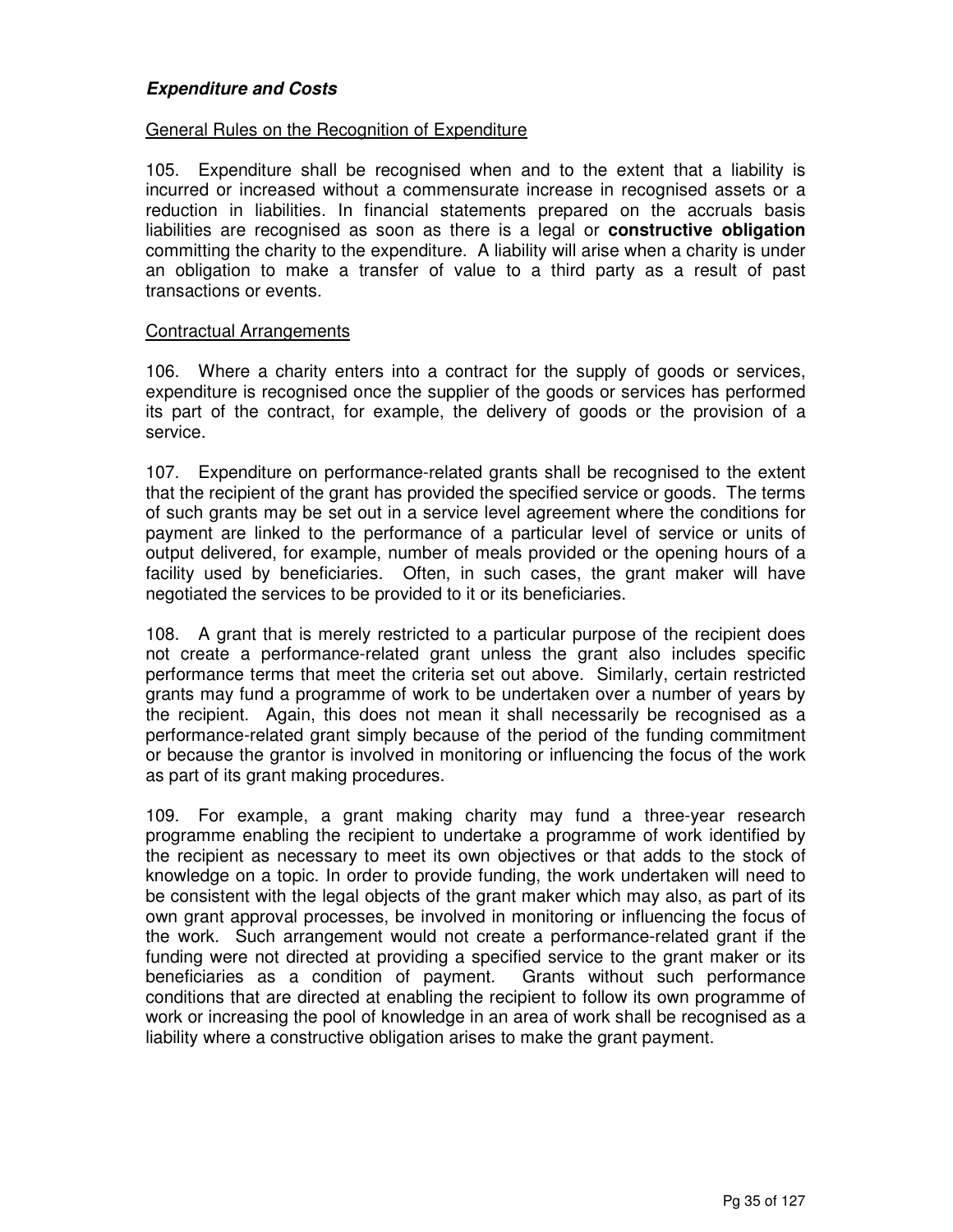#### Grants Payable and Constructive Obligations

110. In the case of grants (other than performance-related grants) and certain other expenditure relating directly to charitable activities, an exchange for consideration does not arise. Such expenditure is incurred to further the charity's objects but without creating a contractual or quasi-contractual relationship with the recipient of the grant or the charity's beneficiaries. Nevertheless, the charity may still have a liability, which needs to be recognised.

111. Liabilities may arise from a constructive or a legal obligation. A constructive obligation arises where events have created a valid expectation in other parties that the charity will discharge its obligations. Evidence that a valid expectation has been created might be provided by the charity's current and past practice in discharging such obligations and the specific communication of a commitment to the recipient. A constructive obligation always involves a commitment to another party that has been communicated to those affected in a sufficiently specific manner to raise a valid expectation on the part of the recipient that the charity will discharge its obligations. Because an obligation always involves a commitment to another party, it follows that a funding decision by a charity's trustees does not give rise to a constructive obligation at the Balance Sheet date unless the decision has been communicated before the Balance Sheet date to those affected in a sufficiently specific manner to raise a valid expectation in them that the charity will discharge its responsibilities.

112. Charities may on occasions make general or policy statements of their future intentions, for example, of an intention or aim of relieving famine in a particular location or to improve the quality of care provided to a particular group of people. Such statements can be communicated in a variety of ways including mission statements, setting out future plans in a Charity's Annual Report or simply by making a general policy statement. Statements such as these do not create a constructive obligation as discretion is retained by the charity as to their implementation. A term in a grant agreement or offer that relieved a donor charity from a future obligation in the event of lack of funds at a future settlement date would not normally prevent the recognition of a liability by the donor charity. The liability would however be derecognised when an event requires the funding offer to be rescinded.

- 113. A constructive obligation is likely to arise where:
	- a. A specific commitment, or promise to provide goods, services or grant funding is given; and
	- b. This is communicated directly to a beneficiary or grant recipient.

In such circumstances, the charity is unlikely to have a realistic alternative but to meet the obligation. However the recognition of any resulting liability will be dependent on any conditions attaching to such commitments.

114. A charity may enter into commitments, which are dependent upon explicit conditions being met either by it or by the recipient before payment is made or upon future reviews. A liability, and hence expenditure, shall be recognised once such conditions fall outside the control of the giving charity. If the conditions set remain within the control of the giving charity, then the charity retains the discretion to avoid the expenditure and therefore a liability shall not be recognised.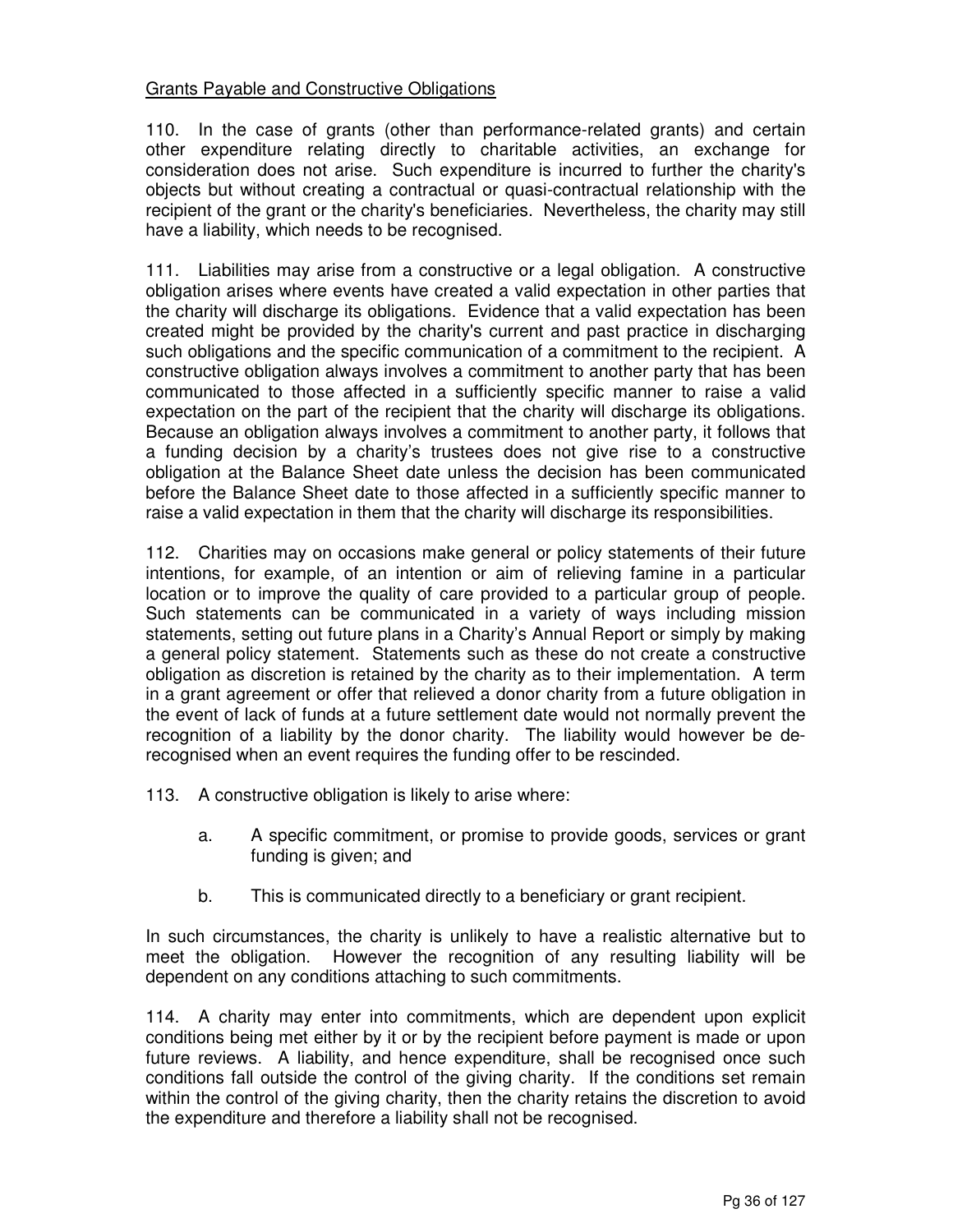115. By way of illustration, where a charity makes a specific commitment to grant fund a project over a three year period, the following situations may arise:

- a. If the multi-year grant obligation:
	- i. Is conditional on an annual review of progress that determines whether future funding is provided; and
	- ii. Discretion is retained by the giving charity to terminate the grant;

then provided evidence exists (e.g. from past review practice) that the discretion retained by the charity has substance, this amounts to a condition and an immediate liability arises only for the first year of the funding commitment. If the annual review process, although set out in the conditions of the grant, is not in practice used to determine whether funding is provided in the subsequent years of the commitment, then the review stipulation shall not be interpreted as a condition and a liability for the full three years of the grant shall be recognised.

b. If there is no condition attaching to the grant that enables the charity to realistically avoid the commitment, the liability for the full three years of the funding shall be recognised.

116. Commitments may contain conditions that are outside the control of the giving charity. For example, a charity may promise a grant payment on the condition that the recipient finds matching funding. As the condition falls outside the control of the giving charity, a liability arises and expenditure shall be recognised.

# General Issues

117. Where a liability is not accrued, because conditions have not been met, such a commitment shall normally be treated as a **contingent liability**.

118. The charity trustees may wish to designate some of the charity's income funds to represent contingent liabilities and other planned expenditure, which may not have created a liability.

119. Where later events make the recognition of a liability no longer appropriate, the liability shall be cancelled by credit against the relevant expenditure heading in the Statement of Financial Activities. The credit shall mirror the treatment originally used to recognise the expenditure for the liability and shall be disclosed separately.

#### **Support Costs**

120. In undertaking any activity there may be **support costs** incurred that, whilst necessary to deliver an activity, do not produce or constitute the output of the charitable activity. Similarly, costs will be incurred in supporting income generation activities such as fundraising, and in supporting the governance of the charity. Support costs include the central or regional office functions such as key and general management, payroll administration, budgeting and accounting, information technology, human resources, and financing. **Key management personnel** (for example, the board of directors and the chief executive officer) are those persons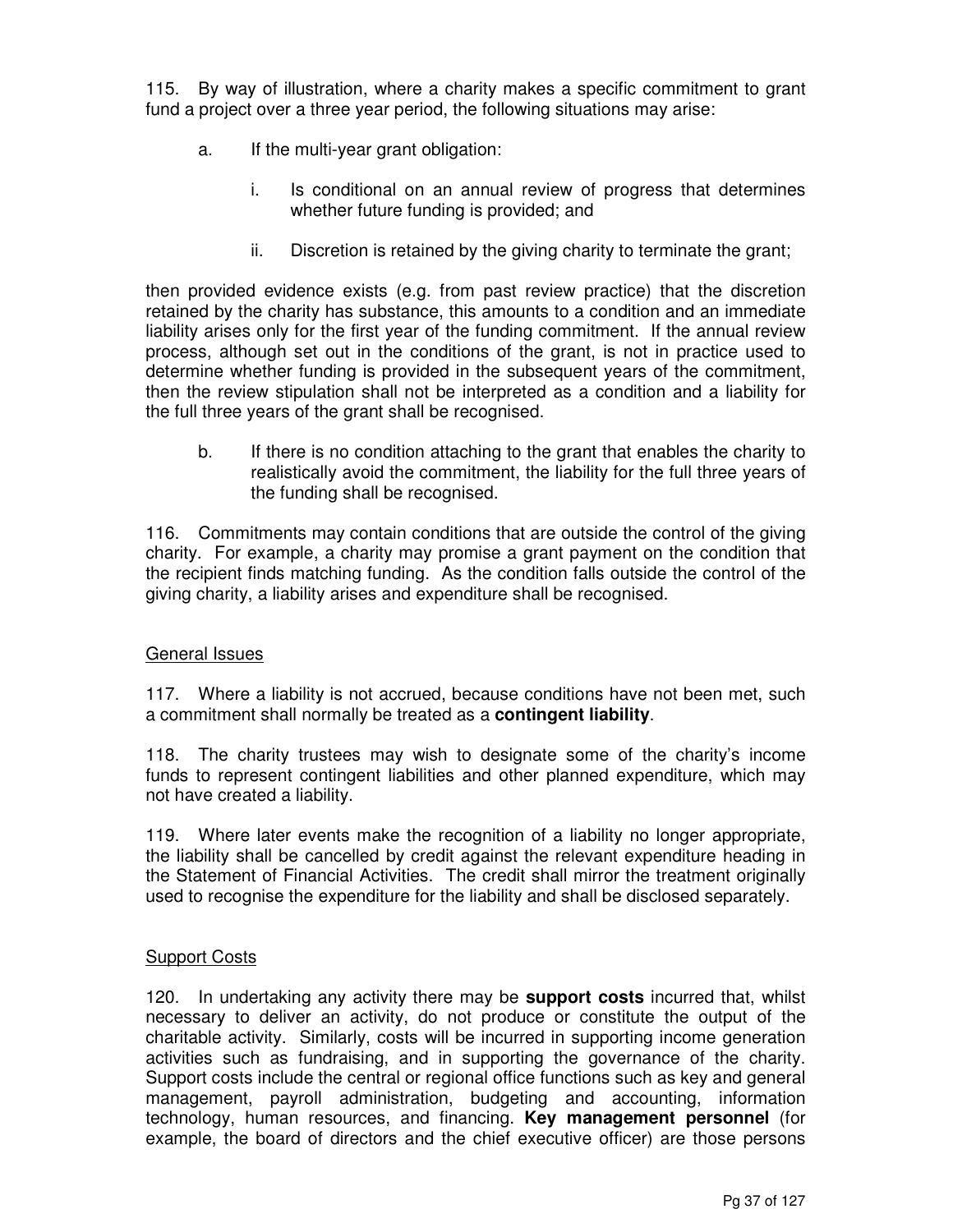having authority and responsibility for planning, directing and controlling the activities of the charity, directly or indirectly, including any director (whether executive or otherwise) of that charity.

121. Support costs do not, in themselves, constitute an activity; instead they enable output-creating activities to be undertaken. Support costs are therefore apportioned to the relevant **activity cost category** they support. This enables the total cost of an activity category to be disclosed in the Statement of Financial Activities and for the cost of the constituent sub-activities to be presented at a service, programme or project level within the notes to the financial statements. There is nevertheless legitimate user interest in both the level of support costs incurred and the policies adopted for their apportionment to the relevant activity cost categories that shall be addressed through relevant note disclosures.

122. The notes to the financial statements shall provide details of the total support costs incurred and of material items or categories of expenditure included within support costs.

123. Where support costs are material, an explanation shall be provided in the notes of how these costs have been apportioned to each of the activity cost categories disclosed in the Statement of Financial Activities or supporting notes to the financial statements.

#### Apportionment of Costs

124. A reliable approach to cost apportionment shall be adopted but a charity shall also consider the materiality of the amounts involved and the cost benefit advantages of the approach in that greater accuracy may on occasion only be achievable at a high incremental cost.

125. In attributing costs between activity categories, the following principles shall be applied:

- a. Where appropriate, expenditure shall be apportioned directly to activity cost category.
- b. Items of expenditure which contribute directly to the output of more than one activity cost category, for example, the cost of a staff member whose time is divided between a fundraising activity and working on a charitable project, shall be apportioned on a reasonable, justifiable and consistent basis.
- c. Depreciation, **amortisation**, impairment or losses on disposal of property, plant and equipment shall be attributed in accordance with the same principles.
- d. Support costs may not be attributable to single activity but rather provide the organisational infrastructure that enables output-producing activities to take place. Such costs shall therefore also be apportioned on a reasonable, justifiable and consistent basis to the activity cost categories being supported.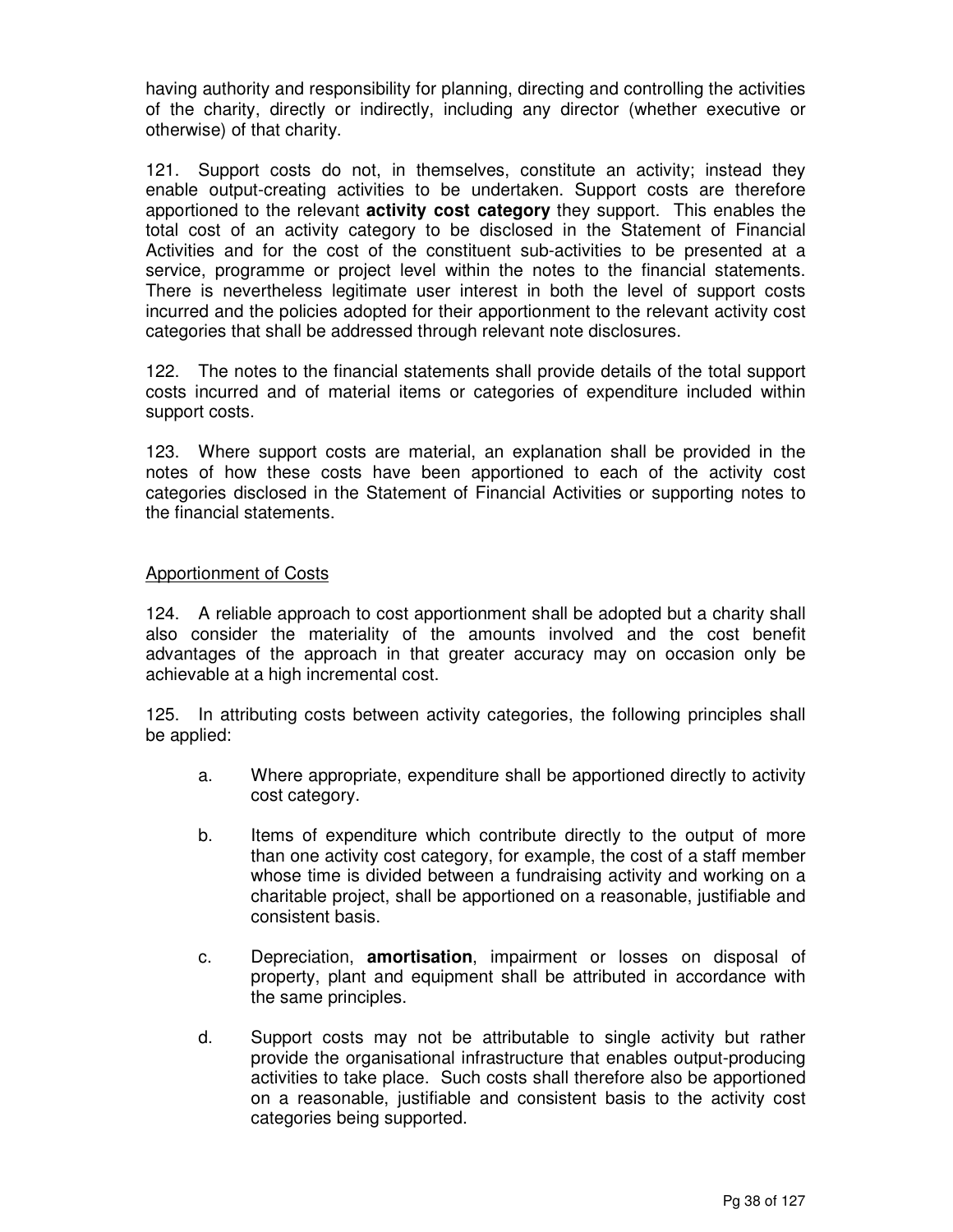126. There are a number of bases for apportionment that may be applied. Examples include:

- a. Usage e.g. on the same basis as expenditure incurred directly in undertaking an activity;
- b. Per capita i.e. on the number of people employed within an activity;
- c. On the basis of floor area occupied by an activity; and
- d. On the basis of time (e.g. where staff duties are multi-activity).

127. The bases for apportionment adopted by a charity shall be appropriate to the cost concerned and to the charity's particular circumstances. The bases adopted for apportionment will normally be consistent between accounting periods.

128. Particular issues arise where a charity provides information about its activities in the context of a fundraising activity. Information about the aims, objectives and projects of a charity is frequently provided in the context of mail shots, websites, collections and telephone fundraising. In determining whether a multi-purpose activity arises, and therefore a need to apportion costs, a distinction shall be drawn between:

- a. Publicity or information costs involved in raising the profile of a charity which is associated with fundraising (costs of generating funds); and
- b. Publicity or information that is provided in an educational manner in furtherance of the charity's objectives (charitable expenditure).

129. In the context of a fundraising activity, for publicity or information to be regarded as charitable expenditure, it must be supplied in an educational manner. To achieve an educational purpose, information supplied would be:

- a. Targeted at beneficiaries or others who can use the information to further the charity's objectives;
- b. Information or advice on which the recipient can act upon in an informed manner to further the charity's objectives; and
- c. Related to other educational activities or objectives undertaken by the charity.

Where information provided in conjunction with a fundraising activity does not meet these criteria, it shall be regarded as targeted at potential donors and therefore relating wholly to the fundraising activity.

130. The accounting policy notes shall explain the policy adopted for the apportionment of costs between activities and any estimation technique(s) used to calculate their apportionment.

131. Where any fundraising activity is identified as meeting the criteria of a multipurpose activity and part of the costs of the multi-purpose activity are apportioned to charitable activities then the policy for the identification of such multi-purpose costs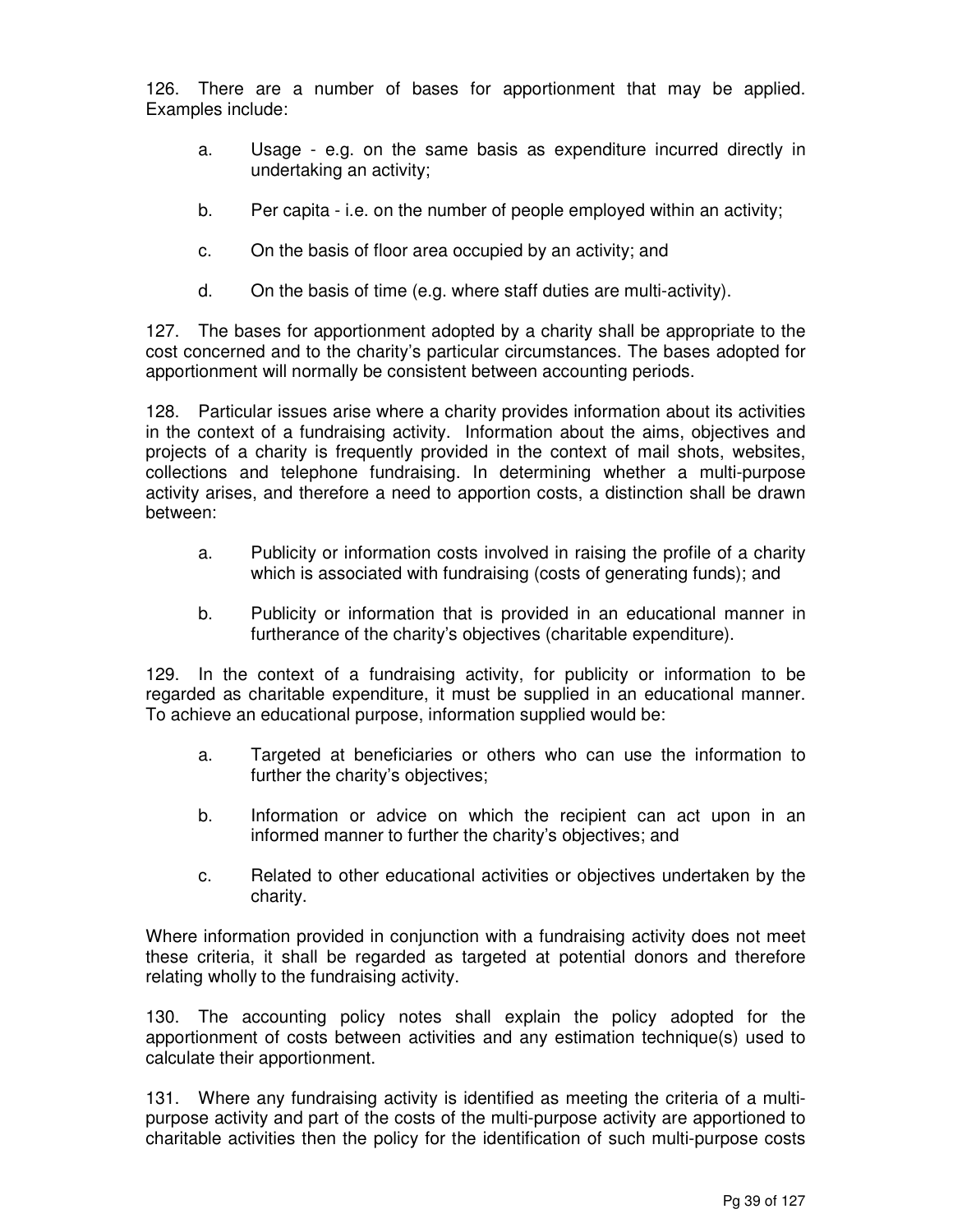shall be explained in the accounting policy notes together with the basis on which any apportionment to charitable activities is made.

# **B: Expenditure**

132. The Statement of Financial Activities provides an analysis of the expenditure by a charity based on the nature of the activities undertaken. Expenditure is split into three main activity categories, being:

- a. The costs of generating funds;
- b. The costs of charitable activities; and
- c. The governance costs.

The Statement of Financial Activities or the notes to the financial statements shall include an analysis of the sub-activities, services, programmes, projects or other initiatives that contribute to a particular activity category.

# **B1: Costs of Generating Funds**

133. These are the costs, which are associated with generating income from all sources other than from undertaking charitable activities. The main components of costs within this category are:

- a. Costs of generating voluntary income;
- b. Costs of fundraising trading, including cost of goods sold and other associated costs; and
- c. Costs of managing investments for both income generation and capital maintenance.
- 134. Costs of generating funds shall not include:
	- a. Costs associated with delivering or supporting the provision of goods and services in the furtherance of the charity's objects; nor
	- b. The costs of any subsequent negotiation, monitoring or reporting relating to the provision of such services under the terms of a grant, contract or performance-related grant.

# **B1a: Costs of Generating Voluntary Income**

135. **Costs of generating voluntary income** including agents' costs where fundraising agents are used shall be included within this category. In the case of consolidated financial statements any such costs incurred by any subsidiary companies or other charities shall be consolidated on a line-by-line basis.

136. Some **fundraising costs** may be incurred in starting up a new source of future income such as legacies, or in developing a supporter database.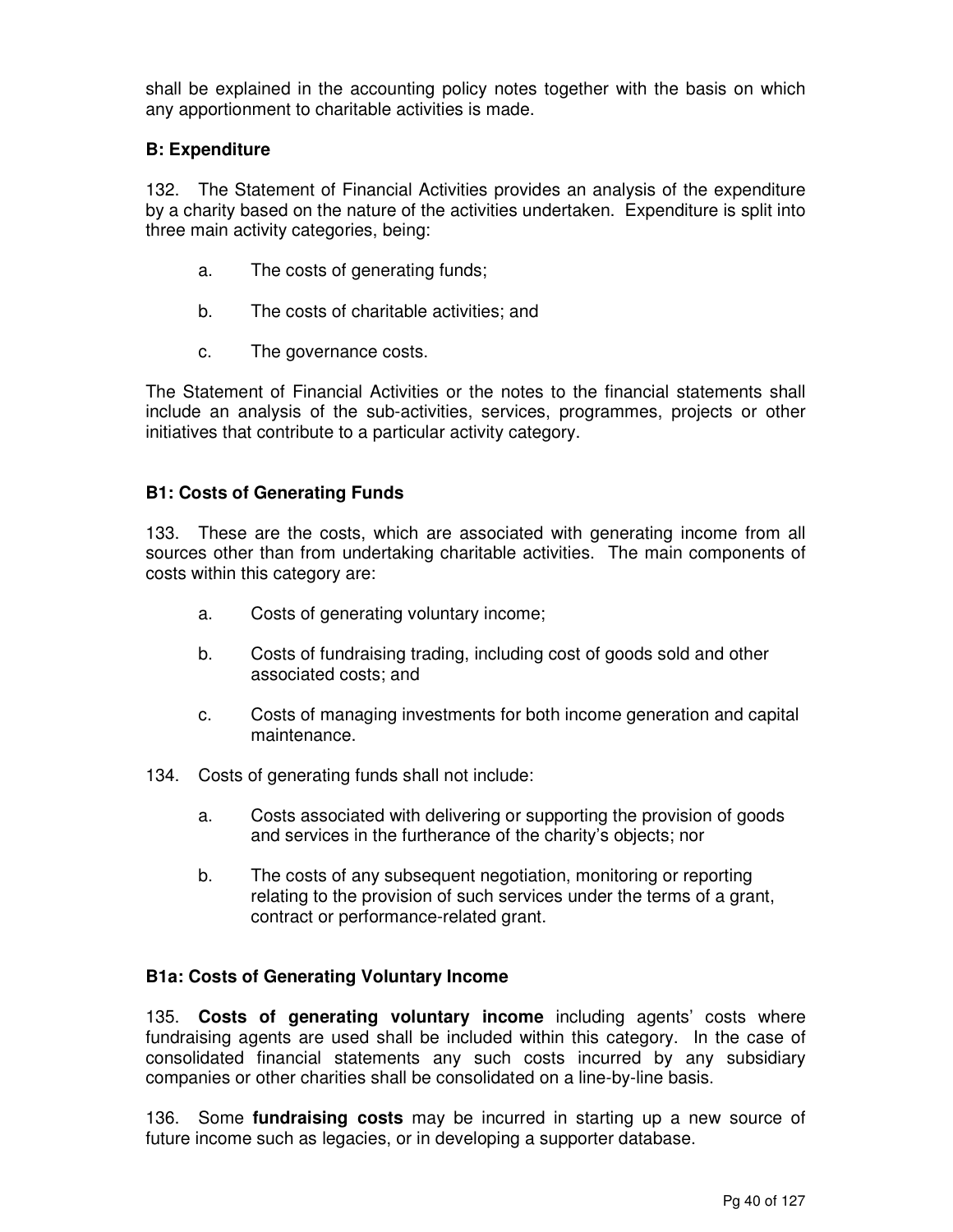- a. Start-up costs of a new fundraising activity shall be treated in the same manner as similar cost incurred as part of a charity's ongoing activities. In most cases, it will be inappropriate to carry forward start-up costs as prepayments or deferred expenditure as the future economic benefits that may be derived are usually not sufficiently certain.
- b. Data capture costs of internally developed databases may only be capitalised where future benefit can be demonstrated and the resulting database has a readily ascertainable value.

137. The start-up costs of a new fundraising activity may be material in the context of the overall fundraising activity and may, because of their exceptional size or incidence, require separate disclosure to explain performance.

138. Where the costs of generating voluntary income are material, details of the types of activity on which the costs were expended shall be shown in the notes to the financial statements. Types of activity could include collections (e.g. street and house-to-house collections), sponsorship, legacy development, and direct mail. As far as possible the analysis provided here shall match the detailed analysis of voluntary income.

139. Exceptional costs that arise in the context of generating voluntary income shall not be presented as a separate category of costs on the face of the Statement of Financial Activities but, rather, shall be included as an exceptional item within the relevant activity cost category. The amount of each exceptional item, either individually or as an aggregate of items of a similar type, shall be disclosed in the notes to the financial statements or on the face of the Statement of Financial Activities (within the activity category to which the cost relates) if that degree of prominence is necessary. An adequate description shall be given to enable its nature to be understood.

# **B1b: Fundraising Trading: Cost of goods sold and other costs**

140. This category shall include all those costs that are incurred by trading for a fundraising purpose in either donated or bought-in goods or in providing noncharitable services to generate income. This includes:

- a. The cost of goods sold or services provided;
- b. Other costs related to the trade, including staff costs, premises costs and other costs incurred in the activity including apportioned support costs; and
- c. Costs related to the licensing of a charity logo.

In consolidated financial statements this category will include the costs incurred by both the charity and any subsidiaries or other charities consolidated on a line-by-line basis.

141. Where the costs associated with fundraising trading are material, details shall be given in the notes to the financial statements to distinguish the cost of separate trading activities in a way that matches the analysis of income.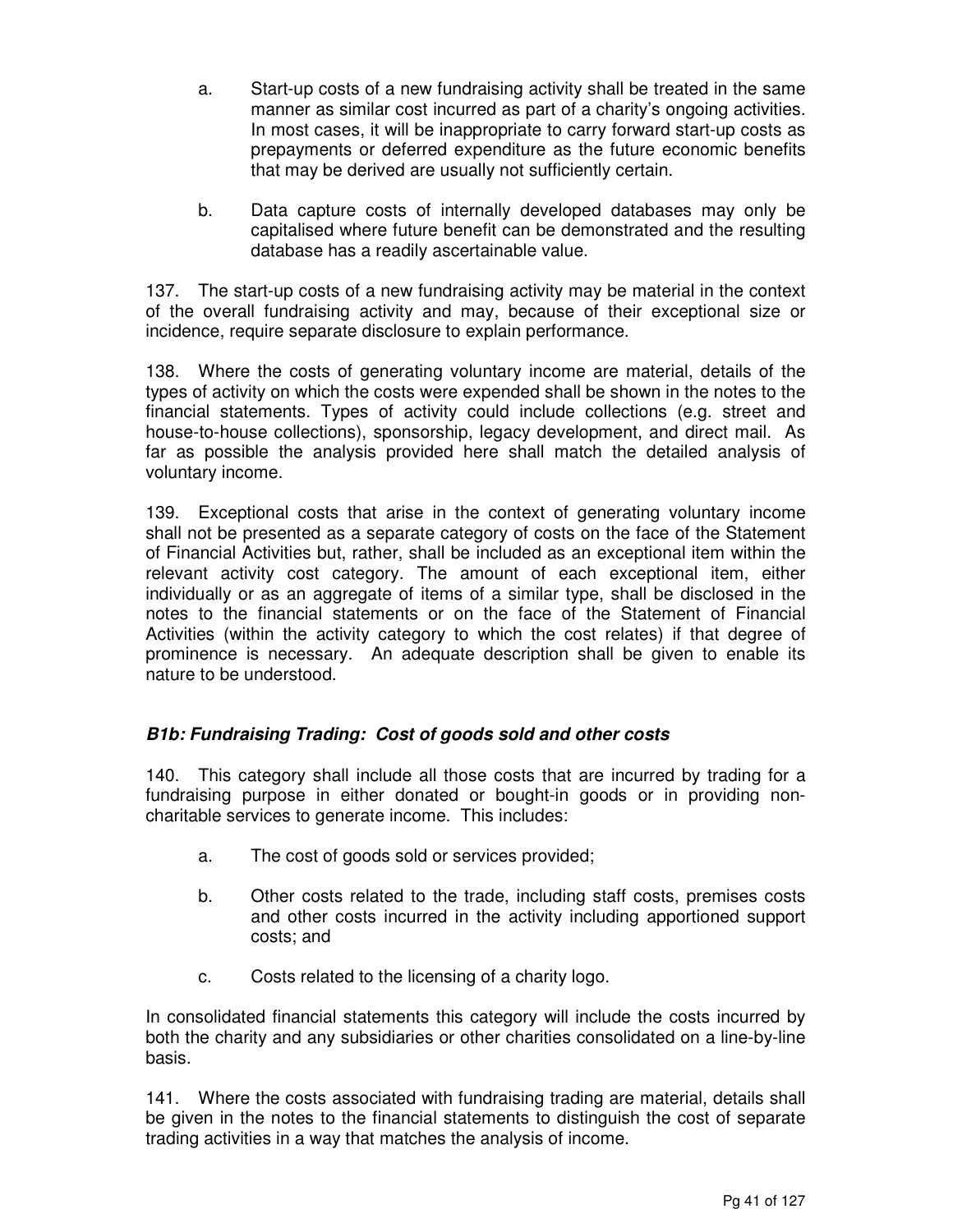# **B1c: Investment Management Costs**

142. Where investment managers deduct **investment management fees** from investment income, the charity shall show as investment income the gross investment income before fees and report the fees within this cost category. Investment management costs associated with endowment fund investments shall generally be charged to the endowment fund in the Statement of Financial Activities.

# **B2: Charitable Activities**

143. Expenditure on charitable activities comprises all the income applied by the charity in undertaking its work to meet its charitable objectives as opposed to the cost of raising the funds to finance these activities and governance costs. Expenditure on charitable activities is all the expenditure by the charity in the delivery of goods and services, including its programme and project work that is directed at the achievement of its charitable aims and objectives. Such costs include the direct costs of the charitable activities together with those support costs incurred that enable these activities to be undertaken.

144. Charities may carry out their activities through a combination of direct service provision and grant funding of **third parties** to undertake work that contributes to the charity's objectives or programme of work. In such cases, the total cost of the activity involves both costs incurred directly by the charity and funding provided to third parties through grant making activities. Where activities are carried out through a combination of direct service or programme activity and grant funding of third parties, the notes to the financial statements shall identify the amount of grant making expenditure using the note to explain the activity funded.

145. Where income are received either under contract or by a restricted grant to provide a specified service, further analysis of charitable activities expenditure may be provided in the notes to the financial statements to demonstrate the link between the income and the charitable activity that it funds.

146. Expenditure on charitable activities shall be analysed on the face of the Statement of Financial Activities or in a prominent note to the financial statements. This analysis shall provide an understanding of the nature of the activities undertaken and the expenditure on their provision. This analysis may, for example, set out the activity cost of the main services provided by the charity, or set out the expenditure on material programmes or projects undertaken by the charity.

147. The note to the financial statements shall identify the amount of support costs apportioned to charitable activities.

148. The disclosures required may, for example, be presented as follows (with totals reconciling with the Statement of Financial Activities and other notes as appropriate:

| <b>Activity or</b><br>Programme | <b>Activities</b><br>undertaken directly<br><b>SGD</b> | <b>Grant funding</b><br>of activities<br><b>SGD</b> | <b>Support</b><br>costs<br><b>SGD</b> | Total<br><b>SGD</b> |
|---------------------------------|--------------------------------------------------------|-----------------------------------------------------|---------------------------------------|---------------------|
| <b>Activity 1</b>               |                                                        |                                                     |                                       |                     |
| Activity 2                      |                                                        |                                                     |                                       |                     |
| Activity 3                      |                                                        |                                                     |                                       |                     |
| Total                           |                                                        |                                                     |                                       |                     |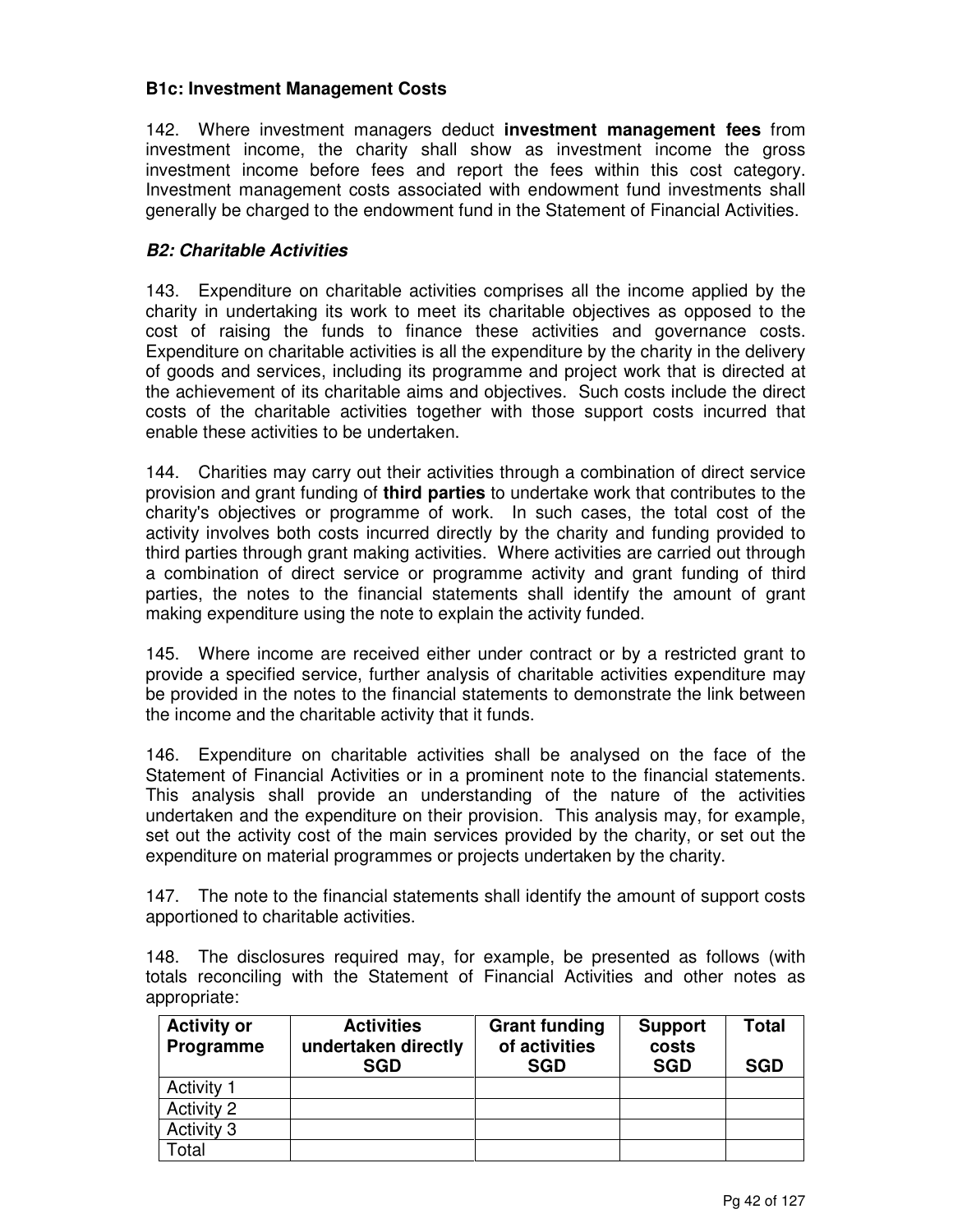# Grant making

149. Costs associated with grant making activity include the grants actually made and the support costs associated with the activity.

150. Support costs related to grant making will include:

- a. Costs incurred before grants are made (pre-grant costs) as part of the decision making process;
- b. Post-grant costs e.g. monitoring of grants; and
- c. Cost of any central or regional office functions such as general management, payroll administration, budgeting and accounting, information technology, human resources, and financing.

151. Grant making charities may undertake their entire programme of work through grant making activities, whilst other charities may undertake their activities through a combination of direct service provision and grant funding of third parties. In either case, further analysis of grant making, where material, shall be provided.

152. Further information provided in relation to grant making shall provide the reader with a reasonable understanding of the nature of the activities or projects that are being funded and whether the financial support is provided directly to individuals or to assist an institution undertake its activities or projects. Information on the recipient(s) of the funding shall be provided, so that the reader can appreciate the type and range of beneficiaries supported.

153. Information provided in relation to grant making may be limited or excluded when:

- a. Grants are made to individuals in which case details of the recipient are not required;
- b. Grant making activities in total are not material in the context of a charity's overall charitable activities – in which case no disclosures are required;
- c. Total grants to a particular institution are not material in the context of the grants – in which case the name of the recipient institution need not be disclosed; or
- d. Disclosure of a particular grant would seriously prejudice either the grant maker or the recipient.

154. The analysis and explanation shall help the reader of the financial statements understand how the grants made relate to the objects of the charity and the policy adopted by the trustees in pursuing these objects.

155. The notes to the financial statements shall identify the amount of support costs associated with grant making activities.

156. The analysis and explanation in the notes shall provide details, with amounts that reconcile with the total of grants payable of: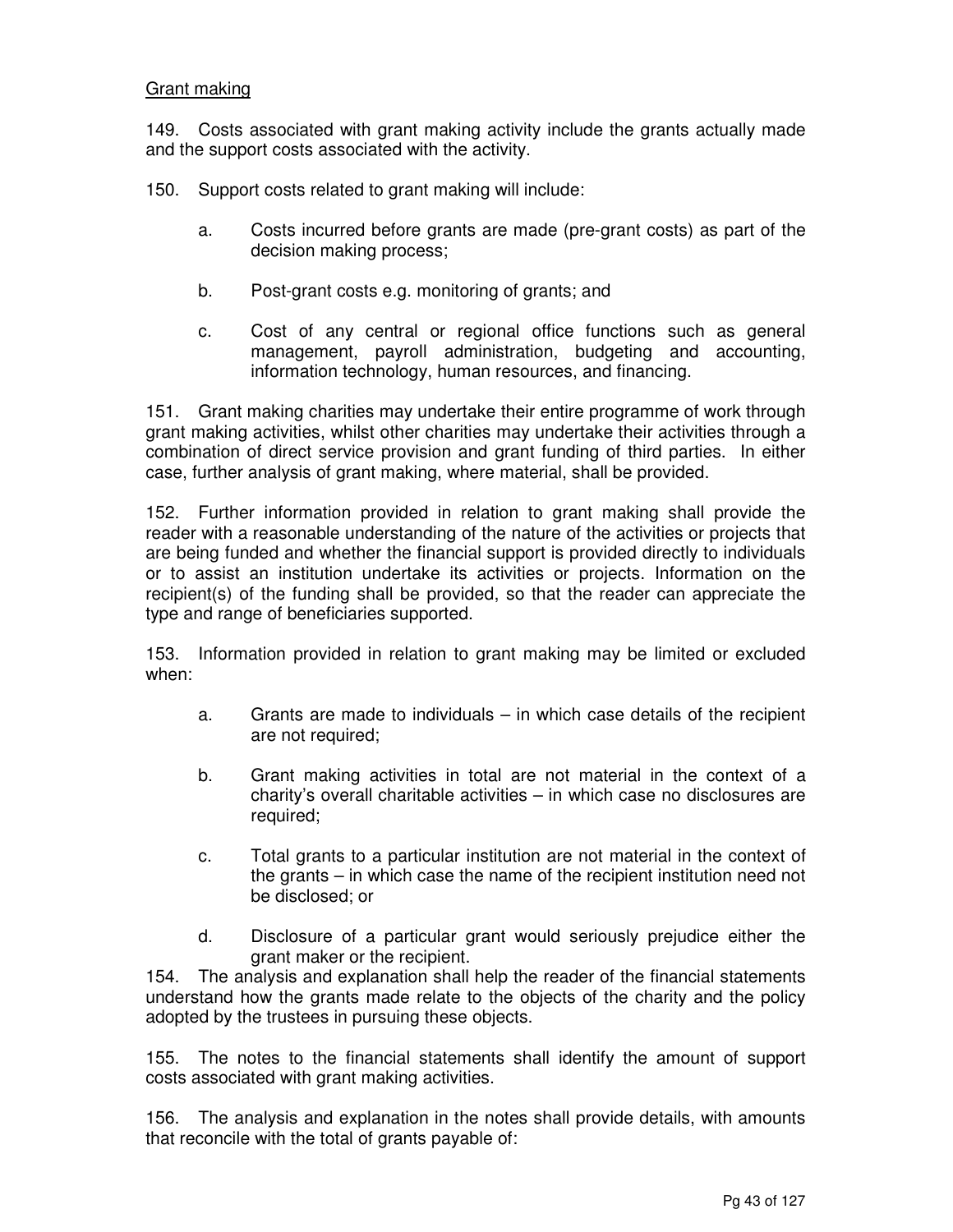- a. The total amount of grants analysed between grants to individuals and grants to institutions; and
- b. An analysis of the total amount of grants paid by nature or type of activity or project being supported.

| <b>Analysis</b>              | <b>Grants to Institutions</b><br><b>Total Amount (SGD)</b> | <b>Grants to Individuals</b><br><b>Total Amount (SGD)</b> |
|------------------------------|------------------------------------------------------------|-----------------------------------------------------------|
| <b>Activity or Project 1</b> |                                                            |                                                           |
| <b>Activity or Project 2</b> |                                                            |                                                           |
| <b>Activity or Project 3</b> |                                                            |                                                           |
| Total                        |                                                            |                                                           |

For example, the analysis of grants may be structured as follows:

157. The analysis of grants shall provide the reader with an understanding of the nature of the activities or projects being funded by the grant maker. This analysis of grants shall relate to the charity's objectives, for example, categories may be social welfare, medical research, the performing arts, welfare of people in financial need, help to people seeking to further their education, depending on the nature of the charity. Some charities may decide that it is appropriate to provide further or alternative levels of analysis. For example, showing a geographical analysis of the number and value of grants made.

158. The charity trustees may give further analysis and explanation of the purposes for which grants were made as part of the Charity's Annual Report or by means of a separate publication. Such further analysis does not excuse the charity trustees from providing sufficient detail in the notes to the financial statements where necessary.

159. If a charity has made grants to institutions that are material in the context of grant making, the charity shall disclose details of a sufficient number of these grants to provide a reasonable understanding of the range of institutions it has supported. This information may be provided either in the notes to the financial statements, or as part of the Charity's Annual Report or by means of a separate publication. Where the analysis is contained in a separate publication, it shall be made available by the charity to the public on request. The notes to the financial statements shall identify the publication and state how copies of it can be obtained.

160. The disclosure of grants shall give the name of the institution and the number and total value of grants made to that institution in the financial year. Where grants have been made to a particular institution to undertake different activities or projects, the total value of the grants made for each activity or purpose shall be disclosed. For example, a charity may have made grants to different officers or departments of a particular university for different projects. Such grants shall be treated as having been made to the same institution.

161. Very exceptionally, even though the grants to a particular institution are material, it is possible that the disclosure of the details of one or more of those grants could seriously prejudice the furtherance of the purposes either of the recipient institution or of the charity itself. Situations where serious prejudice is clearly indicated include those where disclosure could result in serious personal injury.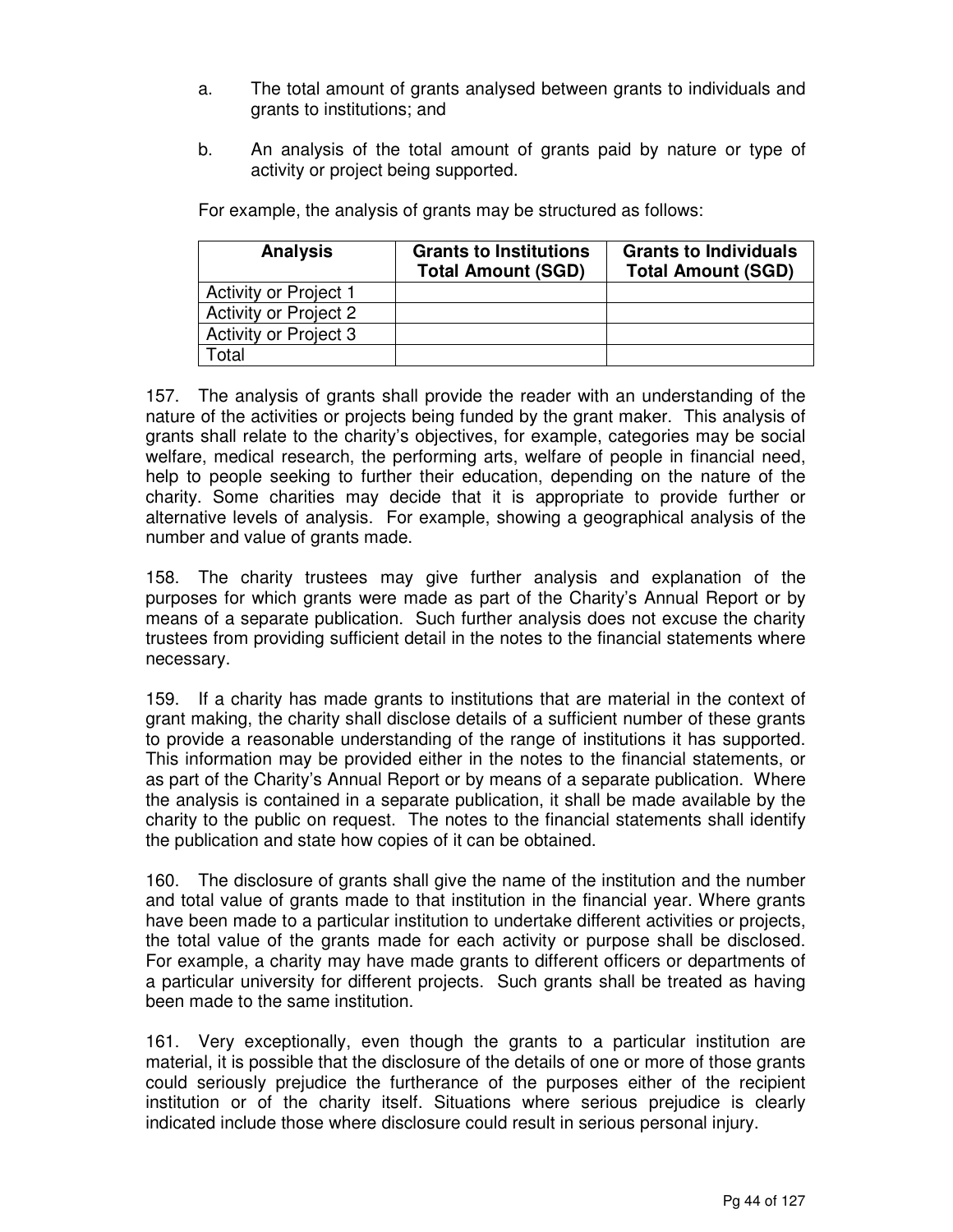# **B3: Governance Costs**

162. **Governance costs** include the costs of governance arrangements, which relate to the general running of the charity as opposed to the direct management functions inherent in generating funds, service delivery and programme or project work. These activities provide the governance infrastructure, which allows the charity to operate, and to generate the information required for public accountability. They include the strategic planning processes that contribute to future development of the charity.

163. Expenditure on the governance of the charity will normally include both direct and related support costs. Direct costs will include such items as internal and external audit, legal advice for trustees and costs associated with constitutional and statutory requirements e.g. the cost of trustee meetings and preparing statutory financial statements. Where material, there shall also be an apportionment of shared and indirect costs involved in supporting the governance activities (as distinct from supporting its charitable or income generation activities).

164. The accounting policy notes shall explain the nature of costs apportioned to the governance category, and an analysis may be provided within the notes to the financial statements of the main items of expenditure included within this category where it is considered to provide useful information to the users of the financial statements.

# **B4: Other Expenditure**

165. Other expenditure will include the payment of any income that the charity has not been able to analyse within the main expenditure categories. This category shall not be used for support costs that can be apportioned to other activity costs.

# **C: Gross Transfers Between Funds**

166. All transfers between the different categories of funds shall be shown in the Statement of Financial Activities. The notes to the financial statements shall provide an explanation of the nature of each material transfer between funds.

167. All transfers between the different categories of funds shall be shown on the transfer row of the Statement of Financial Activities. The transfer row will be used for several purposes including:

- a. When capital funds are released to an income fund from expendable endowment;
- b. Where restricted assets have been released and reallocated to unrestricted income fund;
- c. To transfer assets from unrestricted income funds to finance a deficit on a restricted fund; and
- d. To transfer the value of property, plant and equipment from restricted to unrestricted funds when the asset has been purchased from a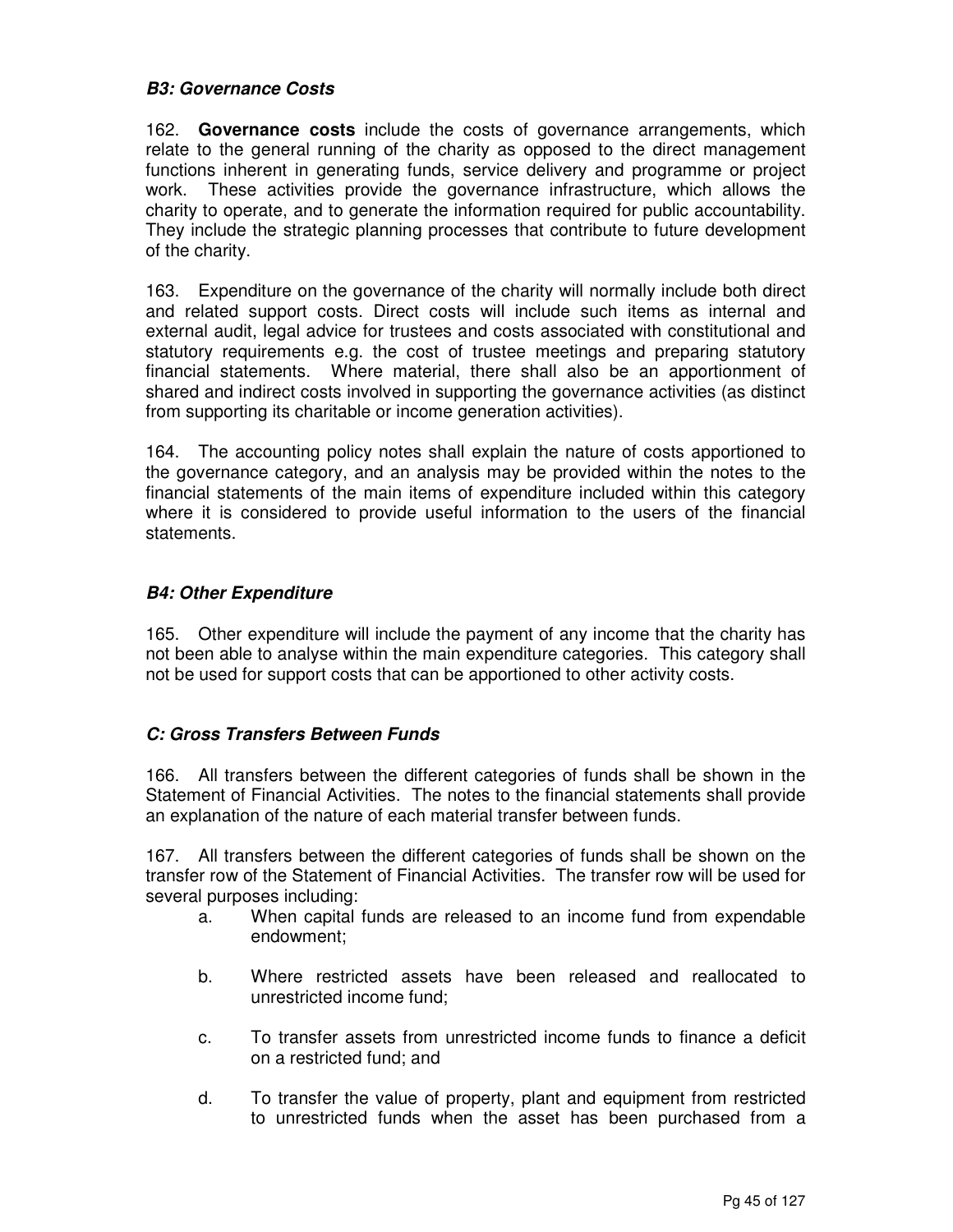restricted fund donation but the asset is held for a general and not a restricted purpose.

168. Material transfers shall not be netted off but shall be shown gross on the face of the Statement of Financial Activities.

# **D: Other Recognised Gains/Losses**

# **D1: Gains and Losses on Property, Plant and Equipment**

169. Gains and losses arising on disposal, revaluation or impairment of property, plant and equipment - whether held for the charity's own use or for investment purposes - will form part of the particular fund in which the investment or other asset concerned is or was held at the time of disposal, revaluation or impairment.

- 170. Such gains and losses shall be recognised as follows:
	- a. **Impairment losses** of assets held for the charity's own use (i.e. not investments) shall be regarded as additional depreciation of the impaired asset and included appropriately in the expenditure section of the Statement of Financial Activities;
	- b. Gains on the disposal of property, plant and equipment for the charity's use shall be included under the heading "other income". Losses on disposal shall be treated as additional depreciation and included appropriately in the expenditure section of the Statement of Financial Activities; and
	- c. Revaluation gains or losses (which are not considered to be impairment losses) on assets held for the charity's own use shall be included in the section on gains and losses on revaluations of property, plant and equipment for the charity's own use.

# **D2: Gains and Losses on Investment Assets**

171. Any gains and losses on investment assets (including property investments) shall be included under the gains and losses on the revaluation and disposal of investment assets. Realised and unrealised gains and losses may be included in a single row on the Statement of Financial Activities. In particular this approach will be necessary where a charity adopts a "marking to market" or continuous revaluation approach in relation to its investment portfolio.

# Analysis of the Net Movement in Funds

172. The net movement of funds represents the increase or decrease in income of a charity to deploy in undertaking future activities. Unlike profit or loss in a commercial charity, it shall not necessarily be regarded as an indicator of a charity's performance. Charities also further their objectives by investing in non-assets to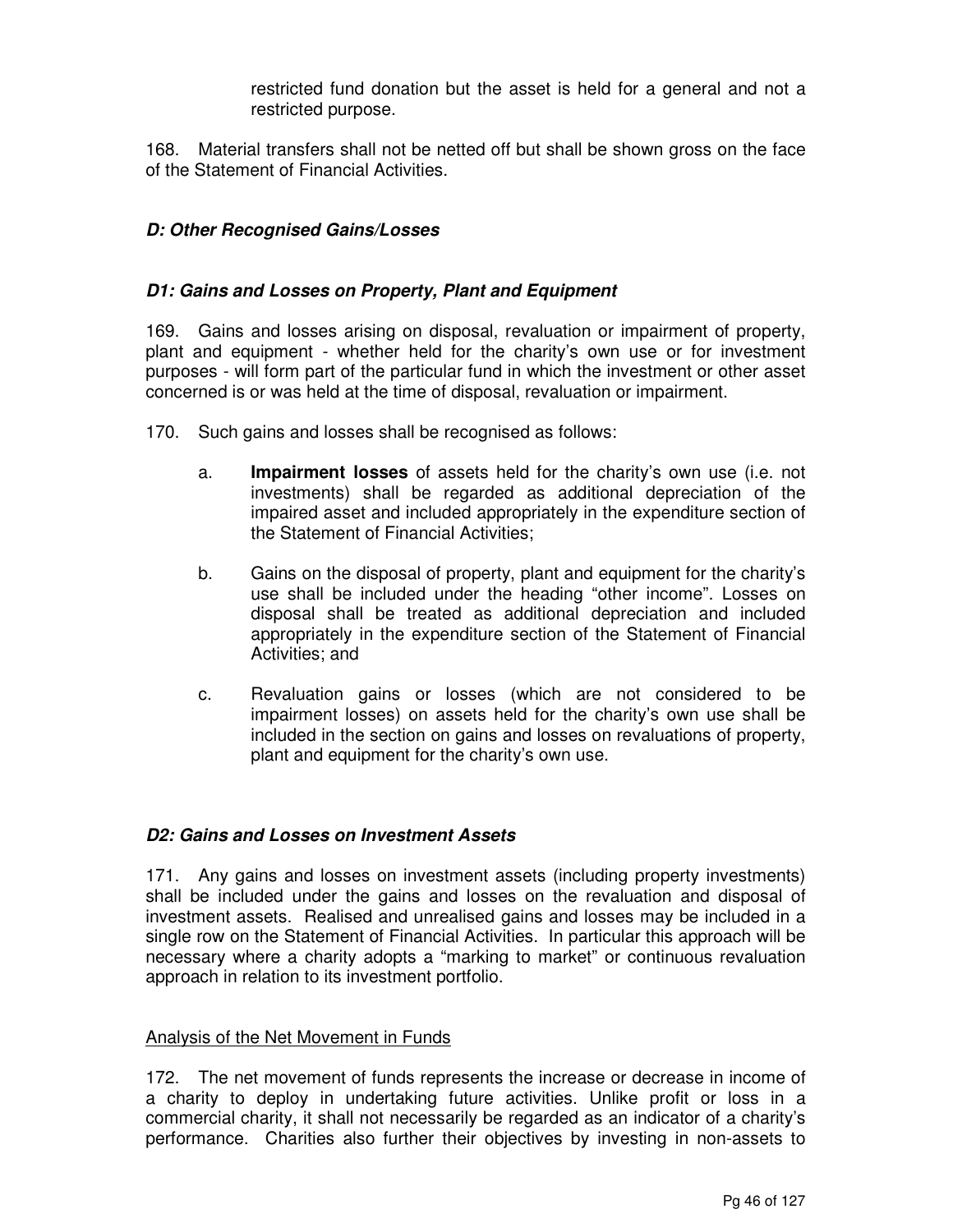provide services or by making investments of a programme or social related nature. Such applications are charitable but do not decrease the funds of a charity. Charities may also receive gifts of an endowed nature, which are identified separately in the primary accounting statements. Whilst endowments provide a source of income or service generation in future periods they are not available to finance expenditure.

173. Information on such charitable applications and sources can be ascertained from a charity's cash flows statement (when prepared). A note summarizing these effects, when material, can provide valuable information to readers of financial statements in interpreting net movements in funds and help the reader understand the impact of such transactions on the liquid funds of the charity. Where relevant, a charity may choose to provide in the notes to the financial statements, the following information:

- a. Total net movement in funds for the year;
- b. Net endowment receipts for the year (value of endowment receipts less any release of expandable endowment to income funds);
- c. Net expenditure on additions to functional property, plant and equipment (cost of additions less proceeds of any disposals) for the year; and
- d. Net investment in programme related investments (cost of additions less proceeds of any disposals) for the year.

# **Balance Sheet**

# Introduction

174. The Balance Sheet provides a snapshot of the charity's assets and liabilities at the end of its financial year and how assets are split between the different types of funds. **"Preservation of Monuments" assets**, or contingent liabilities may be omitted. Where such assets or contingent liabilities exist and are not included in the Balance Sheet, details shall be provided in the notes to the financial statements.

175. The objective of the Balance Sheet is to show the funds of the charity and whether these are freely available or have to be used for specific purposes because of legal restrictions on their use. It may also show which of the funds the trustees have designated for specific future use.

# **Structure**

- 176. As a minimum, a charity shall
	- a. Include line items that present the following amounts:
		- i. Property, plant and equipment;
		- ii. Intangible assets;
		- iii. Inventories;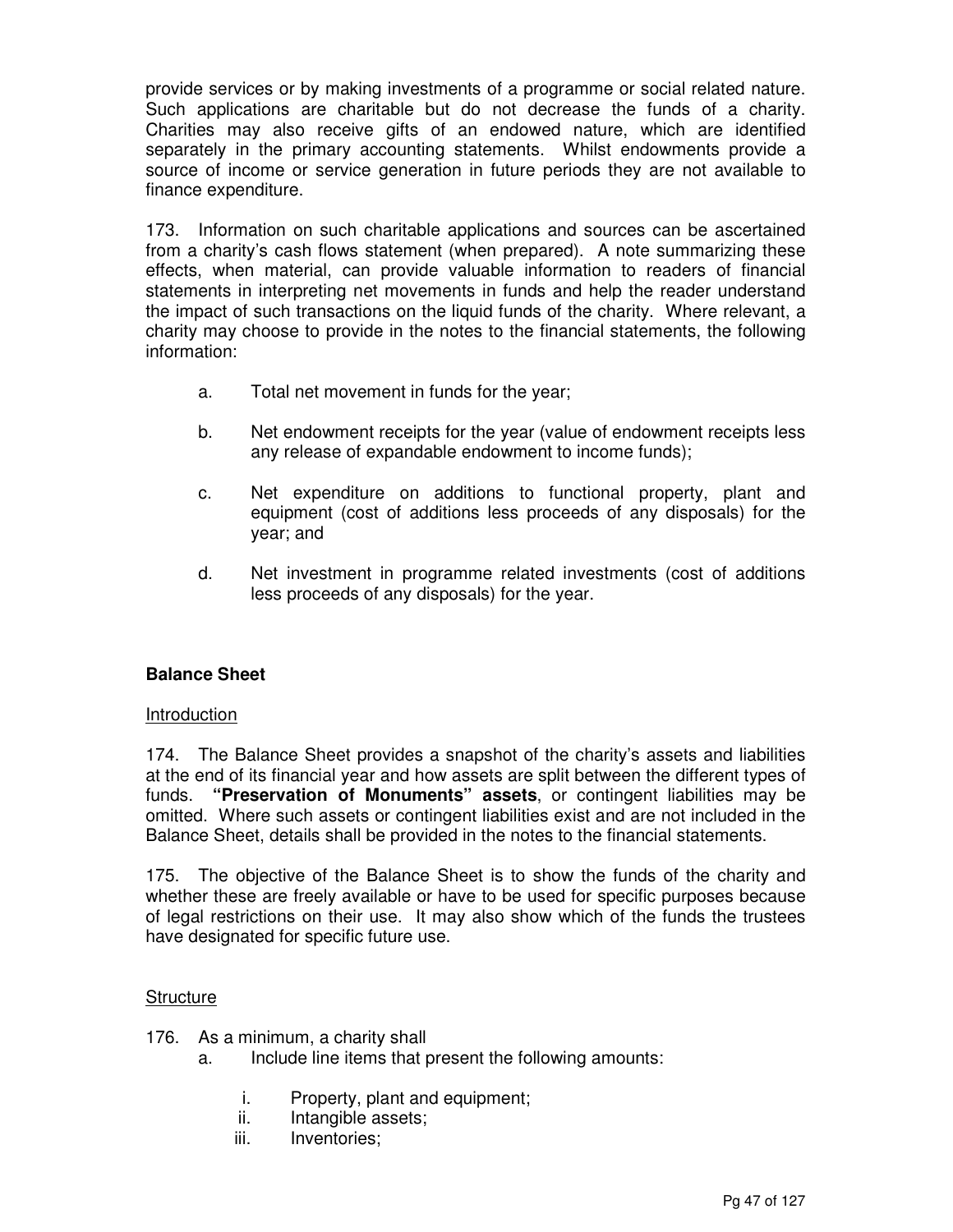- iv. Trade and other receivables;
- v. Cash and cash equivalents;
- vi. Trade and other payables;
- vii. Provisions for liabilities and charges;
- viii. Funds attributable to the charity
- b. Distinguish between the total funds held as unrestricted income funds, restricted income funds and endowment funds. Distinctions between funds held as permanent and expendable endowment and held as designated funds may also be shown on the face of the Balance Sheet. The order in which the categories of funds are presented within the Balance Sheet may be varied to accommodate an individual charity's presentational preference.

177. Charities shall adopt a columnar presentation of its assets, liabilities and funds in the Balance Sheet. Such presentation shows the asset and liability categories analysed in columns between each fund group in a similar way to the Statement of Financial Activities showing income and expenditure by type of funds. Where a charity does not have funds of a particular category, the column related to that category of fund is omitted.

178. Further details of the assets and liabilities shall be given in the Balance Sheet or the notes to the financial statements. For example, non-current Trade and other receivables shall be separately stated in the Balance Sheet if the total is material otherwise the total amounts of the category shall be analysed in the notes to the financial statements.

179. A charity shall present additional line items, columnar items, headings and subtotals in the Balance Sheet when such presentation is relevant to an understanding of the charity's financial position.

180. When a charity presents current and non-current assets, and current and noncurrent liabilities, as separate classifications in its Balance Sheet, it shall not classify **deferred tax assets (or liabilities)** as current assets (or liabilities).

181. The CAS does not prescribe the order or format in which a charity presents items. Paragraph 176 simply lists items that are sufficiently different in nature or function to warrant separate presentation in the Balance Sheet. In addition:

- a. Line items are included when the size, nature or function of an item or aggregation of similar items is such that separate presentation is relevant to an understanding of the charity's financial position; and
- b. The descriptions used and the ordering of items or aggregation of similar items may be amended according to the nature of the charity and its transactions, to provide information that is relevant to an understanding of the charity's financial position.

182. A charity makes the judgement about whether to present additional items separately on the basis of an assessment of:

a. The nature and liquidity of assets;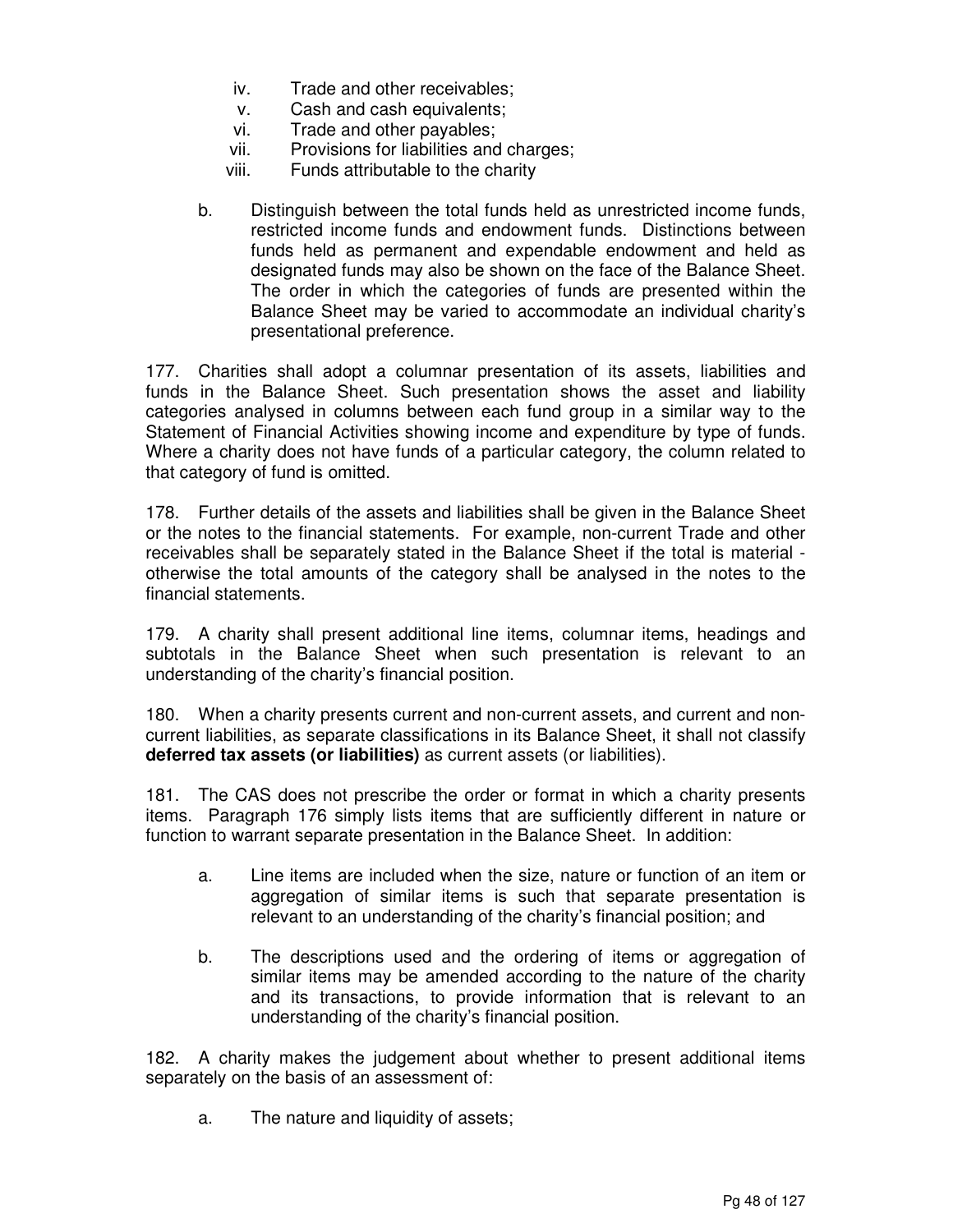- b. The function of assets within the charity; and
- c. The amounts, nature and timing of liabilities.

183. The use of different measurement bases for different classes of assets suggests that their nature or function differs and, therefore, that a charity presents them as separate line items. For example, different classes of property, plant and equipment can be carried at cost or at revalued amounts.

184. The Balance Sheet may show both positive and negative balances on restricted funds. Expenditure may be incurred in anticipation of the receipt of restricted income, possibly leading to a negative balance on a specific fund. Where such balances are material they shall be shown separately as negative balances and not simply be netted off against positive balances on the fund category in the Balance Sheet.

# Current / Non-current distinction

185. A charity shall present current and non-current assets, and current and noncurrent liabilities, as separate classifications in its Balance Sheet in accordance with paragraphs 186 and 187, except when a presentation based on liquidity provides information that is reliable and more relevant. When that exception applies, a charity shall present all assets and liabilities in order of liquidity. For example, 'debtors' being less liquid than 'cash and cash equivalents', are presented before 'cash and cash equivalents' under Current Assets.

- 186. A charity shall classify an asset as current when:
	- a. It expects to realise the asset, or intends to sell or consume it, in its normal operating cycle;
	- b. It holds the asset primarily for the purpose of trading;
	- c. It expects to realise the asset within twelve months after the reporting period; or
	- d. The asset is cash or cash equivalent, unless the asset is restricted from being exchanged or used to settle a liability for at least twelve months after the reporting period.

A charity shall classify all other assets as non-current.

187. CAS uses the term 'non-current' to include property plant and equipment, **intangible assets** and **financial assets** of a long-term nature. It does not prohibit the use of alternative descriptions as long as the meaning is clear.

188. Whichever method of presentation is adopted, a charity shall disclose the amount expected to be recovered or settled after more than twelve months for each asset and liability line item that combines amounts expected to be recovered or settled:

a. No more than twelve months after the reporting period, and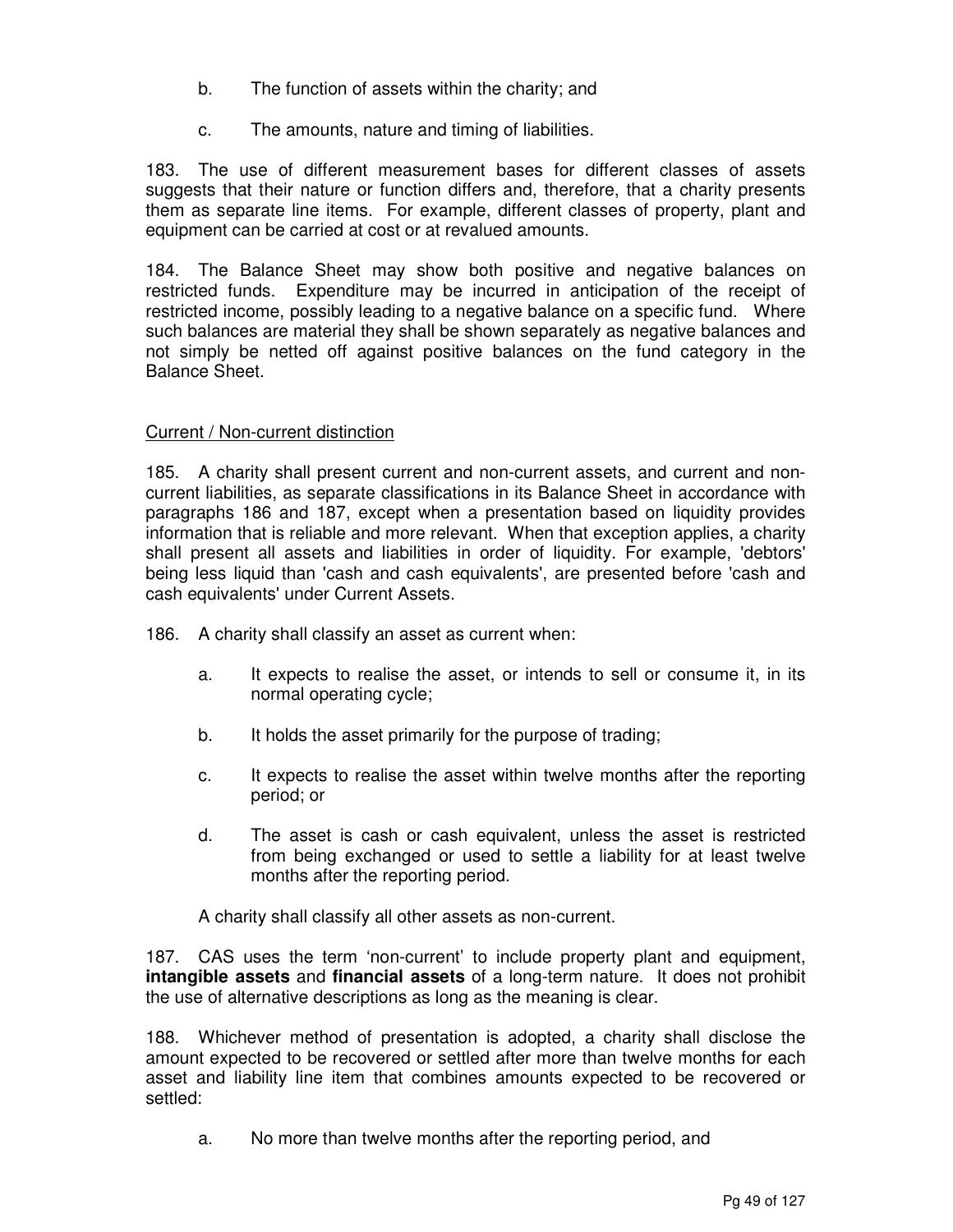b. More than twelve months after the reporting period.

# **A: Non-current Assets**

# General

- 189. The following information must be provided for all non-current assets:
	- a. The cost or valuation at the beginning and the end of the year; and
	- b. The effect of any:
		- i. Revaluation made during the year;
		- ii. Acquisitions during the year;
		- iii. Disposals during the year; and
		- iv. Transfers during the year.

190. The following information must be provided in respect of provisions for depreciation or diminution in value:

- a. The cumulative amount of such provisions as at the beginning and end of the year;
- b. The amount of any such provisions made during the year;
- c. The amount of any adjustments made on disposal during the year; and
- d. The amount of any other adjustments made during the year.

# Revaluation and Write-downs to Recoverable Amount

191. Paragraphs 192 apply to capitalised **goodwill** and all non-current assets (i.e. property, plant and equipment, intangible assets and investments) except investment properties and **financial instruments** (other than investments in subsidiaries, **associates** and **joint ventures**).

192. Non-current assets and goodwill shall be carried in the Balance Sheet at no more than recoverable amount. If the net book amount of a non-current asset is considered not to be recoverable in full at the Balance Sheet date (perhaps as a result of obsolescence or a fall in demand for a product), the net book amount shall be written down to the estimated recoverable amount, which shall then be written off over the remaining useful economic life of the asset.

193. A reversal of an impairment loss for an asset other than goodwill shall be recognised immediately in the Statement of Financial Activities, unless the asset is carried at revalued amount in accordance with relevant provisions of this standard. Any reversal of an impairment loss of a revalued asset shall be treated as a revaluation increase in accordance with those other relevant provisions of this standard.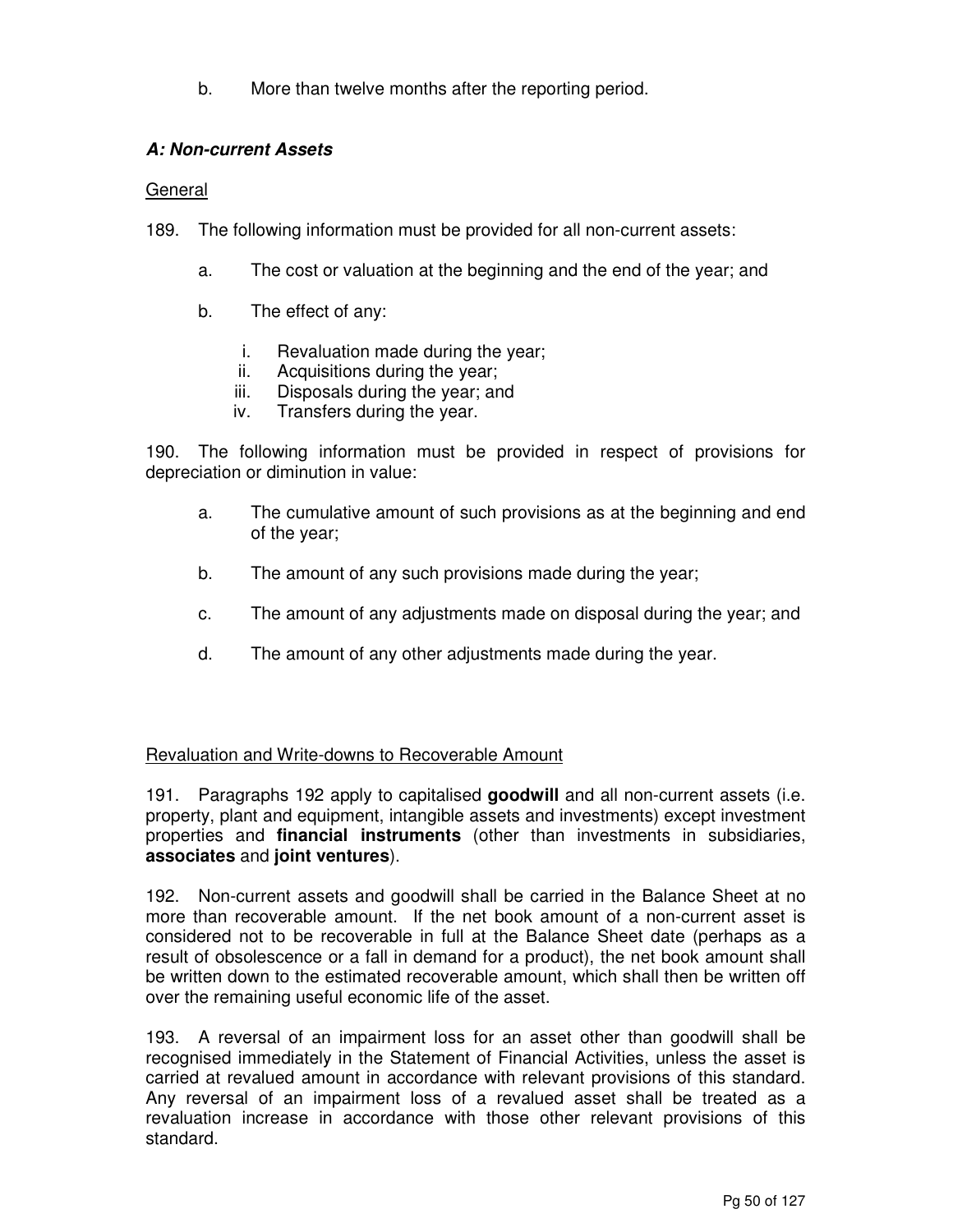194. Gains and losses arising on the revaluation of assets that have been recognised in the Statement of Financial Activities must be credited, or debited, to a separate revaluation reserve. If an asset's carrying amount is increased as a result of a revaluation, the increase shall be credited directly to revaluation reserve. However the increase shall be recognised in the Statement of Financial Activities to the extent that it reverses a revaluation decrease of the same asset previously recognised in profit or loss. If an asset's carrying amount is decreased as a result of a revaluation, the decrease shall be recognised in the Statement of Financial Activities. However the decrease shall be debited directly to revaluation reserve to the extent of any credit balance existing in the revaluation surplus in respect of that asset.

195. Where non-current assets are not actually revalued in the Balance Sheet but their value is determined by the charity trustees, a note to the financial statements must state the following:

- a. That the charity trustees have considered the value of some or all of the non-current assets of the charity, without actually revaluing those assets; and
- b. That the charity trustees are satisfied that the aggregate value of those assets at the time in question is or was not less than the aggregate amount at which they were then stated in the charity's financial statements.

196. Amounts may be transferred from the revaluation reserve to the Statement of Financial Activities when they are realised. For property, plant and equipment, this will normally result in an annual transfer from the revaluation reserve to the Statement of Financial Activities over the useful economic life of the asset (i.e. in line with the depreciation charge). Realisation may also occur on the eventual disposal of the asset.

197. The treatment for taxation purposes of amounts credited or debited to the revaluation reserve must be disclosed in a note to the accounts.

# **A1: Intangible Assets**

# Research and Development

198. The cost of non-current assets acquired or constructed in order to provide facilities for **research** and **development** activities over a number of accounting periods shall be capitalised and written off over their **useful lives** through the Statement of Financial Activities.

199. Expenditure on **pure research** and **applied research** shall be written off in the period of expenditure through the Statement of Financial Activities.

200. Development expenditure shall be written off in the period of expenditure except in the following circumstances when it may be deferred to future periods:

a. There is a clearly defined project;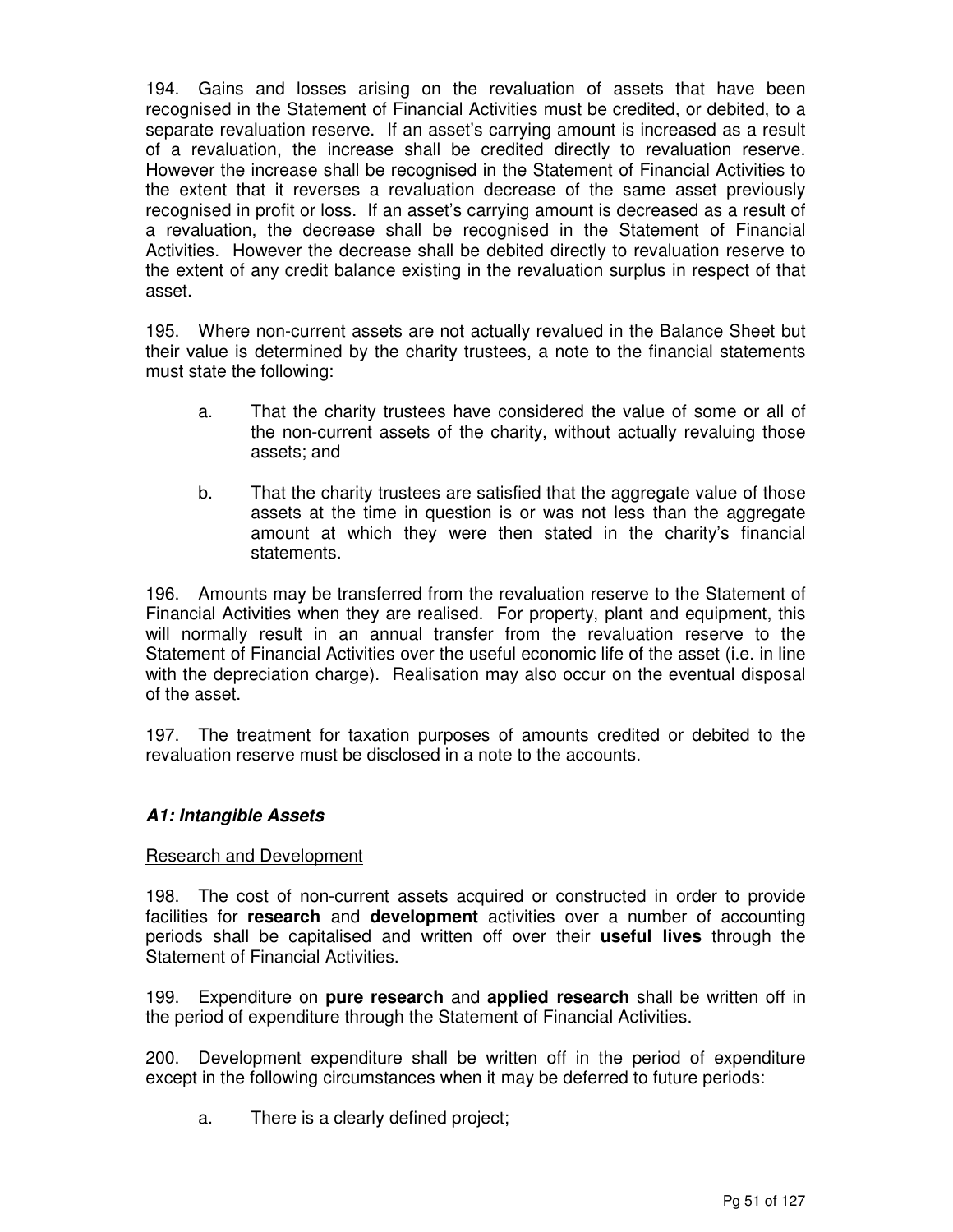- b. The related expenditure is separately identifiable;
- c. The outcome of such a project has been assessed with reasonably certainty as to:
	- i. Its technical feasibility; and
	- ii. Its ultimate commercial viability considered in light of factors such as likely market conditions (including competing products), public opinion, consumer and environmental legislation;
- d. The aggregate of the deferred development costs, any further development costs, and related production, selling and administration costs is reasonably expected to be exceeded by related future income; and
- e. Adequate resources exist, or are reasonably expected to be available, to enable the project to be completed and to provide any consequential increases in working capital.

201. If an accounting policy of deferral of development expenditure is adopted, it shall be applied to all development projects that meet the criteria in paragraph 200.

202. If development costs are deferred to future periods, they shall be amortised. The amortisation shall commence with the production or application of the product, service, process or system and shall be allocated on a systematic basis to each accounting period, by reference to either the sale or use of the product, service, process or system or a reasonable period over which these are expected to be easily marketable or used.

203. Deferred development expenditure for each product shall be reviewed at the end of each accounting period and where the circumstances that justified the deferral of expenditure no longer apply, or are considered doubtful, the expenditure, to the extent to which it is considered to be irrecoverable, shall be written off immediately project by project.

204. The amount of deferred development expenditure carried forward at the beginning and end of the period shall be disclosed under intangible assets in the Balance Sheet or in the notes to the Balance Sheet. The reason for capitalising these costs and the period over which they are being depreciated must be disclosed in a note to the financial statements. If development costs are not treated as a realised loss, this must be stated together with an explanation of the circumstances relied upon by the charity trustees to justify their decision.

# Other Intangible Assets and Goodwill

205. Positive purchased goodwill and purchased intangible assets shall be capitalised. Internally generated goodwill and intangible assets shall not be capitalised.

206. Intangible assets shall be depreciated on a straight-line (or more appropriate) basis over their useful lives, which shall not exceed 20 years.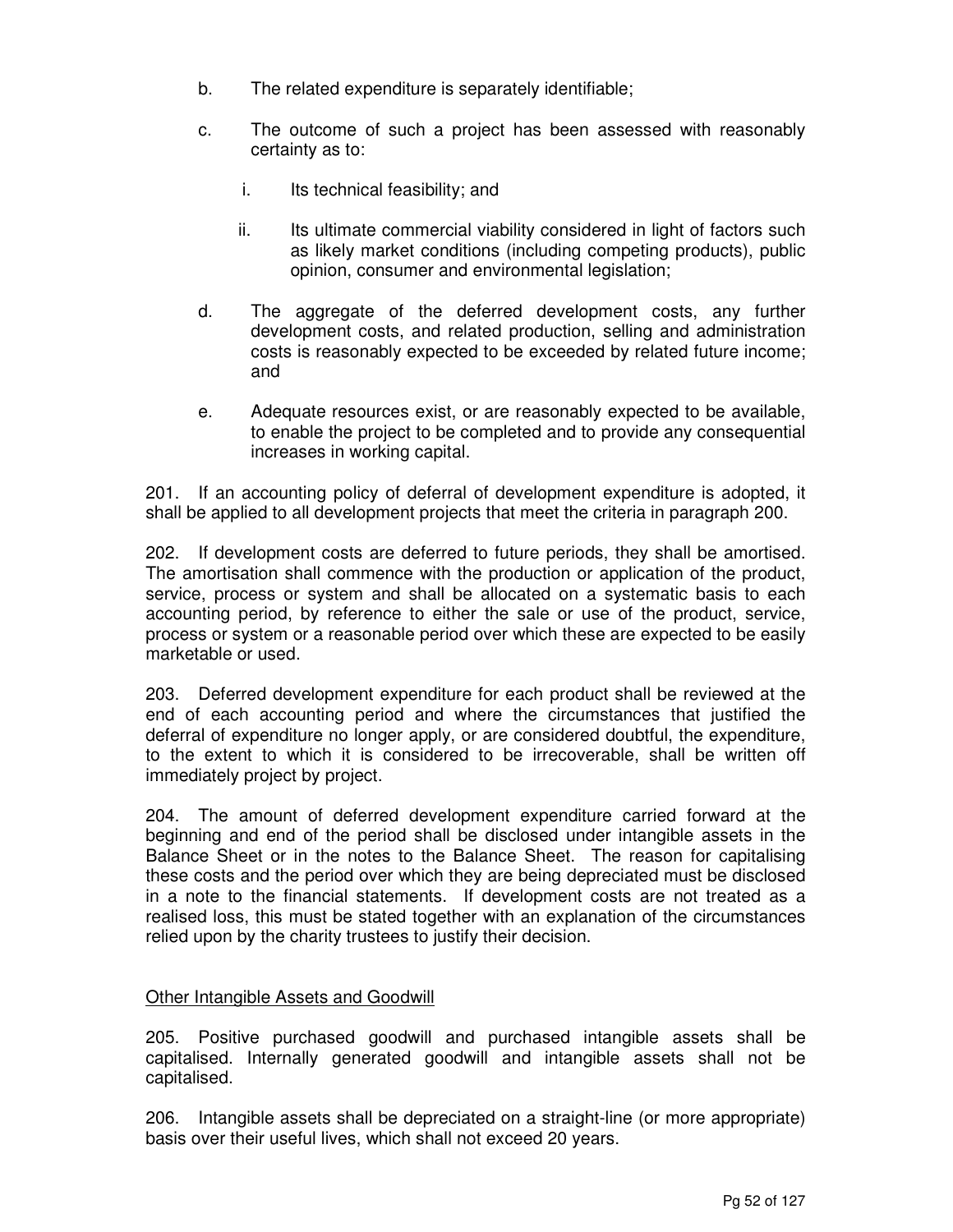207. A higher **residual value** may be assigned to an intangible asset only when this value can be established reliably, for example when it has been agreed contractually.

208. Useful lives shall be reviewed at the end of each reporting period and revised if necessary, subject to the constraint that the revised life shall not exceed 20 years from the date of acquisition. The carrying amount at the date of revision shall be depreciated over the revised estimate of remaining useful economic life.

209. Intangible assets and goodwill shall not be revalued.

# **A2: Property, Plant and Equipment**

210. Within charities, property, plant and equipment (other than investments) fall into two categories, those held for charity use (including those used for the running and administration of the charity) and those classed as "Preservation of Monuments" assets.

211. Paragraphs 212 - 233 apply to all property, plant and equipment other than Preservation of Monuments" assets and investment properties.

212. An item of property, plant and equipment shall initially be measured at its cost, then written down to its recoverable amount if necessary. The initial carrying amount of an item of property, plant and equipment received as a gift or donation by another charity shall be its current value, i.e. the lower of replacement cost and recoverable amount, at the date it is received. Where there is no record of the purchase price or production cost of an asset, or any such record cannot be obtained without unreasonable expense or delay, the value ascribed must be the earliest available record of its value. Details must be disclosed of any case where the purchase price or production cost of any asset is determined in this way for the first time.

213. Costs directly attributable to bringing the property, plant and equipment into working condition for its intended use shall be included in its measurement. Other costs shall not be included. A charity may adopt an accounting policy of capitalising finance costs (such as interest). Where such a policy is adopted, finance costs directly attributable to the construction of property, plant and equipment shall be capitalised as part of the cost of those assets. The total amount of finance costs capitalised during a period shall not exceed the total amount of finance costs incurred during that period. Where applicable, the notes to the financial statements must disclose that the cost of the asset includes the finance costs and the amount so included.

# 214. Capitalisation of **directly attributable costs**, including finance costs, shall be:

- a. Suspended during extended periods in which active development is interrupted.
- b. Ceased when substantially all the activities that are necessary to get the property, plant and equipment ready for use are complete, even if the asset has not yet been brought into use. Therefore, costs incurred in using or redeploying an item, are not included in the carrying amount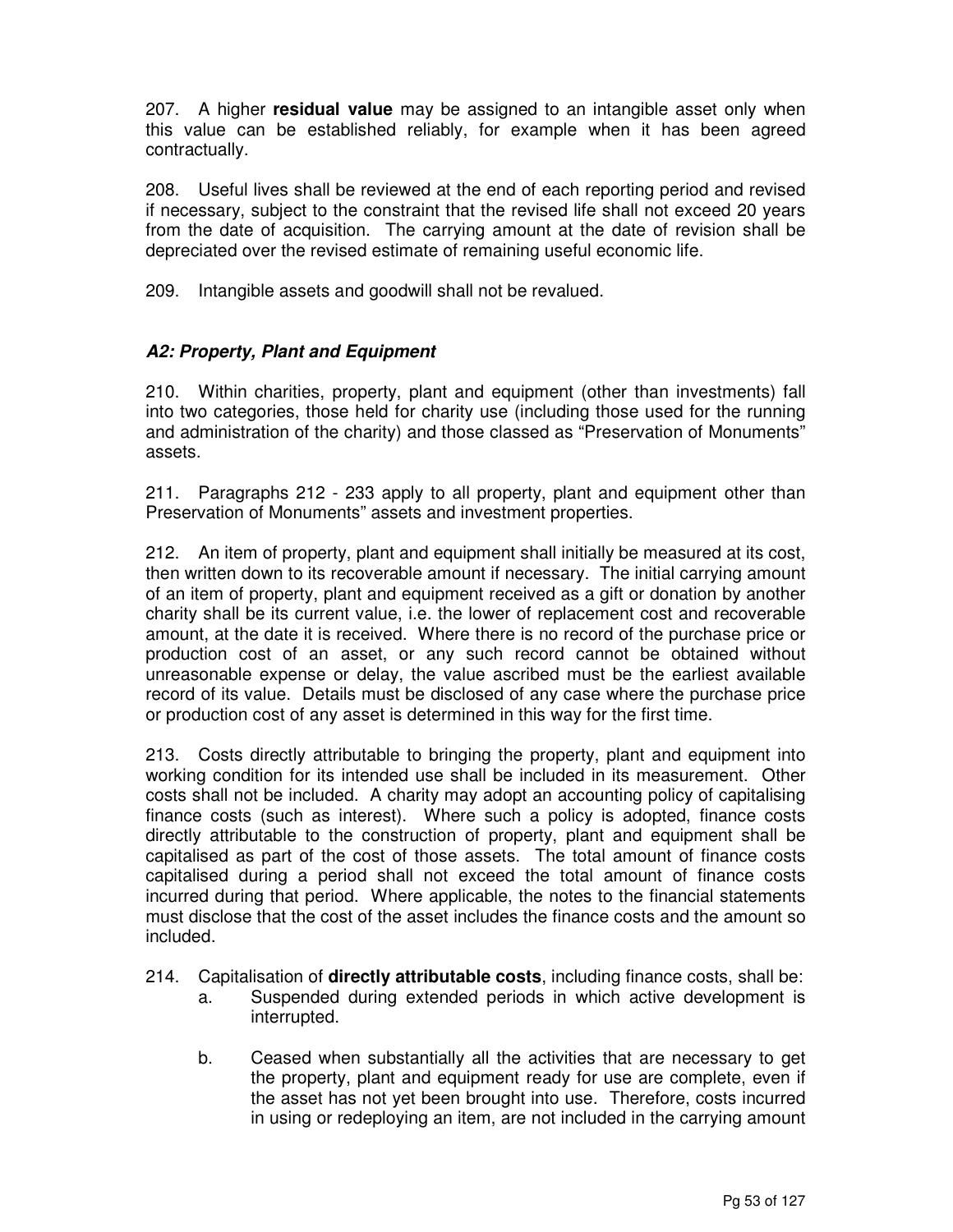of that item. For example, the following costs are not included in the carrying amount of an item of property, plant and equipment:

- i. Costs incurred while an item capable of operating in the manner intended by management has yet to be brought into use or is operated at less than full capacity;
- ii. Initial operating losses, such as those incurred while demand for the item's output builds up; and
- iii. Costs of relocating or reorganising part or all of an entity's operations.
- 215. Subsequent expenditure shall be capitalised only if:
	- a. It enhances the economic benefits of an item of property, plant and equipment in excess of the previously assessed standard of performance (i.e. if it is an 'improvement'); or
	- b. It replaces or restores a component that has been separately depreciated over its useful economic life.

Otherwise it shall be recognised in the Statement of Financial Activities as it is incurred.

216. Property, plant and equipment shall initially be included in the Balance Sheet using the following bases:

- a. The costs of acquisition including those directly attributable to bringing the assets into working condition for their intended use. This can include appropriate costs of interest on loans to finance the construction of such assets but only where the charity has adopted this as a policy for all items of property, plant and equipment and capitalisation of interest shall cease when the asset is ready for use. This applies whether assets are bought outright or through finance leases.
- b. If a functional item of property, plant and equipment is acquired in full or in part from the proceeds of a grant it shall be included at its full acquisition cost (or in the case of a joint arrangement at the gross value of the charity's share in the asset) or by netting off the grant proceeds.
- c. Where functional items of property, plant and equipment have been donated, they shall be included in the Balance Sheet at their value at the date of the gift and also included in the Statement of Financial Activities as an income.
- d. Where functional items of property, plant and equipment are capitalised some time after being acquired, for example, as a result of a change in accounting policy, they shall be included at original cost or at the value at which the gift was included in the Statement of Financial Activities less an amount for depreciation. However if neither of these amounts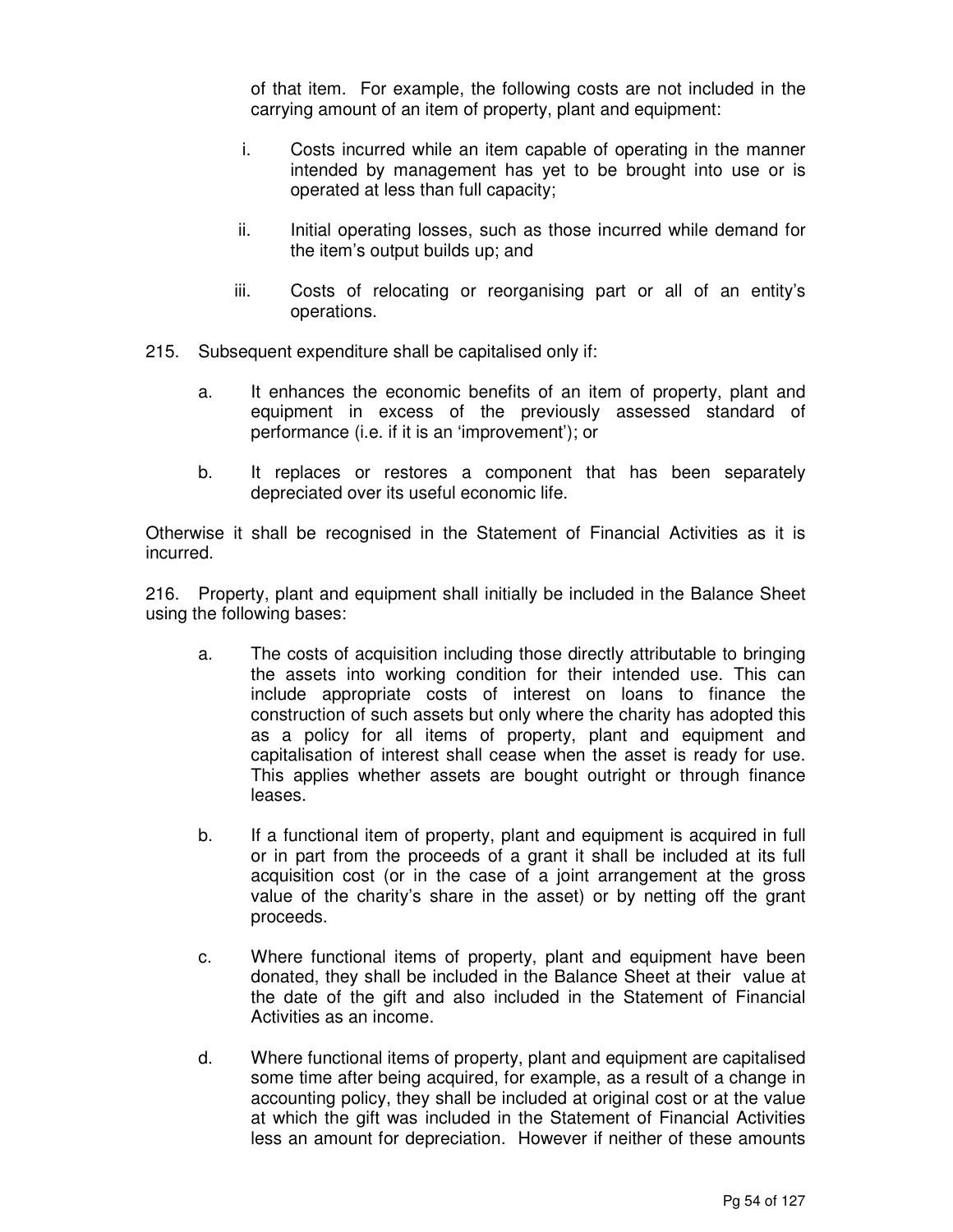is ascertainable, a reasonable estimate of the asset's cost to the charity shall be used. Such a valuation will be regarded as the asset's initial carrying amount and will not be regarded as a revaluation.

217. When the carrying amount of an item of property, plant and equipment exceeds its recoverable amount, it shall be written down to the recoverable amount.

218. Where land and buildings are held for mixed purposes, i.e. partly as functional property and partly as investment, the Balance Sheet category in which they shall be included depends upon the primary purpose for holding the asset and the extent to which they are separable. The following criteria for Balance Sheet analysis shall be adopted:

- a. Land and buildings held primarily for charity use of which a part is leased at a commercial rent shall be regarded as functional items of property, plant and equipment and included within property, plant and equipment provided the asset is wholly or mainly used for charitable purposes.
- b. Land and buildings held primarily for investment purposes where the asset is wholly or mainly used for investment purposes shall be included within the property, plant and equipment investment category of the Balance Sheet.
- c. Land and buildings which contain clearly distinguishable parts which are held for different purposes i.e. partly functional and partly investment and do not fall under (a) or (b) above, shall be apportioned and analysed in the Balance Sheet between functional and investment assets.

219. Where a charity adopts an accounting policy of revaluation in respect of an item of property, plant and equipment, its carrying amount shall be its market value (or the best estimate thereof) as at the Balance Sheet date. Where the charity trustees believe that market value is not an appropriate basis, current value (i.e. the lower of replacement cost and recoverable amount) may be used instead. Where an item of property, plant and equipment is revalued, all property, plant and equipment of the same class (i.e. having a similar nature, function or use in the business) shall be revalued, but a policy of revaluation need not be applied to all classes of property, plant and equipment. For example, if a charity has two buildings, it has to revalue both buildings and not just one of them. In deciding to revalue the buildings the charity is not obliged to revalue other classes of property, plant and equipment such as Office Equipment and Furniture.

220. Where property, plant and equipment have been revalued, the year in which they were valued must be disclosed. In the case of assets that have been revalued during the current financial year, the names of the persons who valued them and particulars of their qualifications for doing so and the basis of the valuation must be disclosed.

221. It may be possible to establish with reasonable reliability the values of certain property, plant and equipment, other than properties, by reference to active secondhand markets or appropriate publicly available indices. For other property, plant and equipment, a valuation shall be performed by an experienced valuer (i.e. one who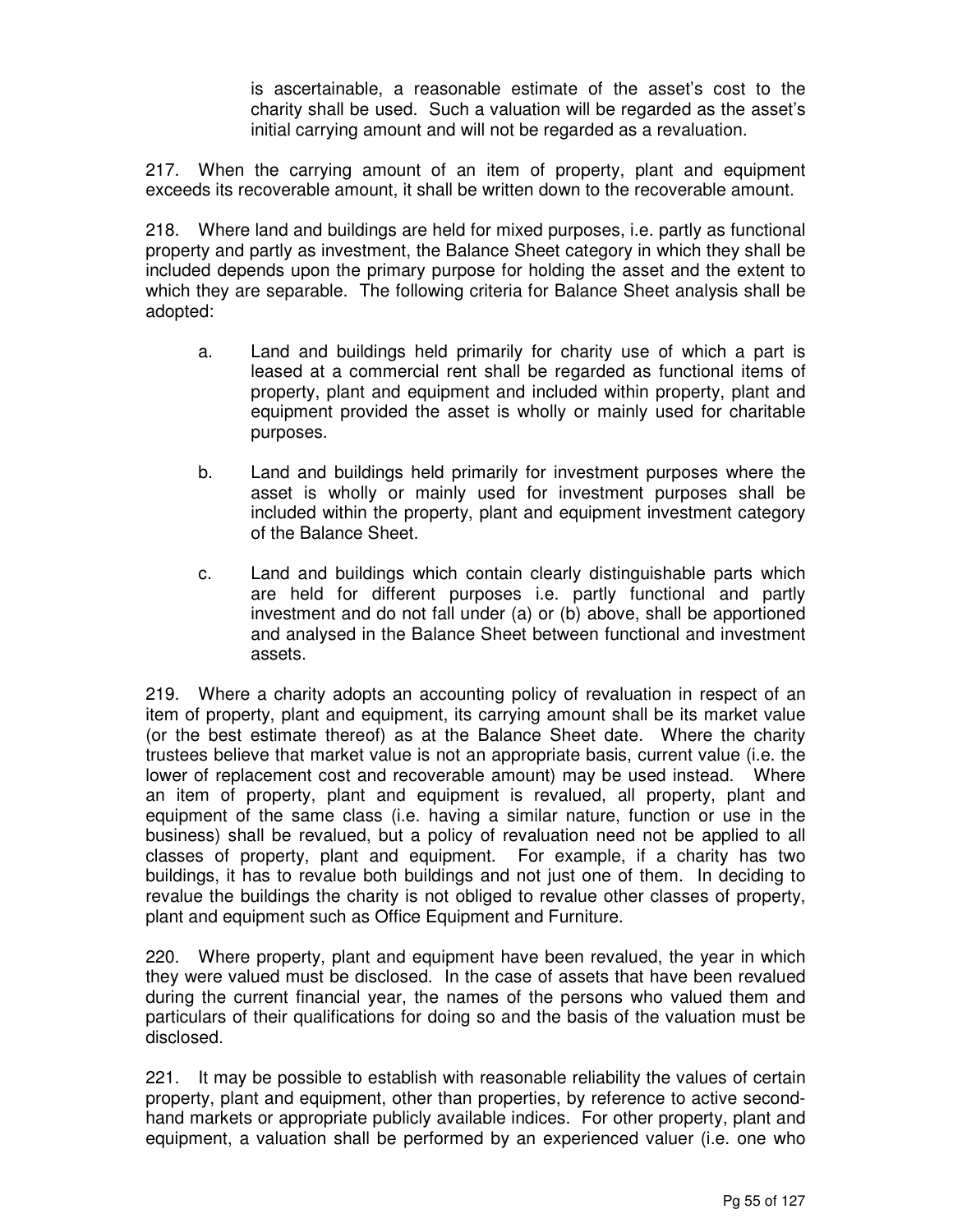has recognised and relevant recent professional experience, and sufficient knowledge of the state of the market, in the location and category of the property, plant and equipment being valued) at least every five years. It shall be updated by an experienced valuer in the intervening years where it is likely that there has been a material change in value.

222. Revaluation losses caused only by market fluctuations, excess loss beyond its depreciated historical cost and other revaluation losses shall be recognised in the Statement of Financial Activities.

223. Revaluation gains shall be recognised in the Statement of Financial Activities to the extent (after adjusting for subsequent depreciation) that they reverse revaluation losses on the same assets that were previously recognised in the Statement of Financial Activities. The amount matching previous revaluation losses taken to the Statement of Financial Activities shall be accounted for in the Statement of Financial Activities and the excess shall be recognised in the Statement of Financial Activities. The adjustment for subsequent depreciation is to achieve the same overall effect that would have been reached had the original downward revaluation reflected in the Statement of Financial Activities not occurred.

224. Where property, plant and equipment have been revalued, either the comparable amounts determined under the historical cost accounting rules (i.e. the aggregate historical cost amount that would have been included had the assets not been revalued, reflecting any write-downs to recoverable amount that would have been necessary); or the differences between those amounts and the corresponding amounts actually shown in the Balance Sheet must be shown separately in the Balance Sheet or in a note to the financial statements.

225. If an individual item of property, plant and equipment is revalued, all other assets in that class must also be revalued. Classes of assets can be narrowly defined, within reason, according to the operations of the charity.

226. When an asset is donated or when it is capitalised as a result of the change in an accounting policy, its initial valuation will not be regarded as a revaluation and hence will not require the entire class of such assets to be revalued.

227. Where there is a policy to revalue property, plant and equipment, their value must be updated on a regular basis. The charity trustees may use any reasonable approach to valuation at least every five years, subject only to obtaining advice as to the possibility of any material movements between individual valuations. Where a charity has a number of such assets, it will be acceptable for valuations to be carried out on a rolling basis over a five-year period. Independent formal professional valuations are not mandatory in the case of a charity, which instead may obtain a valuation from a suitably qualified person who could be a trustee, office bearer or employee.

228. Property, plant and equipment for use by the charity shall be analysed in the notes to the financial statements within appropriate classes.

229. The notes shall summarise all material changes in the values of each class of property, plant and equipment and reconcile the opening and closing balances. This may be achieved by using a table such as that below, omitting any rows and columns that are not needed for a charity's particular circumstances: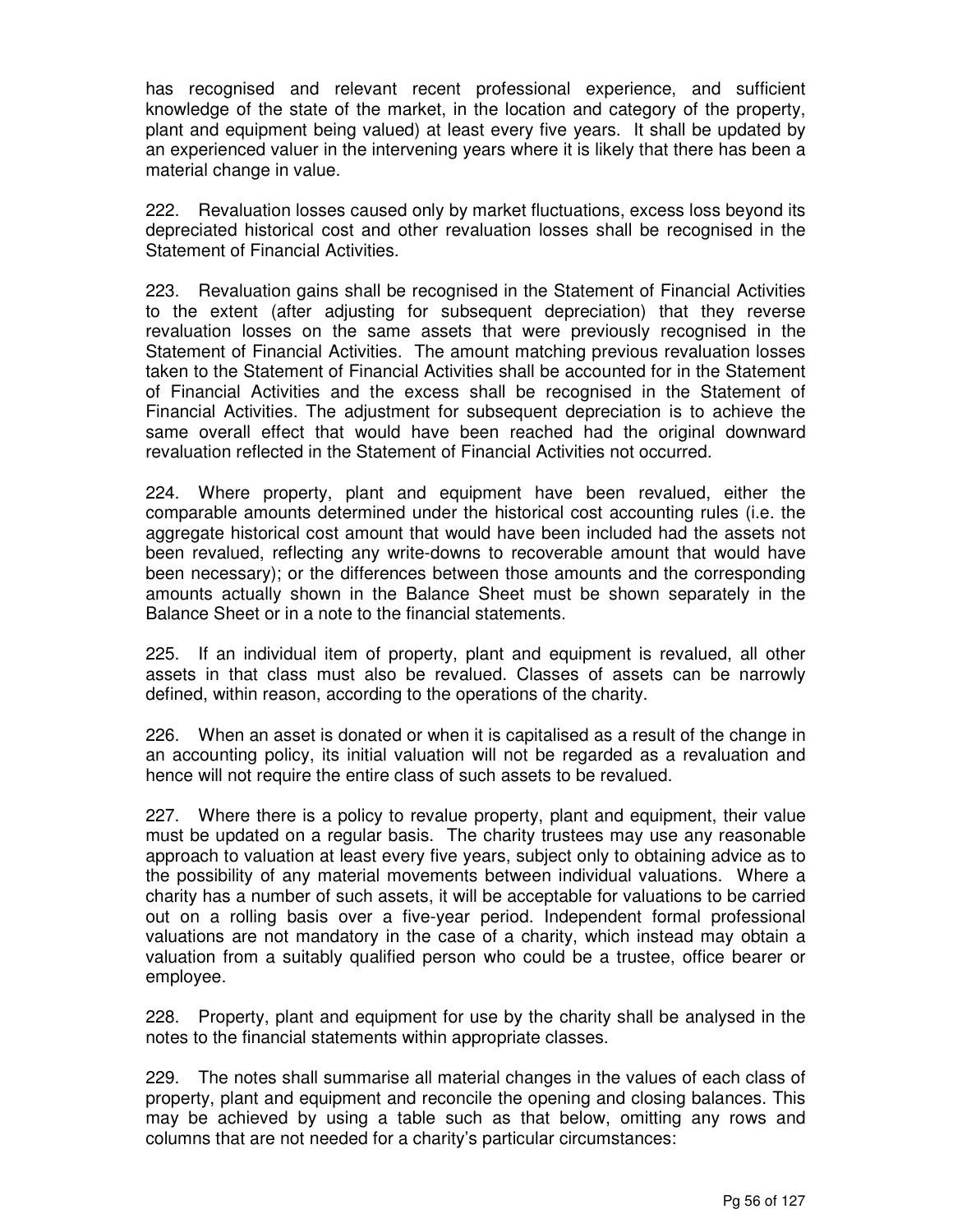| Asset cost, valuation or                                                                                                                                                                                                                                                                                                                                                                                                                                                                                                                                                                                                                                                 |                                                                                                                                                       | Freehold land<br><b>Buildings</b> | Leasehold<br>land &<br>Buildings | Plant and<br>Machinery | Fixtures,<br>Fittings and<br>Equipment | Payments on<br>account &<br>assets under<br>construction | Total |
|--------------------------------------------------------------------------------------------------------------------------------------------------------------------------------------------------------------------------------------------------------------------------------------------------------------------------------------------------------------------------------------------------------------------------------------------------------------------------------------------------------------------------------------------------------------------------------------------------------------------------------------------------------------------------|-------------------------------------------------------------------------------------------------------------------------------------------------------|-----------------------------------|----------------------------------|------------------------|----------------------------------------|----------------------------------------------------------|-------|
| revalued amount<br>Balance brought forward<br><b>Additions</b><br><b>Disposals</b><br>Revaluations<br><b>Translation differences</b><br><b>Transfers</b><br><b>Balance carried forward</b><br><b>Accumulated depreciation and</b><br>impairment provisions<br>Balance brought forward<br><b>Disposals</b><br>Revaluations<br>Impairment charges<br><b>Transfers</b><br><b>Translation differences</b><br>Charge for year<br>Balance carried forward<br><b>Net Book Value</b><br>Brought forward<br>Carried forward                                                                                                                                                       |                                                                                                                                                       |                                   |                                  |                        |                                        |                                                          |       |
|                                                                                                                                                                                                                                                                                                                                                                                                                                                                                                                                                                                                                                                                          |                                                                                                                                                       |                                   |                                  |                        |                                        |                                                          |       |
|                                                                                                                                                                                                                                                                                                                                                                                                                                                                                                                                                                                                                                                                          |                                                                                                                                                       |                                   |                                  |                        |                                        |                                                          |       |
|                                                                                                                                                                                                                                                                                                                                                                                                                                                                                                                                                                                                                                                                          |                                                                                                                                                       |                                   |                                  |                        |                                        |                                                          |       |
| The methods of depreciation used and useful lives or depreciation rates shall<br>230.<br>be disclosed in the accounting policy notes.<br>231.<br>There is often a considerable difference between the carrying value and<br>market value of interests in land and buildings not held as investments. Where the<br>trustees consider this to be so material that it needs to be drawn to the attention of<br>the users of the financial statements then the difference shall be included, with such<br>precision as is practicable, in the notes to the financial statements. If it is not<br>practicable to quantify the difference, a written explanation will suffice. |                                                                                                                                                       |                                   |                                  |                        |                                        |                                                          |       |
| Where any class of property, plant and equipment of a charity has been<br>232.<br>revalued, the notes to the financial statements shall give:                                                                                                                                                                                                                                                                                                                                                                                                                                                                                                                            |                                                                                                                                                       |                                   |                                  |                        |                                        |                                                          |       |
| a.                                                                                                                                                                                                                                                                                                                                                                                                                                                                                                                                                                                                                                                                       | The name and qualification (if any) of the valuer and whether they are<br>a member of staff or a trustee or office bearer or external to the charity; |                                   |                                  |                        |                                        |                                                          |       |
| b.                                                                                                                                                                                                                                                                                                                                                                                                                                                                                                                                                                                                                                                                       | The basis or bases of valuation;                                                                                                                      |                                   |                                  |                        |                                        |                                                          |       |
| c.                                                                                                                                                                                                                                                                                                                                                                                                                                                                                                                                                                                                                                                                       | Where records are available, the historical cost less depreciation; and                                                                               |                                   |                                  |                        |                                        |                                                          |       |
| d.                                                                                                                                                                                                                                                                                                                                                                                                                                                                                                                                                                                                                                                                       | Date of the previous full valuation.                                                                                                                  |                                   |                                  |                        |                                        |                                                          |       |
|                                                                                                                                                                                                                                                                                                                                                                                                                                                                                                                                                                                                                                                                          |                                                                                                                                                       |                                   |                                  |                        |                                        | Pg 57 of 127                                             |       |

- a. The name and qualification (if any) of the valuer and whether they are a member of staff or a trustee or office bearer or external to the charity;
- b. The basis or bases of valuation;
- c. Where records are available, the historical cost less depreciation; and
- d. Date of the previous full valuation.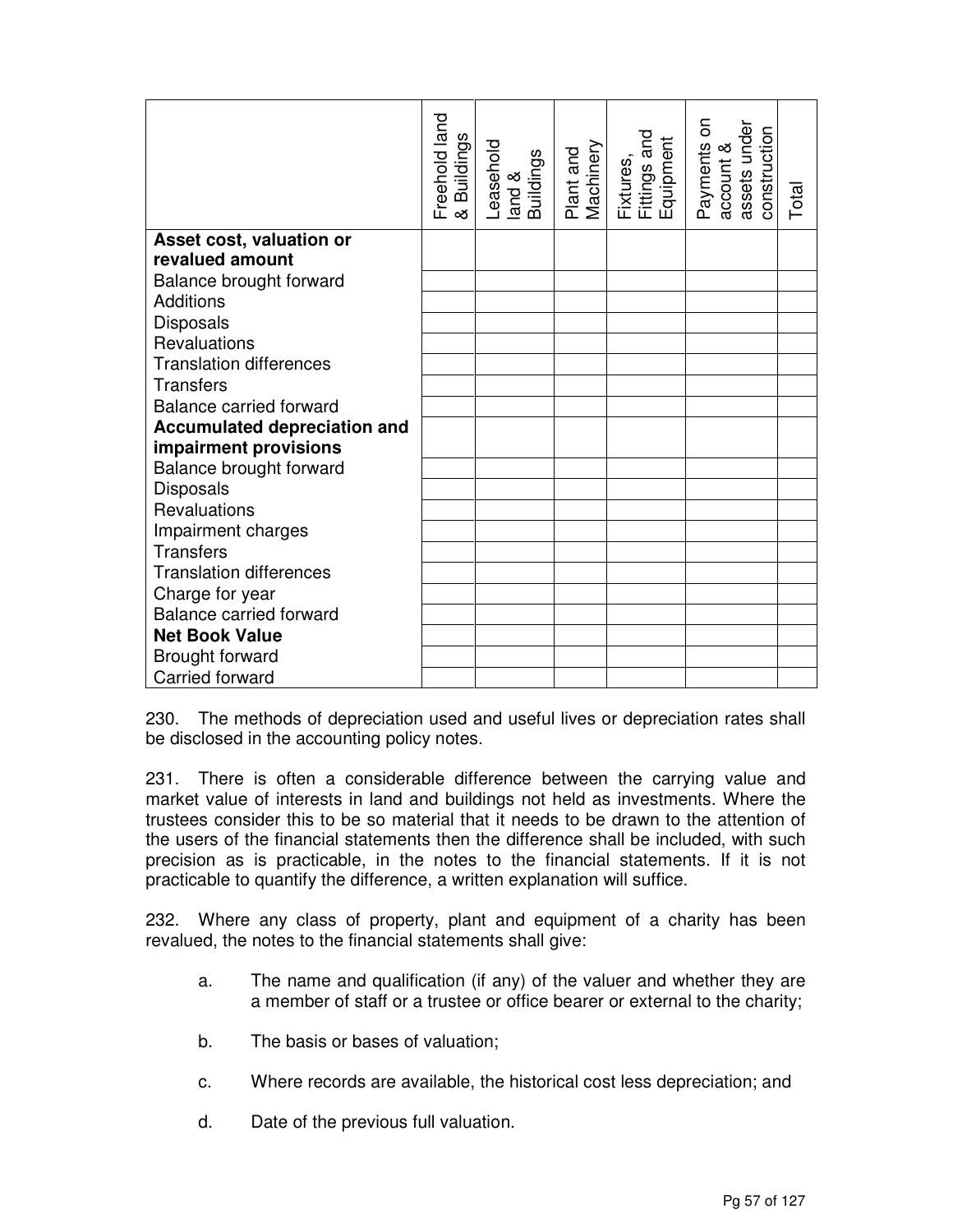If the value has not been updated in the reporting period, a statement by the trustees that they are not aware of any material changes since the last valuation is required.

233. The methods used in the impairment review to determine **net realisable value** and value in use shall be disclosed in the notes to the financial statements.

# **Depreciation**

234. Paragraphs 235 - 241 apply to all property, plant and equipment other than investment properties.

235. The cost (or revalued amount) less estimated residual value of a property, plant and equipment shall be depreciated on a systematic basis over its useful economic life. The depreciation method used shall reflect as fairly as possible the pattern in which the asset's economic benefits are consumed by the charity. The depreciation charge for each period shall be recognised as an expense in the Statement of Financial Activities unless it is permitted to be included in the carrying amount of another asset.

236. A variety of depreciation methods can be used to allocate the depreciable amount of an asset on a systematic basis over its useful life. These methods include the straight-line method, the diminishing balance method and the units of production method. Straight-line depreciation results in a constant charge over the useful life if the asset's residual value does not change. The diminishing balance method results in a decreasing charge over the useful life. The units of production method results in a charge based on the expected use or output. The entity selects the method that most closely reflects the expected pattern of consumption of the future economic benefits embodied in the asset. That method is applied consistently from period to period unless there is a change in the expected pattern of consumption of those future economic benefits.

237. Where an item of property, plant and equipment comprises two or more major components with substantially different useful lives, each component shall be accounted for separately for depreciation purposes and depreciated over its individual useful economic life. In the case of freehold properties where the land has unlimited life, the value of the land is not depreciated.

238. The useful lives and residual values of property, plant and equipment shall be reviewed regularly and, when necessary, revised. On revision, the carrying amount of the property, plant and equipment at the date of revision less the revised residual value shall be depreciated over the revised remaining useful economic life.

239. A change from one method of providing depreciation to another is permissible only on the grounds that the new method will give a fairer presentation of the results and of the financial position. Such a change does not, however, constitute a change of accounting policy; the carrying amount of the property, plant and equipment is depreciated using the revised method over the remaining useful economic life, beginning in the period in which the change is made.

240. The following shall be disclosed in the financial statements for (1) land and buildings and (2) other property, plant and equipment in aggregate: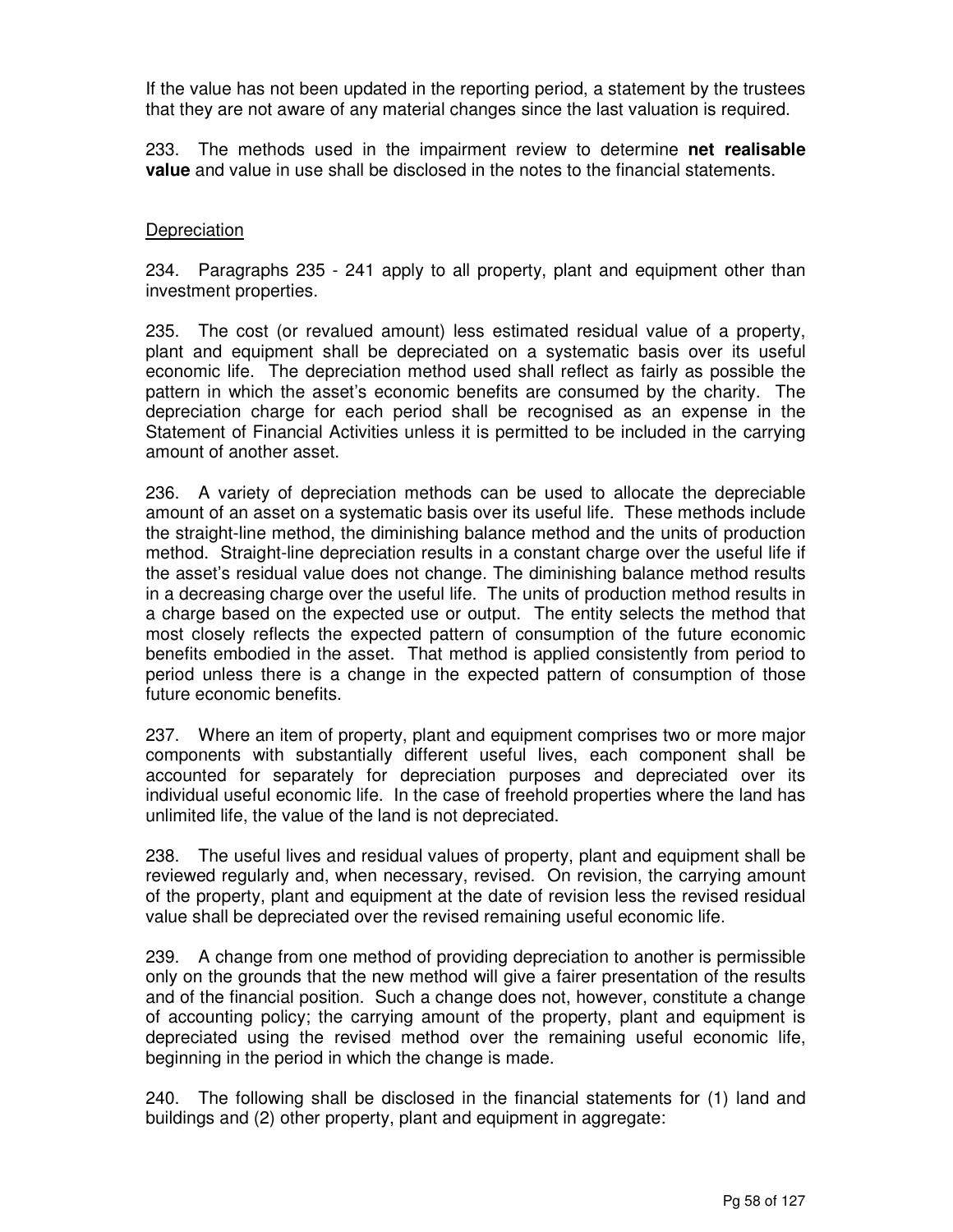- a. The depreciation methods used;
- b. The useful lives or the depreciation rates used; and
- c. Where material, the financial effect of a change during the period in either the estimate of useful lives or the estimate of residual values.

241. Where there has been a change in the depreciation method used, the effect, if material, shall be disclosed in the period of change. The reason for the change shall also be disclosed.

# **A3: Preservation of Monuments" Assets**

242. Information on "Preservation of Monuments" assets (whether or not they have been capitalised) shall be given in the notes to the financial statements. The notes shall contain:

- a. An analysis or narrative that enables the user to appreciate the age, scale and nature of the **"**Preservation of Monuments" assets held and the use made of them,
- b. Either:
	- i. Details of the cost (or value) of additions and disposals of "Preservation of Monuments" assets during the year; or
	- ii. Where details of cost or value are not available (non-capitalisation in previous periods), a brief description of the nature of the assets acquired or disposed of, together with the sales proceeds of any disposals,
- c. Accounting policy notes explaining the charity's capitalisation policy in relation to "Preservation of Monuments" assets and the measurement bases adopted for their inclusion in the financial statements.

243. Charities will not necessarily need to capitalise such "Preservation of Monuments" assets that were acquired in past accounting periods and omitted from previous Balance Sheets when the circumstances in the paragraph below apply.

244. To fall within the definition of "Preservation of Monuments" assets, the charity must hold the relevant assets in pursuit of preservation or conservation objectives. The objective of the charity may be specifically of a preservation or conservation nature, or the "Preservation of Monuments" assets may be integral to a broader objective such as educating the public in history, the arts or science as in the case of museums and galleries.

245. Newly purchased "Preservation of Monuments" assets shall be initially measured and recognised at their cost.

246. When "Preservation of Monuments" assets were acquired in past accounting periods and not capitalised, it may be difficult or costly to attribute a cost or value to them. In such cases these assets may only be excluded from the Balance Sheet if: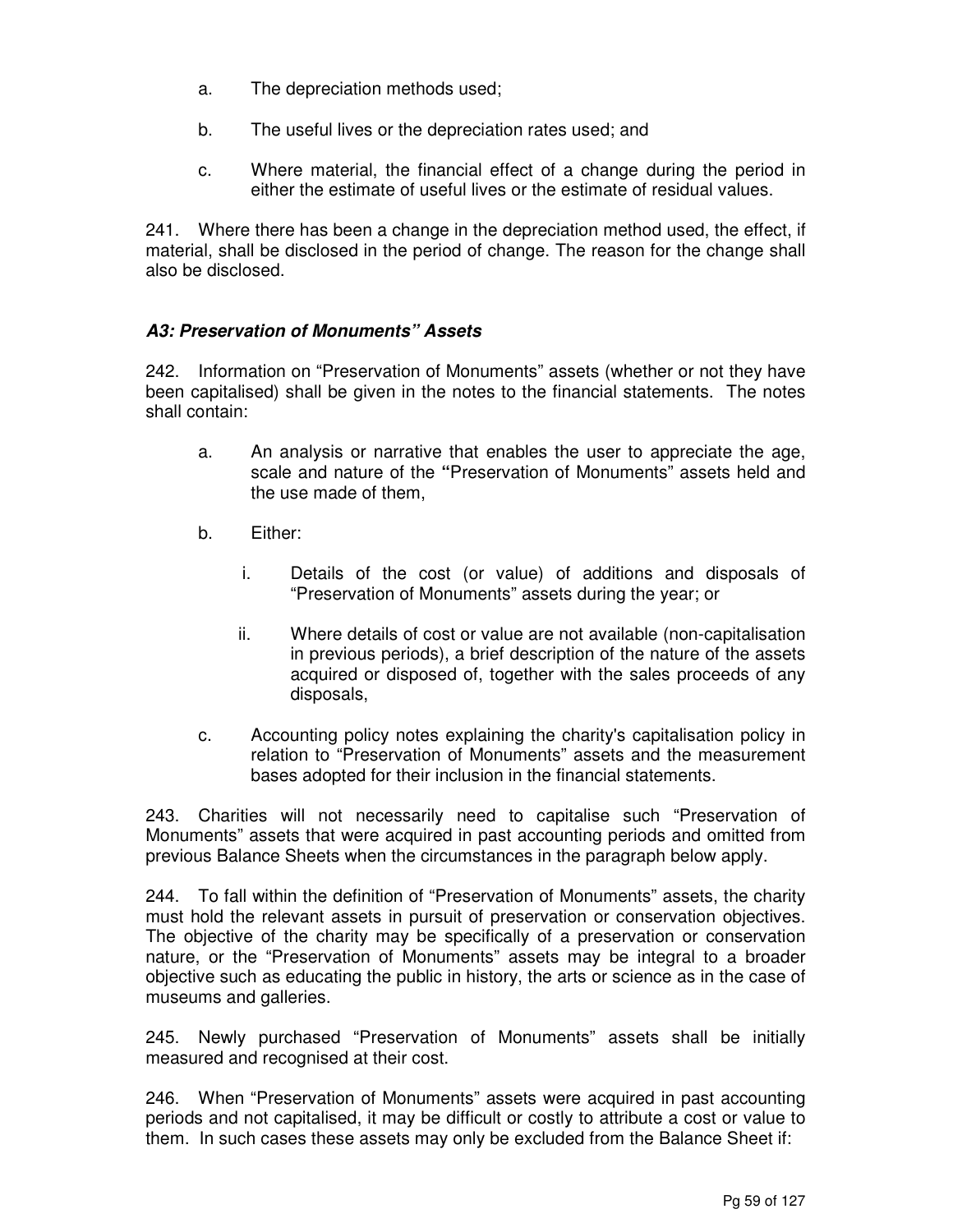- a. Reliable cost information is not available and conventional valuation approaches lack sufficient reliability; or
- b. Significant costs are involved in the reconstruction or analysis of past accounting records or in valuation, which are onerous compared with the additional benefit derived by users of the financial statements in assessing the charity trustees' stewardship of the assets.

247. The assessment of the costs involved in establishing a cost or valuation for "Preservation of Monuments" assets and the benefits derived by users of financial statements from this information will involve the separate consideration of any material sub-classes of assets held within the "Preservation of Monuments" asset category. Whilst the cost/benefit test may not be practical to apply on an individual asset-by-asset basis, it shall be considered in the context of particular parts or subclasses of an overall collection. For example, in the context of a general museum valuing a fossil collection may be onerous but valuing its collection of vintage cars may not.

248. Whilst most specialised buildings can be valued using **depreciated replacement cost approach**, particular issues can arise in attempting to estimate the replacement cost of achieving the same service potential of certain historic buildings. The uniqueness of certain structures that are associated with particular locations, events, individuals or periods in history may be irreplaceable in terms of recreating the same service potential. The same service potential in terms of its "Preservation of Monuments" value or educational benefit to the public may only be achieved through the original structure or site.

249. Examples of **"**Preservation of Monuments" assets for which a cost or valuation may be difficult to attribute include:

- a. Museum and gallery collections and other collections including the national archives; and
- b. Archaeological sites, burial mounds, ruins, monuments and statues.

250. It may also be difficult or costly to attribute a cost or valuation to "Preservation of Monuments" assets that are donated, and such assets are rarely sold on the open market. Where assets are purchased by a party who then shortly afterwards donates the asset to the charity, the purchase price shall be considered as reliable cost information and could be used as a reference point for the value of donations of similar assets. Where an asset is partly purchased by the charity and partly donated, a reasonable estimate of the cost or value to the charity shall be able to be made. Gifts on death or lifetime transfers of significant value may also carry valuations for inheritance tax purposes that may provide sufficient reliability.

251. "Preservation of Monuments" assets shall be included in a separate row in the Balance Sheet and can be further analysed, in the notes to the financial statements, into classes appropriate to each charity e.g. collections, artefacts, and historic houses. An appropriate depreciation policy shall be applied. Certain "Preservation of Monuments" assets may have an indefinite useful life and a high residual value resulting in any depreciation charge being immaterial.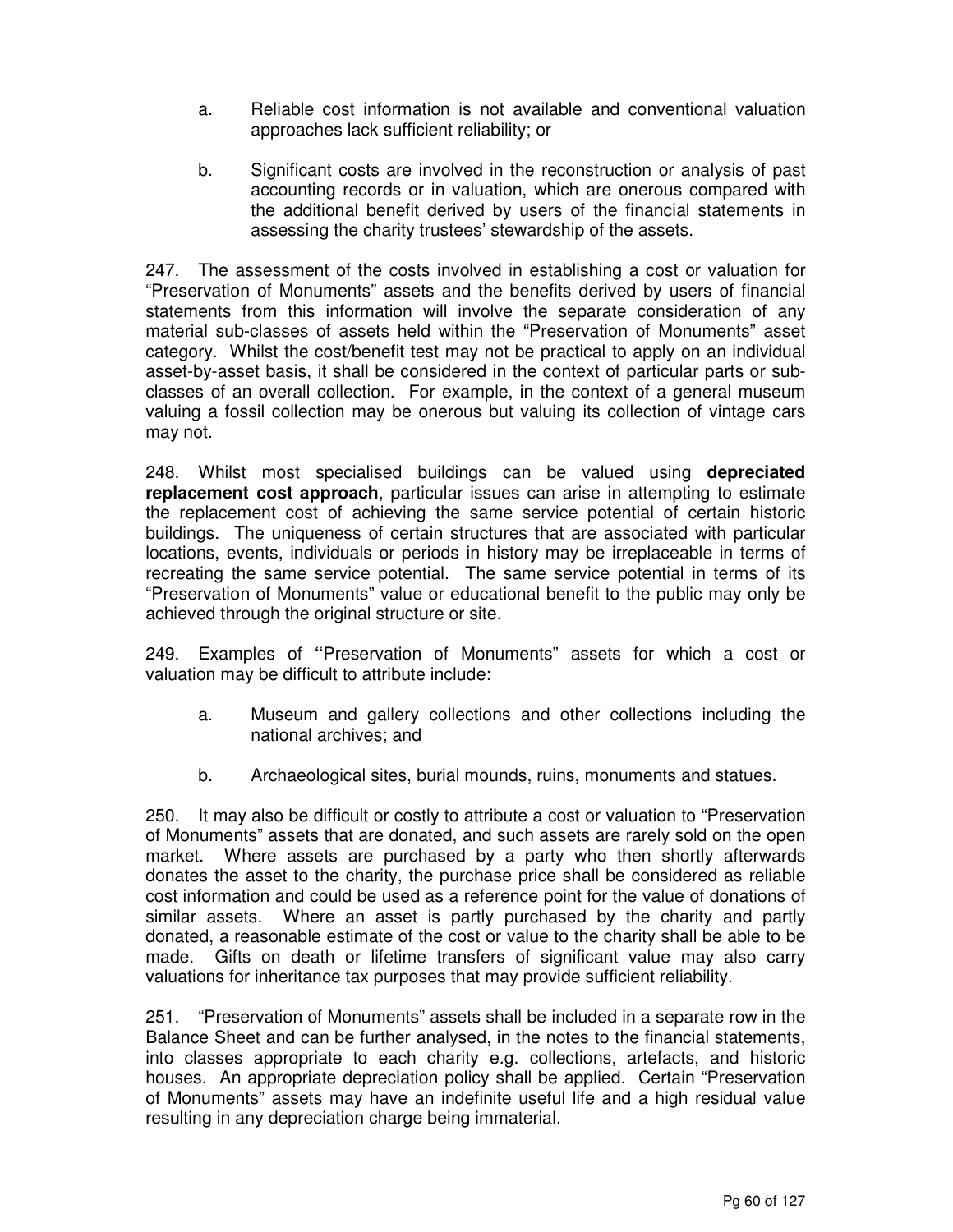252. Where assets of historical, scientific or artistic importance are held by a charity but not for preservation or conservation purposes, they cannot be regarded as "Preservation of Monuments" assets. Examples of assets that do not fall within the "Preservation of Monuments" assets category include situations where a charity:

- a. Holds and occupies an historic building as its administrative offices or as part of a property investment portfolio unrelated to any preservation or educational purpose;
- b. Has in its possession works of art, or a collection of historic importance, or antique furnishings within its boardroom, as a store of wealth, the retention of which is unrelated to any objectives of preservation or education; and
- c. Occupies a functional property that is used to house or display a collection of "Preservation of Monuments" assets (unless the property itself is held for preservation or conservation purposes).

253. Charities may be required by trust law to retain an asset indefinitely for its own use/benefit and are effectively prohibited from its disposal without external consent. Such **inalienable assets** can be capitalised.

254. Inalienable assets that do not fall within the definition of "Preservation of Monuments" assets shall be capitalised and disclosed in the relevant categories of Balance Sheet and in related notes. For example:

- a. An **investment property** will be included as an investment within property, plant and equipment, valued at open market value and disclosed as part of investment properties within the investment notes.
- b. Functional properties used by a charity in undertaking its activities are included within property, plant and equipment and are included at cost or valued on an existing use basis unless of a specialised nature when a depreciated replacement cost valuation is adopted.
- c. Property, plant and equipment other than properties are included at cost or valued at open market value.

255. Inalienable assets, by their nature, will belong to a charity's restricted funds, often being permanent endowment.

256. Places of worship and ancient centres of learning may not meet the **"**Preservation of Monuments" asset definition as the preservation of the buildings they occupy is unlikely to be the primary objective of the charity. Such assets might nevertheless be considered integral to the activities of the charity and this may give rise to difficulties in ascertaining an estimate of the current cost of construction of an asset that has the same service potential as the existing one. For example, a new structure could recreate the floor area and seating capacity of a place of worship but such a structure would not recreate the uniqueness of the original in terms of the religious and historical significance. In such cases a valuation of previously noncapitalised assets may be impractical and the notes shall contain a statement to that effect explaining why conventional valuation techniques cannot be applied. Similar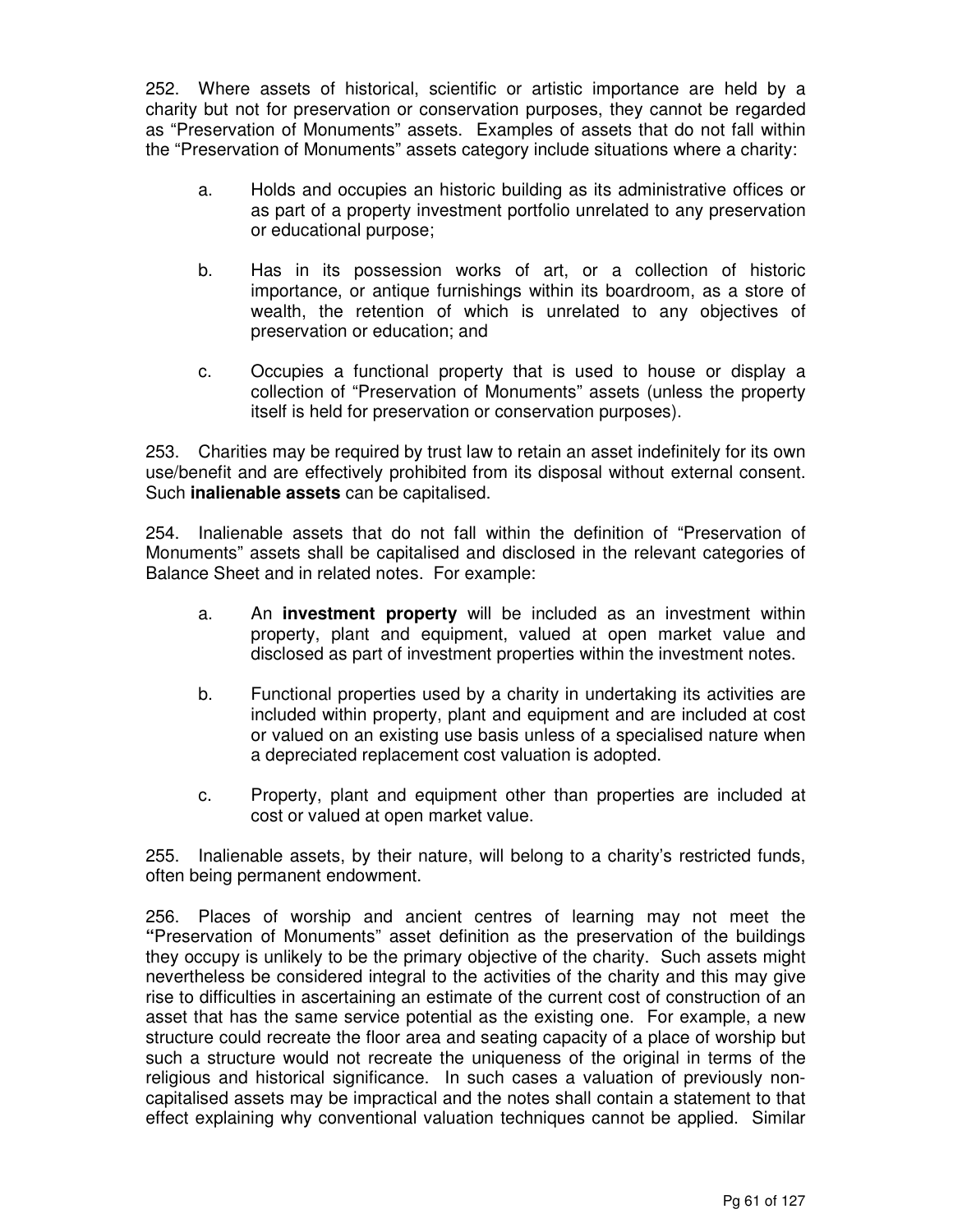issues may arise in the context of artefacts contained within and associated with such structures e.g. religious artefacts contained within a place of worship.

# **A4: Non-current Investments**

# **A4a: Investment Assets**

#### General

257. Investment assets (including investments, investment properties, financial instruments and cash held for investment purposes) shall be classified under noncurrent investments, unless the intention is to realise the investment assets without reinvestment of the sale proceeds and the assets shall be reclassified as current asset investments. The reason for this is that investment assets are generally held with the overall intention to retain them on a long-term basis to benefit the charity in the form of income and capital appreciation.

258. Investment assets must initially be measured at cost. Alternatively, they may be measured at a market value determined as at the date of their last valuation or on any other value determined on a basis which appears to the charity trustees to be appropriate in the circumstances of the charity (in the latter case, the method of valuation adopted and of the reasons for adopting it must be disclosed in a note to the accounts). Gains and losses shall be recognised in the Statement of Financial Activities using the same basis applied to property, plant and equipment in paragraphs 222 and 223 above.

259. Where investment assets have been revalued either – the comparable amounts determined under the historical cost accounting rules (i.e. the aggregate historical cost amount that would have been included had the assets not been revalued, reflecting any write-downs to recoverable amount that would have been necessary); or the differences between those amounts and the corresponding amounts actually shown in the Balance Sheet must be shown separately in the Balance Sheet or in a note to the accounts.

260. Where values are determined other than by reference to readily available market prices, the notes to the financial statements shall disclose who has made the valuation, giving:

- a. The name and qualification (if any) of the valuer and whether they are a member of staff or a trustee or external to the charity; and
- b. The basis or bases of valuation.

261. In the rare case where the size or nature of a holding of securities is such that the market is thought by the charity trustees not to be capable of absorbing the sale of the shareholding without a material effect on the quoted price, the charity trustees shall summarise the position in the notes to the financial statements. If they are able to do so, the charity trustees shall give an opinion in the notes to the financial statements on how much the market price shall be adjusted to take this fact into consideration.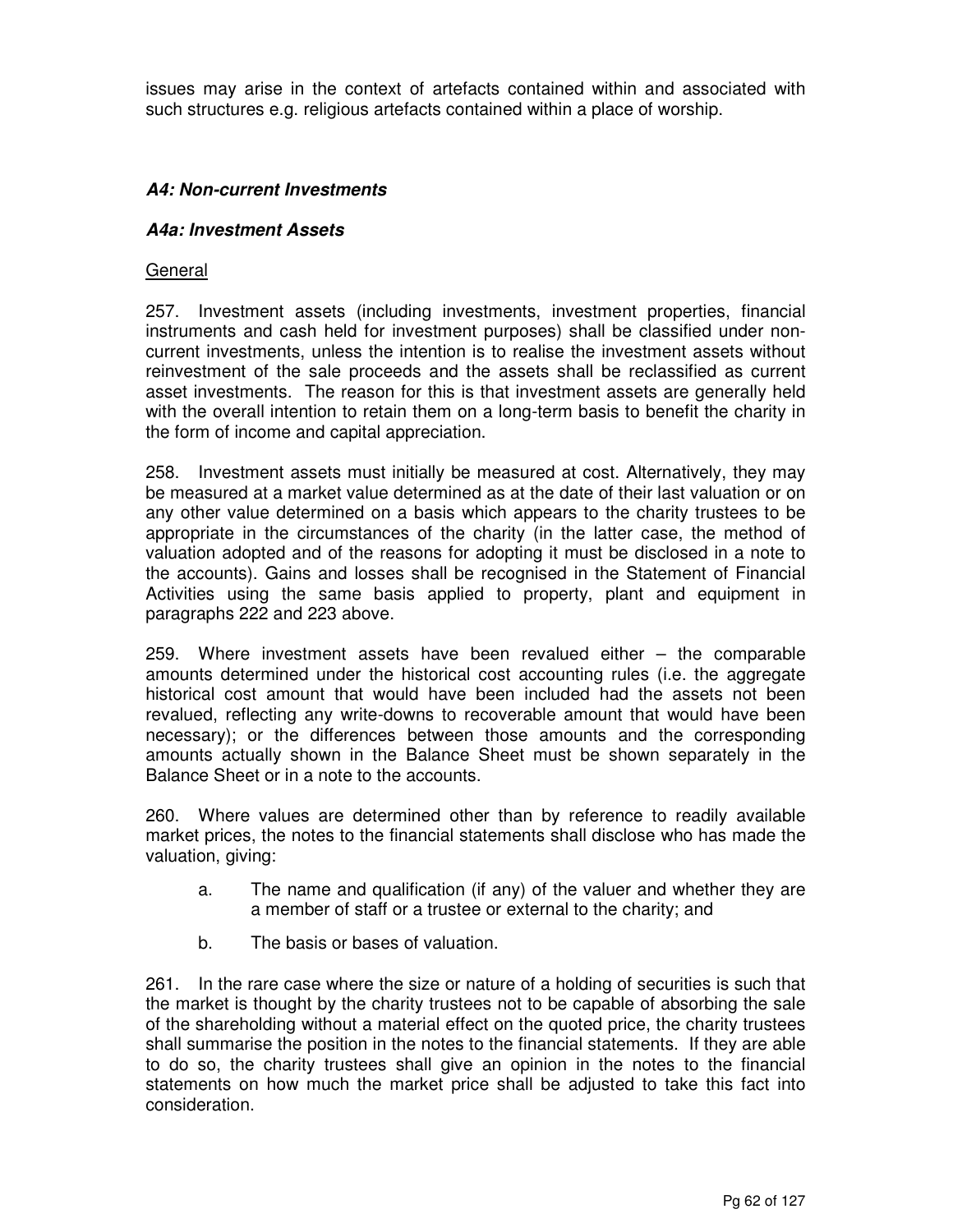262. The notes to the financial statements shall show, in a table such as that given below, all changes in values of investment assets and reconcile the opening and closing book values. This information may be provided in a table format as set out:

|                                                    | <b>SGD</b> |
|----------------------------------------------------|------------|
| Carrying value (market value) at beginning of year |            |
| Add: Additions to investments at cost              |            |
| Less: Disposals at carrying value                  |            |
| Add/deduct Net gain/ (loss) on revaluation         |            |
| Carrying value (market value) at end of year       |            |

263. The notes shall also show the total value of investment assets at the end of the financial year divided between distinct classes of investment. This normally includes:

- a. Investment properties;
- b. Investments listed on a recognised stock exchange or ones valued by reference to such investments, such as common investment funds, open ended investment companies, and unit trusts;
- c. Investments in subsidiary or associated undertakings or in companies which are connected persons;
- d. Other unlisted securities;
- e. Cash and settlements pending, held as part of the investment portfolio; and
- f. Any other investments.

264. Items in categories (a) to (f) of the above paragraph shall be further analysed between:

- a. Investment assets in Singapore; and
- b. Investment assets outside Singapore.

The total value of **equity** or investment schemes (including common investment funds, open ended investment companies and unit trusts) relating to companies listed on the Singapore stock exchange or incorporated in Singapore are treated as investment assets in Singapore and no further analysis is required of whether such entities invest their funds in the Singapore or outside Singapore.

265. For each item that includes listed investments, the following must be disclosed:

- a. The aggregate market value of the listed investments where it differs from their Balance Sheet amount; and
- b. Both the market value and the stock exchange value of any investments, of which the market value is taken as being higher than the stock exchange value.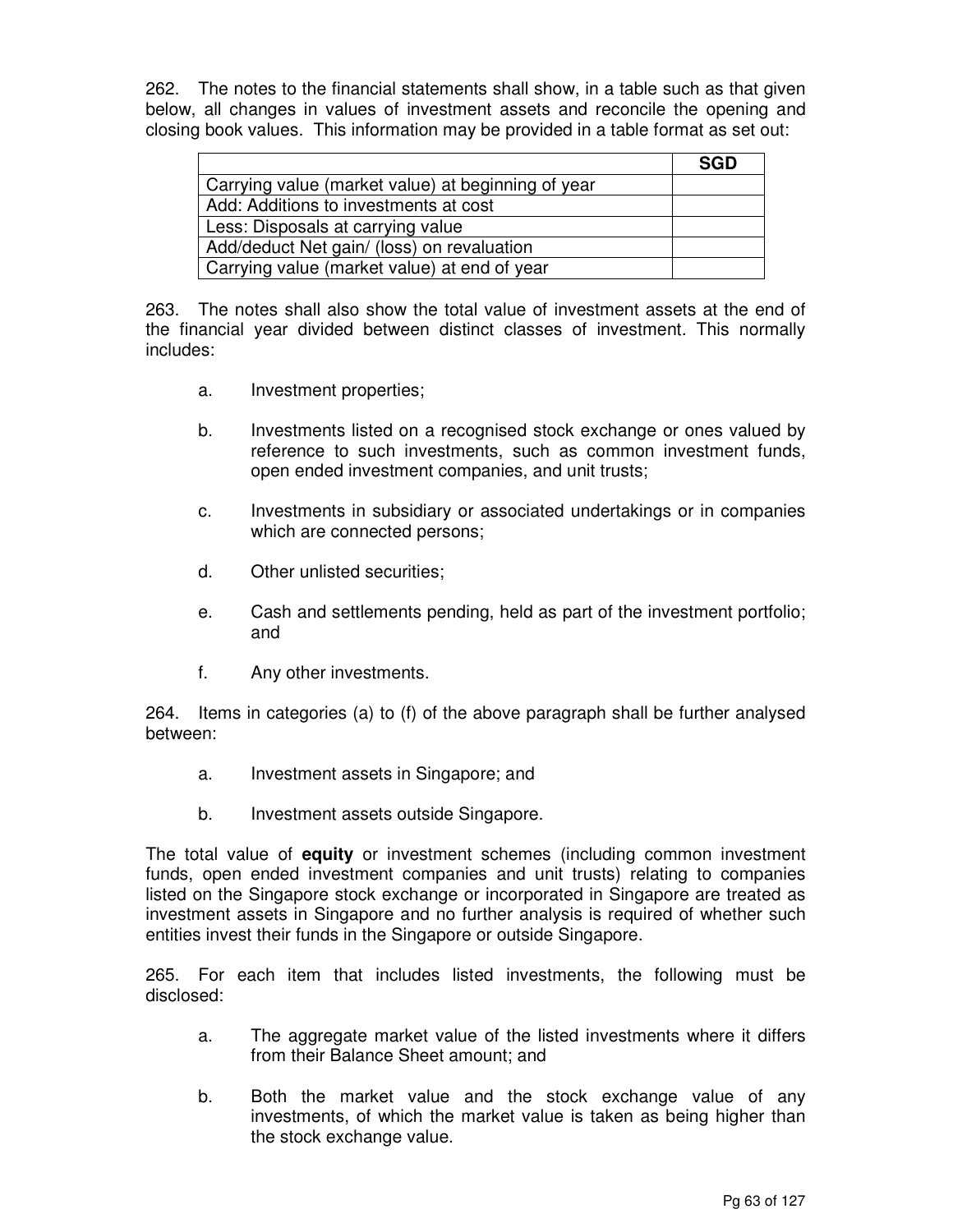266. Where the charity has at the end of the financial year a significant holding in an undertaking (which is not a subsidiary undertaking of the charity) which represents 20% or more of the nominal value of any class of equity in the undertaking, or more than 20% of the book value of the investing charity's total assets, the following must be stated in relation to that undertaking<sup>4</sup>:

- a. The name of the undertaking;
- b. If the undertaking is incorporated outside Singapore, the country which it is incorporated;
- c. If it is unincorporated, the address of its principal place of business;
- d. The identity and proportion of the nominal value of each class of equity held;
- e. The aggregate amount of the capital and reserves of the undertaking as at the end of the most recent financial year ending with or before that of the investing charity;
- f. The aggregate amount of the capital investing charity; and
- g. Its profit and loss for that year.

267. Further details shall be given in the notes to the financial statements of any particular investment that is considered material in the context of the investment portfolio.

# Investment properties

 $\overline{a}$ 

268. Investment properties shall not be subjected to periodic charges for depreciation except for properties held on **lease**. Investment properties shall be included in the Balance Sheet at their market value and the carrying value shall be displayed prominently either on the face of the Balance Sheet or in the notes.

269. The names of the persons making the valuation, or particulars of their qualifications, shall be disclosed together with the bases of valuation used by them. If a person making a valuation is a Trustee, an employee or officer of the charity that owns the property, this fact shall be disclosed.

270. Investment properties shall be revalued at least once every 3 years, and the revalued investment properties shall be disclosed on the face of Balance Sheet. However if during this 3-year intervening period, there are significant upward or downward price changes in the property market since the last revaluation, the charity trustees shall disclose this fact and the estimated impact on the financial statements. Changes in the market value of investment properties shall not be taken to the Statement of Financial Activities but shall be taken to revaluation reserves (being a movement on an investment revaluation reserve), unless a deficit (or its reversal) on an individual investment property is expected to be permanent, in which case it shall be charged (or credited) in the Statement of Financial Activities.

<sup>&</sup>lt;sup>4</sup> Disclosure requirements for holdings in subsidiary undertakings are set out in paragraph 397.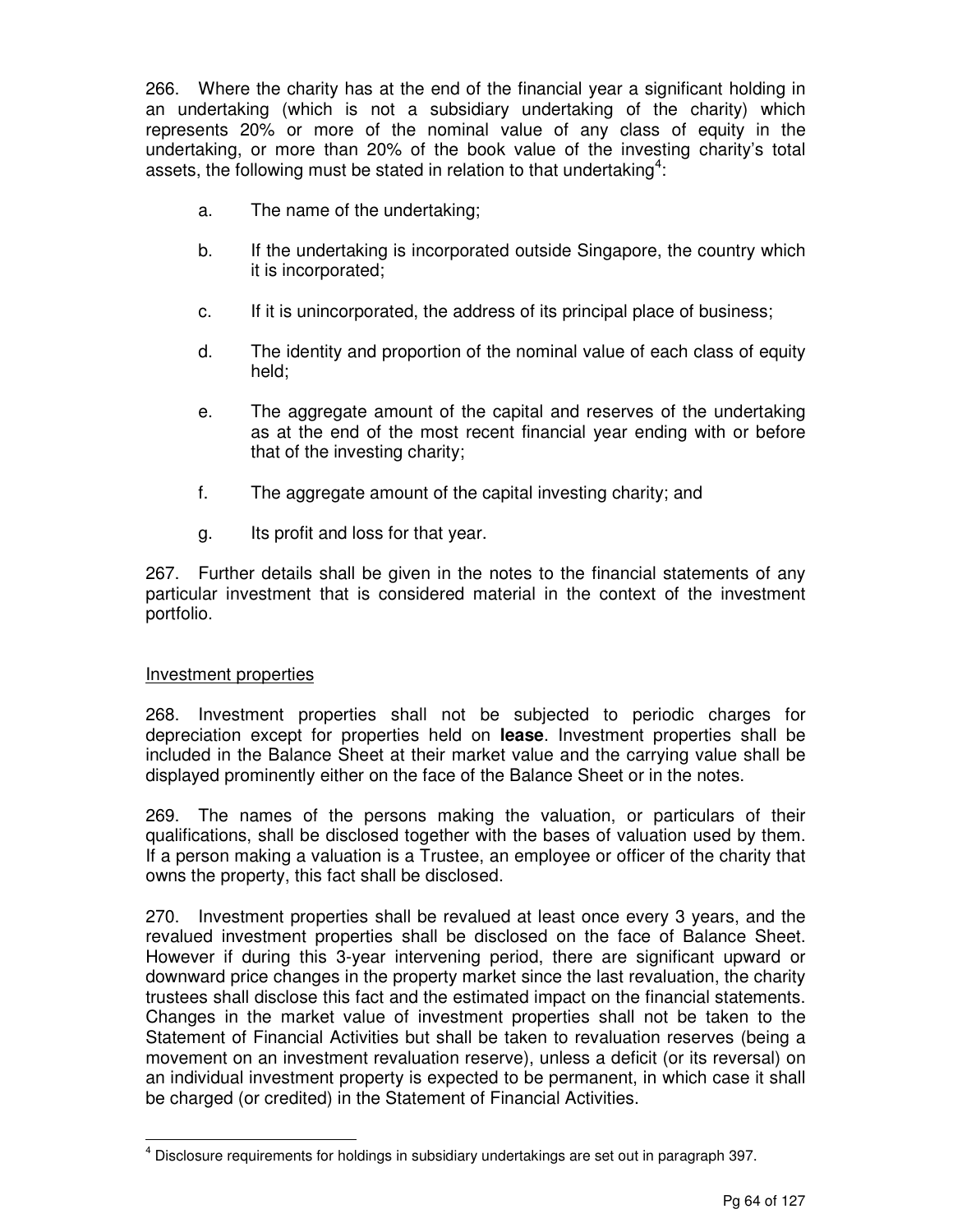# Financial Instruments

271. Financial Instruments must initially be stated in the financial statements at the lower of cost and net realisable value. Alternatively, they may be measured at their current cost. Gains and losses should be recognised in the Statement of Financial Activities using the same basis applied to property, plant and equipment in paragraphs 222 and 223. Where quoted shares are held as financial instruments, the following information must be disclosed:

- a. The aggregate market value of those financial instruments where it differs from their balance sheet amount; and
- b. Both the market value and the stock exchange value of any financial instruments, of which the market value is taken as being higher than the stock exchange value.

272. All financial assets and **financial liabilities** (including all **derivatives**) shall be recognised on the Balance Sheet. A financial instrument shall be recognised when a charity becomes a party to the contractual provisions of the instrument, and in accordance to the following recognition criteria:

- a. All primary instruments have to be recognised;
- b. All derivatives have to be recognised; and
- c. Embedded derivatives have to be separately recognised if:
	- i. Economic characteristics and risks are not closely related to those of the host contract; and
	- ii. The host contract is not measured at fair value with changes in fair value reported in income.

# **A4b: Social Investments**

273. **Social investments** shall be disclosed separately within the investment asset category from those investments intended primarily to generate a return for the charity.

274. Social investments shall generally be included in the Balance Sheet at the amount invested less any impairment (in the case of equity or loans) and any amounts repaid (in the case of loans). Impairments shall be charged to expenditure on charitable activities. Similarly a loan subsequently converted to a grant would be charged to charitable activities.

275. Where a gain is made on the disposal of a social investment, the gain shall be included as a gain on disposal of property, plant and equipment for the charity's own use and recorded under "other income".

276. Where the use of social investments forms a material part of the work of the charity, or the amounts form a material part of the investment assets of the charity, the notes to the financial statements shall show all changes in carrying values of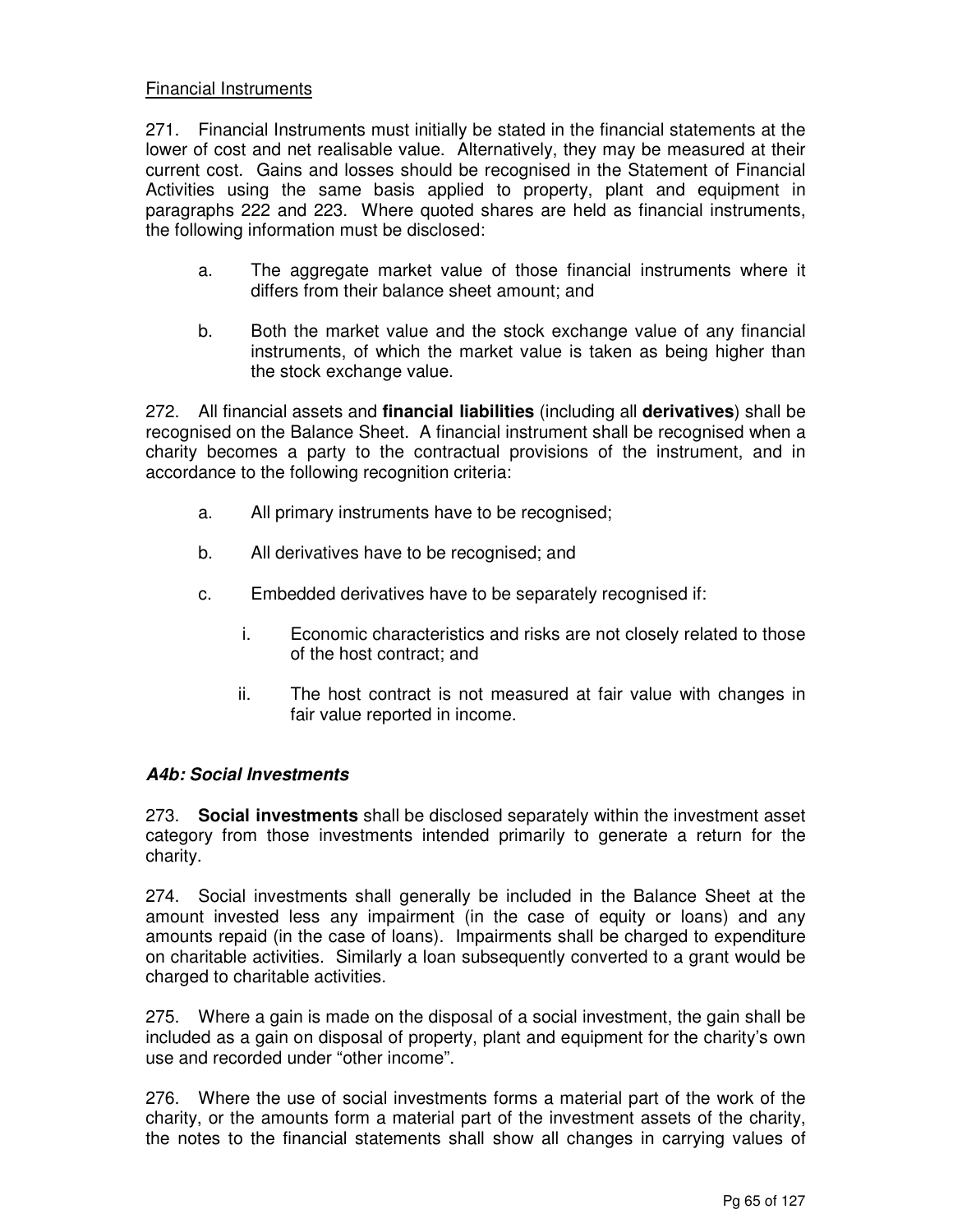social investments, including any impairment losses, and reconcile the opening and closing carrying values of such investments.

277. The notes shall also analyse social investments held between equity, loan and other investments and indicate the charitable objectives, programmes or projects the investment supports.

# **B: Current assets**

# **B1: Inventories**

278. The amount at which inventories are stated in the financial statements shall be the total of the lower of cost and net realisable value of the separate items of **inventories** or of groups of similar items.

279. Where there is no record of the purchase price or production **costs of inventories**, the recognised value must be the value found in the earliest available record.

280. Finance costs (such as interest) that are directly attributable to the acquisition, construction or production of inventories, may be included as part of the cost. In such circumstances, the notes to the financial statements must disclose that finance costs are included in the cost of the asset and the amount included.

281. The value of inventories that are constantly being replaced may be included at a fixed quantity and value, if the inventories' value does not significantly affect the charity's state of affairs, and there is no material variation in their quantity, value and composition.

282. Production costs of inventories shall not include the distribution costs.

# Long-term Contracts

283. Long-term contracts shall be assessed on a contract-by-contract basis and the income and related expenditure shall be reflected in the Statement of Financial Activities as contract activity progresses. Income is ascertained in a manner appropriate to completion stage of the contract, the operations and the sector in which it operates.

284. If the outcome of a long-term contract can be assessed with reasonable certainty before its conclusion, the prudently calculated **attributable profit** shall be recognised in the Statement of Financial Activities as the difference between the reported income and related expenditure for that contract.

285. Long-term contracts shall be disclosed in the Balance Sheet as follows:

a. The amount by which recorded related income is in excess of payments on account, shall be classified as 'amounts recoverable on contracts' and separately disclosed within trade and other receivables.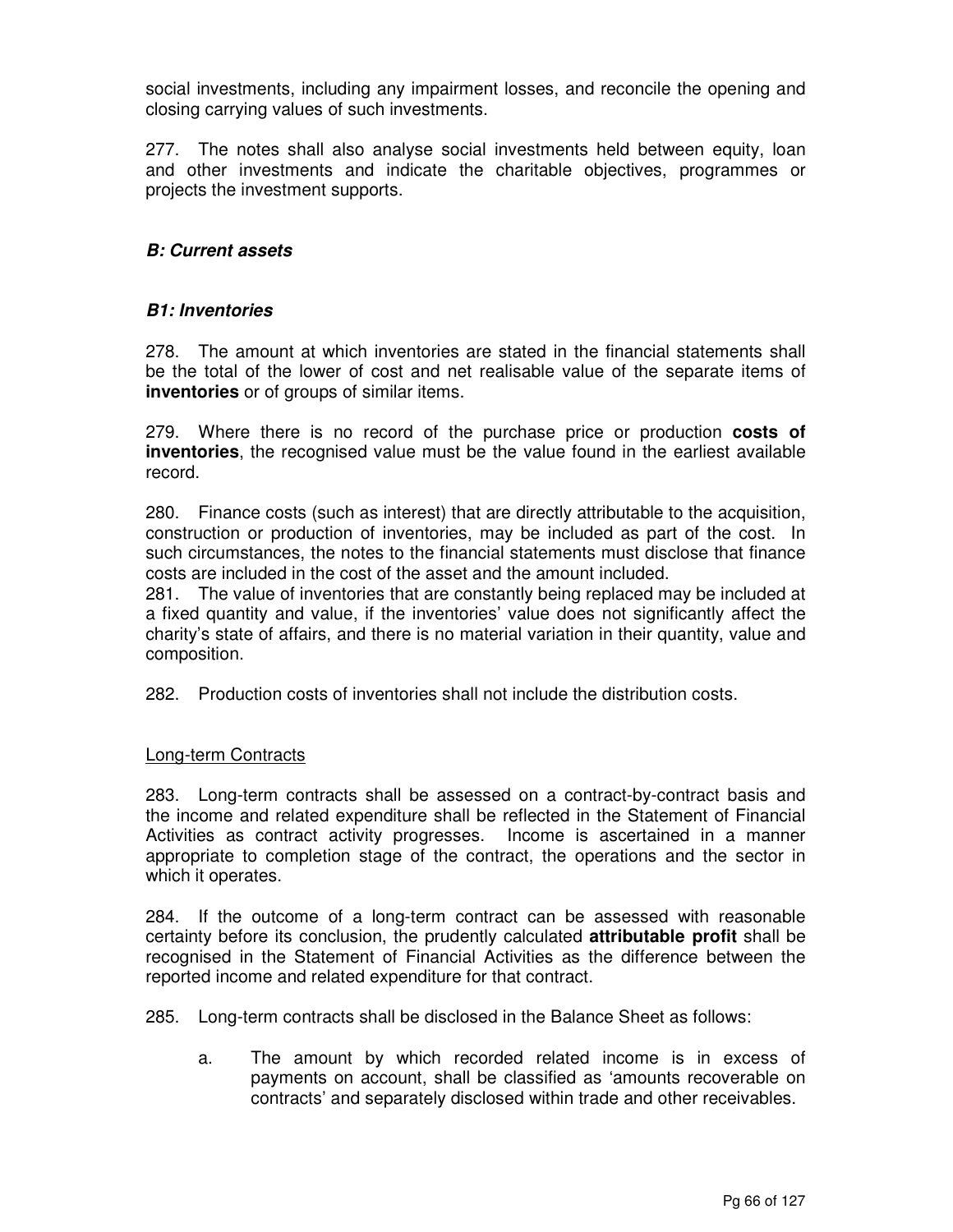- b. The balance of payments on account (in excess of the amounts (i) matched with related income and (ii) offset against long-term contract balances) shall be classified as payments on account and separately disclosed within creditors.
- c. The amount of long-term contracts incurred at cost net of amounts transferred to cost of sales after deducting foreseeable losses, and payments on account not matched with related income, shall be classified as 'long-term contract balances' and separately disclosed within the Balance Sheet heading 'inventories'. The Balance Sheet note shall disclose separately the balances of:
	- i. Net cost less foreseeable losses; and
	- ii. Applicable payments on account.
- d. The amount by which the provision or accrual for foreseeable losses exceeds the costs incurred (after transfers to cost of sales), shall be included within either 'provisions for liabilities' or 'creditors' as appropriate.

# Consignment Inventory

286. Where **consignment inventory** is in substance an asset of the dealer, the inventory shall be recognised as such on the dealer's Balance Sheet, together with a corresponding liability to the manufacturer. Any deposits shall be deducted from the liability and the excess classified as a trade creditor. Where inventory is not in substance an asset of the dealer, the inventory shall not be included on the dealer's Balance Sheet until the transfer of title has crystallised. Any deposits shall be included under 'other receivables'.

# **B2: Trade and Other Receivables**

287. Trade and other receivables shall be analysed in the notes to the account between short term and long-term (after more than one year) giving amounts for the following:

- a. Trade receivables;
- b. Amounts due from subsidiary and associated undertakings;
- c. Other receivables (which include net GST Receivables); and
- d. Payments received in advance and accrued income.

Where non-current receivables are material, in the context of the total net current assets, they shall be separately shown in the Balance Sheet.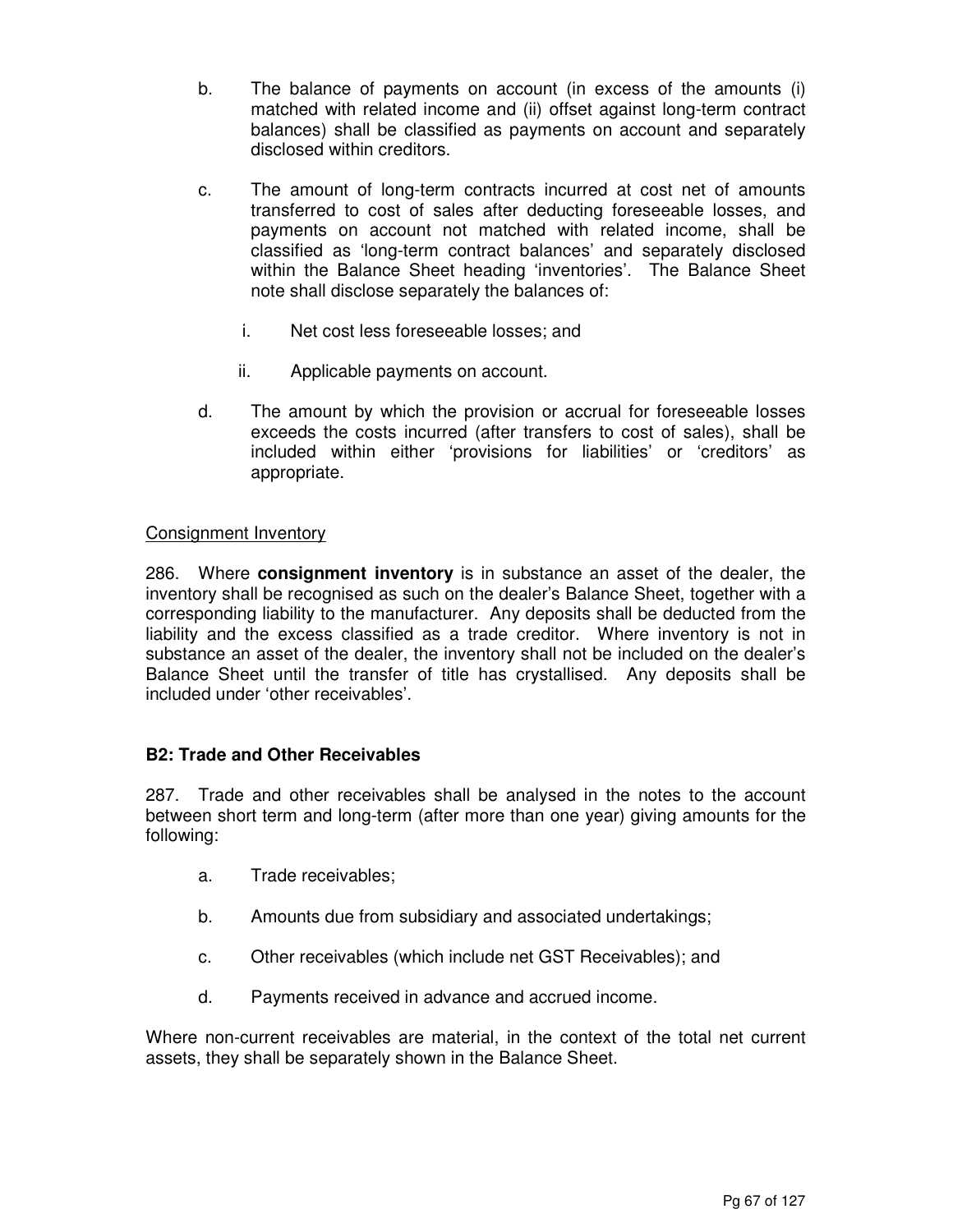288. If a charity gives any amount of loan to any parties (i.e. legal entities, persons or charity's staff<sup>5</sup>), it shall disclose the following details in the notes to the financial statements:

- a. A description of the loan recipient's relationship with the charity and/or charity trustees;
- b. Amount of loan given;
- c. Interest payable;
- d. Repayment terms; and
- e. Any amounts repaid.

# Finance leases

289. A lease is an agreement whereby the lessor conveys to the lessee in return for a payment or series of payments the right to use an asset for an agreed period of time. A finance lease is a lease that transfers substantially all the risks and rewards incidental to ownership of an asset. Title may or may not eventually be transferred. An **operating lease** is a lease other than a finance lease.

# Accounting by lessees

 $\overline{a}$ 

290. A finance lease shall be recorded in the Balance Sheet of a lessee as an asset and as an obligation to pay future rentals. At the **inception of the lease**, the sum to be recorded both as an asset and as a liability shall normally be the value of the asset.

291. In those cases where the value of the asset does not give a realistic estimate of the cost to the lessee of the asset and of the obligation entered into, a better estimate shall be used. In principle this shall approximate to the present value of the **minimum lease payments**, derived by discounting them at the **interest rate implicit in the lease**. An example of where this might be used would be where the lessee has benefited from grants and capital allowances that enable the minimum lease payments under a finance lease to be adjusted to a total that is less than the value of the asset. A negative **finance charge** shall not be shown.

292. The total finance charge under a finance lease shall be allocated to accounting periods during the **lease term** so as to produce a constant periodic rate of charge on the remaining balance of the obligation for each accounting period, or a reasonable approximation thereto. The straight-line method may provide such a reasonable approximation.

293. The rental under an operating lease shall be charged on a straight-line basis over the lease term even if the payments are not made on such a basis, unless another systematic and rational basis is more appropriate.

 $5$  Disclosures are required if there is no existing policy for extending loan's to charity's staff as a form of employee benefits.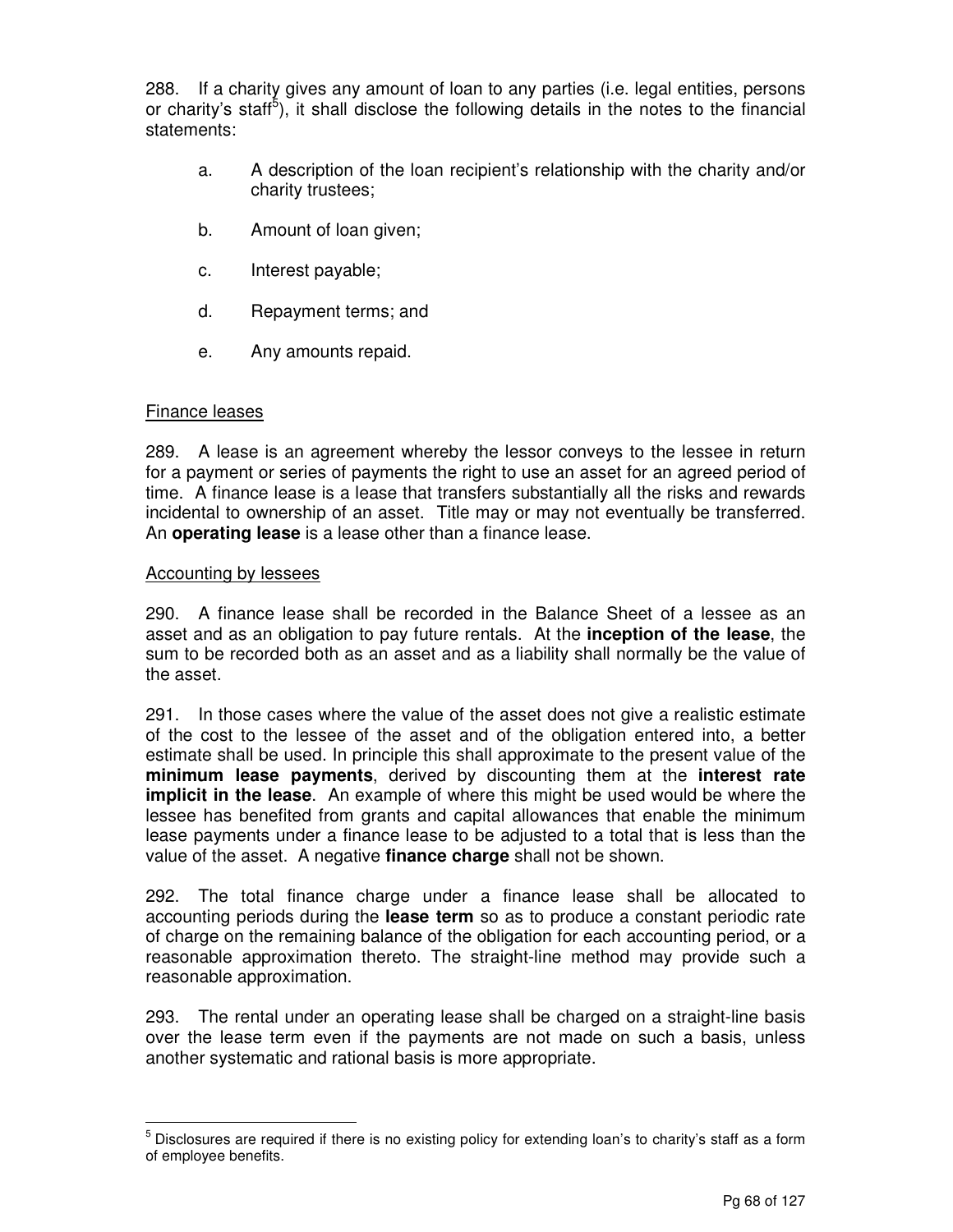294. Incentives to sign a lease, in whatever form they may take, shall be spread by the lessee on a straight-line basis over the lease term or, if shorter than the full lease term, over the period to the review date on which the rent is first expected to be adjusted to the prevailing market rate.

295. An asset leased under a finance lease shall be depreciated over the shorter of the lease term or its useful life. The asset shall be depreciated over its useful life in the case of a hire purchase contract that has the characteristics of a finance lease.

#### Accounting by lessor

296. The amount due from the lessee under a finance lease shall be recorded in the Balance Sheet of a lessor as a debtor at the amount of the **net investment in the lease** after making provisions for items such as bad and doubtful rentals receivable.

297. The total gross earnings under finance leases shall be recognised on a systemic and rational basis. This will normally be a constant periodic rate of return on the lessor's net investment.

298. Rental income from an operating lease shall be recognised on a straight-line basis over the period of the lease, even if the payments are not made on such a basis, unless another systematic and rational basis is more representative of the time pattern in which the benefit from the leased asset is receivable.

299. An asset held for use in operating leases by a lessor shall be recorded as a property, plant and equipment and depreciated over its useful life.

# Sale and leaseback transactions – accounting by the seller/lessee

300. In a sale and leaseback transaction that results in a finance lease, any apparent gain or loss (i.e. the difference between the sale price and the previous carrying value) shall be deferred and amortised in the Statement of Financial Activities of the seller/lessee over the shorter of the lease term and the useful life of the asset.

- 301. If the leaseback is an operating lease:
	- a. Any gain or loss shall be recognised immediately, provided it is clear that the transaction is established at market value;
	- b. If the sale price is below market value any gain or loss shall be recognised immediately, except that if the apparent loss is compensated for by future rentals at below market price it shall to that extent be deferred and amortised over the remainder of the lease term (or, if shorter, the period during which the reduced rentals are chargeable); or
	- c. If the sale is above market value, the excess over market value shall be deferred and amortised over the shorter of the remainder of the lease term and the period to the next rent review (if any).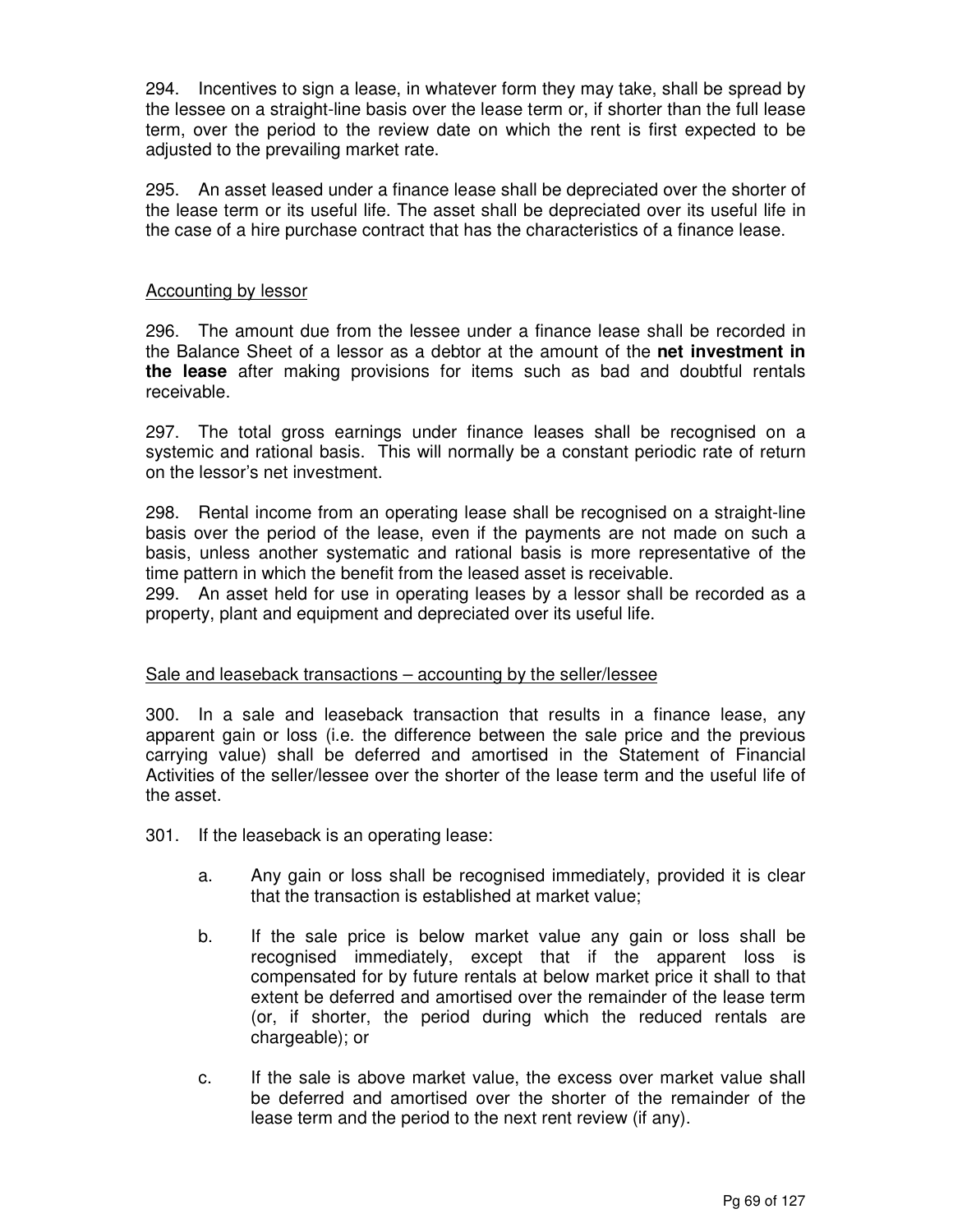# Sale and leaseback transactions – accounting by the buyer/lessor

302. A buyer/lessor shall account for a sale and leaseback in the same way as other leases are accounted for, i.e. using the methods set out in paragraphs 296 - 299.

#### Disclosure by lessees

- 303. Disclosure shall be made of:
	- a. Either:
		- i. The gross amounts of assets that are held under finance leases together with the related accumulated depreciation for (1) land and building and (2) other property, plant and equipment in aggregate; or
		- ii. Alternatively to being shown separately from that in respect of owned property, plant and equipment, the information in (i) above may be integrated with it, such that the totals of gross amount, accumulated depreciation, net amount and depreciation allocated for the period for (1) land and buildings and (2) other property, plant and equipment in aggregate for assets held under finance leases are included with similar amounts for owned property, plant and equipment. Where this alternative treatment is adopted, the net amount of assets held under finance leases and the amount of depreciation allocated for the period in respect of assets under finance leases included in the overall total shall be disclosed separately.
	- b. The amounts of obligations related to finance leases (net of finance charges allocated to future periods). These shall be disclosed separately from other obligations and liabilities, either on the face of the Balance Sheet or in the notes to the financial statements.
	- c. The amount of any commitments existing at the Balance Sheet date in respect of finance leases that have been entered into but whose inception occurs after the year-end.

304. In respect of operating leases, the lessee shall disclose the payments that it is committed to make during the next year, analysed into those in which the commitment expires within that year, those expiring in the second to fifth years inclusive, and those expiring over five years from the Balance Sheet date.

#### Disclosure by lessor

- 305. Disclosure shall be made of:
	- a. The gross amounts of assets held for use in operating leases and the related accumulated depreciation charges;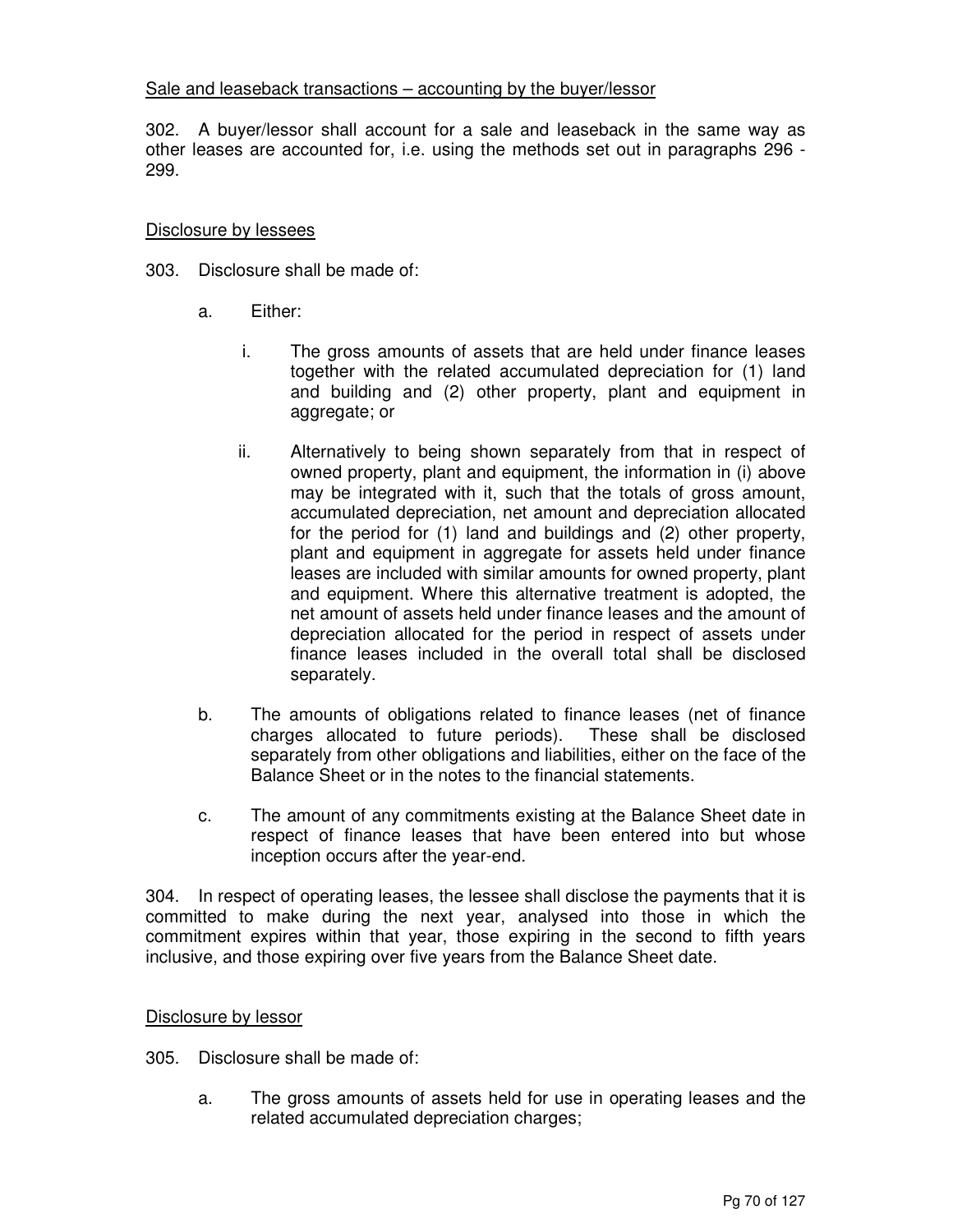- b. The cost of assets acquired, whether by purchase or finance lease, for the purpose of letting under finance leases; and
- c. The net investment in (i) finance leases and (ii) hire purchase contracts at each Balance Sheet date.

# **B3: Short-term Investments**

306. Investment assets that are held with the intention for realisation without reinvestment of the sale proceeds shall be classified as current asset investments. Current asset investments must initially be stated in the financial statements at the lower of cost and net realisable value. Alternatively, they may be measured at their current cost. Gains and losses should be recognised in the Statement of Financial Activities using the same basis applied to property, plant and equipment in paragraphs 222 and 223.

307. Where quoted equity is held as a current asset investment, the following information must be disclosed:

- a. The aggregate market value of those financial instruments where it differs from their Balance Sheet amount; and
- b. Both the market value and the stock exchange value of any financial instruments, of which the market value is taken as being higher than the stock exchange value.

# Start-up costs and pre-contract costs

308. Start-up costs shall be accounted for on a basis consistent with the accounting treatment of similar costs incurred as part of the charity's on-going activities. If there are no such similar costs, start-up costs that do not meet the recognition criteria as assets under the CAS, shall be recognised as an expense when they are incurred in the Statement of Financial Activities and not be carried forward as an asset.

309. Pre-contract costs shall be expensed as incurred in the Statement of Financial Activities. However directly attributable costs shall be recognised as an asset, when it is virtually certain that a contract will be obtained, and the contract is expected to result in future net cash inflows with a present value of no less than all amounts recognised as an asset. Costs incurred before the asset recognition criteria are met shall not be recognised as an asset.

# **B4: Cash and Cash Equivalents**

310. There shall be separate disclosure in the notes to the accounts on the type of cash and cash equivalents, which normally comprise of cash and fixed deposits. For fixed deposits, the rate of interest and the terms shall be disclosed in the notes to the accounts.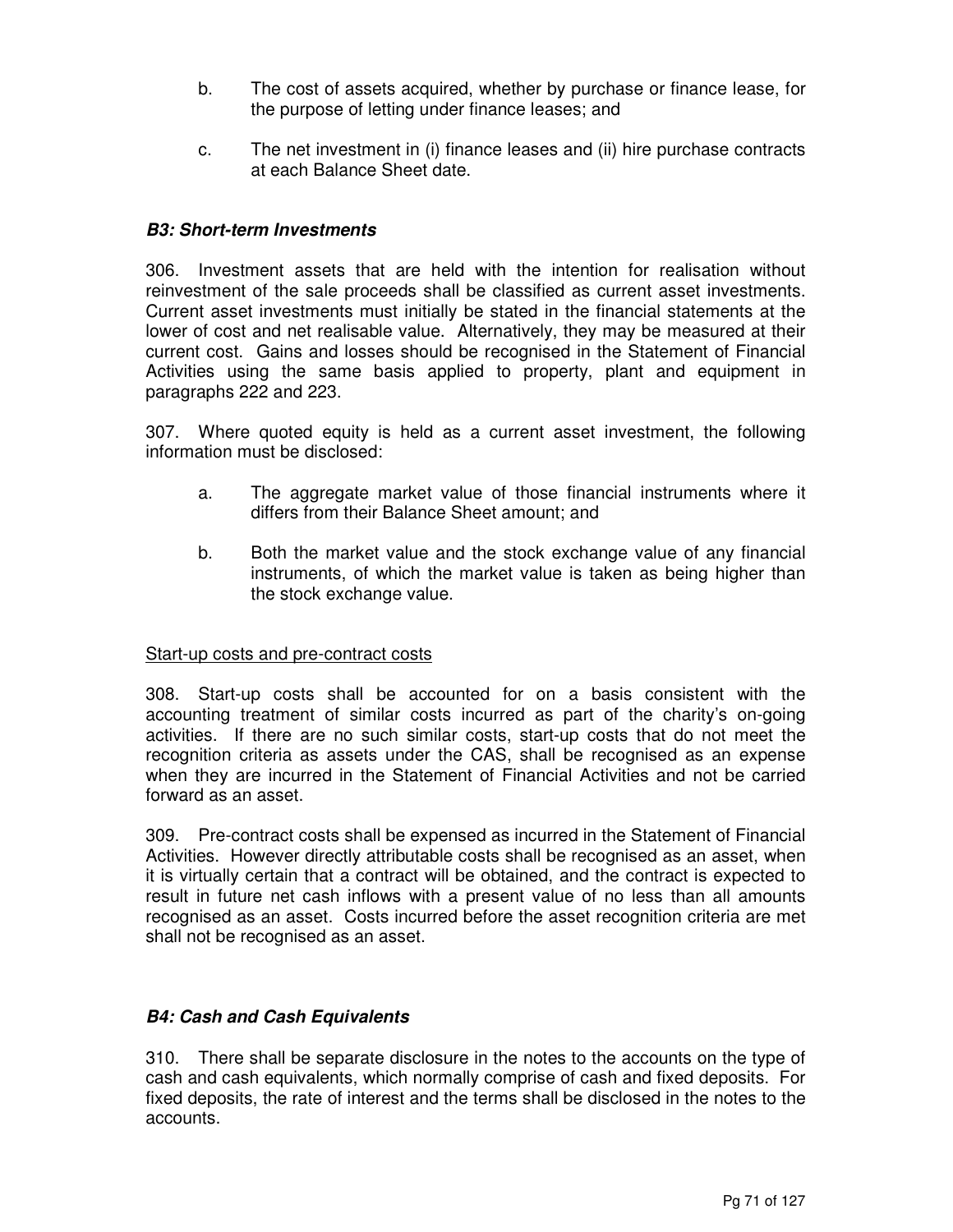# **C: Current Liabilities**

# **C1: Trade and Other Payables**

# **D: Non-current Liabilities**

# **D1: Non-current Payables**

311. Liabilities shall normally be recognised at their settlement value. In the case of provisions, this will be the amount that a charity would rationally pay to settle the obligation at the Balance Sheet date or to transfer it to a third party at that time and may therefore involve discounting.

312. Where there are creditors that do not fit into any of the following categories, the headings may be added to or adapted as appropriate to the type of creditor and nature of the charity. The totals for both short-term creditors (i.e. amounts falling due within one year) and long-term creditors (i.e. amounts falling due after more than one year) shall each be separately analysed in the notes giving amounts for appropriate classes like the following:

- a. Loans and overdrafts;
- b. Trade creditors;
- c. Amounts due to subsidiary and associated undertakings;
- d. Other creditors; and
- e. Accruals and deferred income.

313. Where a charity is acting as an intermediary agent or as a custodian trustee for another organisation, then any assets held and the associated liabilities shall be separately identified in the Balance Sheet and additional information shall be disclosed in the notes to the financial statements. The notes to the financial statements shall provide sufficient detail so that the reader of the financial statements understands the relationship and nature of the transactions between the charity, the funding organisation and the beneficiary entitled to receive the funds.

314. The details shall also be provided when the charity is acting as an intermediary but is also the principal. However in this case the assets and liabilities will be included in the Balance Sheet.

# **D2: Provisions for Liabilities and Charges**

315. A provision shall be recognised only when it is probable (i.e. more likely than not) that a present obligation exists as a result of a past event, and that it will require a transfer of economic benefits in settlement that can be estimated reliably. The amount of provision recognised shall be the best estimate of the expenditure required to settle the obligation at the Balance Sheet date. Where the effect of the time value of money is material, the amount of a provision shall be the present value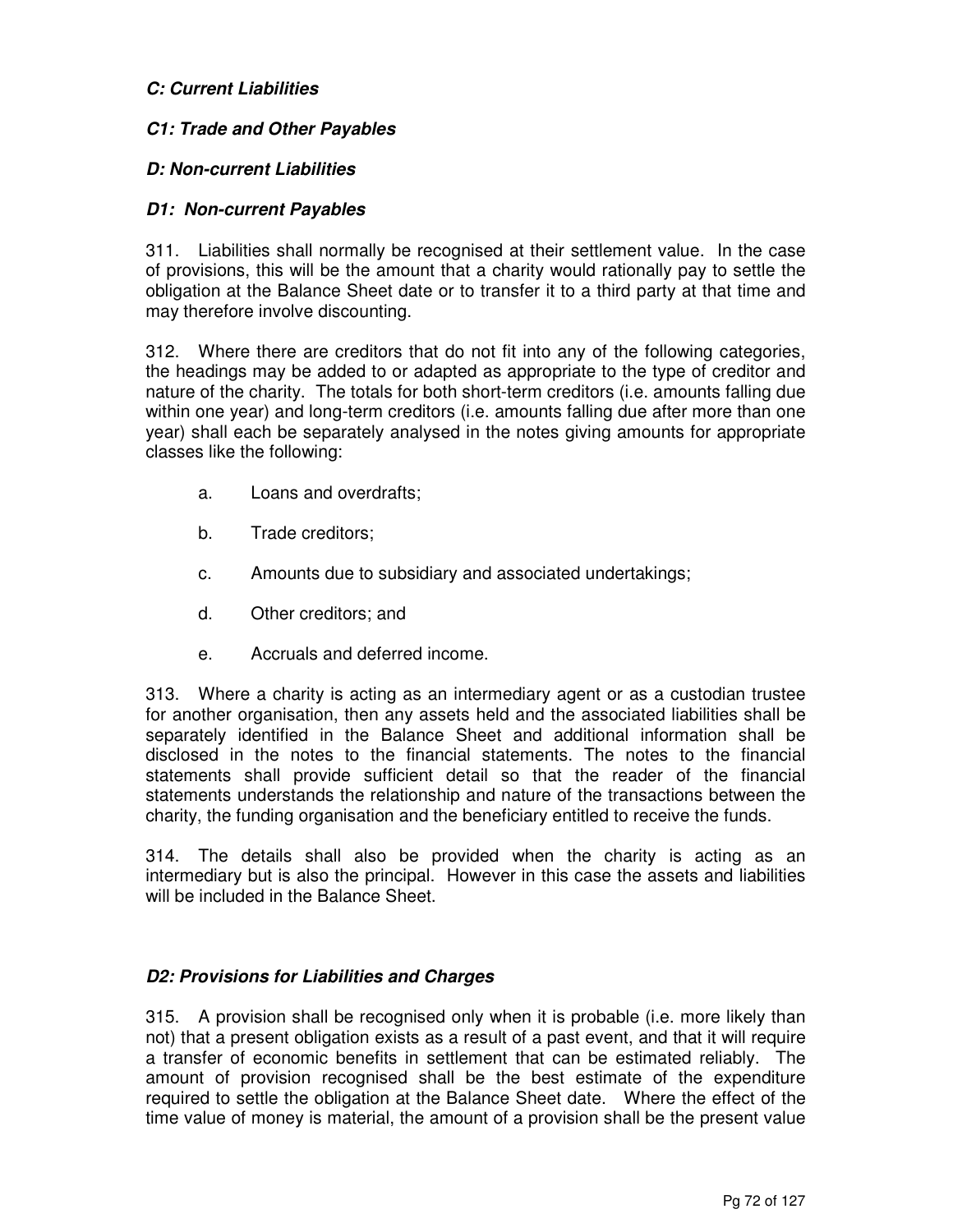of the expected settlement amount of the obligation. Where discounting is used, the unwinding of the discount shall be shown as other finance costs adjacent to interest $6$ .

316. Where some or all of the expenditure required to settle a provision may be reimbursed by another party (e.g. through an insurance claim), the reimbursement shall be recognised as a separate asset, only when it is virtually certain to be received if the charity settles the obligation. In the Statement of Financial Activities, the expense relating to the provision may be presented net of the recovery. Gains from the expected disposal of assets shall be excluded from the measurement of a provision.

317. Provisions shall be reviewed at each Balance Sheet date and adjusted to reflect the current best estimate.

318. A provision shall be used only for expenditures for which the provision was originally recognised.

- 319. For each class of provision the following information must be provided:
	- a. The amount of the provision at the beginning and the end of the financial year;
	- b. Any amounts transferred to or from the provision during the year;
	- c. The source and application of the amounts transferred;
	- d. Particulars of each material provision included under 'other provisions' in the charity's Balance Sheet in any case where the amount of that provision is material; and
	- e. Provisions shall be appropriately analysed in the Balance Sheet between liabilities due within one year and those falling due after one year.

320. Expenditure resulting from provisions that arise due to a legal or constructive obligation shall be accounted for in the Statement of Financial Activities. Such provisions shall be appropriately analysed in the Balance Sheet between liabilities due within one year and those falling due after one year.

321. The amount recognised as a liability shall be the best estimate of the expenditure required to settle the present obligation at the Balance Sheet date or transfer it to a third party at that time. When calculating this amount, consideration shall be given to:

a. The timing of the cash flows; and

 $\overline{a}$ 

b. Future events and uncertainties that may affect the amount required to settle the obligation.

 $6$  There are a number of acceptable methods of discounting, and the appropriate discount rate depends on the method adopted. However if cash flows are expressed in future prices and have been adjusted for risk, it will be appropriate to discount them at a risk-free rate such as market rate on relevant government bonds.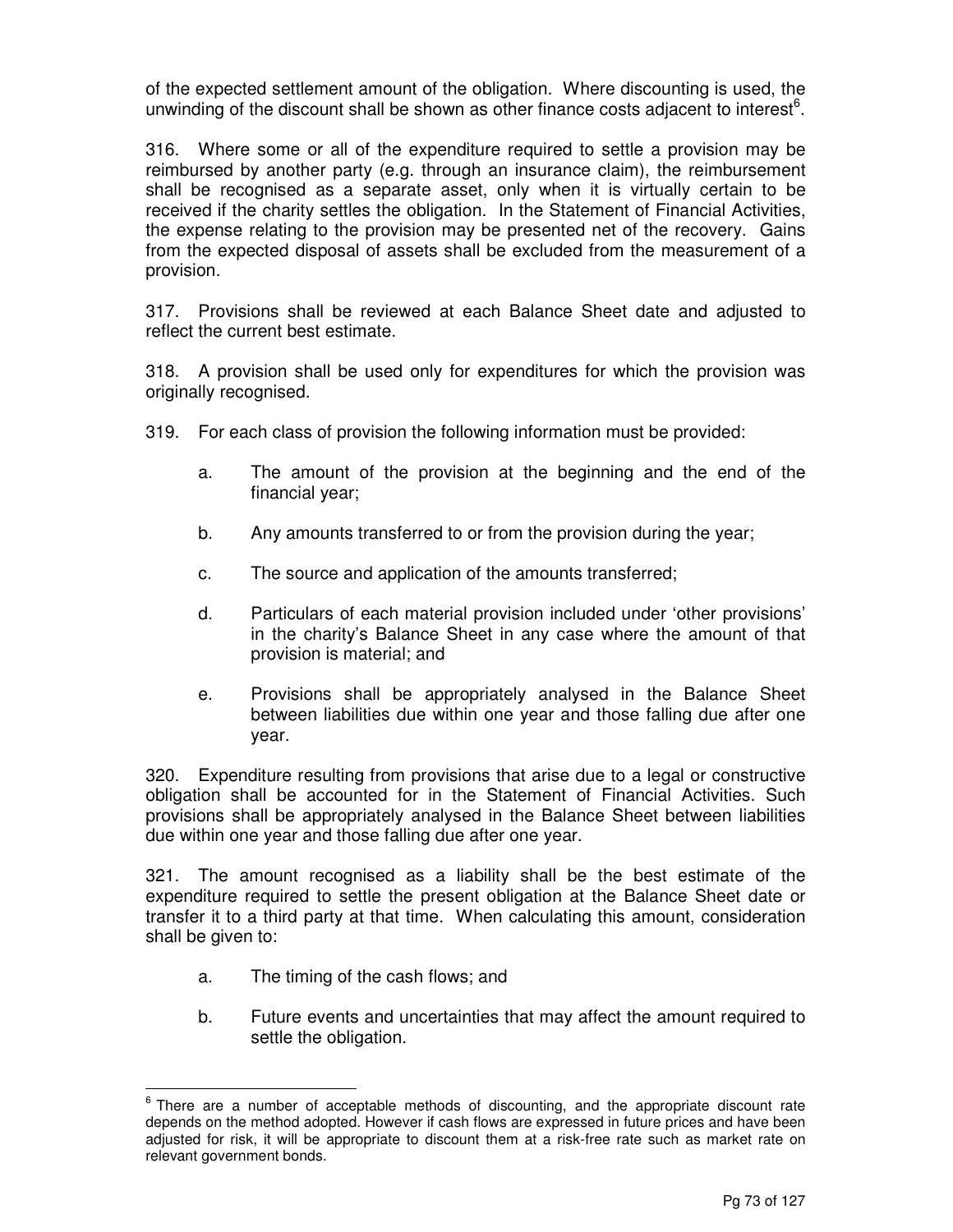322. Where provisions are accrued in the current financial year but are to be paid over several years then future payments may have a reduced value in today's terms. Where the effect is material, the expenditure required to settle the obligation at the Balance Sheet date shall be discounted to their present value. The discount rate used shall reflect the current assessments of the time value of money and the risks specific to the provision. The interest rate, either for the cost of **borrowing** or investment, could be an appropriate discount rate.

323. The best estimate of the liability shall be reviewed at the Balance Sheet date and adjusted appropriately. If a transfer of resources is no longer needed to settle the obligation then the amount of the liability no longer representing an obligation shall be deducted from the expenditure category to which it was originally charged in the Statement of Financial Activities.

324. Where a charity earmarked part of its unrestricted funds for a particular future purpose, this intention to expend funds in the future is not recognised as a provision for a liability in the financial statements. Such earmarked amounts may be recorded by setting up a designated fund.

325. Particulars of all material provisions for liabilities and charges accrued in the Balance Sheet as liabilities shall be disclosed in the notes. Similarly, particulars of all material commitments in respect of specific charitable projects shall be disclosed if they have not been charged in the financial statements.

326. These particulars shall include the amounts involved, when the commitments are likely to be met and the movements on commitments previously reported. Particulars of all other material binding commitments shall also be disclosed (e.g. operating leases).

327. The notes shall distinguish between those commitments included in the Balance Sheet as liabilities and those that are intentions to spend and are not included, but in both cases shall detail:

- a. The reason for the commitments, giving separate disclosure for material projects;
- b. The total amount of the commitments, including amounts already charged in the financial statements;
- c. The amount of commitments outstanding at the start of the year;
- d. Any amounts charged in the Statement of Financial Activities for the year;
- e. Any amounts released during the year due to a change in the value in the commitments; and
- f. The amount of commitments outstanding at the end of the year and an indication as to how much is payable within one year and over one year.

328. Any designated funds relating to intentions to spend and not included as liabilities, shall be separately disclosed as part of the unrestricted funds of the charity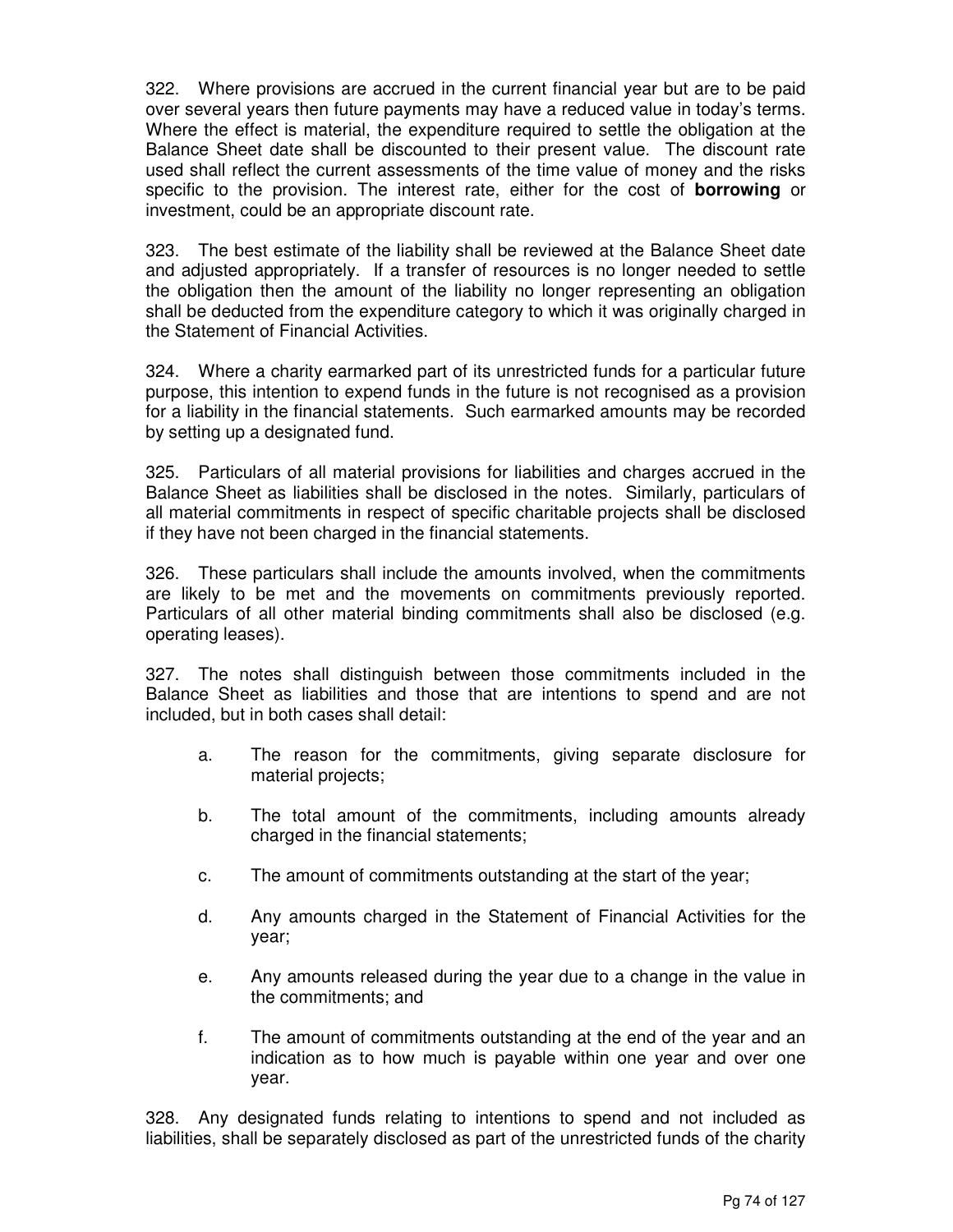and appropriately described in the notes. The purpose of the disclosure is to identify that portion of the unrestricted funds that has been set aside to meet the commitments. Activities that are to be wholly financed from future income would not form part of such designation.

# **E: Funds of Charity**

### General

329. The funds of a charity comprise unrestricted income funds and restricted funds / special trust, as seen in Fig. 1.



Fig  $1 - An$  example of funds of charities:

# **E1: Unrestricted Funds**

# **E1a: Unrestricted Income Funds**

# **E1b: Revaluation Reserve**

# **E1c: Designated Funds**

330. Nearly all charities have a fund, which is available to the charity trustees to apply for the general purposes of the charity as set out in its governing document. This is the charity's "unrestricted" fund (sometimes called a "general" fund) because the charity trustees are free to use it for any of the charity's purposes. Income generated from assets held in an unrestricted fund will be unrestricted income.

331. Unrestricted funds are expendable at the discretion of the charity trustees in furtherance of the charity's objects. If part of an unrestricted fund is earmarked for a particular project it may be designated as a separate fund, but the designation has an administrative purpose only, and does not legally restrict the charity trustees' discretion to apply the fund. Some charity trustees have power to declare specific trusts over unrestricted funds. If such a power is available and is exercised, the assets affected will form a restricted fund, and the charity trustees' discretion to apply the fund will be legally restricted. Unrestricted funds can be spent on the same purposes as restricted funds, for example, by spending more on a project for which a restricted grant has provided funding. Therefore, unrestricted funds may be transferred to meet any overspending on a restricted fund.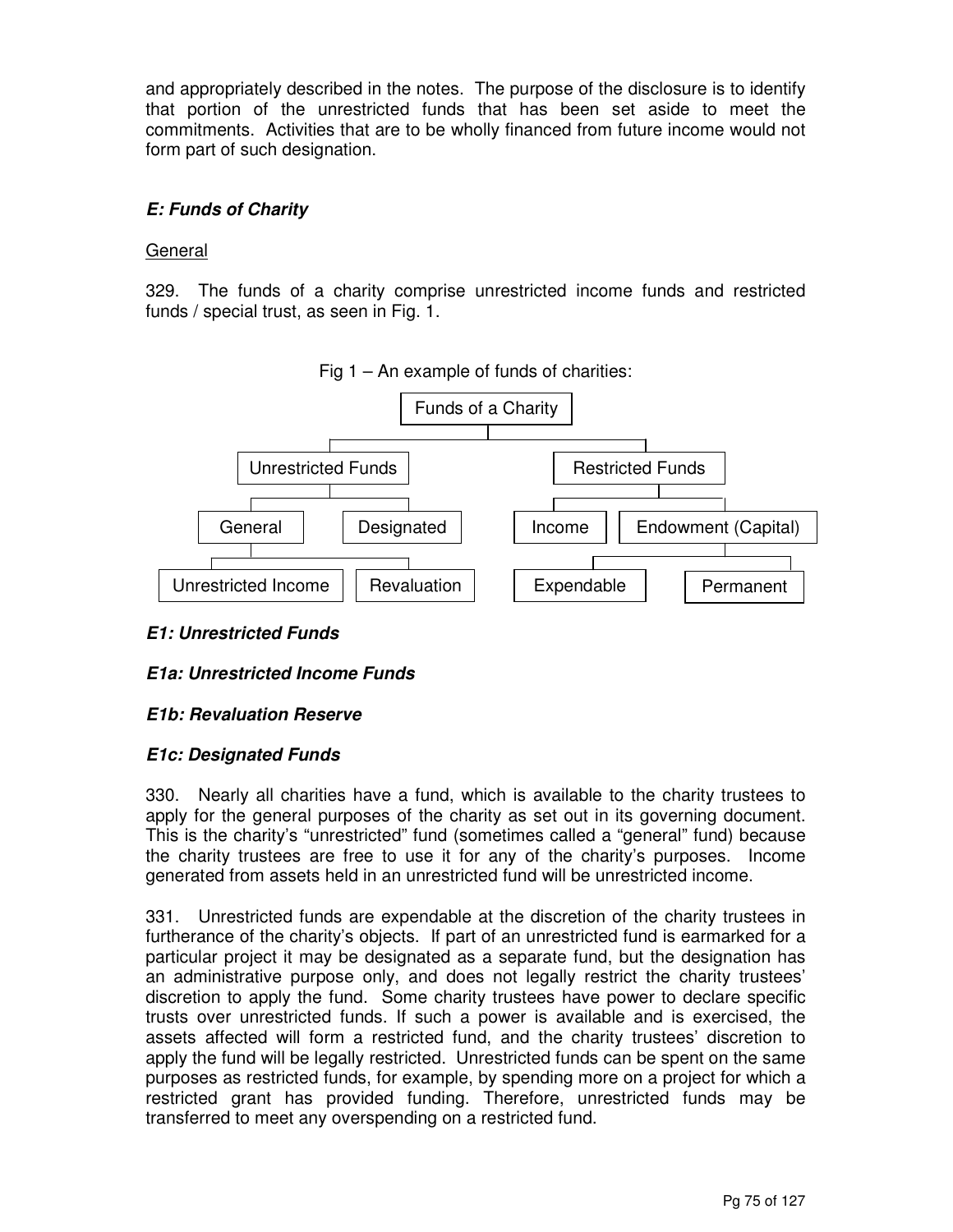332. A power of accumulation as stipulated explicitly in the governing instruments, will allow charity trustees to create or augment endowment funds (restricted capital funds) from income funds (restricted or unrestricted). Without this power, charity trustees may not create endowment from income funds. Charity trustees need to be aware that if they use income funds to erect, extend or improve a building on land that is an endowment asset, then those income funds shall be treated as permanent endowment.

333. The charity trustees may earmark part of the charity's unrestricted funds to be used for particular purposes in the future. Such sums are described as "designated funds" and shall be accounted for as part of the charity's unrestricted funds. The charity trustees have the power to re-designate such funds within unrestricted funds. When a designation has been made at the Balance Sheet date, the amount of the designation may be adjusted subsequent to the year-end if more accurate information becomes available.

# **E2: Restricted Funds**

## **E2a: Endowment Funds**

## **E2b: Restricted Income Funds**

334. Restricted funds are funds subject to specific trusts, which may be declared by the donor(s) or with their authority (e.g. in a public appeal) or created through legal process, but still within the wider objects of the charity. Restricted funds may be restricted income funds, which are expendable at the discretion of the charity trustees in furtherance of some particular aspect(s) of the objects of the charity. Or they may be capital (i.e. endowment) funds, where the assets are required to be invested, or retained for actual use, rather than expended. Income generated from assets held in a restricted fund (e.g. interest) will be legally subjected to the same restriction as the original fund unless either:

- a. The terms of the original restriction specifically say otherwise (for example, the expressed wishes of a donor or the terms of an appeal); or
- b. The restricted fund is an endowment fund, the income of which is expendable at the discretion of the charity trustees.

335. Where income is received for goods and services provided, any surplus funds retained upon full performance of the service and used for general purposes, the income and related expenditure will most likely be unrestricted. However if any surplus is retrievable by the donor upon full performance, then the income most likely is restricted.

336. Where funds are provided for property, plant and equipment, the treatment of the property, plant and equipment acquired with those funds will depend on the basis on which they are held. The terms on which the funds were received may require that the property, plant and equipment be held by the charity on trust for a specific purpose. Alternatively, if the charity's governing instrument allows them to do so, the charity trustees may choose to settle the property, plant and equipment on trust for a specific purpose implied by the appeal (this will be legally binding as opposed to an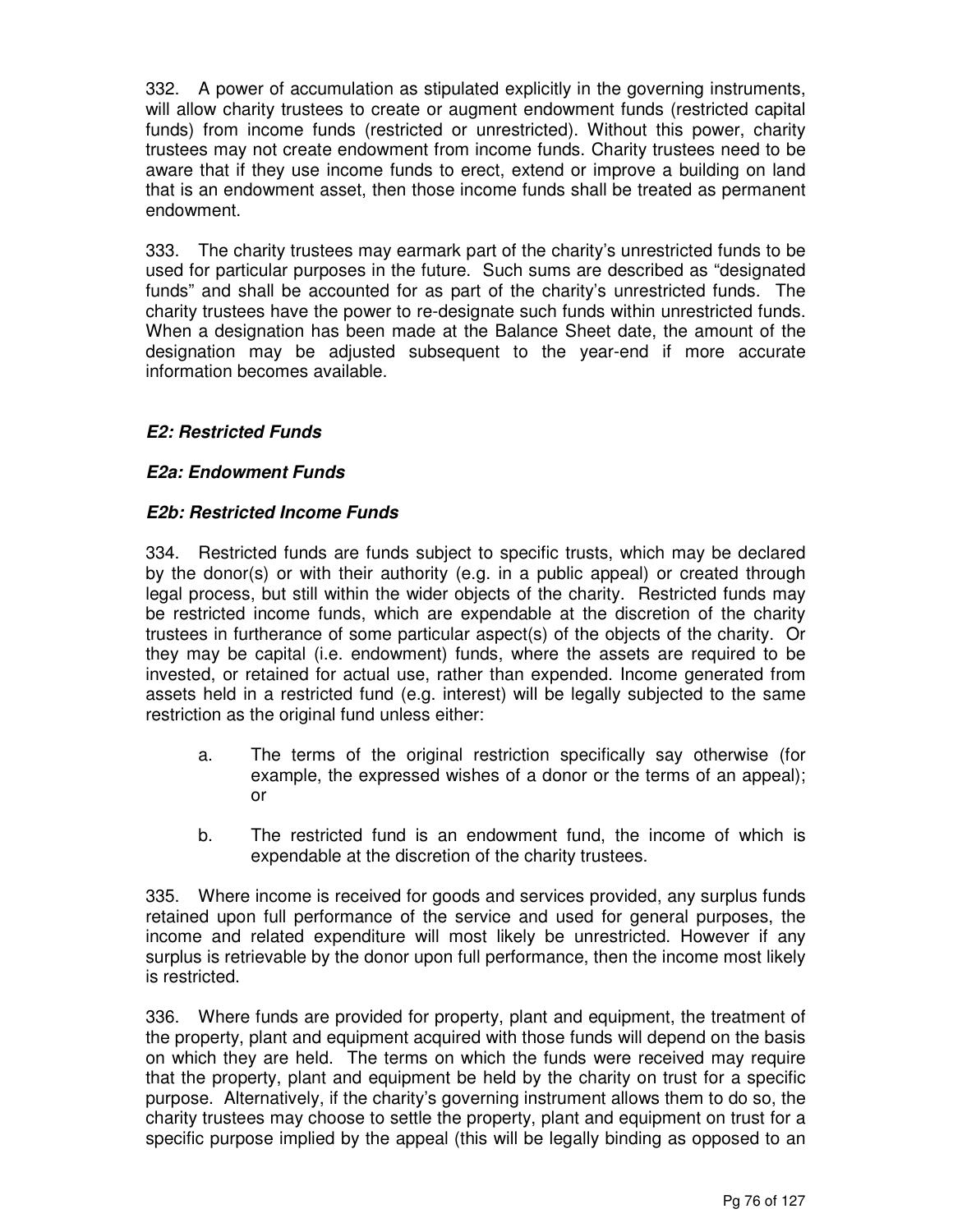administrative decision taken by the charity trustees to include assets in a designated fund). In either case the asset will form part of restricted funds, as will a property, plant and equipment, which have been given to the charity on trust for a specific purpose. There is, however no general rule and the treatment will depend upon the circumstances of each individual case.

337. Expenditure may be charged to a restricted fund, only if there is a genuine anticipation of receipts that can properly be credited to the fund in order to meet the expenditure (e.g. where a decision has been taken to invite donations for that fund). The fund, which is actually drawn upon to finance the expenditure, shall be held upon trusts, which are wide enough to permit the expenditure (in case the expected receipts do not materialise). But if expenditure has been charged to an unrestricted fund, it shall not subsequently be recharged to restricted fund receipts simply in order to increase the fund of unrestricted income.

338. Where restricted income has been invested prior to application for a suitable charitable purpose, any income/gains derived from the investment will be added to, and form part of, the restricted income fund in question. Income derived from the investment of capital (endowment) funds may be applied for the general purposes of the charity (unrestricted income); unless a specific purpose has been declared by the donor for the application of the income from the capital fund in question. Such income will be applicable for that purpose and will be restricted income. Gains from the realisation of investments in a capital (endowment) fund form part of the fund itself.

339. A **permanent endowment fund** is an endowment fund where there is no power to convert the capital into income, which must generally be held indefinitely. This concept 'permanence' does not however necessarily mean that the assets held in the endowment fund cannot be exchanged (though in some cases the trusts will require the retention of a specific asset for actual use e.g. a historic building), nor does it mean that they are incapable of depreciation or loss. What it means is that the permanent endowment fund cannot be used as if it were income (i.e. to make payments or grants to others), however certain payments must be made out of the endowment, such as the payment of investment management fees where these relate to investments held within the endowment. Where assets held in a permanent endowment fund are exchanged, their place in the fund must be taken by the assets received in exchange. "Exchange" here may simply mean a change of investment, but it may also mean, for example, the application of the proceeds of sale of freehold land and buildings in the purchase or improvement of freehold property.

340. In some instances the trustees may have a power of discretion to convert endowed capital into expendable income in which case the fund is known as expendable endowment. Expendable endowment is distinguishable from "income" in that there is no actual requirement to spend the capital unless, or until, the charity trustees decide to. The fund must be invested to produce income that shall be spent for the purposes of the charity within a reasonable time of receipt. If such a power to expend the capital of the expendable endowment is exercised, the relevant funds become restricted or unrestricted income, depending upon whether the trusts permit expenditure for any of the purposes of the charity, or only for specific purposes.

341. The initial gift and subsequent increases and decreases in the amount of any endowment funds shall be shown in the Statement of Financial Activities as part of those funds.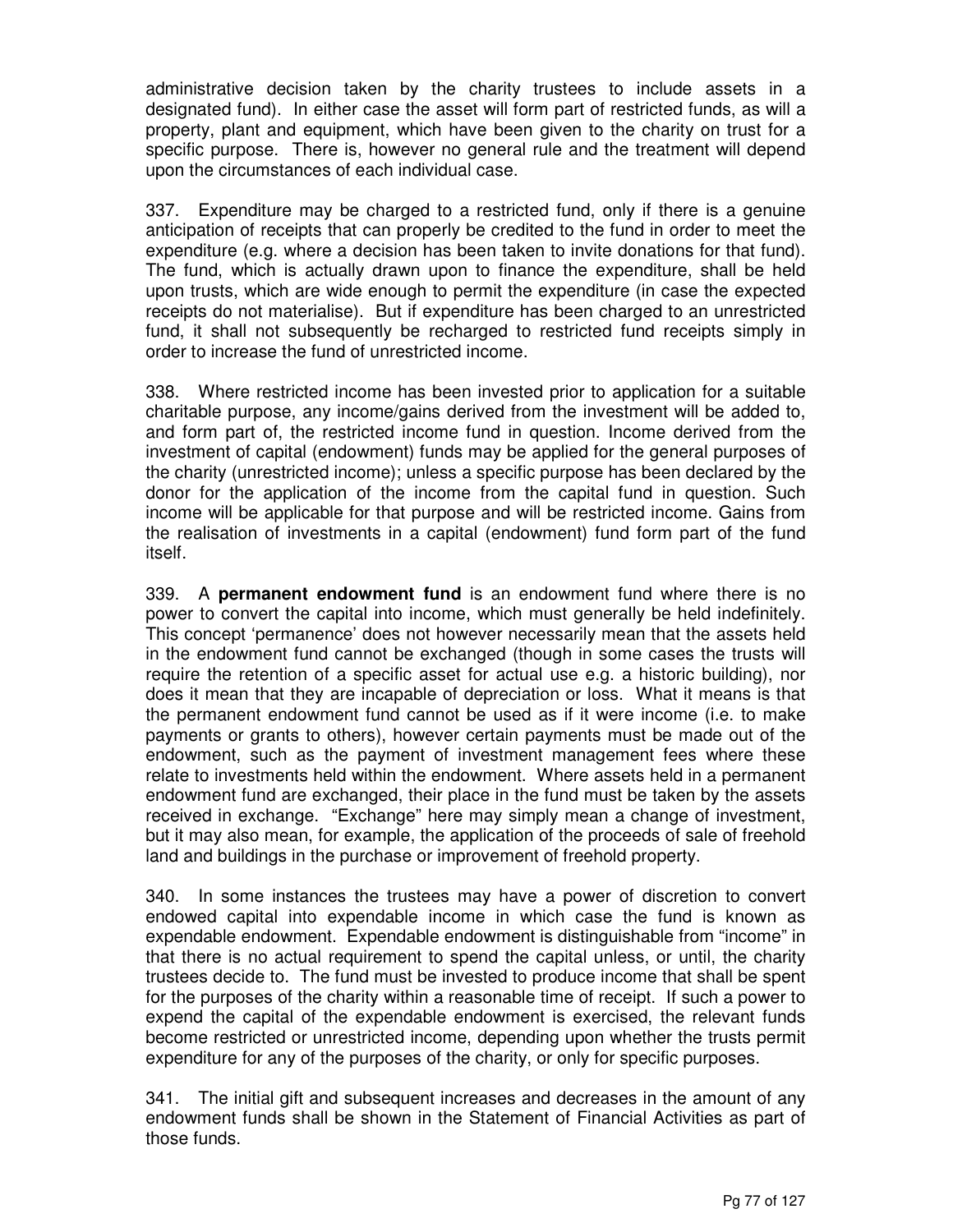### Expenses Related to Endowment Investments

342. Any expenses incurred in the administration, or protection of an endowment investment shall be charged to the endowment fund. Examples of such expenses are the fees of someone who manages endowment investments, or the cost of improvements to land held as an endowment investment. It is only where the trusts of the charity provide to the contrary, or there are insufficient funds in the endowment to meet such costs, can they be charged against the other funds held by the charity.

343. However where charities have land held as endowment investments, then rent collection, property repairs and maintenance charges would normally be charged against the relevant income fund, as would the cost of rent reviews. Valuation fees and other expenses incurred in connection with the sale of such land would normally be charged to capital, i.e. against the gain (or added to the loss) realised on the disposal.

344. Valuation fees incurred for accounting purposes would normally, in the case of endowment investments, be charged to capital and recorded in the governance category of expenditure.

345. All income derived from assets held as endowment investments shall be included in the Statement of Financial Activities. Normally the income forms part of the unrestricted funds but if the application of the income is restricted to a particular purpose, the income and corresponding expenditure shall be appropriately identified in the respective restricted funds. Any income not spent at the year-end shall be carried forward in the appropriate unrestricted or restricted fund.

# **General Points**

### **Asset Gains and Losses**

346. If a gain is made on the disposal of an asset, the gain will form part of the fund in which the asset was held. An unrealised gain on an asset will also form part of the fund in which the asset is held. Similarly, unrealised losses and provisions for depreciation and impairment of an asset will reduce the fund in which the asset is (or, in the case of a realised loss, was) held. In order to ensure that gains, losses and provisions are added to or deducted from the correct fund, it is therefore essential to know which assets and liabilities are held in which fund.

### Assets and Liabilities in a Fund

347. It is also important for the charity trustees to ensure that the assets and liabilities held in a fund are consistent with the fund type (e.g. if a fund which, because of donor restrictions, must be applied in the short term is represented by assets which cannot reasonably be expected to be realised in the short term, there is a real possibility that the charity will not be able to apply the funds as directed).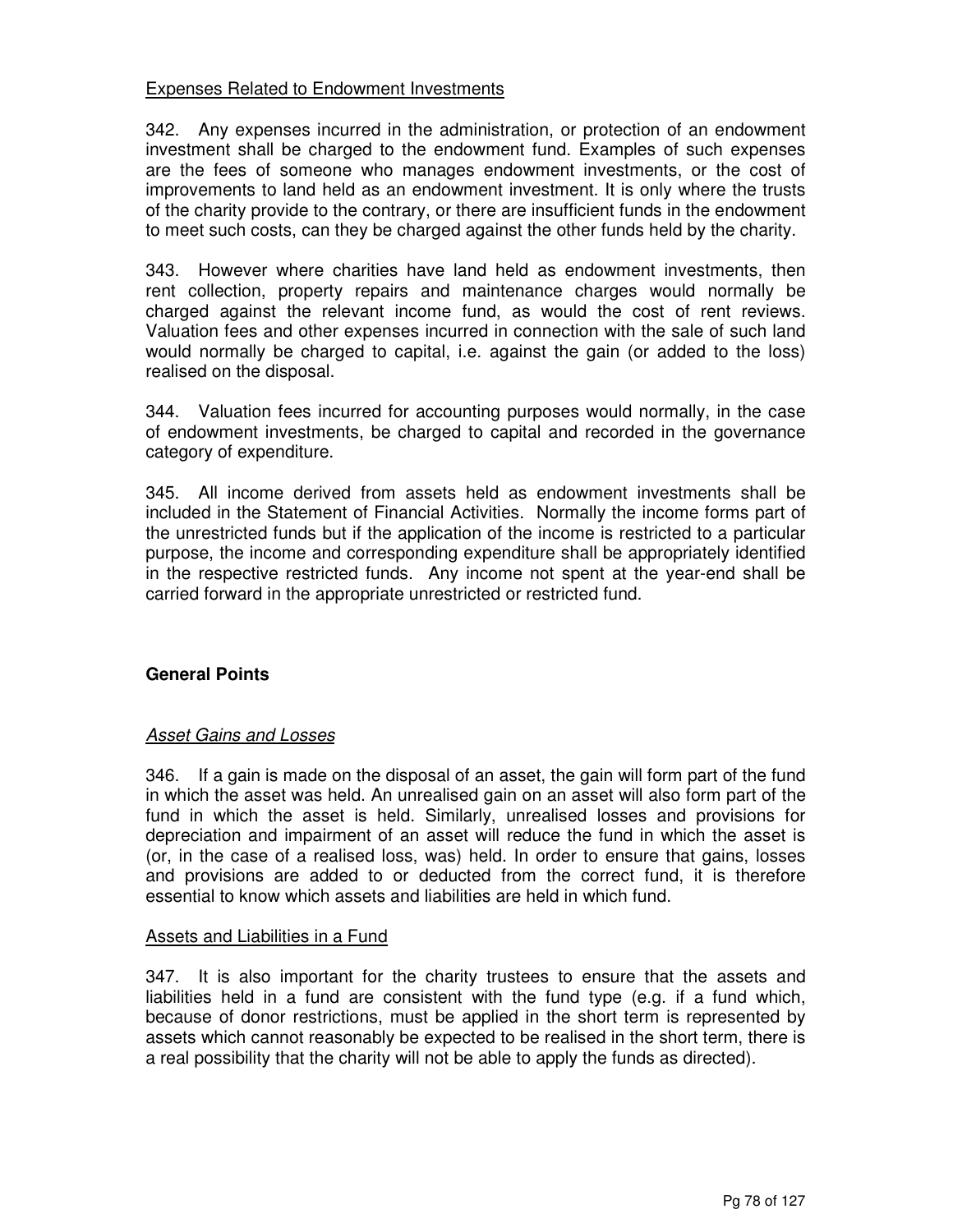### Reconciliation of Funds

348. The Statement of Financial Activities shall reflect the principal movements between the opening and closing balances on all the funds of the charity. It shall be analysed between unrestricted income funds, restricted income funds and endowment funds (permanent and expendable combined).

### Particulars of Individual Funds and Notes to the Financial Statements

349. The notes to the financial statements shall provide information on the structure of the charity's funds so as to disclose the fund balances and the reasons for them, differentiating between unrestricted income funds (both general and designated), restricted income funds, permanent endowment and expendable endowment as well as identifying any material individual funds among them. In particular:

- a. The assets and liabilities representing each type of fund of the charity shall be clearly summarised and analysed (e.g. investments, property, plant and equipment, net current assets) between those funds unless this information is presented in a columnar Balance Sheet.
- b. Disclosure of how each of the funds has arisen (including designated funds), the restrictions imposed and the purpose of each fund shall be provided. An indication shall also be given as to whether or not sufficient resources are held in an appropriate form to enable each fund to be applied in accordance with any restrictions. For example, if a charity has a fund, which is to be spent in the near future, it shall be made clear in the notes whether or not the assets held (or expected to be received) in the fund are liquid assets.
- c. Any funds in deficit shall always be separately disclosed. An explanation shall be given in the Annual Report. Designated funds shall never be in deficit.
- d. Material transfers between different funds and allocations to designated funds shall be separately disclosed, without netting off, and shall be accompanied by an explanation of the nature of the transfers or allocations and the reasons for them.
- e. Where, in relation to permanent endowment, a total return approach to investments has been adopted. The notes to the financial statements shall give particulars of the movements in the value of the unapplied total return for the financial year. The note shall reconcile the balance held as unapplied total return at the beginning with that at the end of the financial year.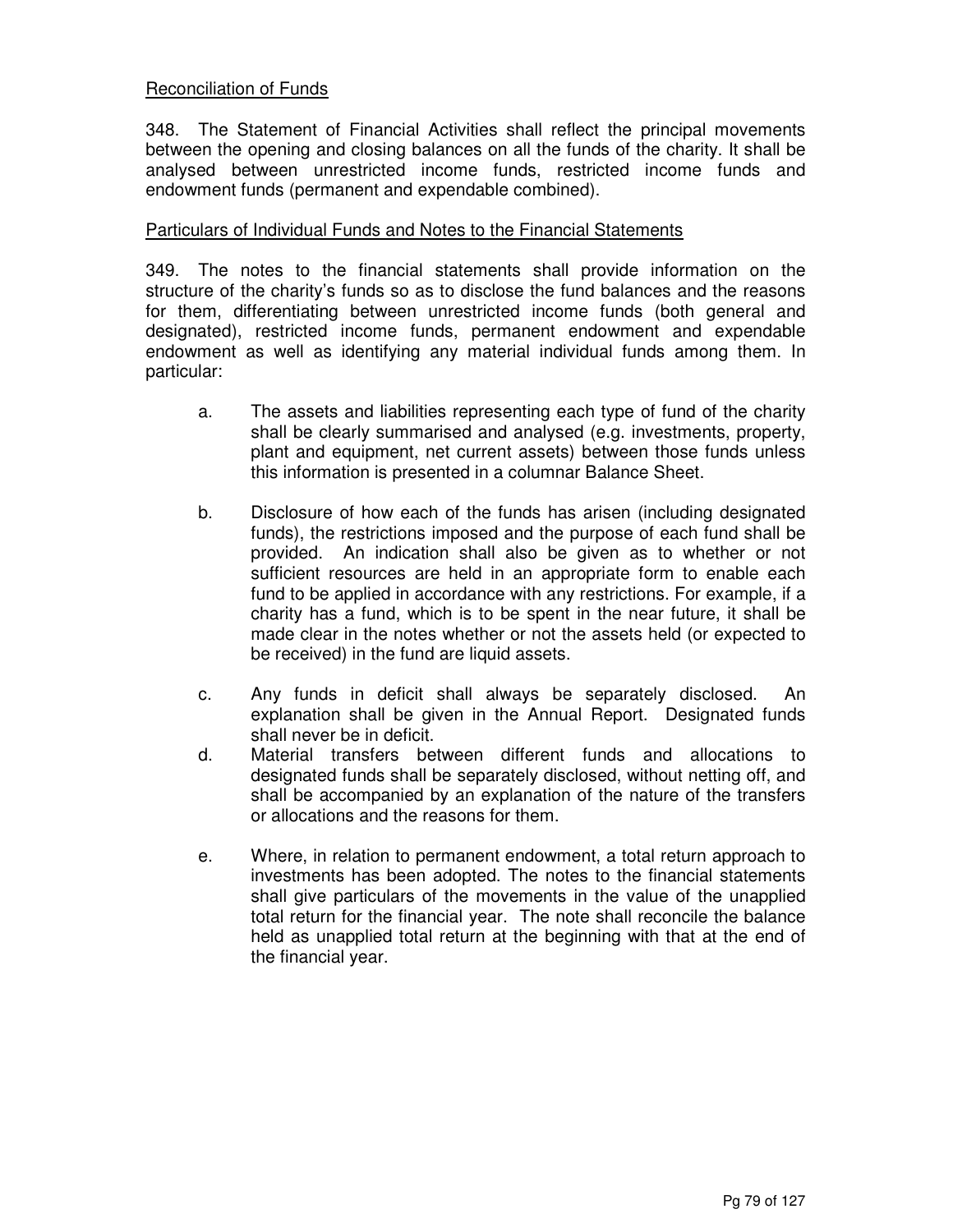## **Other Matters to be covered in the Notes to the Accounts**

## **Post Balance Sheet events**

350. A charity shall adjust the amounts recognised in its financial statements to reflect **adjusting events after the Balance Sheet date**.

351. A charity shall not adjust the amounts recognised in its financial statements to reflect **non-adjusting events after the Balance Sheet date.**

352. Non-disclosure of material non-adjusting events after the Balance Sheet date could influence the users' economic decisions made on the basis of the financial statements, so a charity shall disclose the following accordingly for each material category of non-adjusting event after the Balance Sheet date:

- a. The nature of the event; and
- b. An estimate of its financial effect or a statement that such an estimate cannot be made.

353. The date on which the financial statements are approved for issue and who gave that approval shall be disclosed in the financial statements.

#### **Contingent liabilities and contingent assets**

354. Contingent liabilities and contingent assets shall not be recognised but disclosed as a note to the financial statements.

355. Contingent assets are not recognised because it could result in the recognition of income that may never be realised. However when the realisation of the income is virtually certain, then the asset is not a contingent asset and the gain arising shall be included in the Statement of Financial Activities as an income and in the Balance Sheet as a debtor.

356. Where it becomes probable that there will be a future expenditure to settle an item previously regarded as a contingent liability, it shall cease to be contingent and shall be accrued in the financial statements. The amount of the liability shall (except in extremely rare circumstances where no reliable estimate can be made) be capable of being estimated with reasonable accuracy at the date on which the financial statements are approved.

357. The probability of a contingent asset or liability resulting in a future transfer of resources (to or from the charity) shall be continually assessed and the recognition of the asset or liability shall be reviewed as appropriate.

358. The following shall be disclosed for contingent liabilities. Except where their existence is remote, and for probable contingent assets:

a. A brief description of the nature of the contingent item;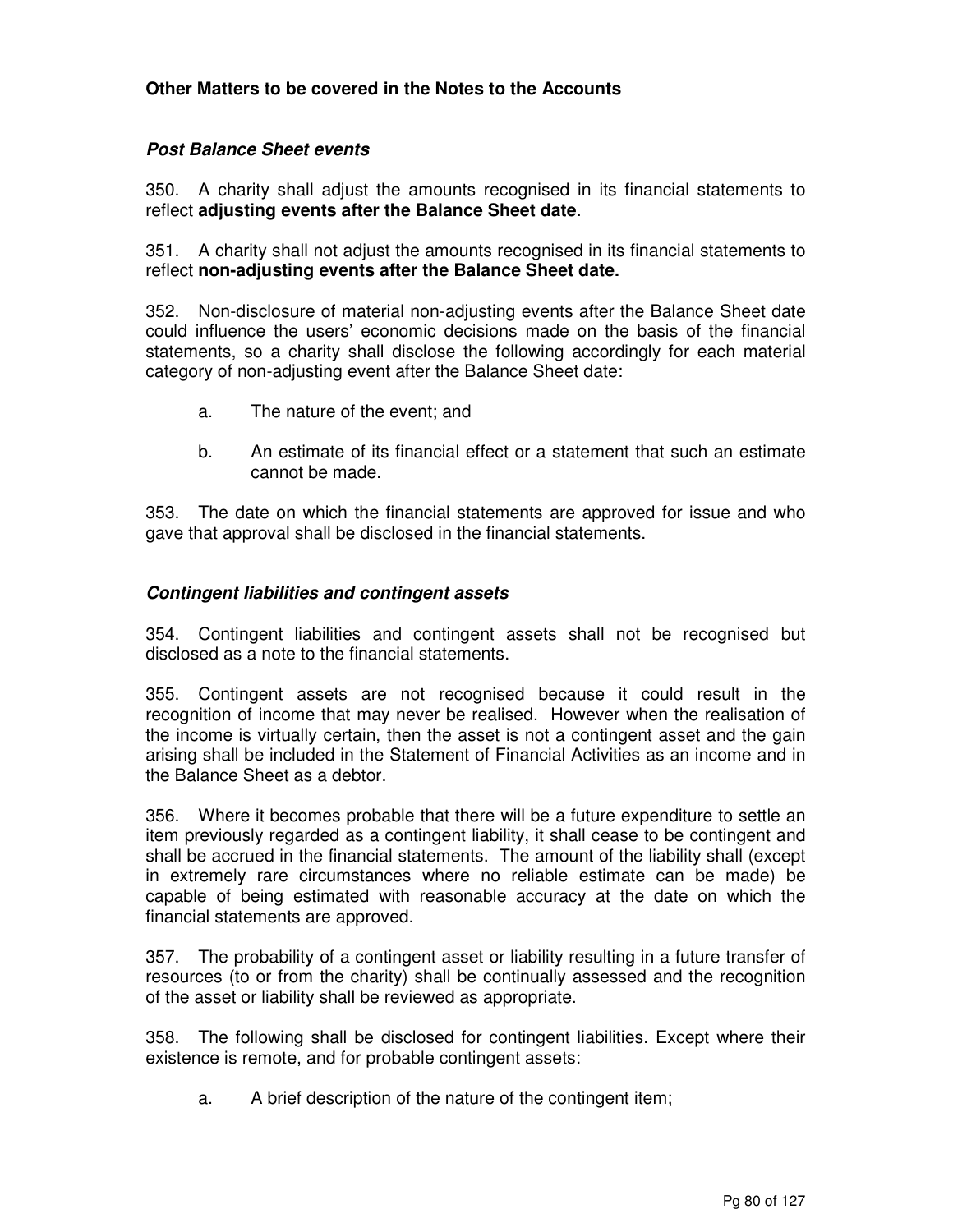- b. Where practicable, an estimate of its financial effect (If such an estimate cannot be made, the financial statements shall explain why it is not practicable to make such an estimate); and
- c. Its legal nature.

359. Where practicable, the aggregate amount, or estimated amount, of contracts for capital expenditure not provided for must be disclosed. Details of any other financial commitments not provided for which are relevant to assessing the charity's state of affairs must also be disclosed.

360. Particulars must be given of any charge on the assets of the charity to secure the liabilities of any other person, including where practicable, the amount secured.

361. Material contingent assets and liabilities shall be disclosed in the notes to the financial statements unless the probability of a future transfer of resources (to or from the charity) is extremely remote - in which case no disclosure is necessary.

362. Where there is more than one contingent asset or liability, they may be sufficiently similar in nature for them to be grouped together as one class and be disclosed in a single statement.

363. Where a liability has been accrued but there is still a contingent liability arising from the same set of circumstances then the notes to the financial statements shall link the provision and the contingent liability.

### **Guarantees**

364. All material guarantees given by the charity, and the conditions under which liabilities might arise as a result of such guarantees, shall be disclosed in a note to the financial statements according to paragraph 358.

### Loan Liabilities

365. If any specific assets (whether land or other property) of the charity are subject to a mortgage or charge given as security for a loan or other liability, a note to the financial statements shall disclose:

- a. Particulars of the assets which are subject to the mortgage or charge; and
- b. The amount of the loan or liability and its proportion to the value of the assets mortgaged or charged.

366. The amounts and interest and repayment terms of all inter-fund loans (including any loans from permanent endowment and summarised, if necessary) shall be disclosed in the notes to the financial statements.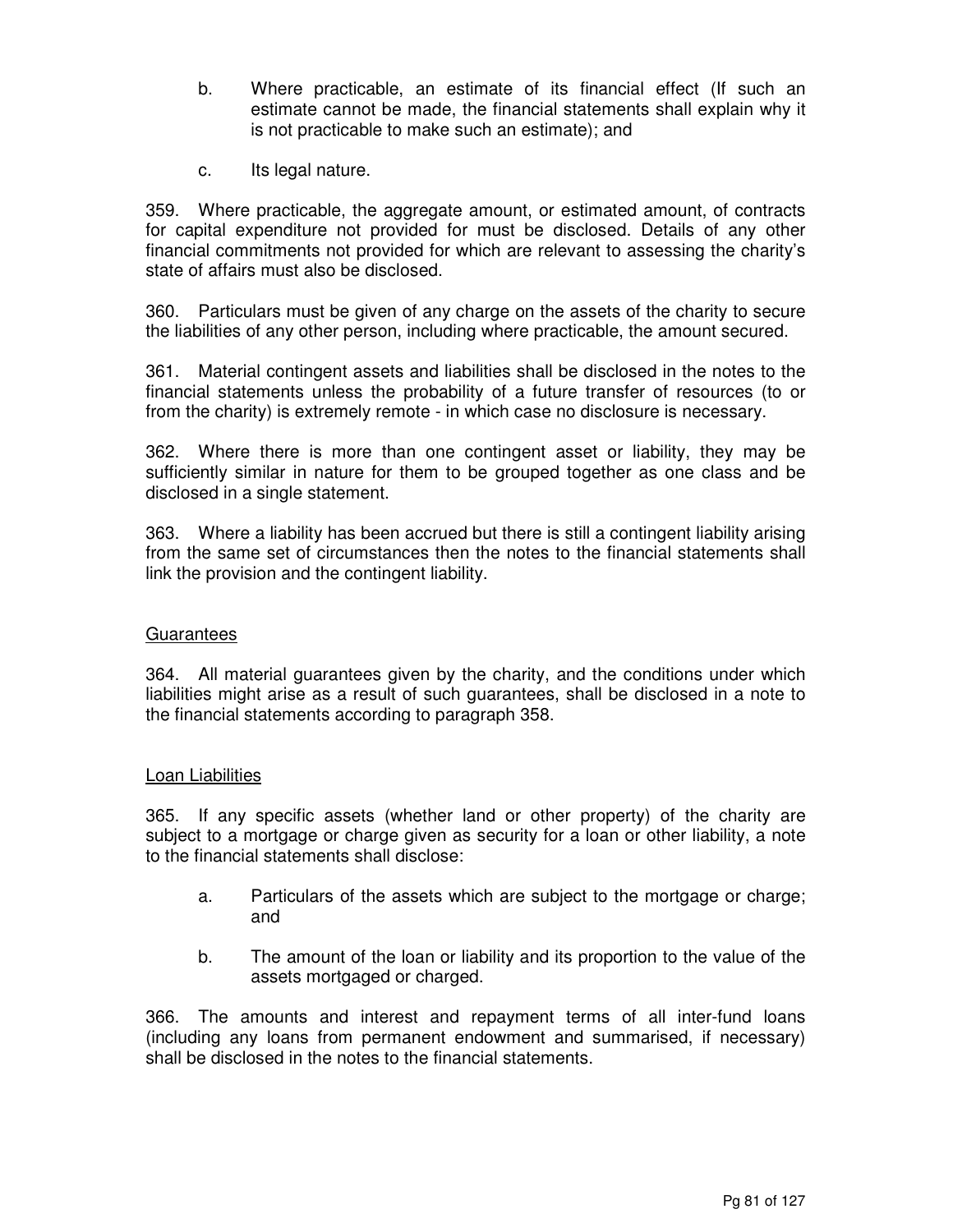## **Related party disclosures**

#### General

- 367. Related parties include all of the following:
	- a. Any charity trustee and custodian trustee of the charity;
	- b. Any person or body:
		- i. With either the power to appoint or remove a significant proportion of the charity trustees of the charity. All or a majority of the charity trustees shall always be treated as a "significant proportion". Fewer than 50% of the charity trustees may be a "significant proportion" if they collectively have a dominant influence on the operation of the charity, as, for example, is likely to be the case if one body has the power to appoint/remove 7 of a body of 15 charity trustees, and 8 other different bodies had the right to appoint/remove 1 each; or
		- ii. Whose consent is required for the exercise of any of the discretions of those charity trustees; or
		- iii. Who is entitled to give directions to those charity trustees as to the exercise of any of those discretions.
	- c. Any charity/legal entity connected with the charity, and/or any charity trustee/director of such a charity/legal entity. A charity/legal entity connected with a charity in either of these situations:
		- i. It is controlled by the charity. "Controlled" means that the charity is able to decide that the affairs of this other charity/legal entity are conducted in accordance with the charity's wishes, where it is charity trustee/board member of that legal entity or has power to appoint or remove a significant proportion of its charity trustees/board members. Or
		- ii. An interest in it is beneficially owned by the charity. "Interest" means that the charity is:
		- Interested in shares comprised in the equity share capital of the body of a nominal value of more than one fifth of that share capital; or
		- Entitled to exercise or control the exercise of more than one-fifth of the voting power at any general meeting of that body.
	- d. Any other legal entity with which it is commonly controlled**.** Common control exists if:
		- i. The same person, or persons have the right to appoint a majority of the charity trustees/board members of both or all the charities/legal entities; or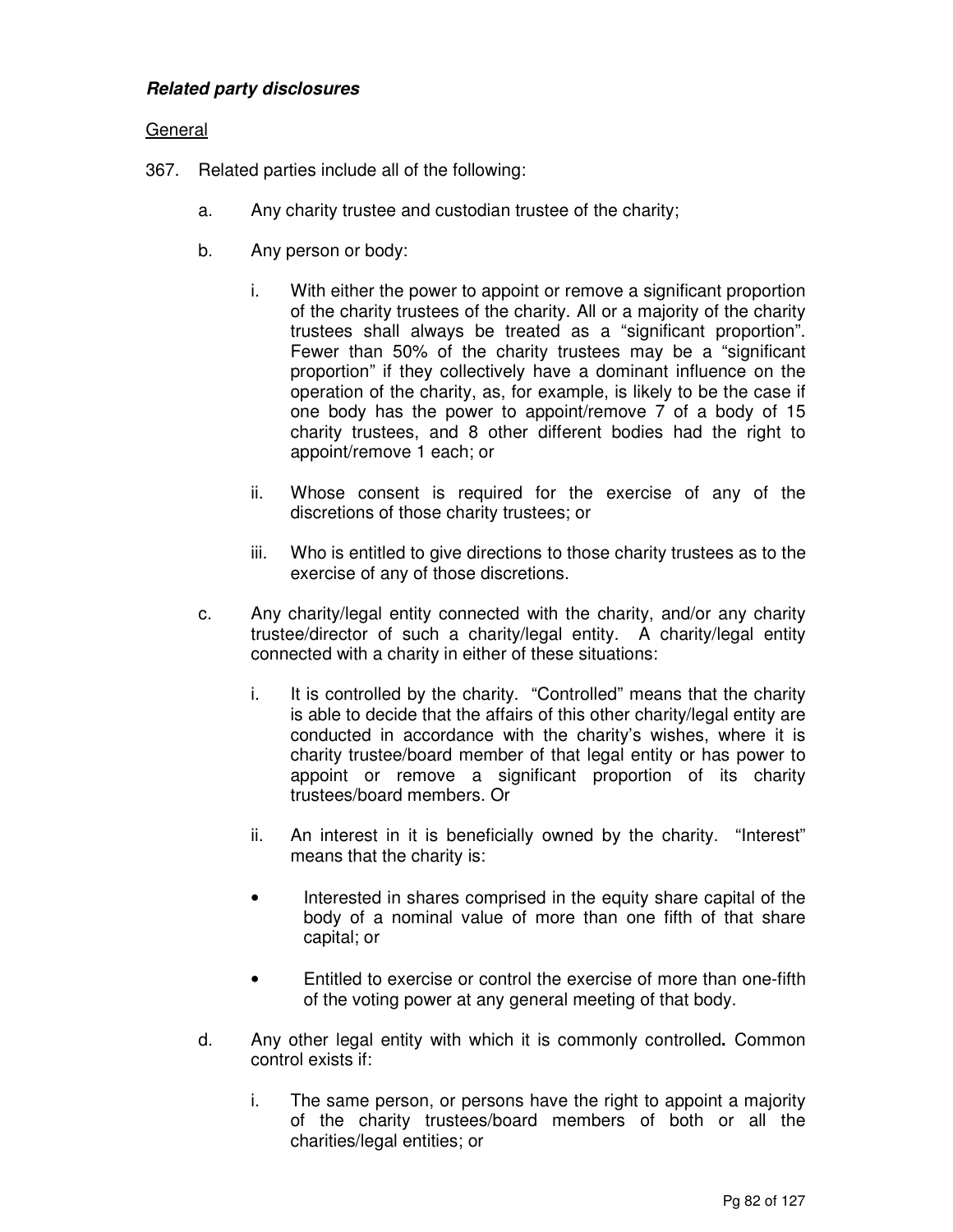ii. The same person, or persons, holds a majority of the voting rights in the administration of both or all of the charities.

Persons who are related with each other through family or business relationships shall be treated as the same person for the present purposes.

A charity is not necessarily related to another charity simply because a particular person happens to be a trustee of both. It will only be related if one charity subordinates its interests to the other charity in any transaction because of this relationship.

- e. Any officer, agent or employee of the charity having authority or responsibility for directing or controlling the major activities or income of the charity; and
- f. Any person connected to a person who is related to the charity including:
	- i. **Charity trustee's family members** or related person who may be expected to influence, or be influenced by, that person in their dealings with the charity;
	- ii. The charity trustees of any trust, not being a charity, the beneficiaries or potential beneficiaries of which include a charity trustee or related person or a person referred to in (i) as being connected with a charity trustee or to a related person, as the case may be
	- iii. Any business partner of a charity trustee or related person, or of any person referred to in (i) or (ii) as being connected with a charity trustee or to a related person, as the case may be
	- iv. Any body corporate, not being a company, which is controlled entirely by one or more charitable institutions, in which:
	- The charity trustee has, or the charity trustee and any other charity trustees or person or persons referred to in (i), (ii) or (iii) above as being connected with a charity trustee, taken together, have a participating interest; or
	- The related person has, or the related person and any other related parties of the charity, taken together, have a participating interest.
	- v. Any person or body who makes available to the charity the services of any person or body as a charity trustee is connected with a charity trustee.

368. Material transactions with related parties, irrespective of whether or not they are undertaken on an arm's length basis, shall be disclosed by way of a note to the financial statements. Such transactions might inhibit the charity from pursuing its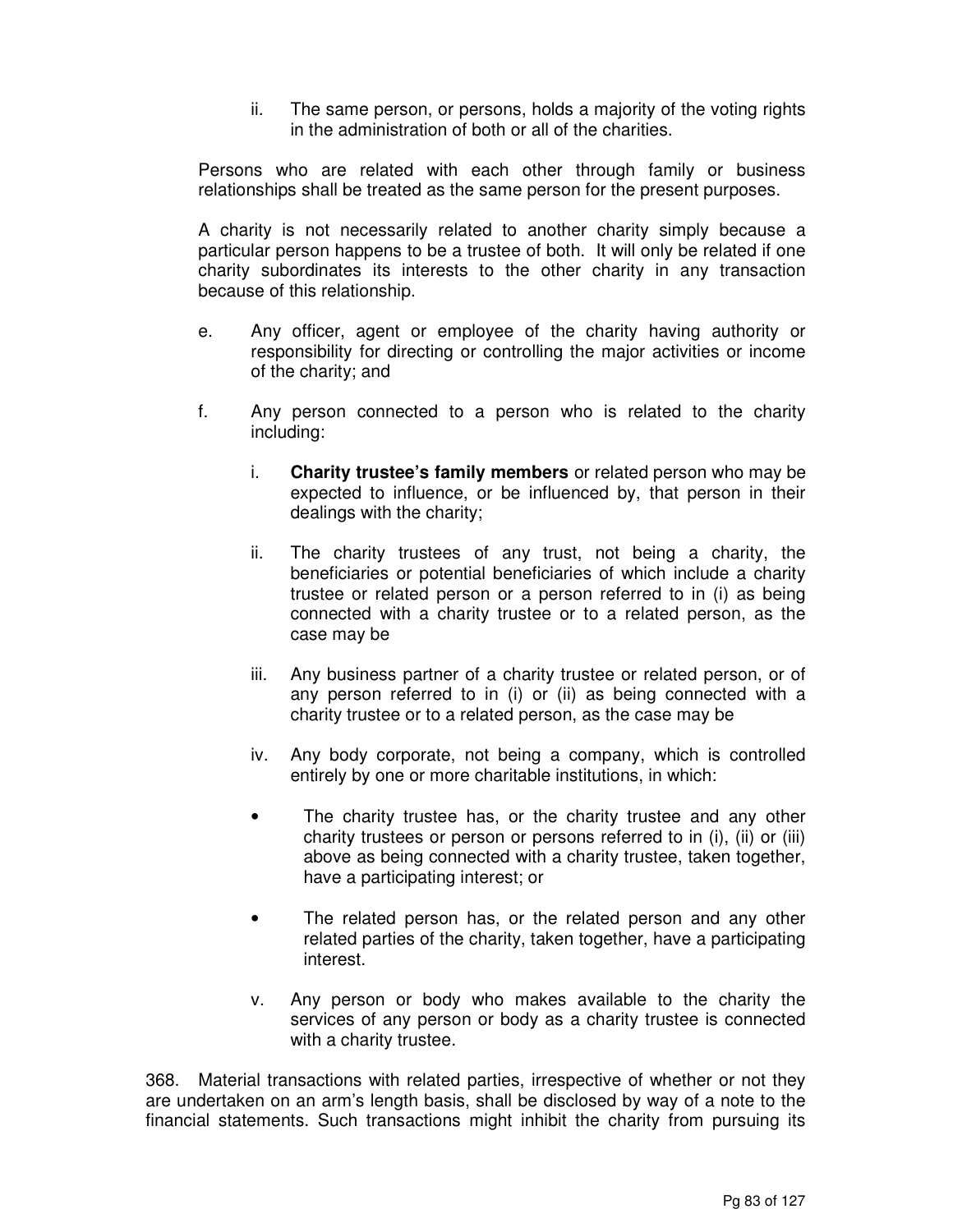own separate interests. Any decision by a charity to enter into a transaction ought to be influenced only by the consideration of the charity's own interests.

369. This requirement is reinforced by legal rules, which, in certain circumstances, can invalidate transactions where the charity trustees have a conflict of interest. This does not necessarily mean that all transactions with related persons are influenced by the consideration of interests other than the charities or that they are liable to invalidation.

370. Transparency is particularly important where the relationship between the charity and the other party or parties to a transaction suggests that the transaction could possibly have been influenced by interests other than that of the charity. It is possible that the reported financial position and results may have been affected by such transactions and information about these transactions is therefore necessary for the users of the charity's financial statements.

371. **Related party transactions** potentially include:

- a. Purchases, sales, leases and donations (including donations which are made in furtherance of the charity's objects) of goods, property, money and other assets such as intellectual property rights to or from the related party; and
- b. The supply of services by the related party to the charity, and the supply of services by the charity to the related party. Supplying services includes providing the use of goods, property and other assets and finance arrangements such as making loans and giving guarantees and indemnities.

Where the charity:

 $\overline{a}$ 

- a. Purchases, sells, leases, donates or transfers goods and other assets or liabilities;
- b. Renders or receives services;
- c. Provides or receives finance or financial support; (irrespective of whether a price is charged) to, from or on behalf of a related party; or
- d. Provides or receives any other payments or benefits, which are made to charity trustees under, express provisions of the governing document of a charity or in fulfilment of its charitable objectives.

then such material<sup>7</sup> transactions shall be disclosed, including:

- i. The names of the transacting related parties;
- ii. A description of the relationship between the parties (including the interest of the related party or parties in the transaction);
- iii. A description of the transactions;

 $^7$  The materiality of a related party transaction shall be judged in terms of its significance to the charity.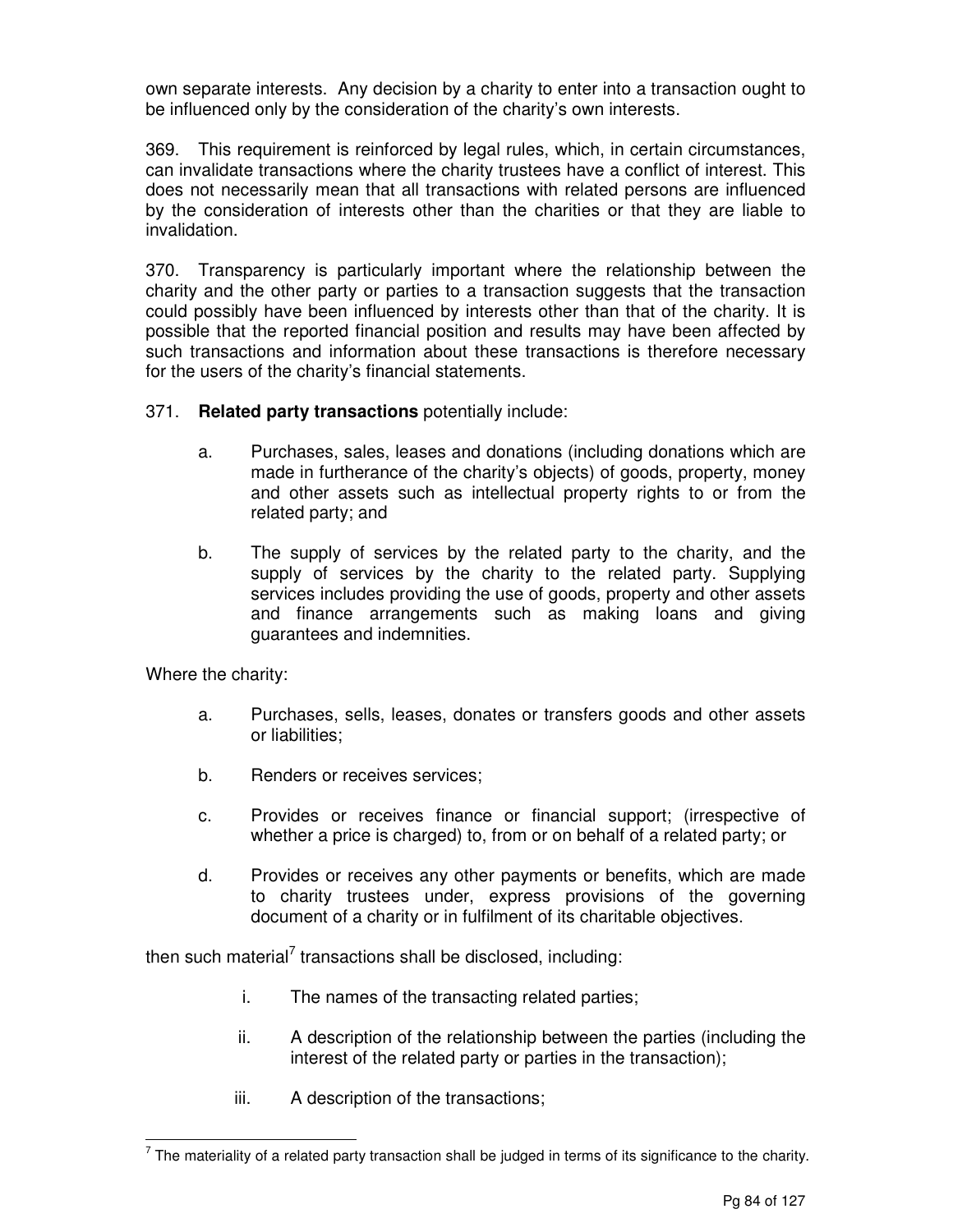- iv. The amounts involved;
- v. Any other elements of the transactions necessary for an understanding of the financial statements;
- vi. The amounts due to or from related parties at the Balance Sheet and provisions for doubtful debts due from such parties at that date; and
- vii. Amounts written off in the period in respect of debts due to or from related parties with explanation for such write offs.

372. Personal guarantees given by the charity trustees in respect of borrowings by the charity shall be disclosed in the notes to the financial statements.

373. Amounts included in the Statement of Financial Activities under "A1c: Investment Income" that were received or are receivable from group undertakings, shall be disclosed separately.

374. 'Interest Payable and Similar Charges' paid, or payable, to group undertakings, shall be shown separately.

375. Commitments which are undertaken on behalf of or for the benefit of (a) any parent undertaking or fellow subsidiary undertakings, or (b) any subsidiary undertaking of the charity, shall be disclosed separately from those commitments disclosed under paragraphs 358 – 361 and 391, and commitments undertaken under (a) shall be disclosed separately from those undertaken under (b).

376. Other transactions with related parties may be disclosed on an aggregated basis (aggregation of similar transactions by type of related party), unless disclosure of an individual transaction, or connected transactions, is necessary for an understanding of the impact of the transactions on the financial statements of the charity or is required by law.

377. Certain related party transactions that are unlikely to influence the pursuance of the separate independent interests of the charity, need not be disclosed unless there is evidence to the contrary. Examples include:

- a. Donations received by the reporting charity from a related party, so long as the donor has not attached conditions which would, or might, require the charity to alter significantly the nature of its existing activities if it were to accept the donation (but any material grant by the reporting charity to a charity which is a related party shall be disclosed);
- b. Minor or routine unremunerated services provided to a charity by people related to it;
- c. Contracts of employment between a charity and its employees (except where the employees are the charity trustees or people connected with them);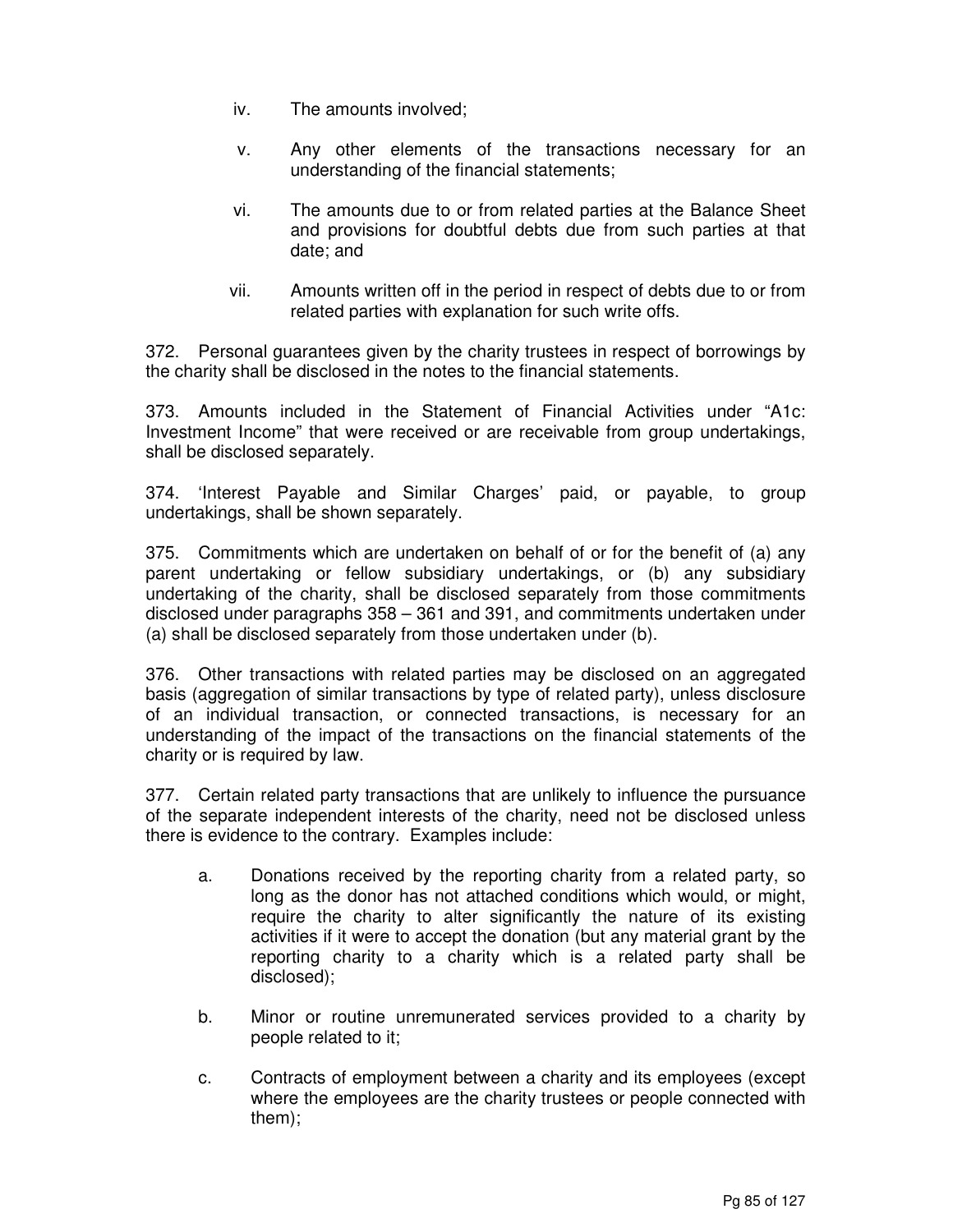- d. Contributions by a charity to a **defined contribution plan** for the benefit of employees;
- e. Sales of minor articles from a charity to a related party, where these minor articles are offered for sale to the general public on the same terms;
- f. Provision of services to a related party who receives the services as part of a wider beneficiary class, and on the same terms as other members of the class; and
- g. Payment or reimbursement of out-of-pocket expenses to a related party, including the charity trustees or people related to the charity trustees. (Including a charity trustee or person connected with a charity trustee - see paragraphs 379 - 380).

# **Charity Trustees' Remuneration and Benefits**

#### Remuneration and Benefits

378. Unlike in the case of the directors of commercial companies, it is not the normal practice for charity trustees or people connected with them, to receive remuneration or other benefits from the charities for which they are responsible, or from institutions connected with those charities. Detailed disclosures of remuneration and benefits are therefore required where the related party is a charity trustee, or a person connected with a charity trustee. Where the related party is a charity trustee or a person connected with a charity trustee, the following points shall apply for the reporting on the transactions with such related parties:

- a. Unless one of the exceptions in the above paragraph 377 applies, the transaction shall always be regarded as material, and be disclosed regardless of its size.
- b. Each type of related party transaction must be separately disclosed. For example, particulars of the remuneration paid to each charity trustee or person connected with a charity trustee, shall be disclosed individually in the notes. Where the charity has made any defined contribution plan arrangements for charity trustees or persons connected with them, the amount of contributions paid and the accrued benefits must be disclosed in the notes for each related party.
- c. Where remuneration has been paid to a charity trustee or a person connected with a charity trustee, the legal authority under which the payment was made (e.g. provision in the governing document of the charity, order of the Court or Commissioner of Charities) shall also be disclosed as the basis for such remuneration.
- d. Where neither the charity trustees nor any persons connected with them have received any such remuneration, this fact shall be stated.

379. Disclosure is required for the expenditure that is related to the services provided by charity trustees in connection with the management of the affairs of the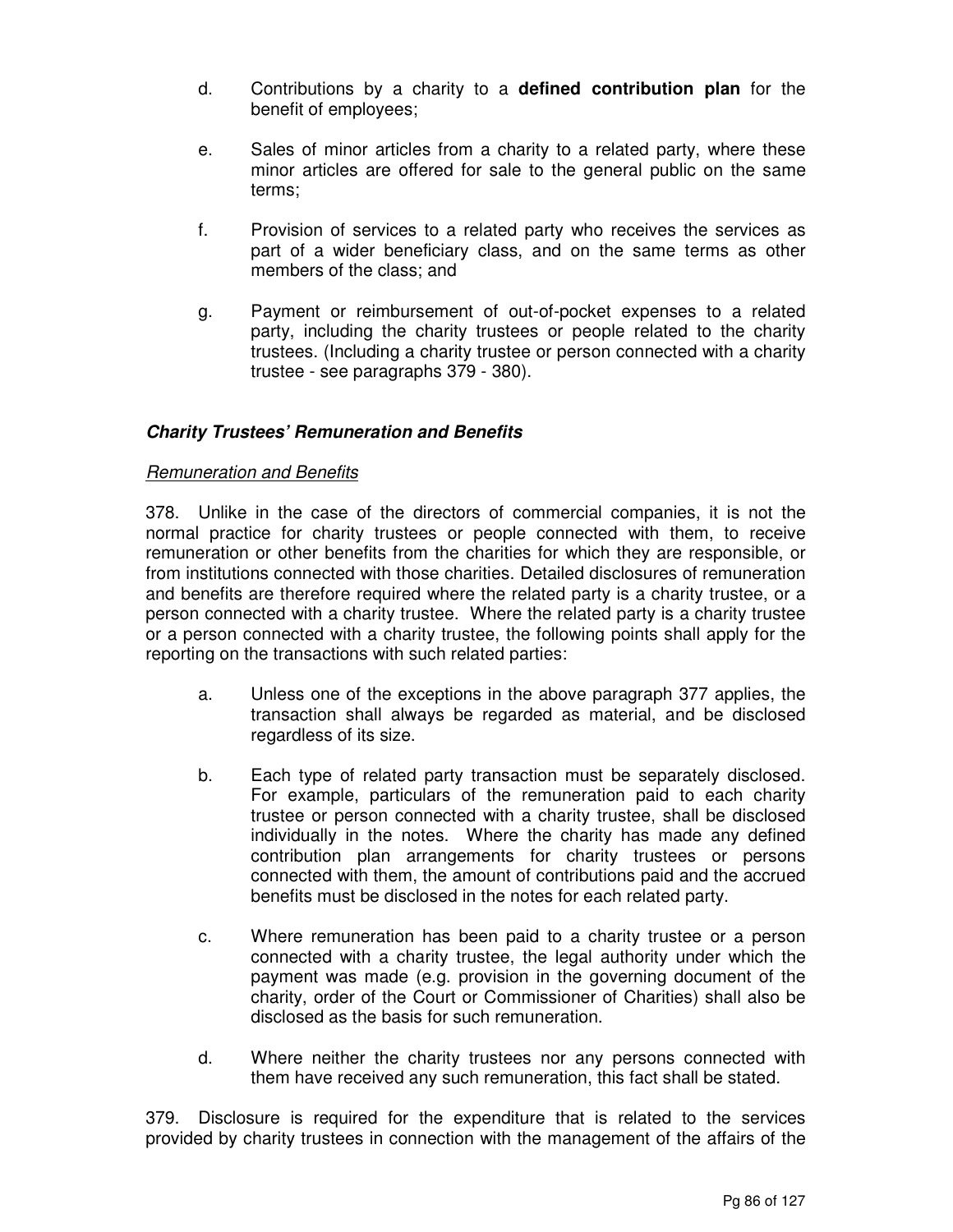charity or any of its subsidiaries, where the charity remunerates the charity trustees by:

- a. Reimbursement;
- b. Provision of allowances; or
- c. Direct payment or accrual of any amount of consideration<sup>8</sup> to third parties for making available services to the charity trustees; and

the following shall be disclosed in a note to the financial statements:

- a. Aggregate amount of these expenses;
- b. Nature of the expenses (e.g. travel, subsistence, entertainment, etc); and
- c. Number of charity trustees involved.

380. Where the charity trustees have received no such remuneration or benefits, this fact shall be stated.

381. No disclosure is required for the expenditures that are not related to the services provided by a charity trustee to the charity and the transactions are unlikely to influence the pursuance of the separate independent interests of the charity. These expenditures include but not limited to the following:

- a. Reimbursement of purchases made by the charity trustees who act as agents for the charity, e.g. payment for stationery or refreshment; and
- b. Routine expenditure that is attributable collectively to the services provided to the charity trustees, e.g. the hire of a room for meetings or providing reasonable refreshment at the meeting.

### Advances, Credits and Guarantees

 $\overline{a}$ 

382. Disclosure is required for the following charity trustees' benefits by way of advances, credits and guarantees:

- a. Advances and credits granted by the charity to its charity trustees; and
- b. Guarantees of any kind entered into by the charity on behalf of its charity trustees.

For the purposes of this section, the charity trustees of a charity are the persons who were a trustee at any time in the financial year to which the financial statements relate.

383. The information required for an advance or credit is as follows:

 $8$  The reference to consideration includes benefits other than in cash and the estimated money value of such benefits and their nature must be disclosed.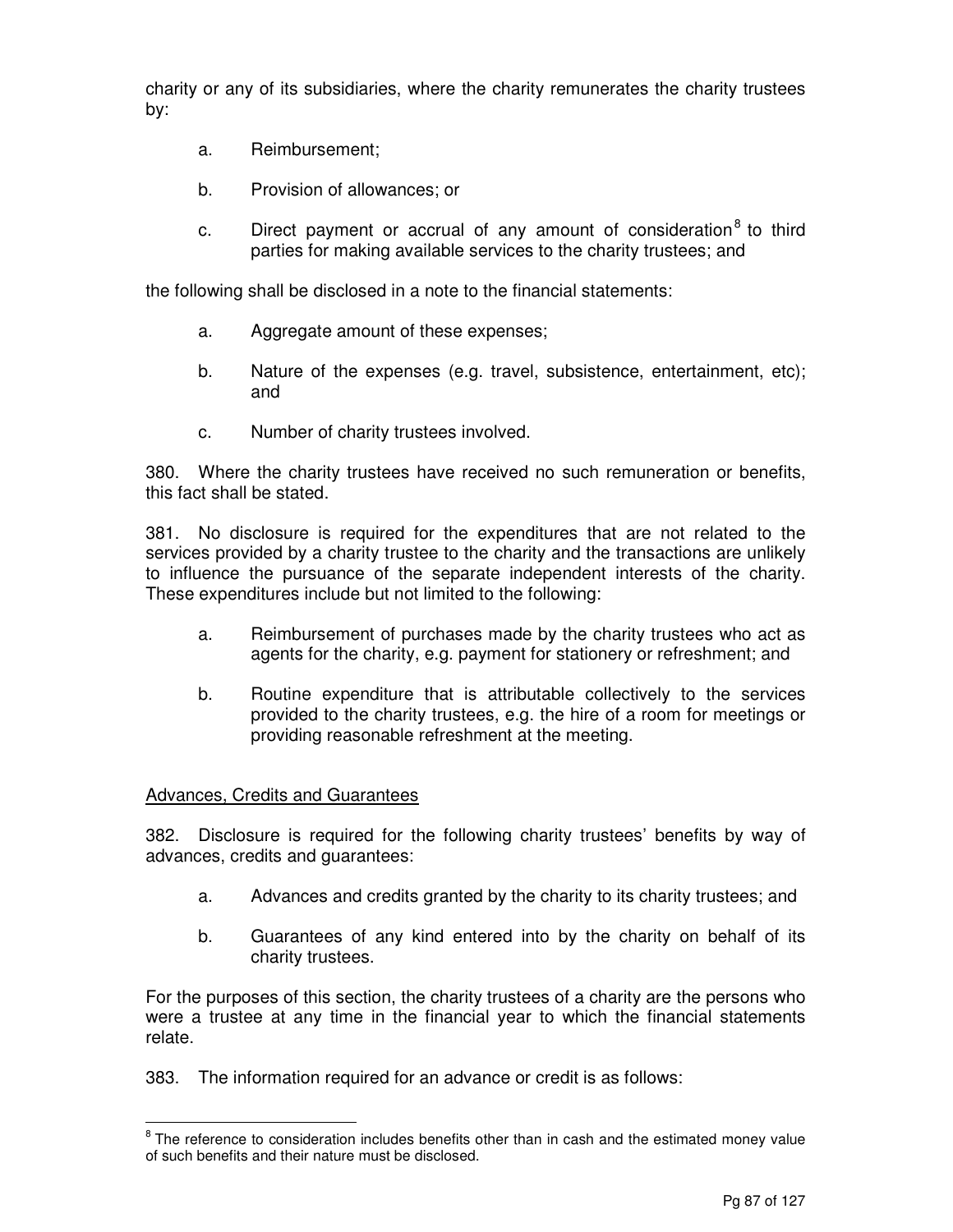- a. Its amount;
- b. An indication of the interest rate;
- c. Its main conditions; and
- d. Any amounts repaid.
- 384. The information required for a guarantee is as follows:
	- a. Its main terms;
	- b. The amount of the maximum liability that may be incurred by the charity (or its subsidiary); and
	- c. Any amount paid and any liability incurred by the charity (or its subsidiary) for the purpose of fulfilling the guarantee (including any loss incurred by reason of enforcement of the guarantee).

385. The total amounts stated under paragraphs 383(a); 383(d); 384(b) and 384(c) above must also be disclosed in the notes to the financial statements.

386. The requirements of this section apply in relation to every advance, credit or guarantee subsisting at any time in the financial year to which the financial statements relate:

- a. Whenever it was entered into;
- b. Whether or not the person was a charity trustee of the charity in question at the time it was entered into.

387. In the case of an advance, credit or guarantee involving an organisation that was the charity's subsidiary undertaking, whether or not the organisation was a subsidiary undertaking at the time it was entered into.

### **Employee Benefits**

388. The following details on **employee benefits** expense shall be disclosed in the notes to the financial statements, providing sub-categories according to the manner in which the charity's activities are organised:

- a. Total **short-term employee benefits**, giving the split between gross salaries and bonuses, Central Provident Fund contributions and Foreign Worker Levy, taxable benefits in kind and other short-term employee benefits for the year;
- b. Average number of staff during the year shall be provided; and
- c. An estimate of the average number of full time equivalent employees for the year, where material to the disclosure, e.g. due to the number of part-time staff.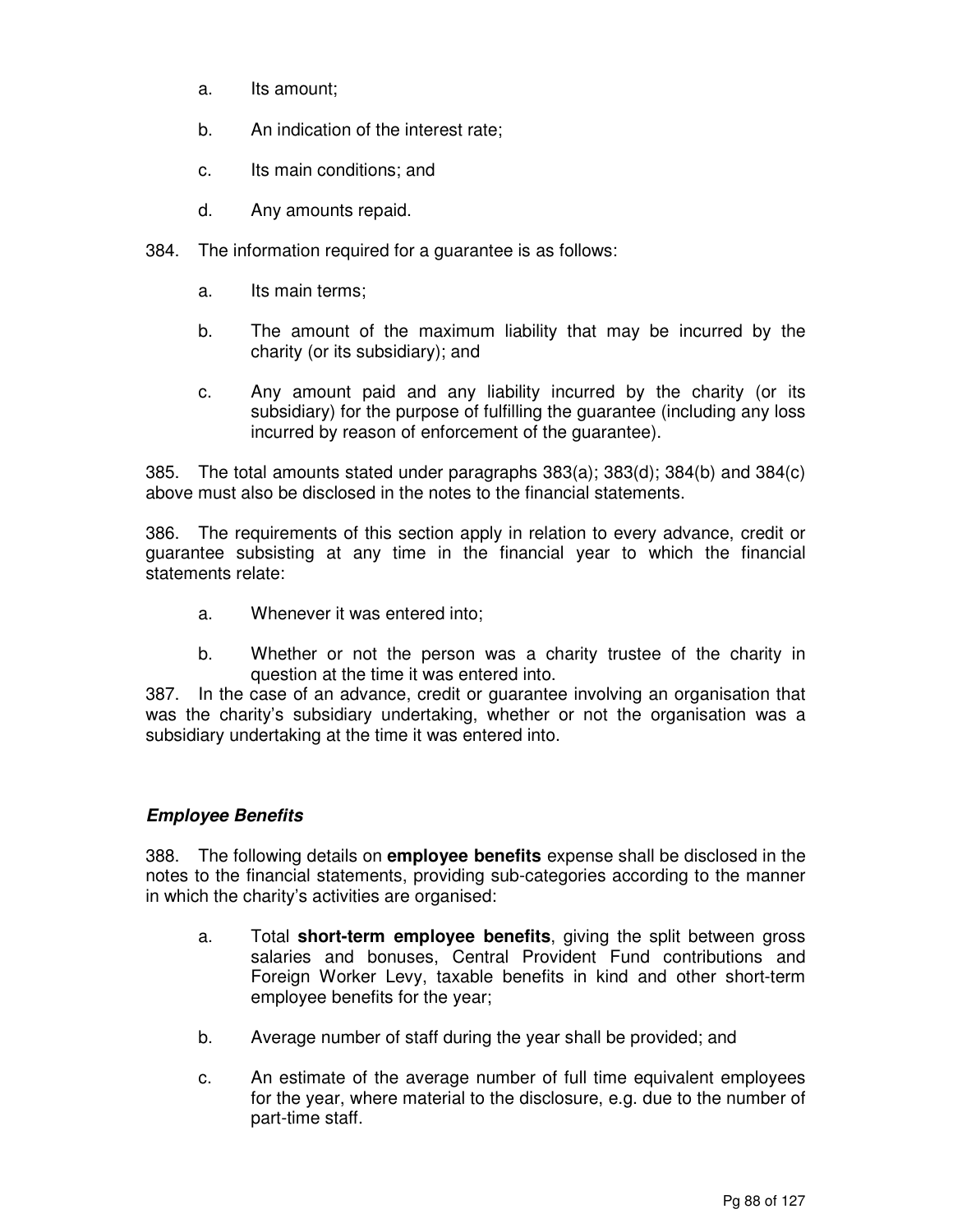389. The following details on employee benefits expense shall be disclosed in the notes to the financial statements, providing sub-categories according to the manner in which the charity's activities are organised:

390. An entity shall disclose key management personnel compensation in total and for each of the following categories:

- a. Short-term employee benefits;
- b. **Post-employment benefits**;
- c. Other long-term benefits;
- d. **Termination benefits**; and
- e. Any incentives payment.

391. Particulars must be given of any employee benefits commitments included under any provision shown in the charity's Balance Sheet and any such commitments for which no provision has been made. Where any such commitment relates wholly or partly to employee benefits payable to past charity trustees and employees of the charity, separate particulars must be given of that commitment, so far as it relates to such retired benefits.

### Ex-gratia Payments

- 392. **Ex-gratia payment** is the total amount or value of any:
	- a. Payment;
	- b. Non-monetary benefit;
	- c. Other expenditure of any kind; or
	- d. Waiver of rights to property to which a charity is entitled,

which is made not as an application of funds or property for charitable purposes but in fulfilment of a compelling moral obligation shall be disclosed in the notes to the financial statements.

# **Parent** <sup>9</sup>

 $\overline{a}$ 

393. There shall be disclosure of the related party relationship when another party has **control** over the charity.

 $9$  Information need not be disclosed with respect to an organisation that is established under the law of a country outside Singapore or carries on business outside Singapore, if in the opinion of the charity trustees the disclosure would be seriously prejudicial to the operations of that organisation, or to the operations of the charity or any of its subsidiaries, and the Commissioner of Charities agrees that the information need not be disclosed. Where advantage is taken of this exemption, that fact shall be stated in a note to the charity's annual financial statements.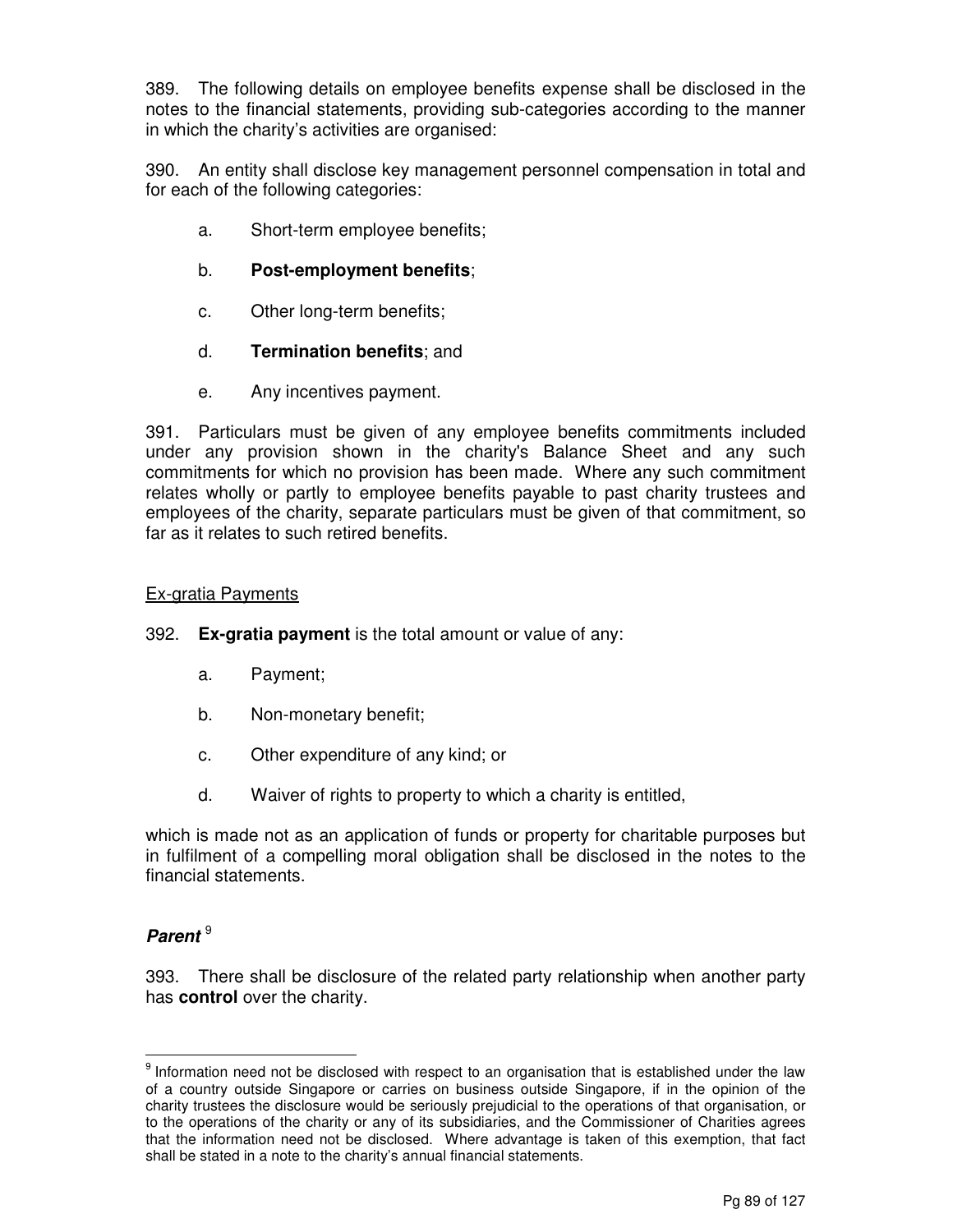394. If there is an ultimate controlling party, other than the immediate controlling party, there shall be disclosure of the charity's related party relationship with the ultimate controlling party. If the controlling party or the ultimate holding organisation is not known, that fact shall be disclosed. This information shall be disclosed irrespective of whether any transactions have taken place between the controlling parties and the charity.

395. Where the charity is a subsidiary, there shall be disclosure on the following information of the organisation that the charity trustees regard as the charity's ultimate parent:

- a. Name of the ultimate parent; and
- b. Its country of incorporation if outside Singapore and if known to the charity trustees.

396. Where the charity is a subsidiary, there shall be disclosure on the following information of the parent:

- a. The group of which it is a member, for which group financial statements are drawn up;
- b. If copies of either of the group financial statements referred to in (a) above are available to the public, the address from which they may be obtained; and
- c. Particulars of the shareholding or other means of control.

### **Subsidiaries**

397. The following information must be given where at the end of the financial year the charity has subsidiaries:

- a. The name of each subsidiary must be stated;
- b. If each subsidiary is incorporated outside Singapore, the country in which it is incorporated; if it is unincorporated, the address of its principal place of operations;
- c. Particulars of the parent charity's shareholding or other means of control such as power to appoint board members or directors;
- d. How its activities relate to those of the charity;
- e. The aggregate amount of its assets, liabilities and reserves as at the end of its relevant financial year; and
- f. A summary of its turnover and expenditure and its profit or loss for the year (or equivalent categories for charitable subsidiary).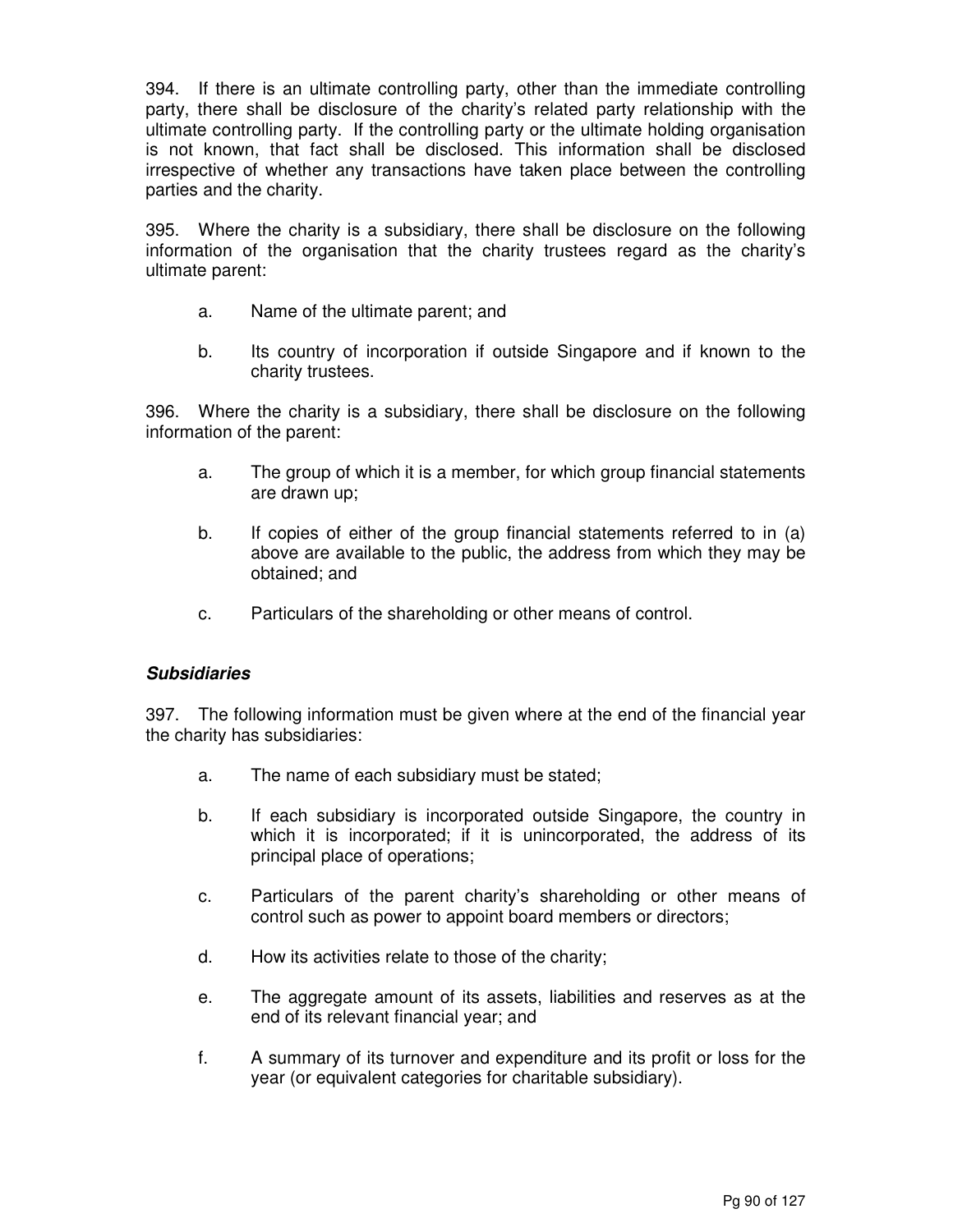398. Disclosure must be given in relation to shares of each class held by the charity in a subsidiary $^{10}$  –

- a. The identity of the class; and
- b. The proportion of the nominal value of the shares of that class represented by those shares.

The shares held by the charity itself must be distinguished from those attributed to the charity, which are held by or on behalf of a subsidiary.

- 399. That information need not be given if:
	- a. The charity is exempted by virtue of this CAS from the requirement to prepare group financial statements; or
	- b. It is not material.
- 400. The "relevant financial year" of a subsidiary is
	- a. If its financial year ends with that of the charity, that year; and
	- b. If not, its financial year ending last before the end of the charity's financial year.

### **Membership of certain undertakings**

401. The following information must be given where at the end of the financial year the charity is a member of a **qualifying undertaking**:

- a. The name and legal form of the undertaking; and
- b. The address of the undertaking's registered office (whether in or outside Singapore) or, if it does not have such an office, its head office (whether in or outside the Singapore).

402. Where the undertaking is a qualifying partnership there must also be stated in the notes to the charity's financial statements that the partnership is dealt with on a consolidated basis in group financial statements prepared by (i) a member of the partnership established under law, or (ii) a parent undertaking of such a member.

### **Disclosure of Accounting Policies**

 $\overline{a}$ 

403. Charity trustees shall explain in the notes to the financial statements the accounting policies they have adopted to deal with material items. Explanations may be brief, but they shall be clear, fair and accurate. Changes to any of the policies that result in a material adjustment to prior periods shall be disclosed in detail.

 $10$  Disclosure requirements for holdings in organisations other than subsidiaries are set out in paragraph 266.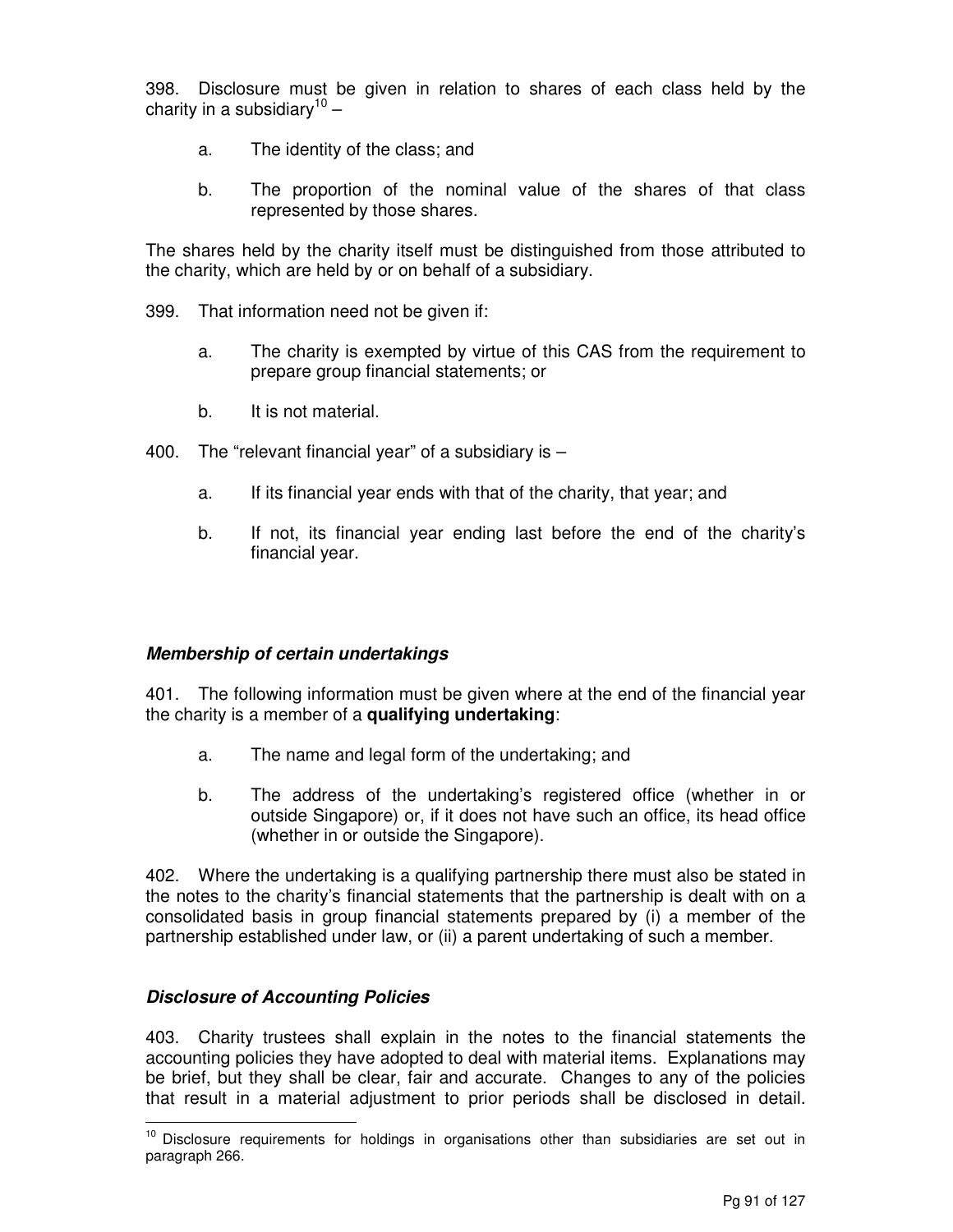Charity trustees shall only include those notes, which are relevant to their charity. The following are some examples of matters for which the accounting policies shall be explained where the amounts involved are material:

#### Income Policy Notes

404. The policy for including each type of material income shall be given, which includes but not limited to the following:

- a. A description of when a legacy is regarded as receivable;
- b. The basis of recognition of donations in kind and **donated services and facilities**, specifically covering when such items are not included in the Statement of Financial Activities and the methods of valuation;
- c. The basis of recognition of all grants receivable, including those for property, plant and equipment, and how the grants are analysed between the different types of income;
- d. Whether any income is deferred and the basis for any deferrals;
- e. The basis for including subscriptions for life membership;
- f. Whether the income from endowment funds is unrestricted or restricted; and
- g. Whether any income has been included in the Statement of Financial Activities net of expenditure and the reason for this.

### Expenditure Policy Notes

405. The policy for including each type of material expenditure shall be given, which includes but not limited to the following:

- a. The policy for the recognition of liabilities including constructive obligations shall be given. Where the liabilities are included as provisions, the point at which the provision is considered to become binding and the basis of any discount factors used in appropriate value calculations for long term commitments shall be given. This is particularly applicable to grants, the policy for which shall be separately identified.
- b. The policy for including items within the relevant activity categories of expenditure shall be given. In particular the policy for including items within:
	- i. Costs of generating funds;
	- ii. Charitable activities; and
	- iii. Governance costs.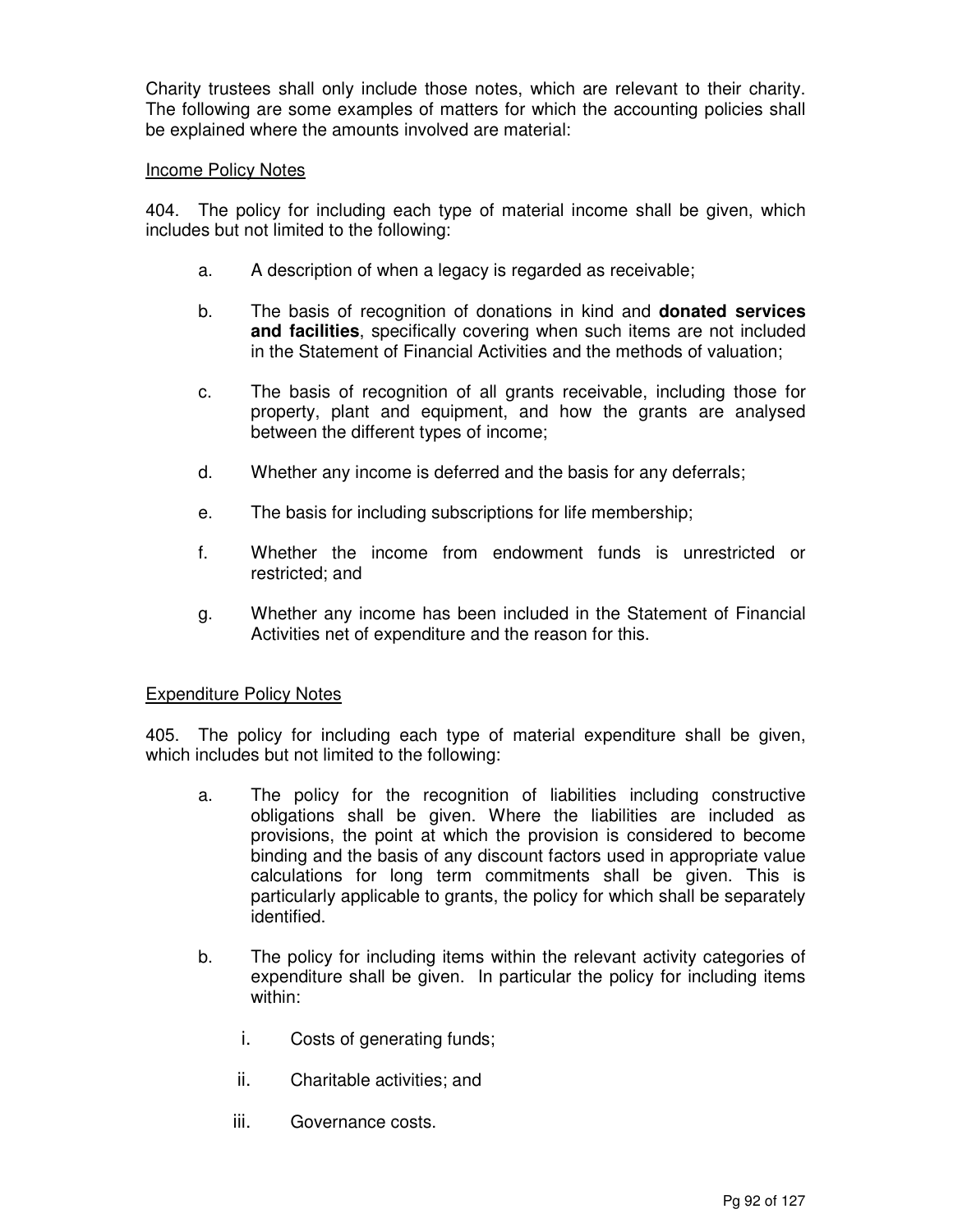c. The methods and principles for the allocation and apportionment of all costs between the different activity categories of expenditure in (b). This disclosure shall include the underlying principle i.e. whether based on staff time, staff salaries, space occupied or other. Where the costs apportioned are material, then further clarification on the method of apportionment used is necessary, including the proportions used to undertake the calculations.

### Assets Policy Notes

406. The policy for capitalisation of property, plant and equipment for charity use shall be stated, which includes but not limited to the following:

- a. Whether each class of asset is included at cost, valuation or revaluation and the method of valuation where applicable;
- b. The value below which property, plant and equipment are not capitalised;
- c. Whether or not "Preservation of Monuments" assets are capitalised and if not, the reason why (e.g. lack of reliable information, cost/benefit reason etc), specifying the acquisition and disposal policies for such assets;
- d. The rates of depreciation applying to each class of property, plant and equipment; and
- e. The policy with respect to impairment reviews of property, plant and equipment.

407. The policy for including investments in the financial statements shall be given. This shall be at market value but may need to be modified for the valuation of:

- a. Investments not listed on a recognised stock exchange;
- b. Investment properties; and
- c. Investments in subsidiary undertakings.

408. The basis of inclusion in the Statement of Financial Activities of unrealised and realised gains and losses on investments shall be stated.

409. The basis for inclusion of inventories and work in progress (where relevant the amount of unsold or unused goods and materials shall be given).

#### Funds Structure Policy Notes

410. A brief description shall be given of the different types of funds held by the charity, including the policy for any transfer between funds and allocations to or from designated funds. Transfers may arise, for example, where there is a release of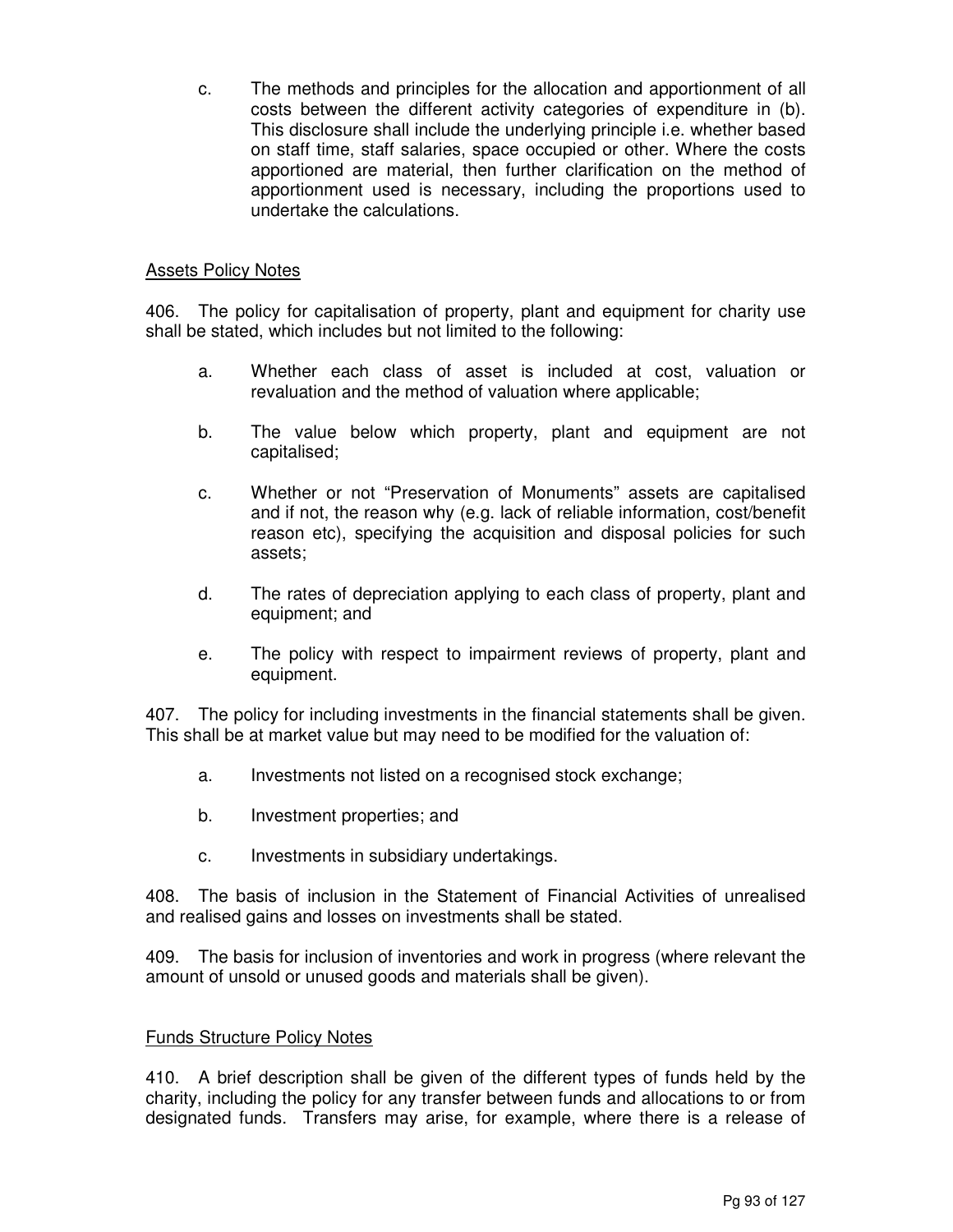restricted or endowed funds to unrestricted funds or charges are made from the unrestricted to other funds.

411. The policy for determining each designated fund shall be stated.

#### Other Policy Notes

- 412. These policies could include but not limited to the following:
	- a. Pension costs and any pension asset or liability;
	- b. Foreign exchange gains and losses;
	- c. Treatment of exceptional items;
	- d. Treatment of finance and operating leases; and
	- e. Treatment of irrecoverable GST.

### **Statement of Cash Flows**

#### Introduction

413. A charity shall prepare a statement of cash flows in accordance with the requirements of this standard and shall present it as an integral part of its financial statements for each period for which financial statements are presented. Cash flow information provides users of financial statements with a basis to assess the ability of the charity to generate cash and cash equivalents and the needs of the charity to utilise those cash flows.

### **Structure**

414. The analysis of the cash movements shall accord with the charity's operations as reported in its Statement of Financial Activities, and be given in appropriate detail.

415. Movements in endowments shall not be included in cash flows from "**operating activities**" but shall be treated as increases or decreases in the financing section. This is achieved as follows:

- a. Cash donations to endowment shall be treated as additions to endowment in the "financing" section;
- b. The receipts and payments from the acquisition and disposal of investments shall be shown gross in the "capital expenditure and financial investment" section of the cash-flow statement. A single row shall then be included in this section showing the net movement in cash flows attributable to endowment investments. A corresponding row shall be included in the "financing" section for the same amount.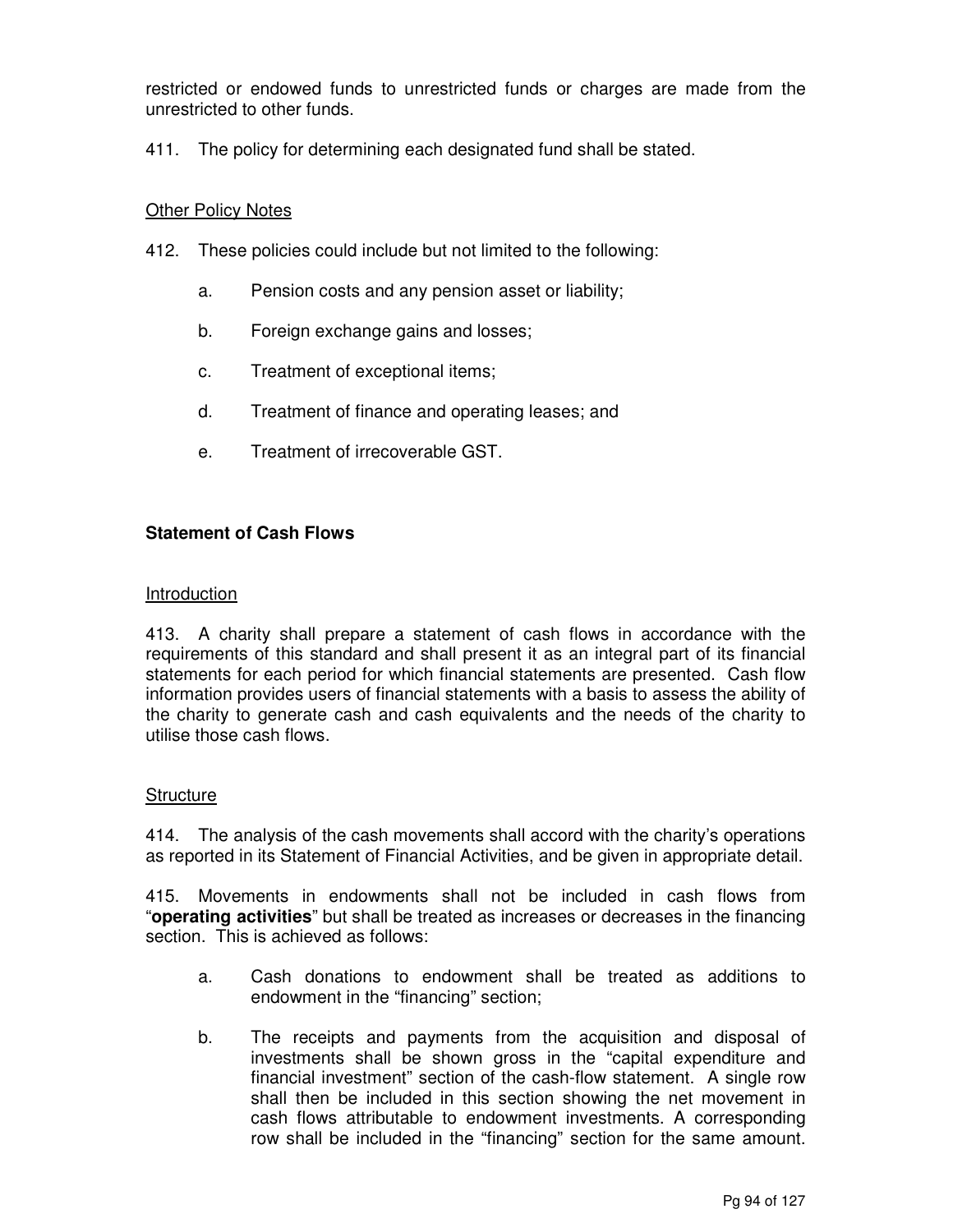The row in the "financing" section shall reflect the cash into/(cash out of) the endowment fund whereas it will be the opposite direction in the "capital expenditure and financial investment" section; and

c. On the rare occasion when payments are made out of permanent endowment this shall be shown as a decrease in the "financing" section.

416. The disclosure requirements will depend upon the exact basis of preparation and content of the cash flows statement for each charity but the following are some of the more common disclosures:

- a. Major transactions not resulting in cash movements shall be disclosed in the notes if necessary for an understanding of the underlying transactions. For instance, the release of expendable endowment;
- b. Cash (and any financing) movements shall be reconciled to the appropriate opening and closing Balance Sheet amounts; and
- c. A reconciliation of cash flows from "operating activities" within the cash flows statement to the net income/expenditure in the Statement of Financial Activities.

### **Special Sections**

### **Taxation**

### General

417. Where applicable, **current tax** and **deferred tax** shall be recognised in the Statement of Financial Activities.

418. The material components of the (current and deferred) tax charge (or credit) for the period shall be disclosed separately.

419. Any special circumstances that affect the overall tax charge or credit for the period, or may affect those of future periods, shall be disclosed by way of a note to the Statement of Financial Activities and their individual effects quantified. The effects of a fundamental change in the taxation basis shall be included in the tax charge or credit for the period, and separately disclosed on the face of the Statement of Financial Activities.

### Deferred tax

420. Deferred tax shall be provided using the liability method on **temporary differences** at the Balance Sheet date between the tax bases of assets and liabilities and their carrying amounts for financial reporting purposes.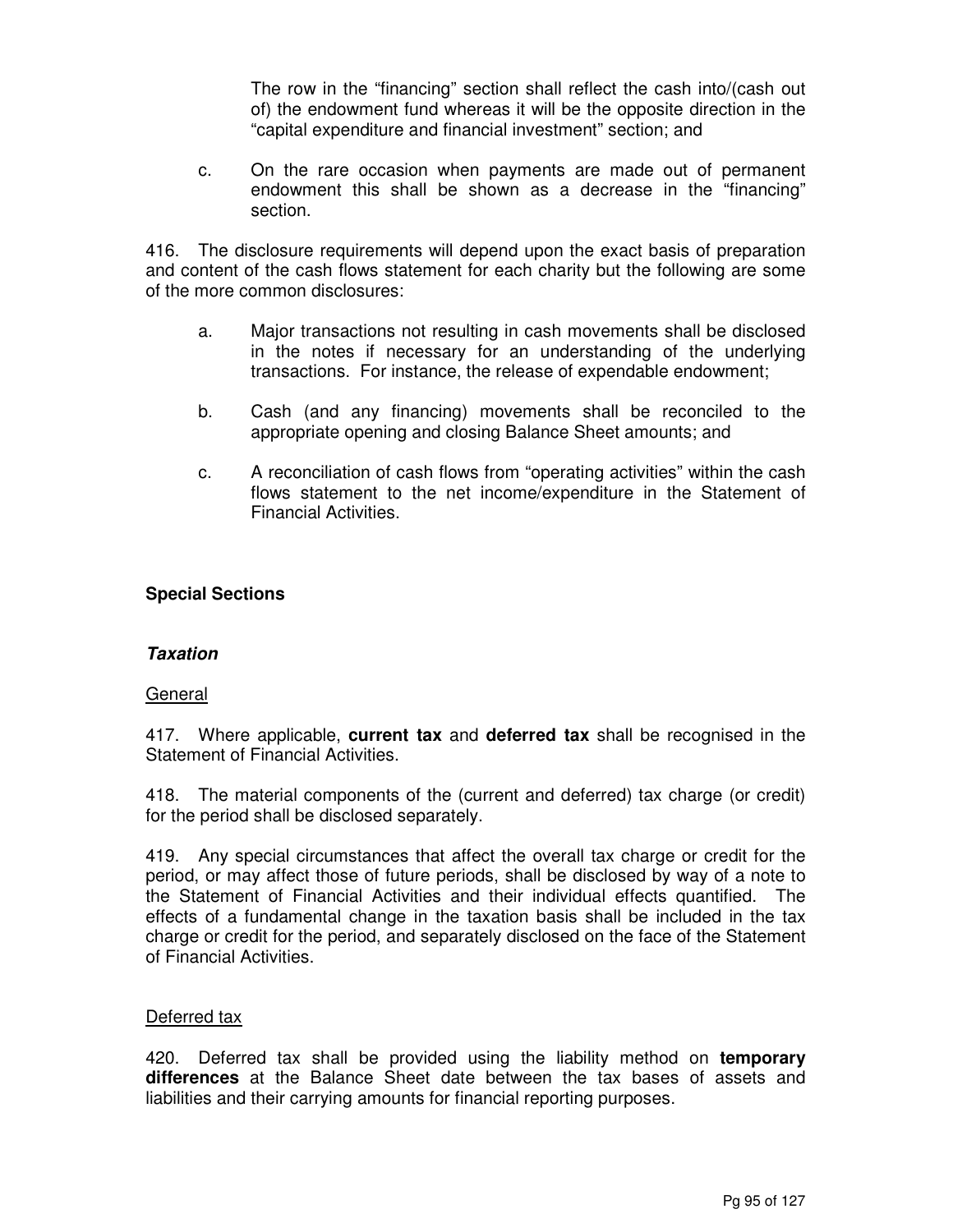- a. Where the deferred tax arises from the initial recognition of an asset or liability in a transaction that is not a business combination and, at the time of the transaction affects neither the accounting profit nor **taxable profit or tax loss**;
- b. In respect of temporary differences associated with investments in subsidiaries, associates and interests in joint ventures, where the timing of the reversal of the temporary differences can be controlled by the Group and it is probable that the temporary differences will not reverse in the foreseeable future; and
- c. In respect of deductible temporary differences and carry-forward of unused tax credits and unused tax losses, if it is not probable that taxable profit will be available against which the deductible temporary differences and carry-forward of unused tax credits and unused tax losses can be utilised.

421. The carrying amount of deferred tax assets shall be reviewed at each balance sheet date and reduced to the extent that it is no longer probable that sufficient taxable profit will be available to allow all or part of the deferred tax asset to be utilised. Unrecognised deferred tax assets shall be reassessed at each balance sheet date and recognised to the extent that it is probable that future taxable profit will allow the deferred tax asset to be utilised.

422. Deferred tax assets and liabilities shall be measured at the tax rates that are expected to apply to the year when the asset is realised or the liability is settled, based on tax rates and tax laws that have been enacted or substantively enacted at the Balance Sheet date.

423. Deferred taxes shall be recognised in the Statement of Financial Activities, except that deferred tax relating to items recognised directly in equity shall be recognised directly in equity and deferred tax arising from a business combination shall be adjusted against goodwill on acquisition.

# Goods and Services Tax (GST)

424. Income shown in the Statement of Financial Activities shall exclude GST payable or receivable. Irrecoverable GST allocable to property, plant and equipment and to other items disclosed separately in the financial statements shall be included in their cost where practicable and material.

### **Foreign currency translation**

425. Where sums originally denominated in foreign currencies have been brought into account under any items shown in the Balance Sheet or Statement of Financial Activities, the basis on which those sums have been translated into local currency must be disclosed.

426. Subject to the provisions of paragraph 428, each asset, liability, revenue or cost rising from a transaction denominated in a foreign currency shall be translated into the local currency at the exchange rate in operation on the date on which the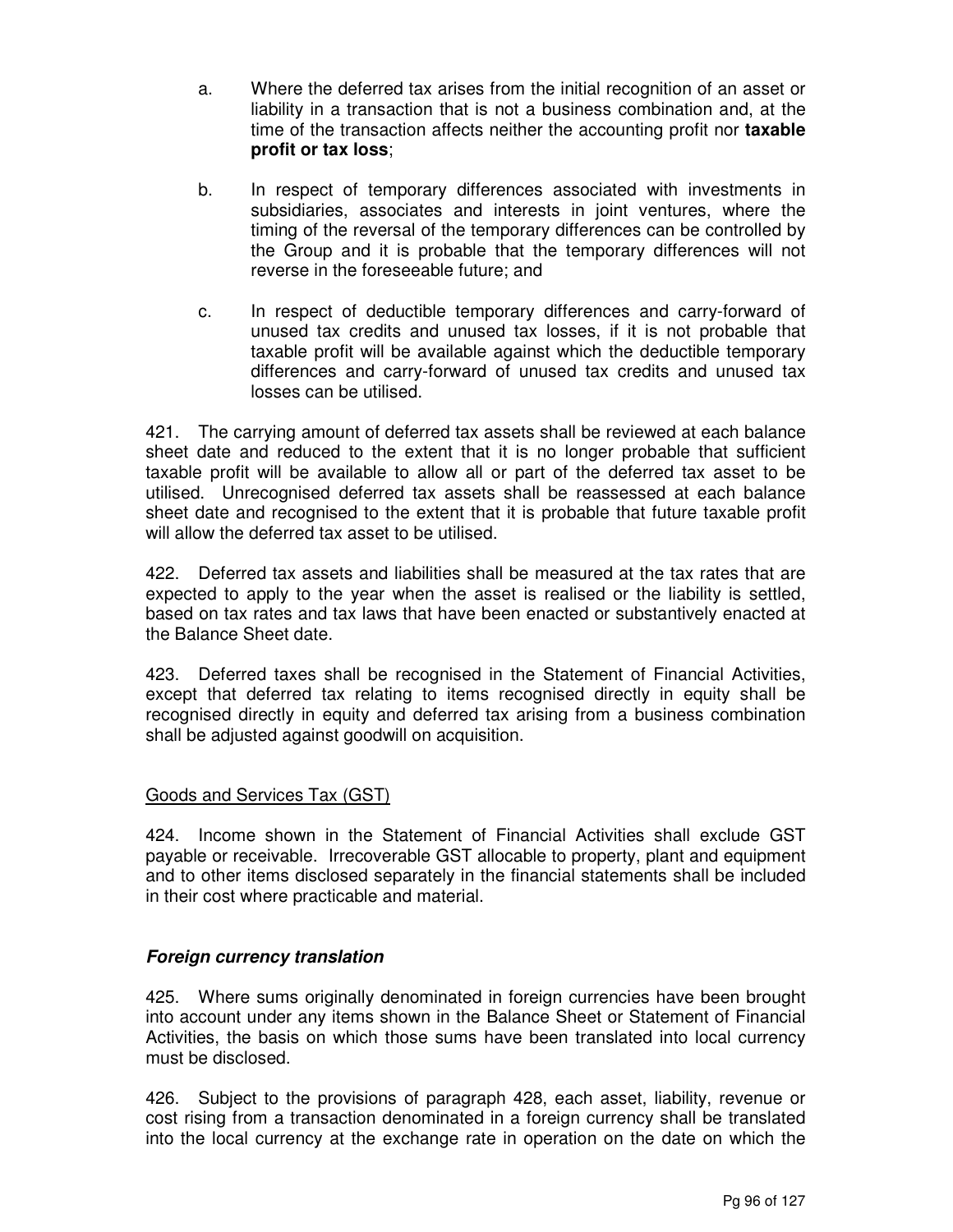transaction occurred; if the rates do not fluctuate significantly, an average rate for a period may be used as an approximation. Where the transaction is to be settled at a contracted rate, that rate shall be used. Where a trading transaction is covered by a related or matching **forward contract**, the rate of exchange specified in that contract may be used.

427. No subsequent translations shall normally be made once non-monetary assets have been translated and recorded.

428. At each Balance Sheet date, monetary assets and liabilities denominated in a foreign currency shall be translated by using the closing rate or, where appropriate, the rates of exchange fixed under the terms of the relevant transactions. Where there are related or matching forward contracts in respect of trading transactions, the rates of exchange specified in those contracts may be used.

429. All exchange gains or losses on settled transactions and unsettled monetary items shall be reported as part of the profit or loss for the period.

## **Consolidated Financial Statements**

### General

430. If at the end of a financial year, a charity subject to CAS is a parent, the charity trustees shall prepare consolidated financial statements for the year, on top of individual financial statements for the year. Consolidated financial statements are a set of financial statements prepared in addition to those prepared for the parent itself and to those prepared for each of the subsidiaries in its own right.

431. Charities utilise subsidiaries for a variety of purposes including undertaking non-charitable trading, for investment purposes and to carry out charitable activities. The difference between profit and not-for-profit undertakings is not sufficient in itself to justify non-consolidation. However where a subsidiary is a registered company, which is insolvent and is being wound up then the subsidiary can be excluded from consolidation.

432. Charities are required to comply with CAS upon consolidation, while noncharitable subsidiaries of a charity are required to comply with the standards that are applicable to them.

### Method of Consolidation

433. All items of income and expenditure shall be shown gross after the removal of intra-group transactions, and similar items are treated in the same way. For instance, income from activities to generate funds in the charity shall be combined with similar activities in the subsidiary, and charitable activities within the charity shall be combined with similar activities in the subsidiary. Similarly, costs of generating funds and/or governance costs in the subsidiary shall be aggregated with those of the charity.

434. Each charity shall choose appropriate category headings within the permissible format of the Statement of Financial Activities and suitable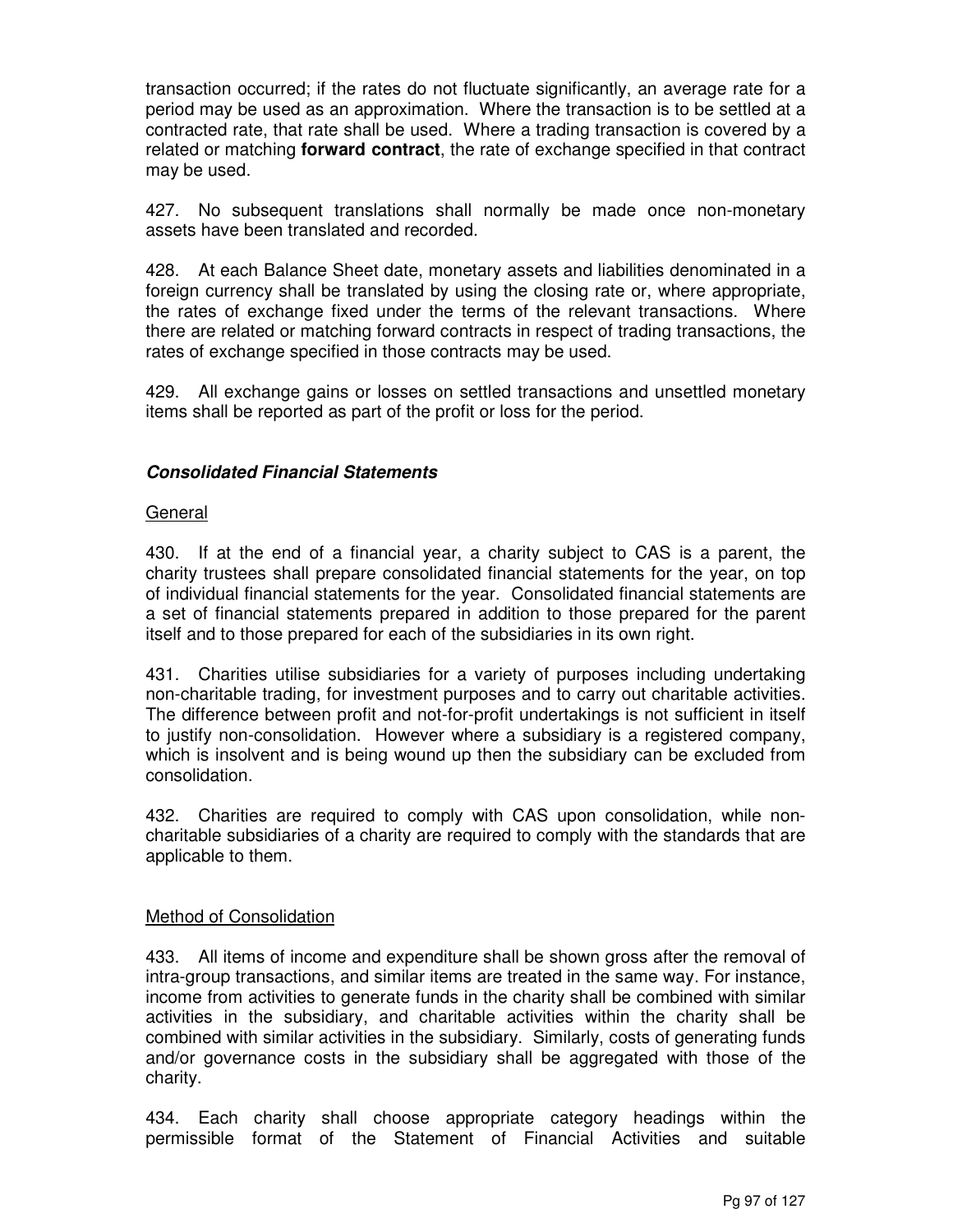amalgamations of activities. The headings used shall reflect the underlying activities of the group. If it is not possible to exactly match items between the subsidiary undertaking and the parent charity, segmental information shall be provided so that the results of the parent charity and each subsidiary undertaking are transparent.

### **Disclosure**

435. Where consolidated financial statements are prepared, the policy notes shall state the method of consolidation, and which subsidiaries or associated entities are included and excluded from the consolidation.

436. A charity shall, as far as practicable, present notes in a systematic manner. A charity shall cross-reference each item in the balance sheet and statement of financial activities and in the statement of cash flows to any related information in the notes.

437. The notes to the consolidated financial statements shall state the aggregate amount of the total investment of the charity in its subsidiaries and, unless the subsidiary is not material, in relation to each one:

- a. Its name and country of incorporation/registration;
- b. Particulars of the parent charity's shareholding or other means of control;
- c. Principal activities and how its activities relate to those of the charity;
- d. The aggregate amount of its assets, liabilities and funds; and
- e. A summary of its turnover and expenditure and its profit or loss for the year (or equivalent categories for charitable subsidiaries).

438. If there are any **minority interests** external to the group, similar details to those in the above paragraph shall be provided relating to the minority interest held in the subsidiaries including any restrictions that may be placed on the group's activities.

439. If a charity has a large number of subsidiaries such that the disclosure would result in information of excessive length being given, the information need only be given in respect of those undertakings whose results or financial position materially affected the figures shown in the charity's annual financial statements. The full disclosure shall be made available (in the same way as the financial statements) to the Commissioner of Charities/ Sector Administrators and any member of the public upon request.

440. If subsidiaries are excluded from the consolidation or consolidated financial statements are not prepared, the charity trustees shall explain the reasons in a note to the charity's financial statements with reference to each excluded subsidiary.

441. Segmental information shall be provided, where the aggregation and adjustments required for consolidation may obscure the information about different undertakings and the activities included in the consolidated financial statements. It is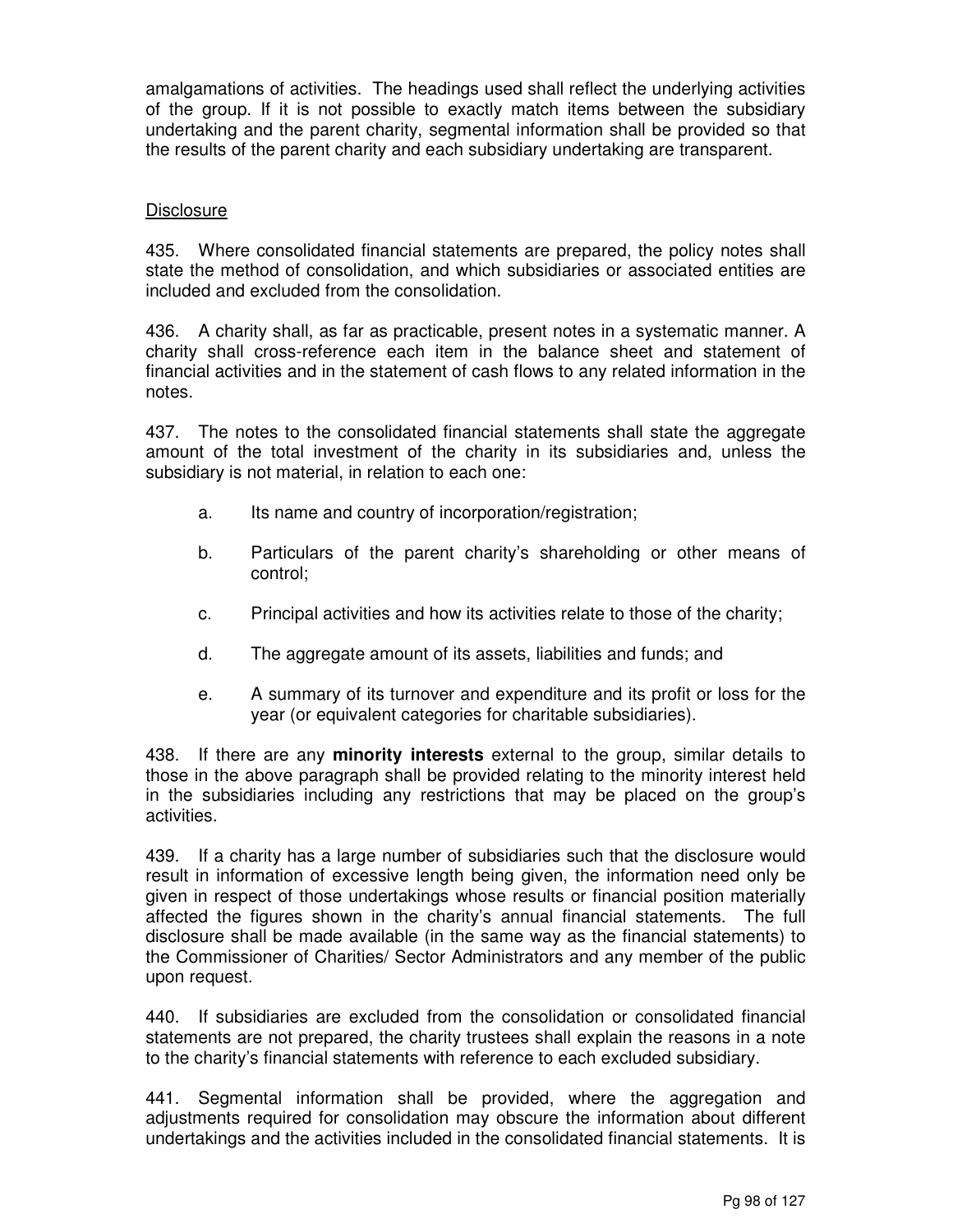important that the presentation adopted and disclosure in the notes provides sufficient details to distinguish the key results of the charity from those of its subsidiaries. Examples of those items that shall be separately disclosed include the costs of generating funds, the costs of charitable activities and governance costs.

442. In consolidated financial statements, funds or reserves retained by subsidiaries other than funds available to be used in carrying out the charity's objects, shall be included under an appropriate separate fund heading in the Balance Sheet (e.g. funds retained within a non-charitable subsidiary.)

443. In preparing group financial statements, details must be shown in the notes to the group financial statements on:

- a. Advances and credits granted to the charity trustees of the parent charity by the charity, or by any of its subsidiaries;
- b. Advances and credits granted to the charity trustees, directors or staff of the subsidiary by the charity, or by any of its subsidiaries;
- c. Advances and credits granted to the subsidiaries by the charity or by any of its subsidiaries; and
- d. Guarantees of any kind entered into on behalf of the charity trustees of the parent charity, by that charity or by any of its subsidiary.

### Control Test

444. Subsidiary can be identified by the measure of control exercised by the parent. Such control can be determined in the context of:

- a. Voting rights (mainly stemming from share ownership); and/or
- b. Control over the board or activities of the subsidiary.

445. A charity, however constituted, shall be regarded as a subsidiary where the parent has the power to exercise, or actually exercises, control over the subsidiary or the parent and subsidiary are managed on a unified basis. Control can arise in any of the following situations:

- a. The trustees or directors and/or members and/or employees of the parent form or have the right to appoint or remove, the majority of the charity trustees of the subsidiary; or
- b. The trustees or directors and/or members and/or employees of the parent are given the right to direct or approve the action of the charity trustees of the charity, as prescribed by the charity's governing instrument.

446. A subsidiary that is a charity with objects narrower than its parent will need to be accounted for by the use of one or more restricted fund columns in the consolidated financial statements.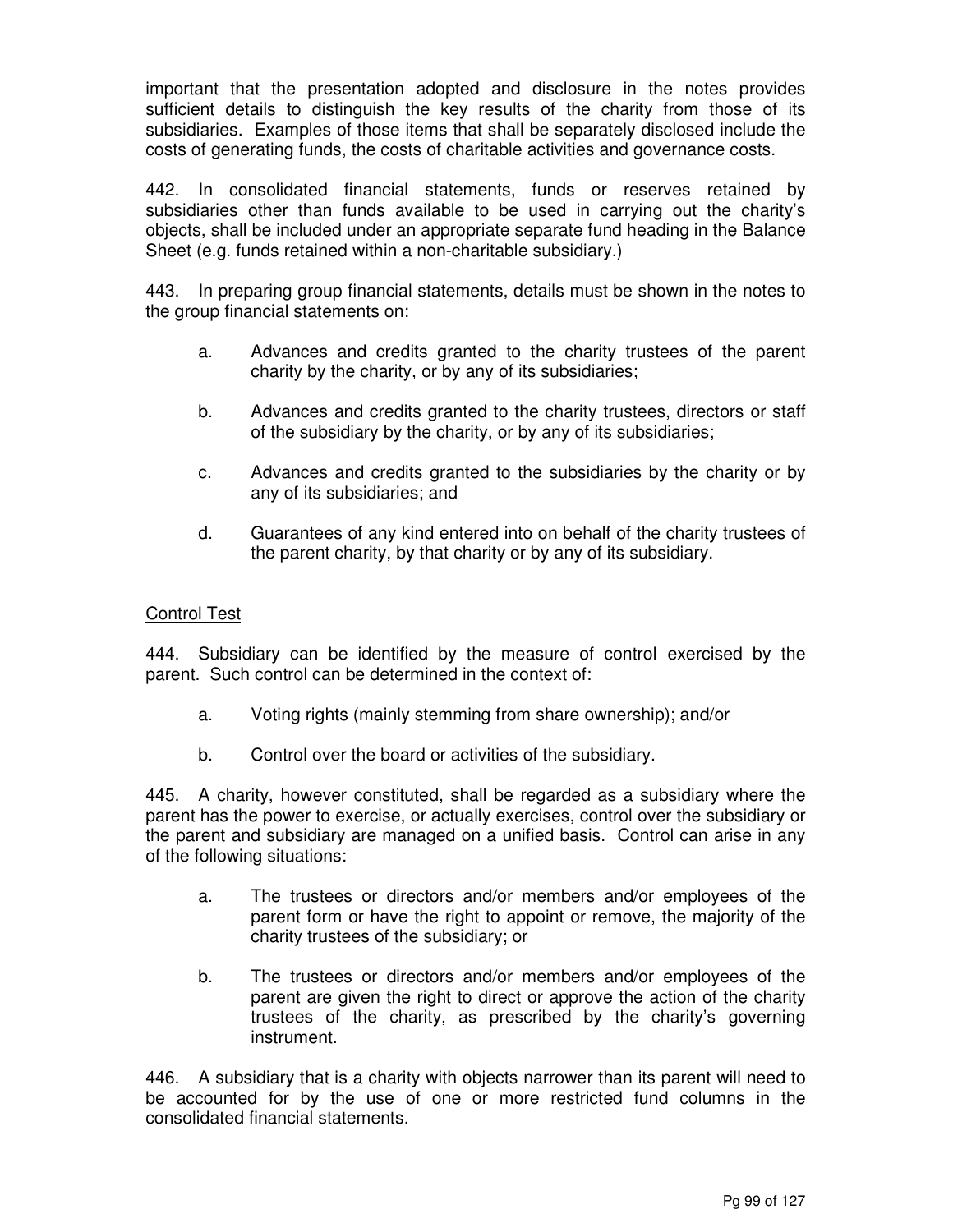## **Branches**

447. A charity that operates through "branches" to raise funds and/or carry out its charitable purposes, shall account for these branches as part of the whole charity, and consolidated financial statements shall be prepared.

448. If any branch has been omitted from the financial statements, the reason for omission should be given and the names of the individual branches should be disclosed as a note to the accounts. Reference should also be made to any related organisations (such as supporters associations or subsidiaries not consolidated) explaining the accounting treatment adopted.

- 449. For the purpose of CAS, a "branch" is either:
	- a. Simply part of the administrative machinery of the reporting charity; or
	- b. A fund shown in the financial statements as a restricted or endowment fund which may be a separate legal entity which is administered by, or on behalf of, the reporting charity and whose funds are held for specific purposes which are within the general purposes of the reporting charity. The words "on behalf of" shall be taken to mean that, under the constitution of the separate charity, a substantial degree of influence can be exerted by the reporting charity over the administration of its affairs.

Characteristics of a branch include the following:

- a. It uses the name of the reporting charity within its title;
- b. It exclusively raises funds for the reporting charity and/or for its own local activities;
- c. It uses the reporting charity's registration number to receive tax relief on its activities;
- d. It is perceived by the public to be the reporting charity's local representative or its representative for a particular purpose; and/or
- e. It receives support from the reporting charity through financial support, manpower support, advice, publicity materials, etc.

If the branch exists to carry out the primary objects of the charity, typically it will receive funds from the reporting charity for its work and may be staffed by employees of the reporting charity.

If the branch is not a separate legal entity, all funds held by a branch will be the legal property of the reporting charity, whether or not the branch has a separate bank account.

- 450. Organisations that are not "branches" include:
	- a. Groups of people who occasionally gather together to raise funds for one or a number of different charities, and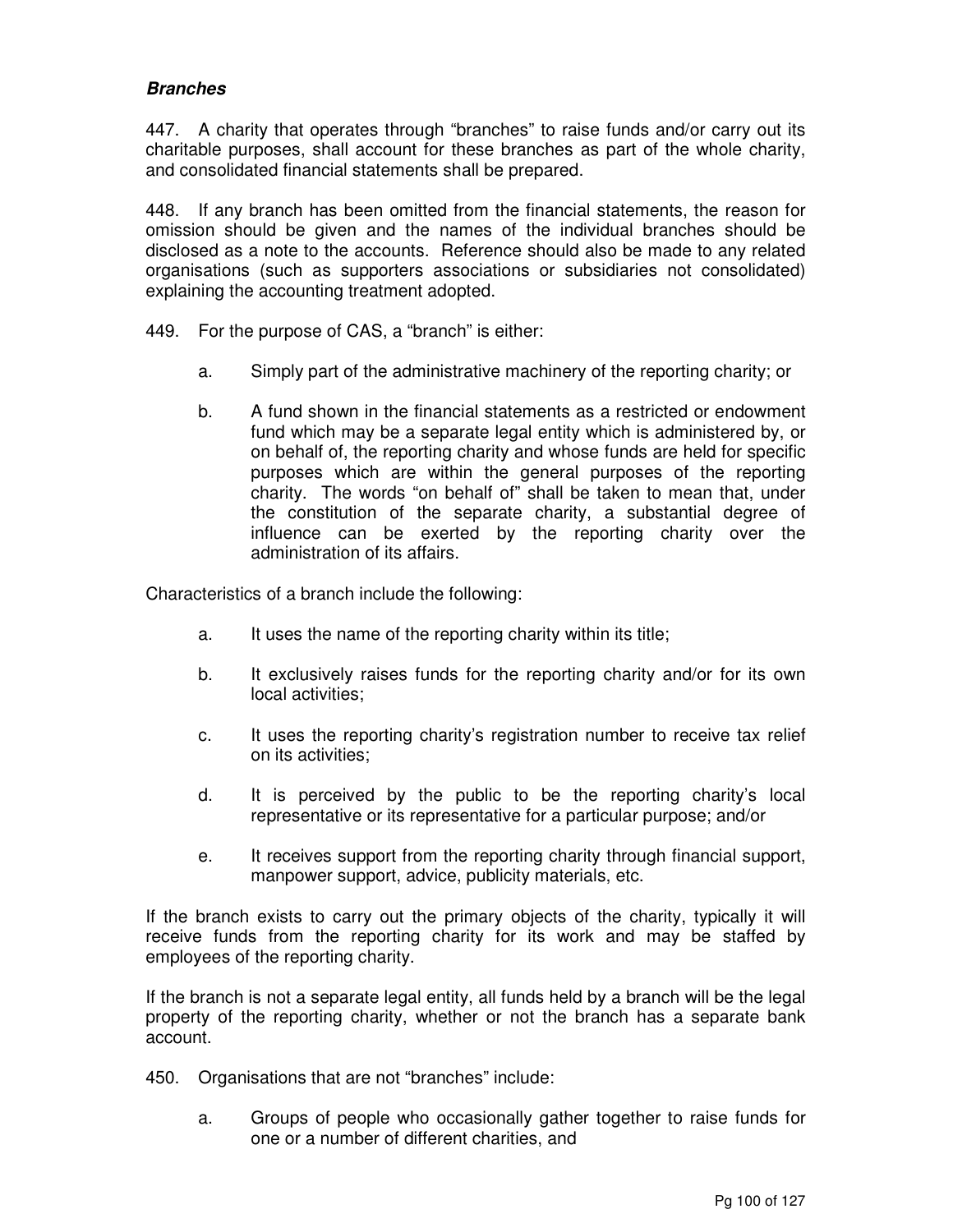b. Special interest groups who are affiliated to a particular charity, but do not themselves undertake charitable activities (including fundraising for the charity).

451. Separate legal entities which may be known as branches but do not fall within the definition of a branch as defined in paragraph 449, shall prepare their own Annual Report and Financial statements for submission to the appropriate regulatory authority. If they are **connected charities**, the relationship should be explained in the Annual Report as required under Charities Act (Annual Report) Regulations.

452. All branch transactions shall be accounted for at gross in the reporting charity's own financial statements excluding those transactions which net off e.g. branch to branch transactions or those between the branches and the head office. Similarly all assets and liabilities of the branch including funds raised but not remitted to the reporting charity at the year-end shall be incorporated into the reporting charity's own Balance Sheet. This provision need not apply where the transactions and balances of the branches in aggregate are not material to the charity's financial statements.

453. Funds raised by a branch for the general charitable purposes of the reporting charity shall be accounted for as unrestricted funds in the financial statements of the reporting charity. Funds raised by a branch for specific purposes of the reporting charity shall be accounted for as restricted funds in the financial statements of the reporting charity. Funds held for the general purposes of a branch, which is a separate charity, shall be accounted for as restricted funds in the financial statements of the reporting charity.

454. Where a branch is not a separate legal entity, its financial statements must form part of the financial statements of the reporting charity, but it may be in the interests of stakeholders and beneficiaries for additional financial statements to be prepared covering only the branch.

# **Associates, Joint Ventures and Joint Arrangements**

455. Where a charity exercises **significant influence** over the operating and financial policy of another undertaking then this is likely to be an associate undertaking. Where a charity beneficially holds, directly or indirectly (e.g. through subsidiaries) 20% or more of the voting rights in any undertaking, it is presumed that the charity has significant influence over its operating and financial policy, unless it can be demonstrated that this is not the case. Conversely, if a charity holds, directly or indirectly (e.g. through subsidiaries), less than 20 per cent of the voting power of the investee, it is presumed that the investor does not have significant influence, unless such influence can be clearly demonstrated. A substantial or majority ownership by another investor does not necessarily preclude an investor from having significant influence.

456. Charities providing grants or making programme related investments may on occasions combine funding with the provision of advice or expertise and on occasions may be invited by the recipient charity to provide or nominate a charity trustee with particular skills or expertise. Where the recipient charity operates with a small trustee body, this might be construed as creating an associate. An associate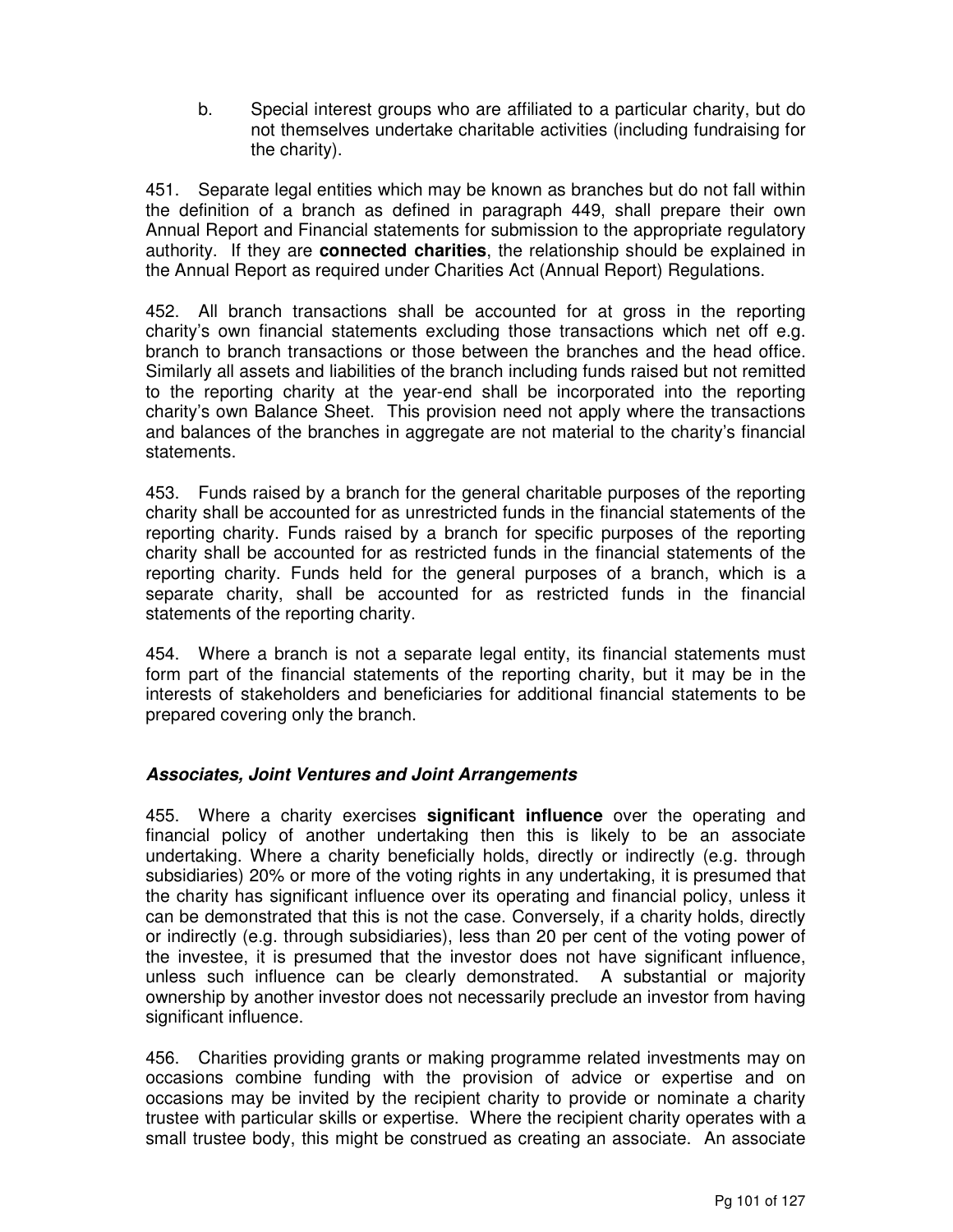will be created if the nomination or appointment is used in conjunction with a formal or informal agreement to exercise significant influence through direct involvement in setting the recipient charity's operating and financial policies. Where the charity trustee appointment is simply used to provide advice or expertise to the recipient charity whilst allowing the charity to adopt its own policies and strategies then an associate relationship is unlikely to be created.

457. In a joint venture situation, a separate charity is jointly controlled by two or more undertakings, all of which have a say in the operations of the joint venture, so that no single investing undertaking controls the joint venture but all together can do so.

458. Often charities also undertake joint arrangements where they may carry out activities in partnership with other bodies but without establishing a separate legal entity.

459. Associates shall be included in the financial statements based on the net equity method. The consolidated Statement of Financial Activities shall show the net interest in the results for the year in the associates as a separate row after the "net income/(expenditure) before transfers" row. In the Balance Sheet, the net interest in associates shall be shown as a separate row within property, plant and equipment investments. Where the charity's rights to the associate's assets are severely limited (e.g. because the majority prohibit any dividend distribution) then this shall be reflected in the valuation.

460. Joint ventures shall be accounted for on a gross equity method. This method requires the reporting charity to present its share of the gross income of joint ventures on the face of the consolidated profit and loss account (Statement of Financial Activities in charities). However this does not form part of the group income and must be clearly distinguished. For charities this can be achieved by including gross income from joint ventures in the Statement of Financial Activities on a line-by-line basis with an additional row showing the total share of gross income from joint ventures as a reduction in total income. In addition a row showing the net interest in the results for the year in the joint ventures as a separate row after the "net income/(expenditure)" row must be included (this may be combined with that of the associates). In the Balance Sheet the share of the gross assets and the gross liabilities shall be shown in a linked presentation within property, plant and equipment investments.

461. Where there are gains and losses on investments and unrealised gains on other property, plant and equipment, the net share relating to associates shall be shown on a separate row, with the gross share relating to joint ventures being shown either on a separate row or combined with the appropriate lines on the Statement of Financial Activities.

462. Where there is a joint arrangement, the charity's gross share of the income and expenditure and the assets and liabilities shall be included in the financial statements in the same way as for a branch. If under the arrangement the charity is jointly and severally liable for an obligation, it shall accrue the part of the obligation for which it is responsible, and treat the part of the obligation that is expected to be met by the other parties as a contingent liability.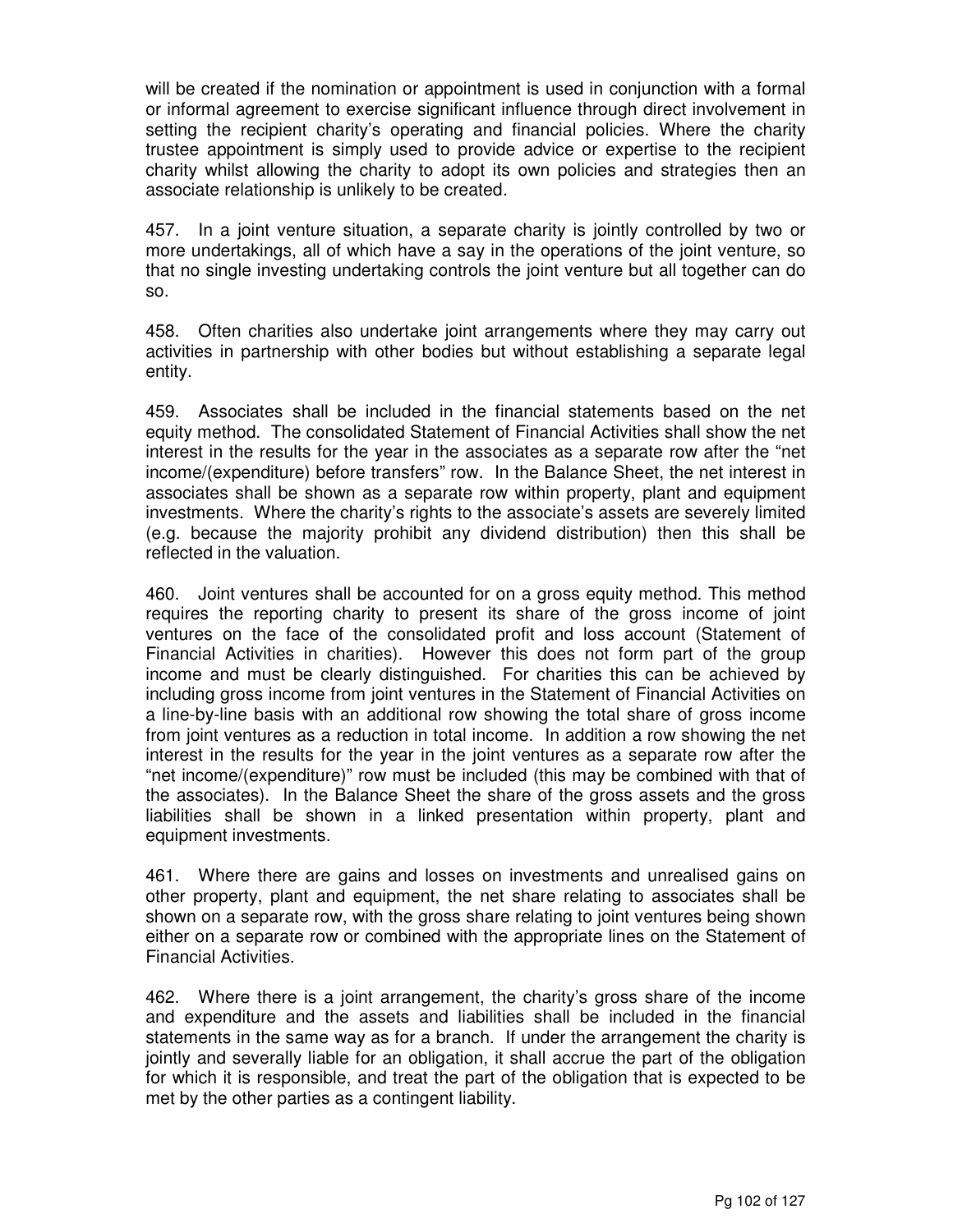463. The following disclosure shall be given in respect of each associate and joint venture:

- a. Its name and country of incorporation/registration;
- b. The charity's shareholding and other interests in it;
- c. The nature of the activities of the associate or joint venture; and
- d. The charity's interest in the results showing separately its share in:
	- i. Gross income by type;
	- ii. Costs of generating funds;
	- iii. Expenditure on charitable activities; and
	- iv. Expenditure on governance.

464. Particulars of any qualifications contained in any audit or other statutory report on its financial statements, and any note or reservation in those financial statements to call attention to a matter that, apart from the note or reservation, would have been properly referred to in such a qualification.

465. For joint arrangements, the notes to the financial statements shall provide appropriate details of the charity's commitments in the arrangement.

### **Summary Financial information**

466. Any other summary financial information, in whatever form, shall be accompanied by a statement signed on behalf of the charity trustees as to:

- a. The purpose of the information;
- b. Whether or not it is from the full annual financial statements;
- c. Whether or not these financial statements have been audited, independently examined or subject to a reporting accountant's report; and
- d. Details of how the full annual financial statements, charity's report and external scrutiny report (as appropriate) can be obtained.

### **The Charity Trustees' report**

467. The charity trustees of a charity must prepare a charity trustees' report for each individual financial year of the charity. Details of the disclosures to be provided in the charity trustees' report is covered under the Charities (Annual Report) Regulations.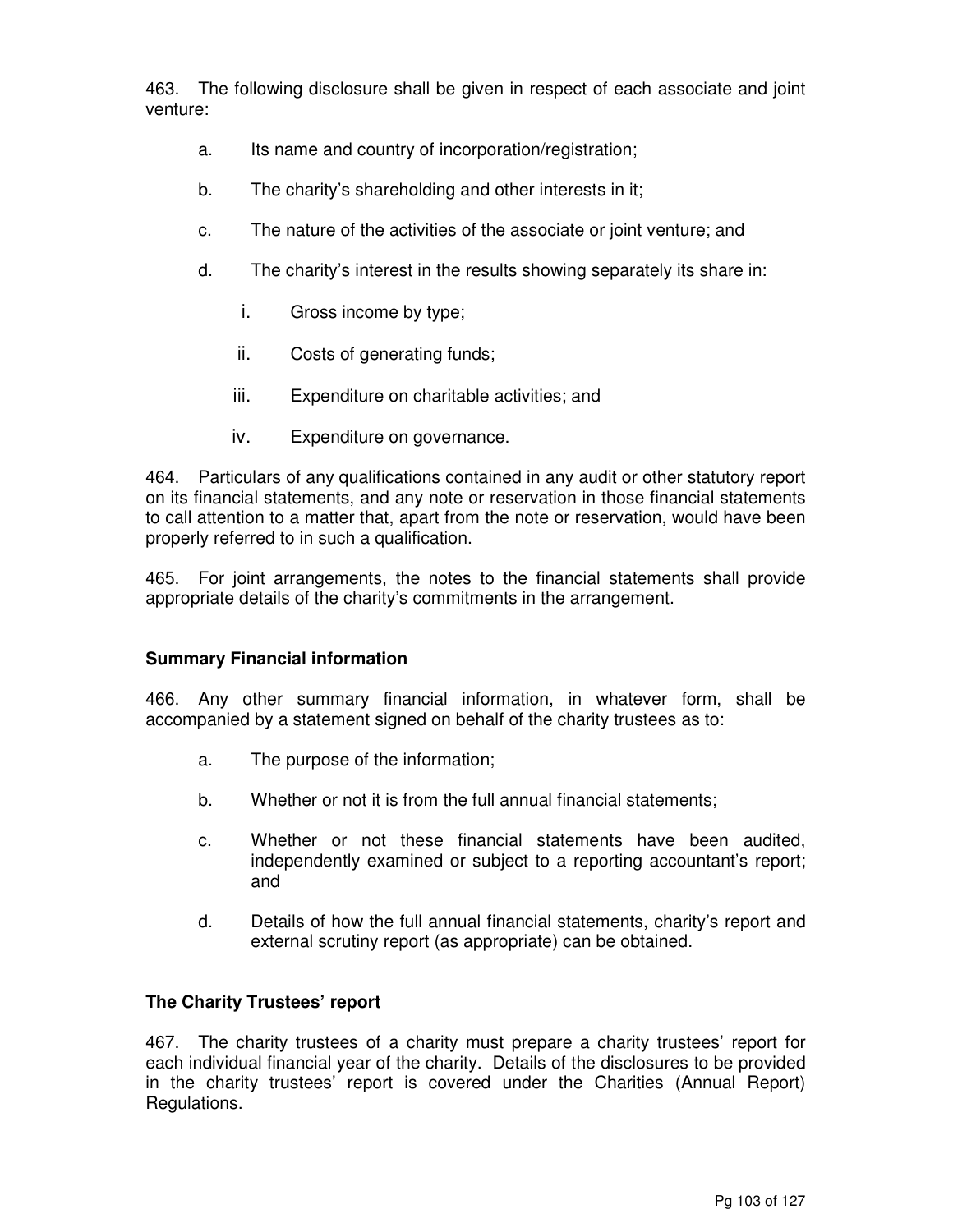## **Date from which Effective and Transitional Arrangements**

468. The accounting practices set out in this Charities Accounting Standard (effective \_\_\_\_\_) shall be regarded as standard in respect of financial statements relating to accounting periods being on or after [xx xx xx]. Earlier application is permitted<sup>11</sup>.

 $\overline{a}$ 

 $11$  Earlier application is not required for accounting periods commencing on or before [xx xx xx]. The CAS remains applicable with effect from [xx xx xx].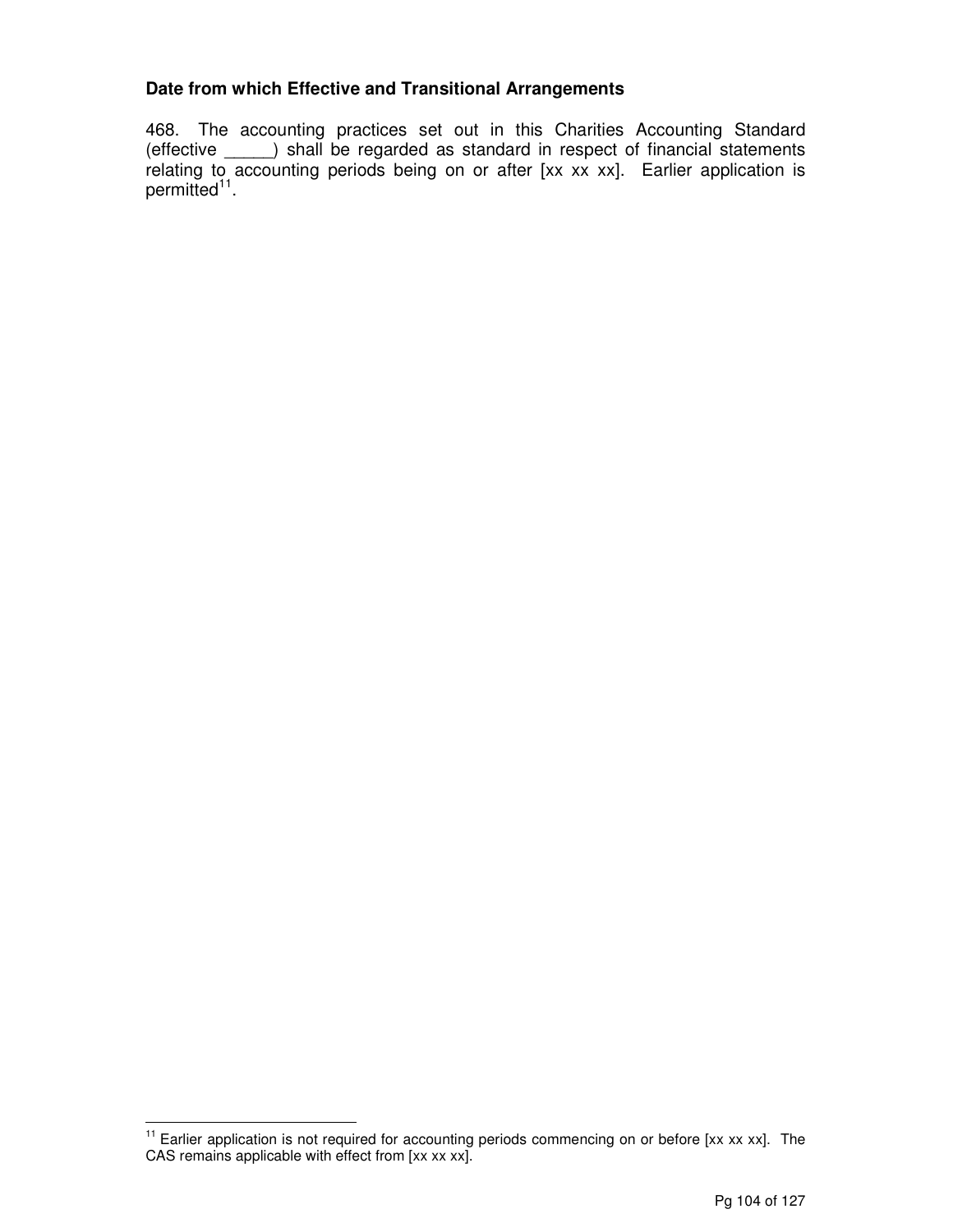## **APPENDIX 1 - GLOSSARY**

These short definitions offer quick reference that is not meant for definitive guidance.

#### **A**

**Accounting policies** are the principles, bases, conventions, rules and practices applied by an charity that specify how the effects of transactions and other events are to be reflected in its financial statements through:

- a. Recognising;
- b. Selecting measurement bases for; and
- c. Presenting assets, liabilities, gains, losses and changes to a charity's funds. Accounting policies do not include estimation techniques.

Accounting policies define the process whereby transactions and other events are reflected in financial statements. For example, an accounting policy for a particular type of expenditure may specify whether an asset or a loss is to be recognised; the basis on which it is to be measured; and where in the profit and loss account or Balance Sheet it is to be presented.

**Activity cost category** is the type of costs incurred in pursuit of a defined activity (e.g. provision of services to elderly people or counselling), and is achieved by adding together all the costs (salaries, rents, depreciation etc) relating to that specific activity. The three main 'high level' activities that charities preparing accruals financial statements will report on are generating funds, charitable activity and governance costs of the charity.

**Adjusting events after the Balance Sheet date** are (favourable and/or unfavourable) events that occur between the balance sheet date and the date when the financial statements are authorised for issue, and provide evidence of conditions that existed at the balance sheet date

**Amortisation** is the systematic allocation of the depreciable amount of an intangible asset over its useful life.

**Applied research** is the original or critical investigations undertaken in order to gain new scientific or technical knowledge and directed towards a specific practical aim or objective.

**Asset** is a resource controlled by a charity as a result of past events and from which future economic benefits are expected to flow to the charity.

**Associate** is a charity, including an unincorporated charity such as a partnership, over which the investor has significant influence and that is neither a subsidiary nor an interest in a joint venture.

**Attributable profit (on long-term contracts)** refers to that part of the total profit currently estimated to arise over the duration of the contract, after allowing for estimated remedial and maintenance costs and increases in costs so far as not recoverable under the terms of the contract, that fairly reflects the profit attributable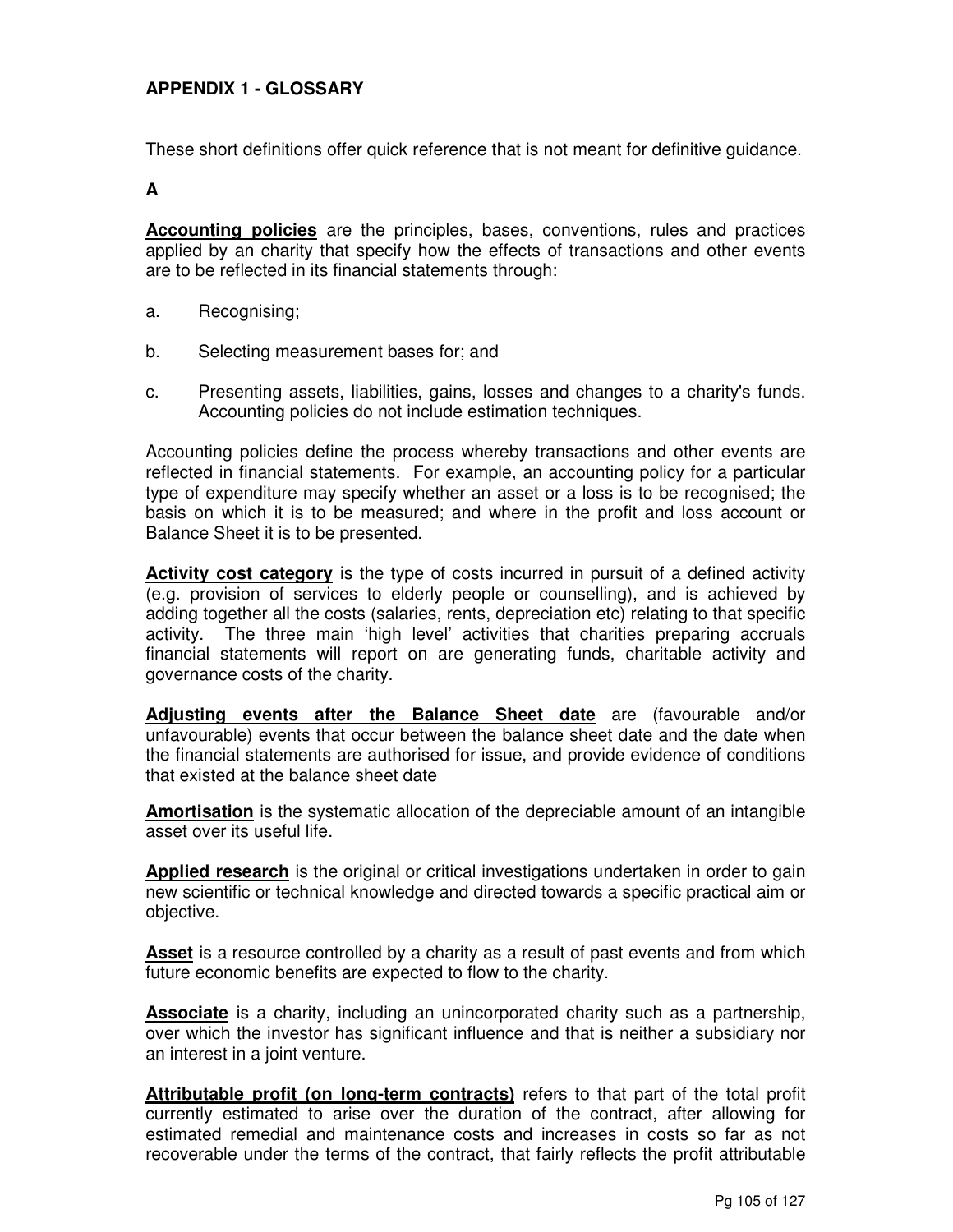to that part of the work performed at the accounting date. No profit should be attributable to that part of the work performed until the profitable outcome of the contract can be assessed with reasonable certainty.

### **B**

**Balance Sheet** is a financial statement that presents the relationship of a charity's assets, liabilities and equity at a point in time. It is also known as the "Statement of Financial Position".

**Borrowings** are **capital instruments** that are classified as liabilities.

**Branches** (which may also be known as supporters' groups, friends' groups, members' groups, communities or parishes which are part of a common trust etc.) are entities or administrative bodies set up, for example, to conduct a particular aspect of the activities of the reporting charity, or to conduct the activities of the reporting charity in a particular geographical area. They may or may not be legal entities, which are separate from the reporting charity.

**Business** is an integrated set of activities and assets conducted and managed for the purpose of:

- a. Furthering the objectives of the charity;
- b. Providing a return to investors; or
- c. Providing lower costs, other economic and social benefits directly and proportionately to stakeholders.

A business generally consists of inputs, processes applied to those inputs, and resulting outputs that are, or will be, used to generate revenues and provide social benefits. If goodwill is present in a transferred set of activities and assets, the transferred set shall be presumed to be a business.

# **C**

**Capital** refers to resources which become available to a charity and which the charity trustees are legally required to invest or retain and use for its purposes. "Capital" may be permanent endowment, where the charity trustees have no power to convert it into income and apply it as such, or expendable endowment, where they do have this power

Capital is also used in its various accounting meanings, such as the capital elements of property, plant and equipment, working capital or share capital.

**Capital instruments** refer to all instruments that are issued (or arrangements entered into) by reporting entities as a means of raising finance, including shares, debentures, loans and debt instruments, options and warrants that give the holder the right to subscribe for or obtain capital instruments. In the case of consolidated financial statements the term includes capital instruments issued by subsidiaries except those that are held by another member of the group that is included in the consolidation.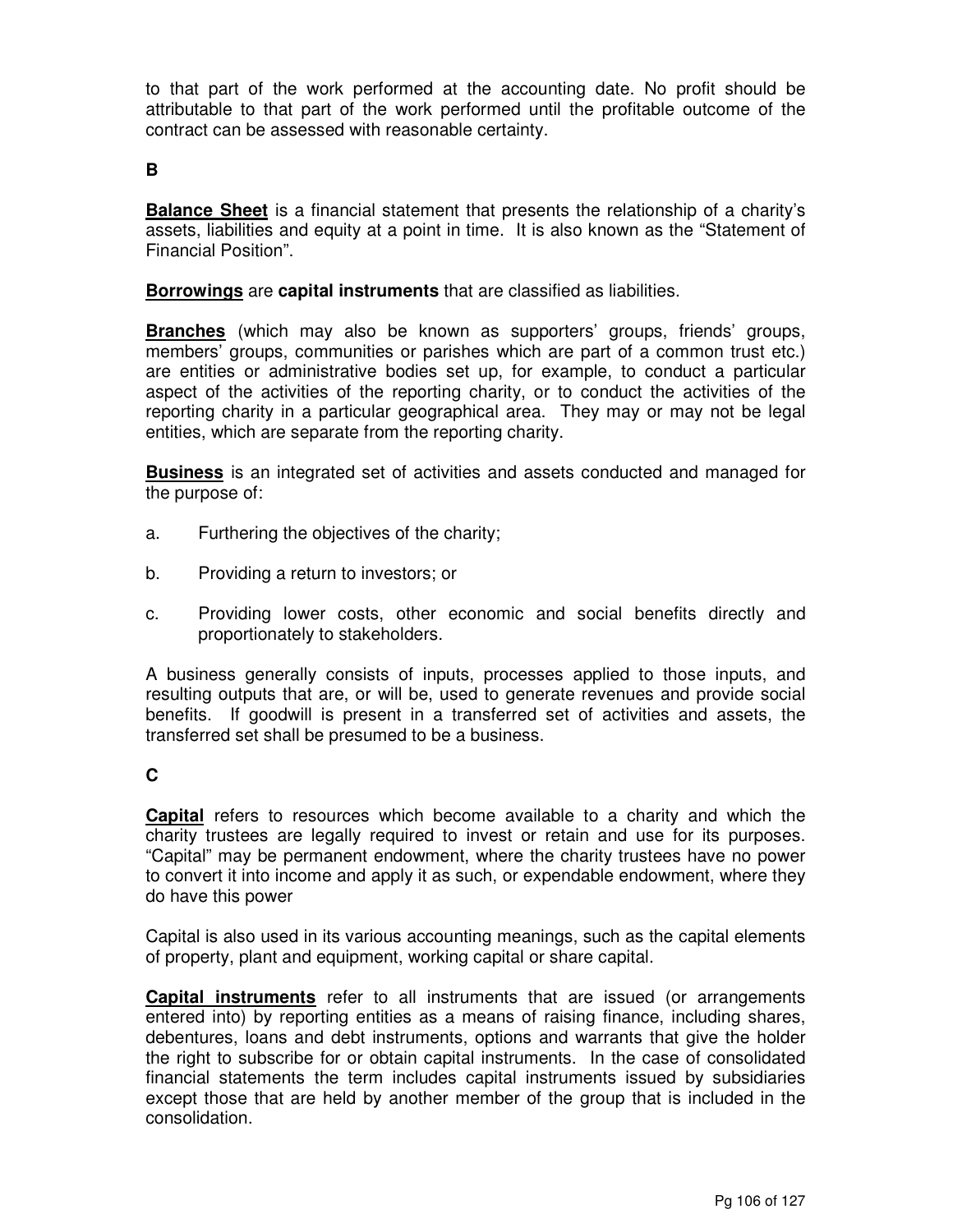**Charities Act** refers to the Charities Act (Chapter 37) in the Republic of Singapore.

**Charities** are any institutions established under the Charities Act.

**Charity trustees** are persons having the general control and management of the administration of a charity regardless of what they are called. Custodian trustees are not within this definition. They are the governing Board members in most cases.

For instance, in the case of an unincorporated association the executive or management committee members are its charity trustees. In the case of a charitable company limited by guarantee, it is the directors who are the charity trustees.

Those concerned in any way with the administration of charities shall note that the status of a charity trustee is defined in terms of the function to be performed, and not by reference to the title given to any office, or membership of any committee or committees.

#### **Charity trustee's family members** refer to:

- a. The charity trustee's spouse or civil partner;
- b. The charity trustee's children or step-children;
- c. Any children or step-children of a person within paragraph (b) (and who are not children or step-children of the charity trustee) who live with the charity trustee and have not attained the age of 18; and
- d. The charity trustee's parents.

It excludes a person who is a charity trustee of the charity.

**Connected charities** are charities that have common, parallel or related objects and activities, and either:

- a. Common control; or
- b. Unity of administration (e.g. shared management).

Within this category may be charities, which come together under one umbrella organisation or are part of a federal structure. Also see related parties.

These connected charities exclude charities that take part in a shared services arrangement.

**Consignment inventory** is the inventory held by one party (the 'dealer') but legally owned by another (the 'manufacturer'), on terms that give the dealer the right to sell the inventory in the normal course of its business or, at its option, to return it unsold to the legal owner.

**Consolidated financial statements** are the financial statements of a group prepared by consolidation. A group is a parent undertaking and its subsidiary undertakings. Consolidation is the process of adjusting and combining financial information from the individual financial statements of a parent undertaking and its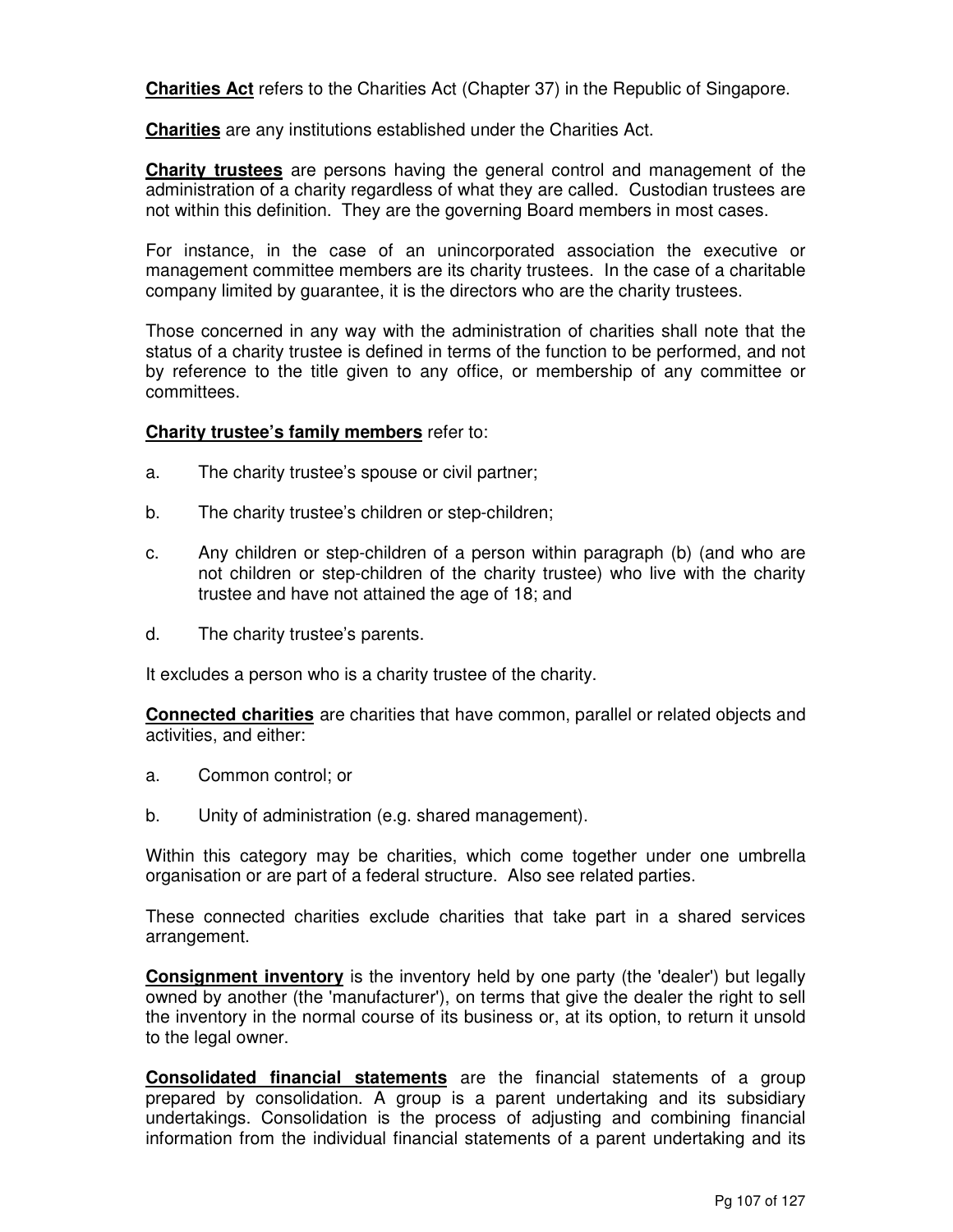subsidiary undertakings to prepare consolidated financial statements that present financial information for the group as a single economic charity.

**Constructive obligation** is an obligation that derives from an charity's actions where:

- a. By an established pattern of past practice, published policies or a sufficiently specific current statement, the charity has indicated to other parties that it will accept certain responsibilities; and
- b. As a result, the charity has created a valid expectation on the part of those other parties that it will discharge those responsibilities.

**Contingent asset** is a possible asset that arises from past events and whose existence will be confirmed only by the occurrence of one or non-occurrence of one or more uncertain future events not wholly within the charity's control.

#### **Contingent liability** is either:

- a. A possible obligation that arises from past events and whose existence will be confirmed only by the occurrence of one or more uncertain future events not wholly within the charity's control; or
- b. A present obligation that arises from past events but is not recognised because:
	- i. It is not probable that an expenditure embodying economic benefits will be required to settle the obligation; or
	- ii. The amount of the obligation cannot be measured with sufficient reliability.

**Control (over a charity)** is the power to govern the financial and operating policies of a charity so as to obtain benefits from its activities. With this power, the parent can both direct and derive benefit from the subsidiary.

- a. Direction is achieved if the charity or its charity trustees:
	- i. Hold or control the majority of the voting rights,
	- ii. Have the right to appoint or remove a majority of the board of directors or charity trustees of the subsidiary undertaking,
	- iii. Have the power to exercise, or actually exercise a significant influence over the subsidiary, or
	- iv. Manage the charity and the subsidiary on a unified basis
- b. Benefit derived can either be economic benefit that results in a net cash inflow to the charity, or can arise through the provision of goods or services to the benefit of the charity, or its beneficiaries.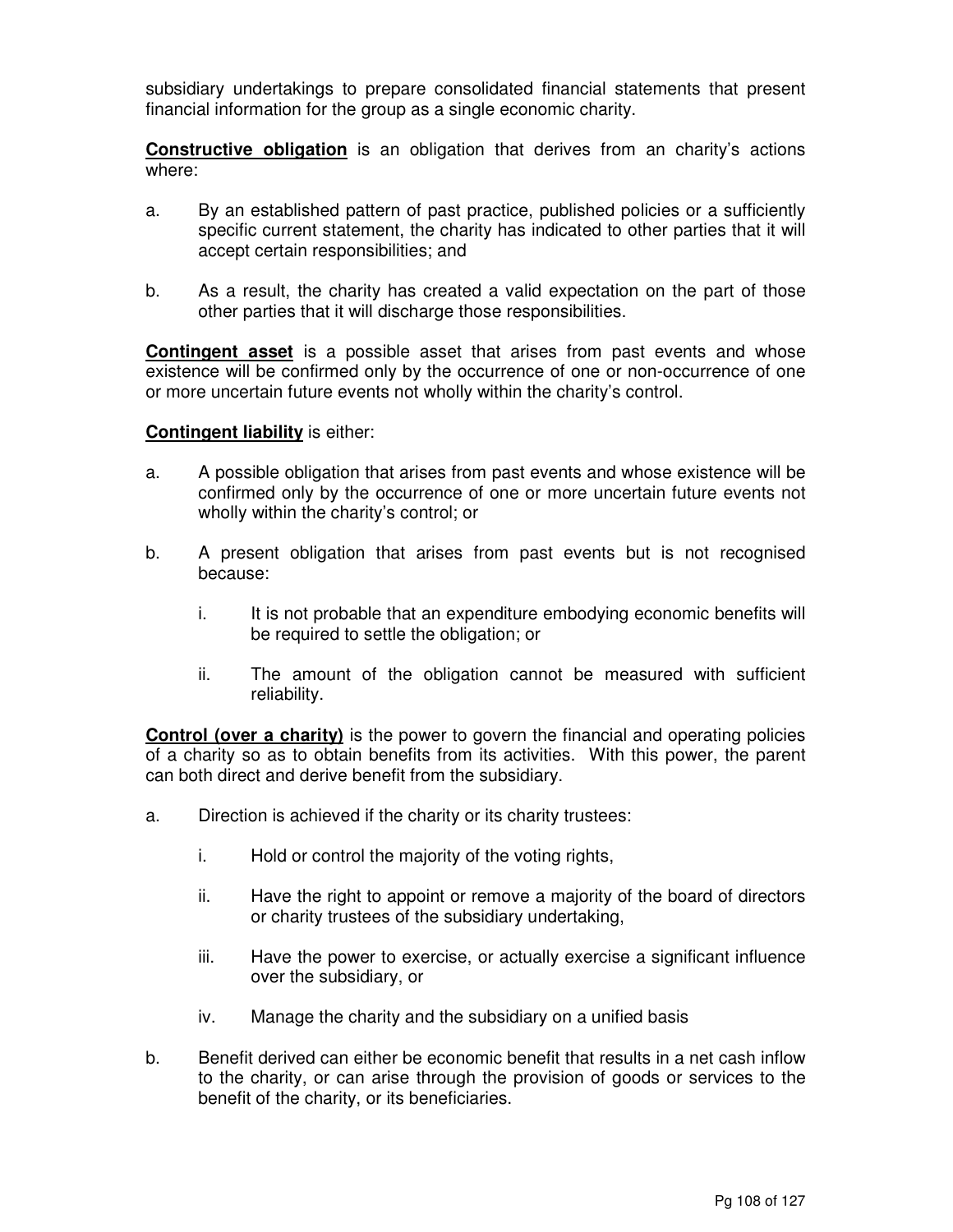**Costs of inventories** are defined as being that expenditure which has been incurred in the normal course of business in bringing the product or service to its present location and condition. This expenditure shall include, in addition to cost of purchase, such costs of conversion (including, for example, attributable overheads) as are appropriate to that location and condition. Borrowing costs that are directly attributable to the acquisition, construction or production of inventory may be included as part of the cost.

**Costs of generating voluntary income** are the costs actually incurred by a charity, or by an agent, in inducing others to make gifts to it that are voluntary income.

- a. Such costs will include the costs of producing fundraising advertising, marketing and direct mail materials, as well as any remuneration payable to an agent. It will normally include publicity costs but not those used in an educational manner in furtherance of the charity's objects.
- b. Such costs will exclude fundraising trading costs.

**Current tax** is **t**he amount of tax estimated to be payable or recoverable in respect of the taxable profit or loss for a period, along with adjustments to estimates in respect of previous periods.

**Custodian trustees** are any other non-executive trustees (other than the charity itself, or a charity trustee of the charity) who hold the title to property belonging to the charity,

# **D**

**Deferred income** are resources (normally cash) received by a charity that do not meet the criteria for recognition as income in the Statement of Financial Activities as entitlement to the income does not exist at the Balance Sheet date. This will arise for example, in the case of income received but not yet earned (in the case of a contract) which is deferred to match with performance under the contract or where the conditions attaching to a grant prevents its immediate recognition.

Deferred income is not recognised in the Statement of Financial Activities until the charity is entitled to the income and instead is disclosed as a liability in the Balance Sheet.

**Deferred tax** is the estimated future tax consequence of transactions and events recognised in the financial statements of the current and previous periods.

**Deferred tax assets** are the amounts of income taxes potentially recoverable in future periods in respect of:

- a. Deductible temporary differences;
- b. The amount of unused tax losses carried forward; and
- c. The amount of unused tax credits carried forward.

**Deferred tax liabilities** are the amounts of income taxes payable in future periods in respect of **taxable temporary differences**.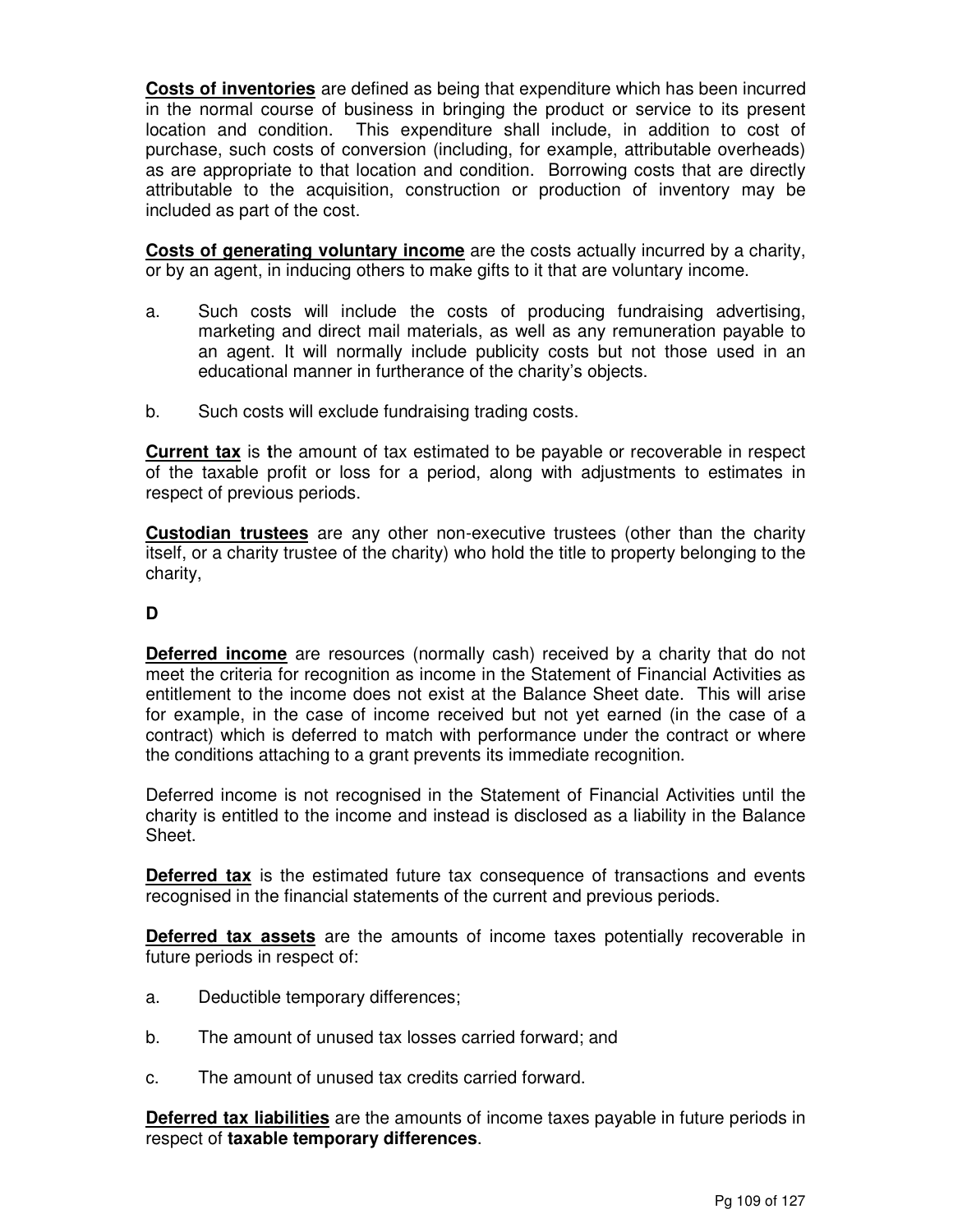**Defined contribution plans** are **post-employment benefit plans** under which an charity pays fixed contributions into a separate charity (a fund) and will have no legal or constructive obligation to pay further contributions if the fund does not hold sufficient assets to pay all employee benefits relating to employee service in the current and prior periods.

**Depreciated replacement cost approach** is a valuation method that seeks to make a realistic estimate of the current cost of constructing an asset, which has the same service potential as the existing asset.

**Depreciation** is the systematic allocation of the cost, or other amount substituted for cost, less its residual value of an asset over its useful life.

**Derivative** is a financial instrument or other contract with all of the following characteristics:

- a. Its value changes in response to the change in a specified interest rate, financial instrument price, commodity price, foreign exchange rate, index of prices or rates, credit rating or credit index, or other variable, provided in the case of a non-financial variable that the variable is not specific to a party to the contract (sometimes called the 'underlying');
- b. It requires no initial net investment or an initial net investment that is smaller than would be required for other types of contracts that would be expected to have a similar response to changes in market factors; and
- c. It is settled at a future date.

**Designated fund** is unrestricted fund that has been set aside for designated purpose/s based on the charity trustees' discretion. Designated funds may also be used where donors have expressed a preference without imposing a trust. Such funds so designated remain unrestricted since the trustees can remove the designation at any time.

**Development** is the use of scientific or technical knowledge in order to produce new or substantially improved materials, devices, products or services, to install new processes or systems before the commencement of commercial production or commercial applications, or to improve substantially those already produced or installed.

**Directly attributable costs** are costs that relate directly to securing the specific contract after the asset recognition criteria for pre-contract costs are met, if they can be separately identified and measured reliably.

**Discontinued operation** is a component of an charity that either has been disposed of, or is classified as held for sale, and

- a. Represents a separate major line of business or geographical area of operations,
- b. Is part of a single coordinated plan to dispose of a separate major line of business or geographical area of operations, or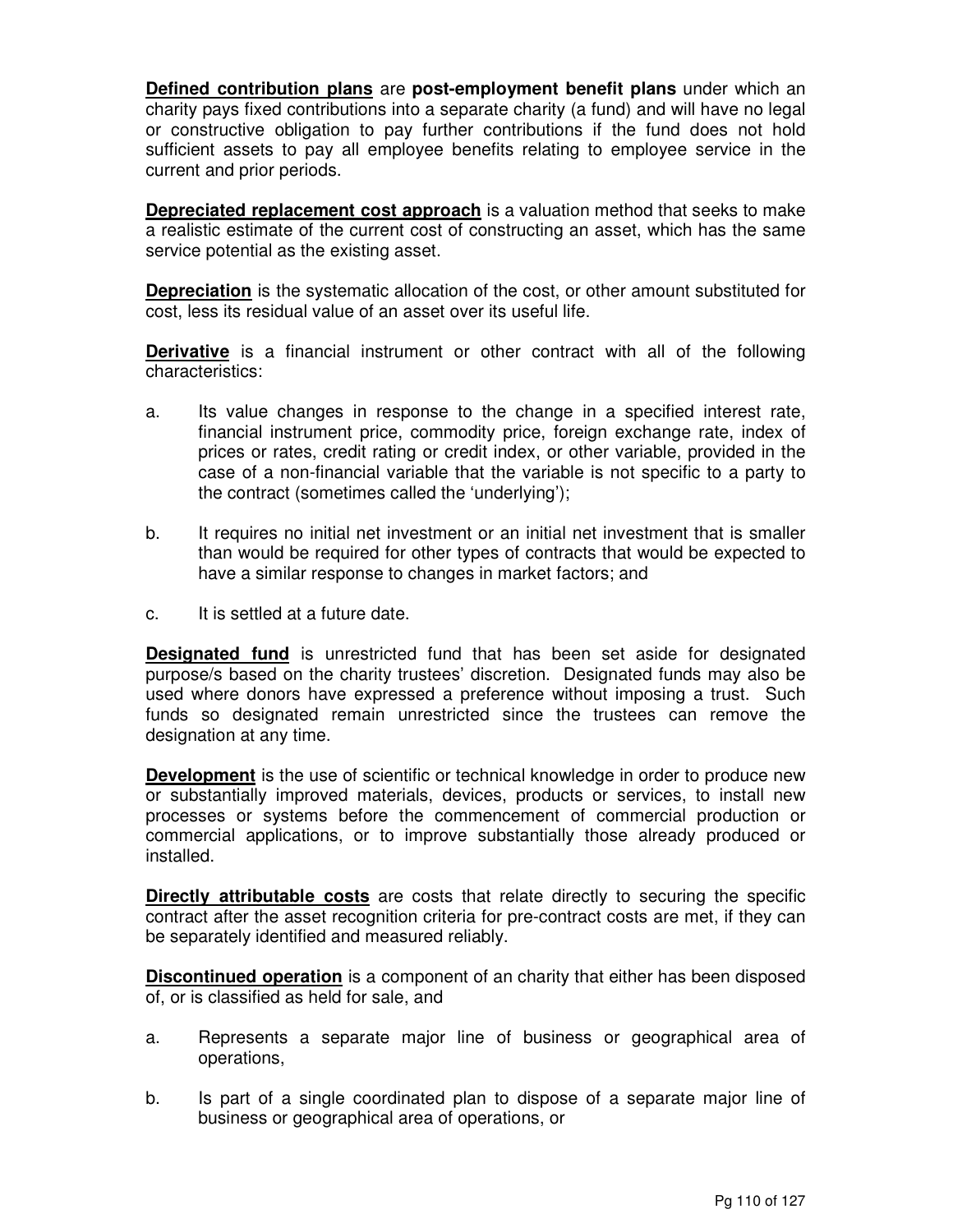c. Is a subsidiary (e.g. charity, social enterprise, etc) acquired exclusively with a view to resell.

**Donated services and facilities** are gifts of facilities, beneficial loan arrangements, or services from volunteers.

**Donations** are gifts to charities that comprises of **donations in cash** and donations in kind

**Donations in cash** are cash donations that include cash, cheques, drafts, postal orders and any monetary instruments received by the charities without any conferment of benefit in return to the donors.

**Donations in kind** are donations or gifts other than cash.

### **E**

**Employee benefits** are all forms of consideration given by a charity in exchange for service rendered by employees.

**Endowment fund** is a capital fund that is held on trust to be retained for the benefit of the charity.

**Equity** is the residual interest in the assets of the charity after deducting all its liabilities.

**Equity instrument** is any contract that evidences a residual interest in the assets of a charity after deducting all of its liabilities.

**Estimation techniques** include but not limited to the following:

- a. Methods of depreciation, such as straight-line and reducing balance, applied in the context of a particular measurement basis, used to estimate the proportion of the economic benefits of a tangible fixed asset consumed in a period; and
- b. Different methods used to estimate the proportion of trade debts that will not be recovered, particularly where such methods consider a population as a whole rather than individual balances.

**Exceptional items** are material items that derive from events or transactions that fall within the ordinary activities of the reporting entity and individually or, if of a similar type, in aggregate need to be disclosed by virtue of their size or incidence.

**Exchange transaction** is a transaction in which one party supplies goods or services to another party in exchange for a consideration, usually monetary.

**Ex-gratia payments** are payments made at the discretion of charity trustees and not as a result of a contract or other legal obligation. Ex-gratia payments are of two distinct types:

a. Those made by a charity in relation to its charitable activities (e.g. extra payments to retiring employees). These will not normally need to be disclosed.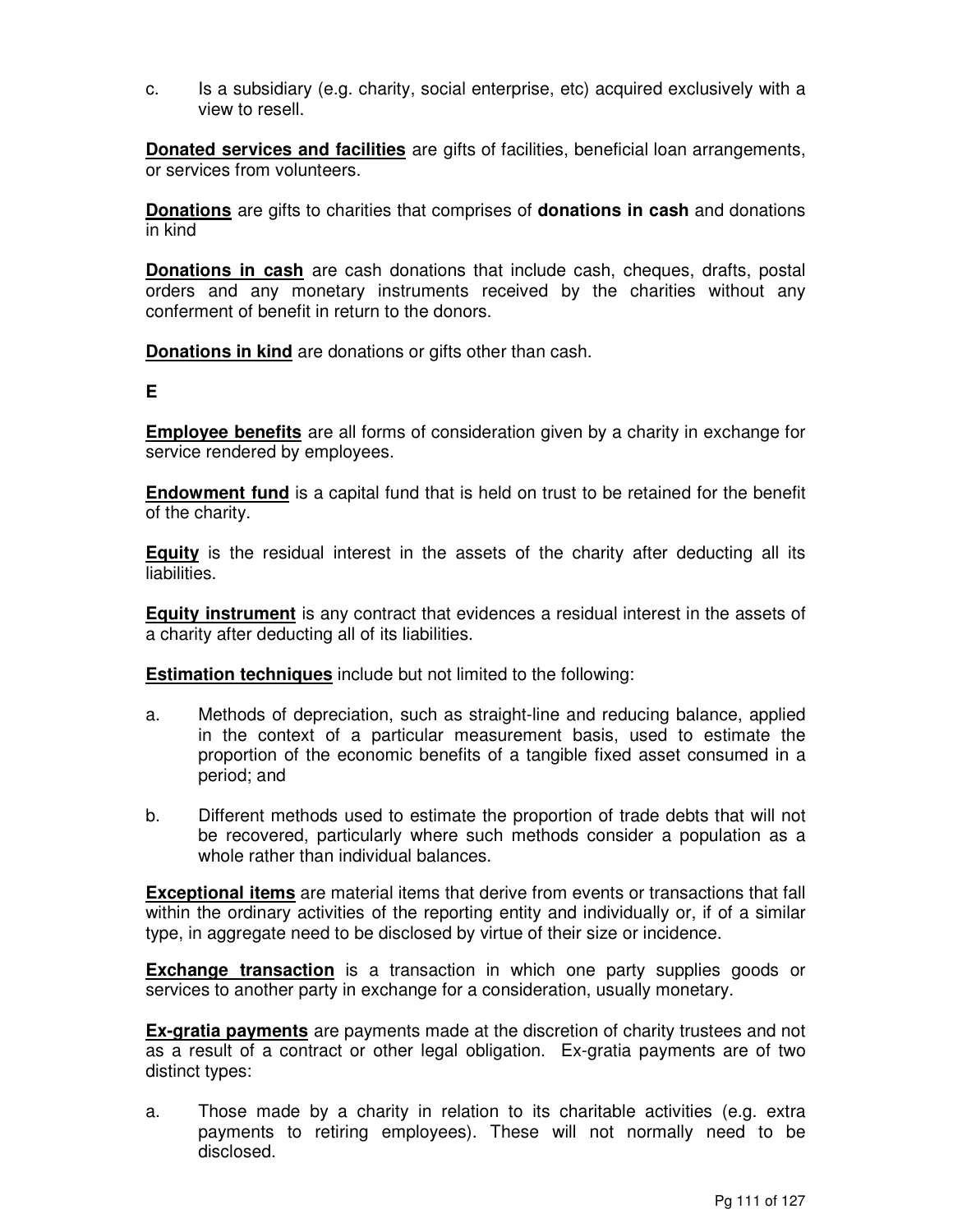b. Those where a charity believes it is expedient to make in relation to an obligation which is not within its charitable objects and powers. This may be, for example, to settle a claim in respect of a legacy that would otherwise consume charitable resources in legal expenses.

**Expenditure** refers to all the costs incurred in the course of expending or utilising the charity's funds. This includes all claims against the charity upon being recognised as liabilities by the charity trustees, as well as all accruals and payments made by the charity trustees of a charity, and all losses on the disposal of property, plant and equipment (other than investments), together with all provisions for impairment of tangible property, plant and equipment or programme related investments. This is to be distinguished from Total Expenditure listed in the glossary below

## **F**

**Finance charge** is the amount borne by the lessee over the lease term, representing the difference between the total of minimum lease payments (including any residual amounts guaranteed by the lessee) and the amount at which the lessee records the leased asset at the inception of the lease.

**Financial asset** is any asset that is:

- a. Cash;
- b. An **equity instrument** of another charity;
- c. A contractual right:
	- i. To receive cash or another financial asset from another charity; or
	- ii. To exchange financial assets or financial liabilities with another charity under conditions that are potentially favourable to the charity; or
- d. A contract that will or may be settled in the charity's equity instruments and is:
	- i. A non-derivative for which the charity is or may be obliged to receive a variable number of the charity's equity instruments; or
	- ii. A derivative that will or may be settled other than by the exchange of a fixed amount of cash or another financial asset for a fixed number of the charity's equity instruments. For this purpose the charity's equity instruments do not include instruments that are contracts for the future receipt or delivery of the charity's equity instruments.

**Financial instrument** is a contract that gives rise to a financial asset of one charity and a **financial liability** or equity instrument of another charity.

**Financial liability** is any liability that is:

a. A contractual obligation to: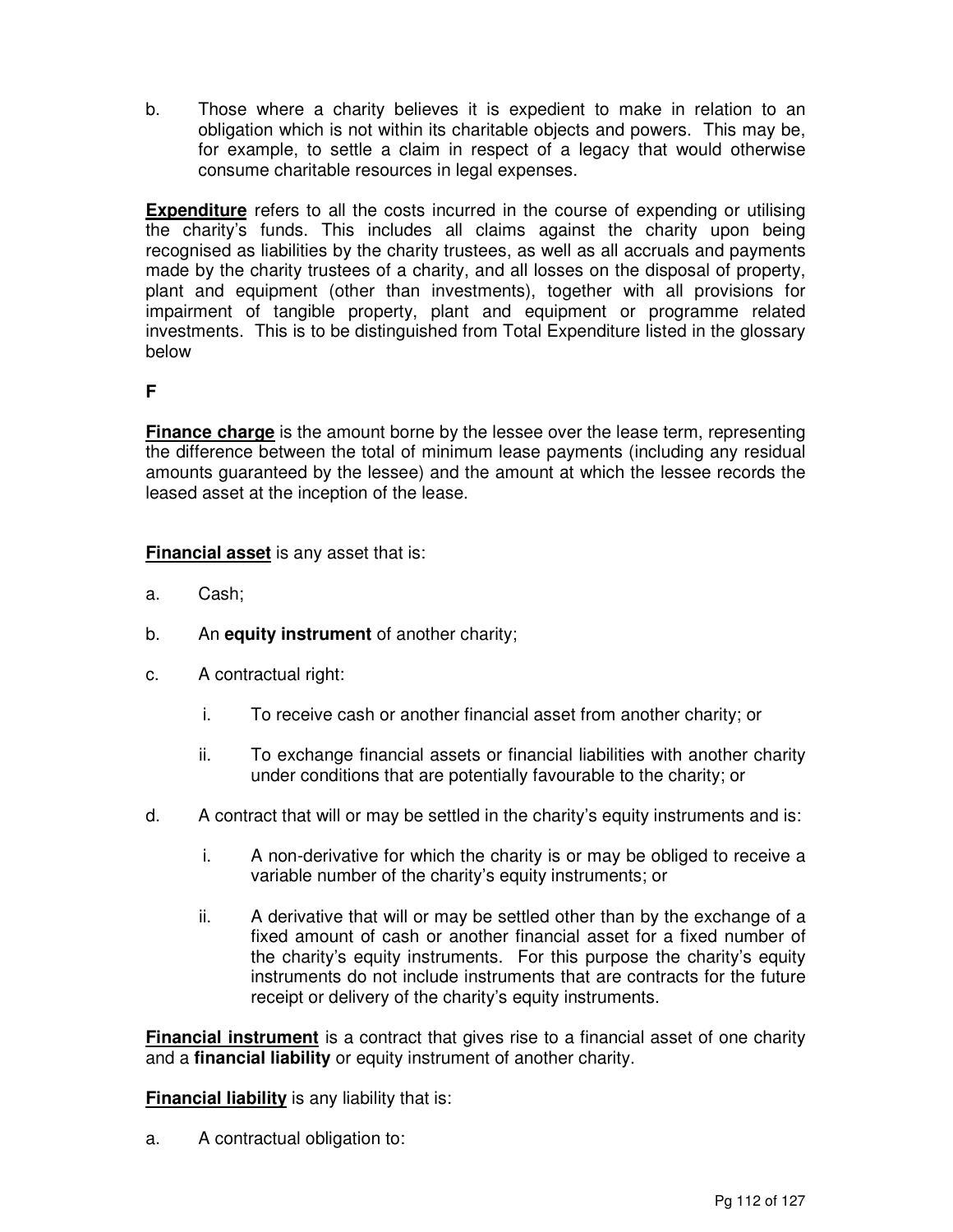- i. Deliver cash or another financial asset to another charity; or
- ii. Exchange financial assets or financial liabilities with another charity under conditions that are potentially unfavourable to the charity; or
- b. A contract that will or may be settled in the charity's equity instruments and is:
	- i. A non-derivative for which the charity is or may be obliged to deliver a variable number of the charity's equity instruments; or
	- ii. A derivative that will or may be settled other than by the exchange of a fixed amount of cash or another financial asset for a fixed number of the charity's equity instruments. For this purpose the charity's equity instruments do not include instruments that are contracts for the future receipt or delivery of the charity's equity instruments

**Financial position** is the relationship of the assets, liabilities and equity of a charity as reported in the Balance Sheet.

**Financial statements** refer to a set of structured representation of the financial position, financial performance and cash flows of any charity.

**Financial year** is a period that begins with the first day of the accounting reference period and ends with the last day of that period.

**Forward contract** is an agreement to exchange different currencies at a specified future date and at a specified rate. The difference between the specified rate and the spot rate ruling on the date the contract was entered into is the discount or premium on the forward contract.

**Fundraising costs** consist of two categories:

- a. Costs of raising voluntary income; and
- b. Fundraising trading costs.

**Fundraising trading costs** comprise of the costs of trading to raise funds including the cost of goods sold and any other costs associated with a trading operation.

**Funds** refers to a pool of income, held and maintained separately from other pools because of the circumstances in which the income was originally received or the way in which they have subsequently been treated. At the broadest level a fund will be one of two kinds: a restricted fund or an unrestricted fund.

## **G**

**Going concern** refers to the charity's ability to continue functioning without the intention to liquidate or cease operations.

**Governance costs** are costs associated with the governance arrangements of the charity, which relate to the general running of the charity as opposed to those costs associated with fundraising or charitable activity. The costs will normally include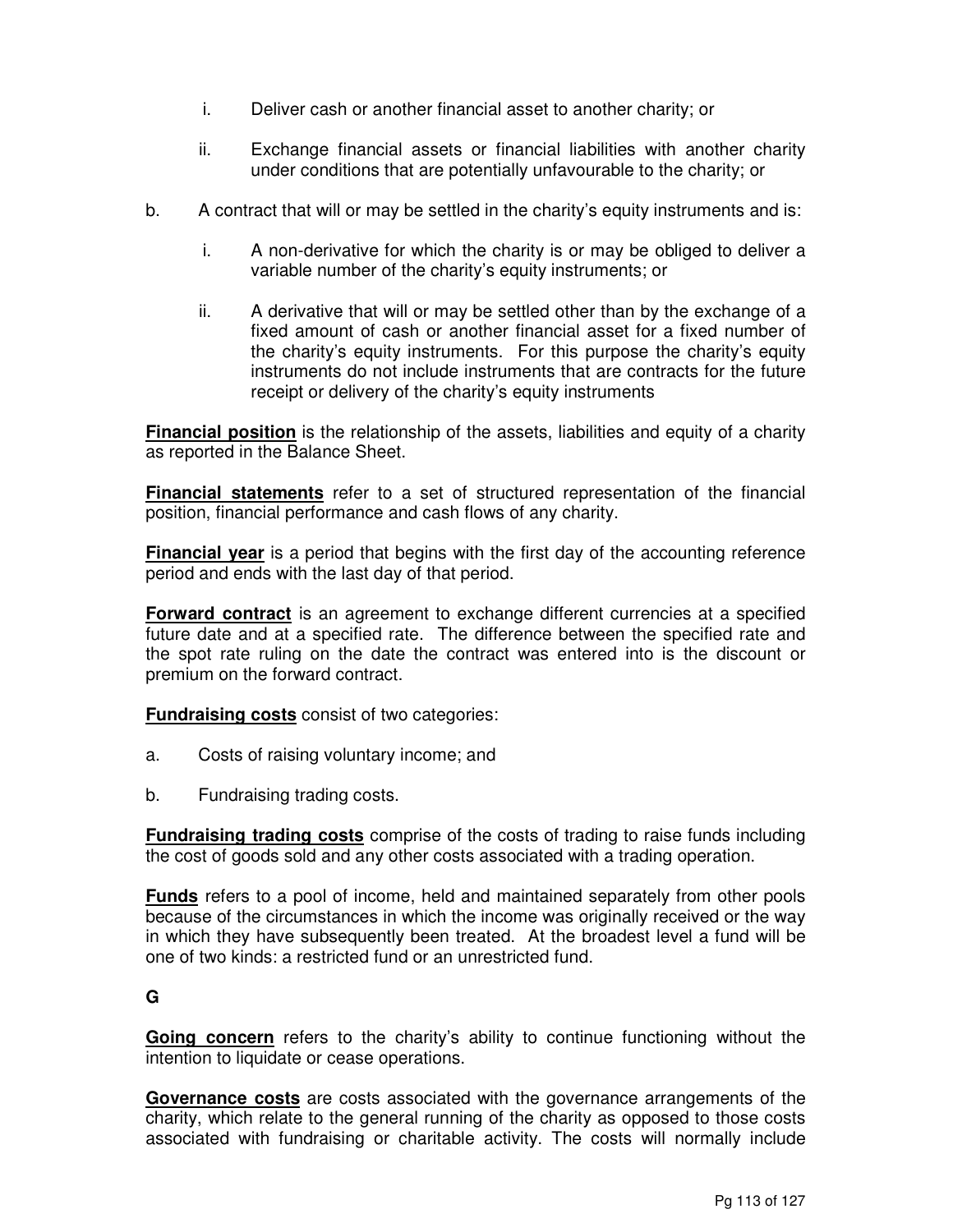internal and external audit, legal advice for charity trustees and costs associated with constitutional and statutory requirements e.g. the cost of trustee meetings and preparing statutory financial statements. Included within this category are any costs associated with the strategic as opposed to day-to-day management of the charity's activities.

**Government-funded educational institutions** refer to all MOE schools (primary schools, secondary schools, junior colleges and centralised institutes), National University of Singapore, Nanyang Technological University, Singapore Management University, LASALLE College of the Arts and the Nanyang Academy of Fine Arts and any other Education Institutions specified by MOE.

**Goodwill** refers to future economic benefits arising from assets that are not capable of being individually identified and separately recognised.

**Grant** is any voluntary payment (or other transfer of property) in favour of a person or institution. Grant payments, when made by a charity, are any such voluntary payments made in furtherance of its objects. The payment or transfer may be for the general purposes of the recipient, or for some specific purpose such as the supply of a particular service. It may be unconditional, or be subject to conditions which, if not satisfied by the recipient, may lead to the grant, or property acquired with the aid of the grant, or part of it, being reclaimed.

**Gross income** is total income before adjustments, deductions or exemptions. It does not include the gains from disposals of property, plant and equipment and investments asset revaluation gains or any income being received into the endowment funds. It will however include funds released from endowments.

In relation to consolidated accounts, gross income will relate to the gross income of the group after any adjustments arising from consolidation (e.g. inter-group sales).

**I** 

**Impairment loss** is the amount by which the carrying amount of an asset exceeds in the case of:

- a. Inventories, its selling price less costs to complete and sell, or
- b. Other non-financial assets, its market or observable value less costs to sell.

**Inalienable asset** is an asset that a charity is required by law to retain indefinitely for its own use/benefit and therefore cannot dispose of without external consent, whether prohibited by its governing document, the donor's wishes or in some other way. Normally the asset will belong to the charity's "permanent endowment", where it is held on trusts, which contemplate its retention and continuing use but not its disposal. However in the case of a gift-in-kind of a "wasting asset", such as a building, a long lease or a non-durable artefact, the terms of trust may not have provided for its maintenance in perpetuity or its replacement. In that case the endowment will be expended to the extent of the aggregate amount of its depreciation or amortisation properly provided for in the annual financial statements (i.e. based on its currently anticipated useful life).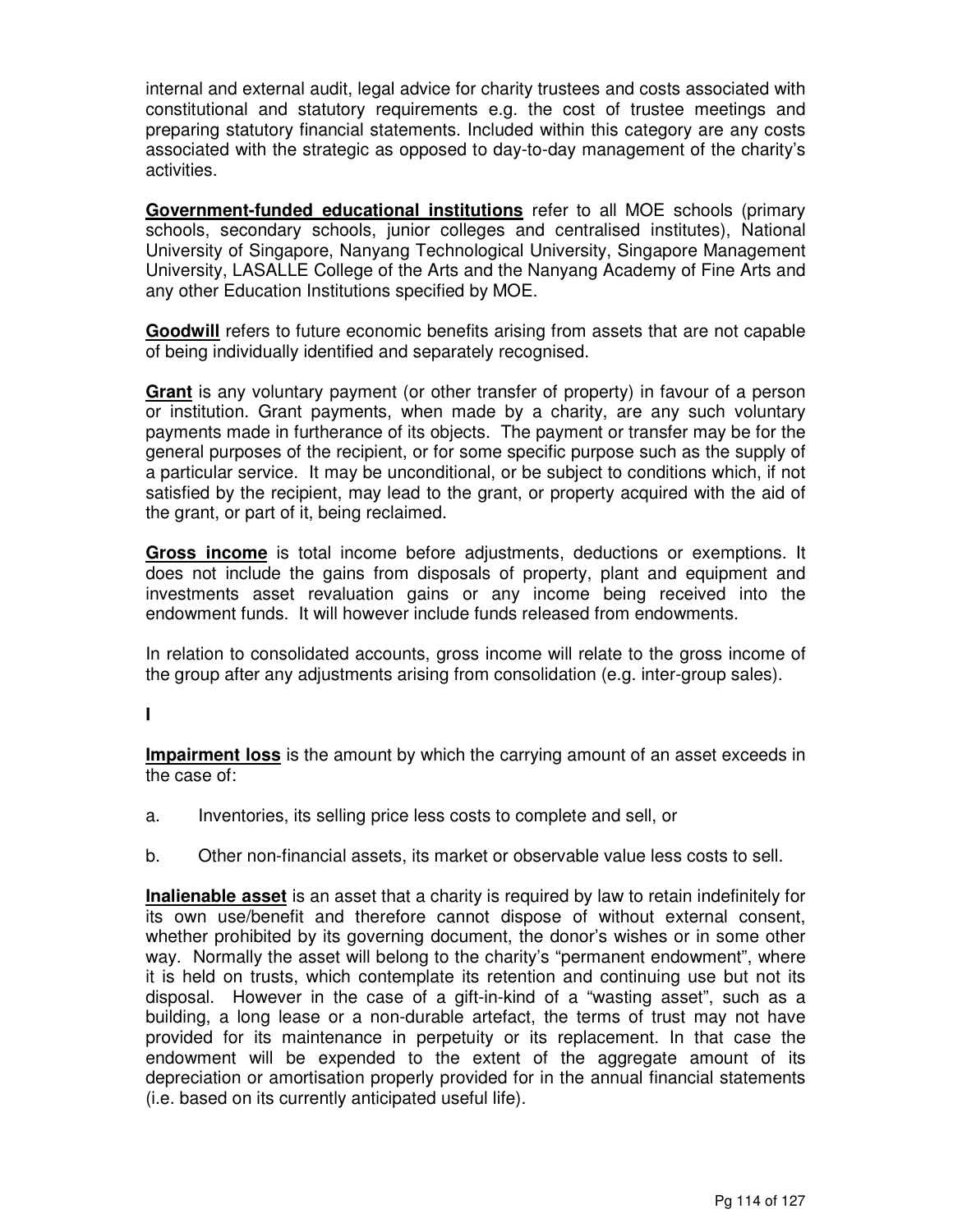**Inception of the lease** is the earlier of the date of the lease agreement and the date of commitment by the parties to the principal provisions of the lease. As at this date:

- a. A lease is classified as either an operating or a finance lease; and
- b. In the case of a finance lease, the amounts to be recognised at the commencement of the lease term are determined.

**Income** refers to gross inflow of economic benefits during the period arising in the course of the ordinary activities of a charity when those inflows result in increases in funds of charity, other than increases relating to contributions from funds participants. Generally, all income that becomes available to a charity including contributions to endowment (capital) funds but excluding gains and losses on investment assets. Gross income includes all trading and investment income, legacies, donations, grants and gains from disposals of property, plant and equipment for use by the charity. Income shall be recognised in the Statement of Financial Activities when the effect of a transaction or other event results in an increase in the charity's assets.

This term is to be distinguished from the term gross income that is used for threshold purposes.

### **Institution of a Public Character ("IPC")** refers to Charities Act.

**Intangible asset** is an identifiable non-monetary asset of (i) the market value of the leased asset and (ii) any initial direct costs of the lessor.

**Interest rate implicit in the lease** is the discount rate that, at the inception of the lease, causes the aggregate present value of (a) the minimum lease payments and (b) the unguaranteed residual value to be equal to the sum of (i) the market value of the leased asset and (ii) any initial direct costs of the lessor.

### **Inventories** are assets that are:

- a. Held for sale in the ordinary course of business;
- b. In the process of production for such sale; or
- c. In the form of materials or supplies to be consumed in the production process or in the rendering of services.

### **Investment management costs** include the costs of:

- a. Portfolio management;
- b. Obtaining investment advice;
- c. Administration of the investments;
- d. Rent collection, property repairs and maintenance charges.

Valuation fees incurred for accounting purposes would normally be charged to the governance cost category of the relevant funds that hold the properties being valued.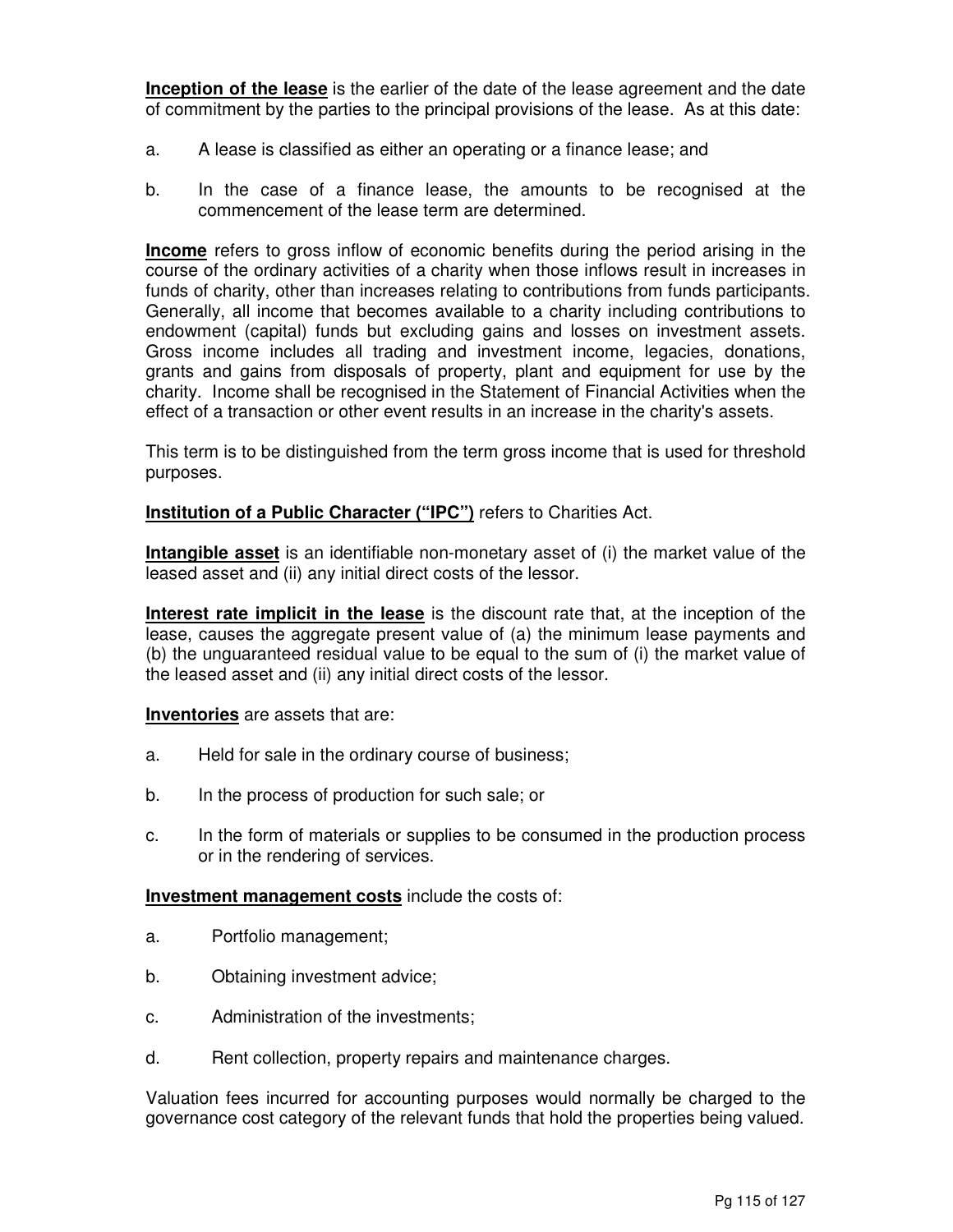Costs associated with acquiring and disposing of investments would normally form part of the acquisition cost of the investment or reduce the return on disposals. These costs are therefore not part of investment management costs.

**Investment property** is an interest in property (land or building – or part of a building  $\sim$  or both) held (by the owner or by the lessee under a finance lease) to earn rentals or for capital appreciation or both, rather than for:

- a. Use in the production, supply of goods or services or for administrative purposes; or
- b. Sale in the ordinary course of business.
- **J**

**Joint control** is a contractually agreed sharing of control over an economic activity. (Under Glossary – Joint Venture)

**Joint venture** is a contractual arrangement whereby two or more parties undertake an economic activity that is subject to joint control. Joint ventures can take the form of operations, assets, or entities that have **joint control**.

### **K**

**Key management personnel** are persons having authority and responsibility over planning, directing and controlling the activities, directly or indirectly, including any director (whether executive or otherwise) of that charity.

## **L**

**Lease** is an agreement whereby the lessor conveys to the lessee in return for a payment or series of payments the right to use an asset for an agreed period of time.

**Lease term** is the non-cancellable period for which the lessee has contracted to lease the asset together with any further terms for which the lessee has the option to continue to lease the asset, with or without further payment, when at the inception of the lease it is reasonably certain that the lessee will exercise the option.

**Legal entity** is an establishment that is recognised in the eyes of the law as an organisation with legal rights and duties. Examples of legal entities include companies and societies.

**Liability** is an obligation of a charity to transfer economic benefits which:

- a. Is expected to be settled by the charity parting with assets or in some way losing an economic benefit; and
- b. Results from past transactions or events;
- c. Embodies a present duty or responsibility to one or more other entities that entails settlement at a specified or determinable future date, on the occurrence of a specified event, or on demand; and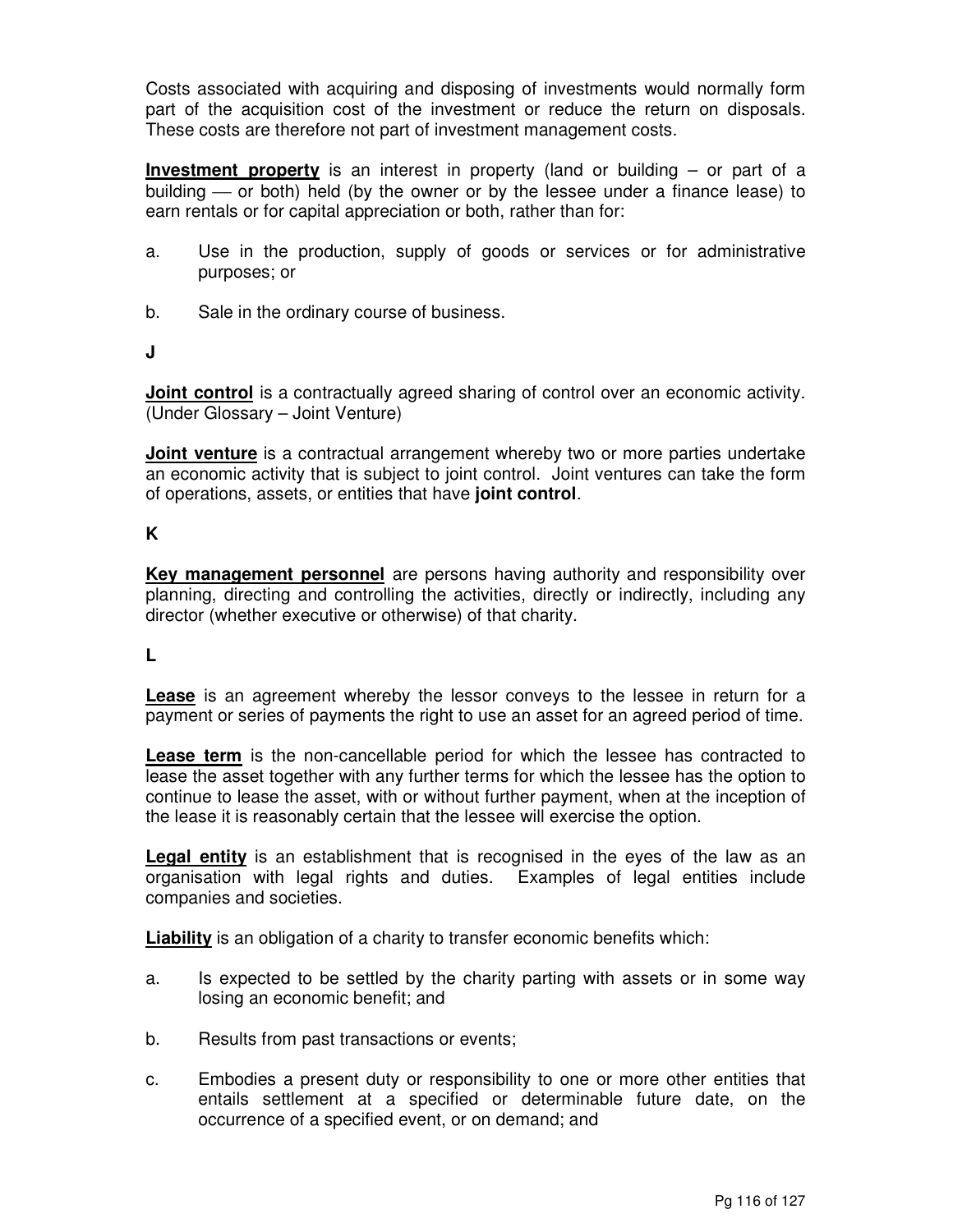d. Results from a duty or responsibility, which obligates the charity either legally, or practically (a constructive obligation), because it would be financially or otherwise operationally damaging to the charity not to discharge the duty or responsibility.

A moral obligation - such as results from the making of a non-contractual promise does not create a liability unless it meets the definition above.

**Liquidity** is the ability to convert an asset to cash quickly.

### **M**

**Materiality** is the final test of what information shall be given in a particular set of financial statements. An item of information is material to the financial statements if its misstatement or omission might reasonably be expected to influence the economic decisions of users of those financial statements, including their assessments of stewardship. Immaterial information will need to be excluded to avoid clutter, which impairs the understandability of other information provided.

Whether information is material will depend on the size and nature of the item in question judged in the particular circumstances of the case. Materiality is not capable of general mathematical definition as it has both qualitative and quantitative aspects. The principal factors to be taken into account are set out below. It will usually be a combination of these factors, rather than any one in particular, that will determine materiality.

- a. The item's size is judged in the context both of the financial statements as a whole and of the other information available to users that would affect their evaluation of the financial statements. This includes, for example, considering how the item affects the evaluation of trends and similar considerations.
- b. Consideration is given to the item's nature in relation to:
	- i. The transactions or other events giving rise to it;
	- ii. The legality, sensitivity, normality and potential consequences of the event or transaction;
	- iii. The identity of the parties involved; and
	- iv. The particular headings and disclosures that are affected.

If there are two or more similar items, the materiality of the items in aggregate as well as of the items individually needs to be considered.

Charity trustees are responsible for deciding whether an item is or is not material. In cases of doubt an item shall be treated as material.

This process may result in different materiality considerations being applied depending on the aspect of the financial statements being considered. For example, the expected degree of accuracy expected in the case of certain statutory disclosures e.g. charity trustees' remuneration, may make normal materiality considerations irrelevant.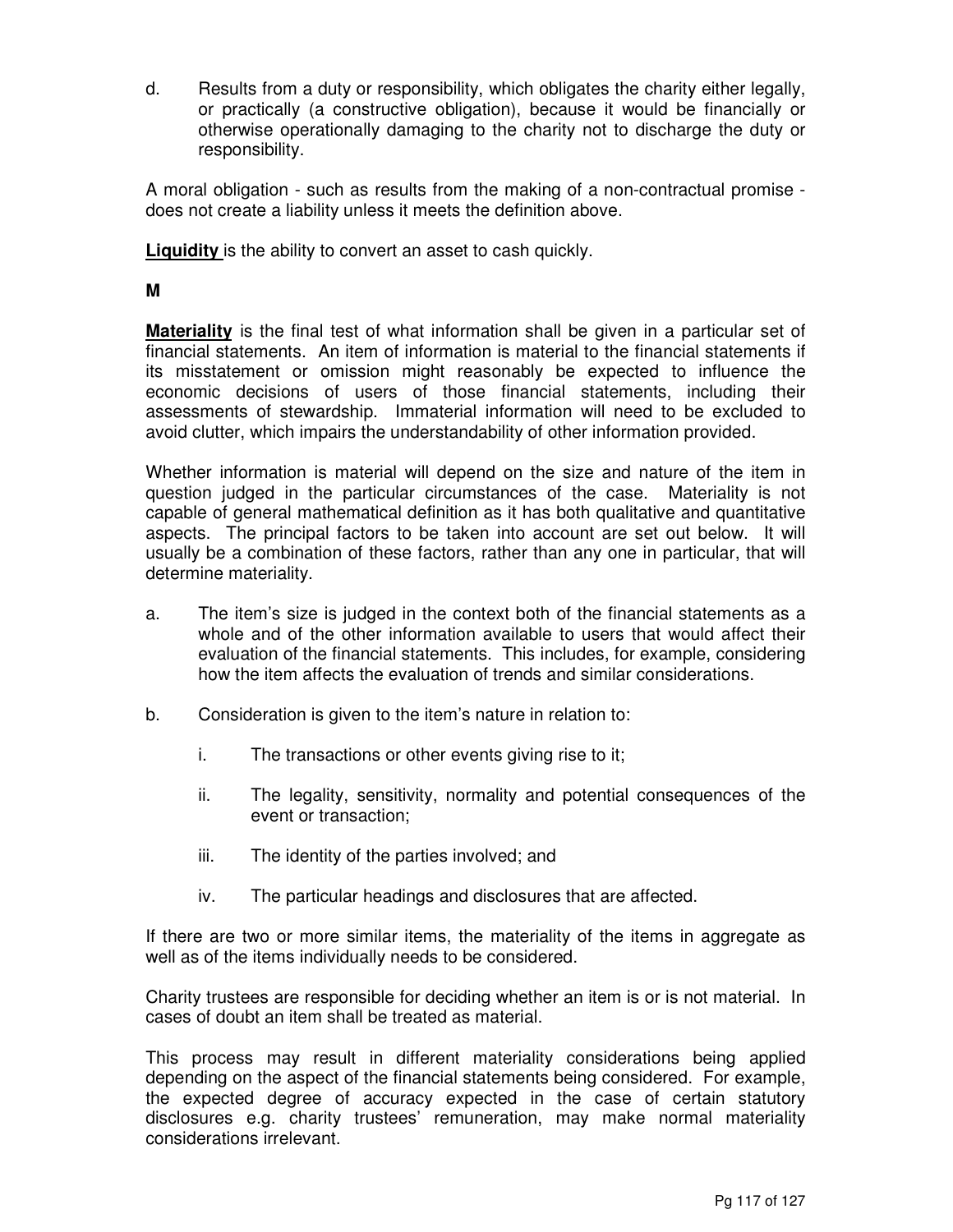**Minimum lease payments** are the payments over the lease term that the lessee is or can be required to make, excluding contingent rent, costs for services and taxes to be paid by and reimbursed to the lessor, together with:

- a. For a lessee, any amounts guaranteed by the lessee or by a party related to the lessee; or
- b. For a lessor, any residual value guaranteed to the lessor by:
	- i. The lessee;
	- ii. A party related to the lessee; or
	- iii. A third party unrelated to the lessor that is financially capable of discharging the obligations under the guarantee.

However if the lessee has an option to purchase the asset at a price that is expected to be sufficiently lower than market value at the date the option becomes exercisable for it to be reasonably certain, that the option will be exercised at the inception of the lease, the minimum lease payments comprise of the minimum payments payable over the lease term to the expected date of exercise of this purchase option and the payment required to exercise it.

**Minority interest** is that portion of the profit or loss and net assets of a subsidiary attributable to equity interests that are not owned directly or indirectly through subsidiaries, by the parent.

### **N**

**Net investment in the lease** is the gross investment in the lease discounted at the interest rate implicit in the lease.

**Net realisable value (of an asset)** is the amount at which the asset could be disposed of, less any direct selling costs.

**Non-adjusting events after the Balance Sheet date** are (favourable and/or unfavourable) events that occur between the balance sheet date and the date when the financial statements are authorised for issue, and are indicative of conditions that arose after the balance sheet date.

## **O**

**Obligation** is either a legal obligation or a constructive obligation, where the charity has indicated to other parties that it will accept certain responsibilities and has created valid expectations in those other parties that it will discharge those responsibilities.

**Operating activities** are the principal revenue-producing activities of the charity and other activities that are not investing or financing activities.

**Operating lease** is a lease that does not transfer substantially the entire risks and rewards incidental to ownership. A lease that is not an operating lease is a finance lease.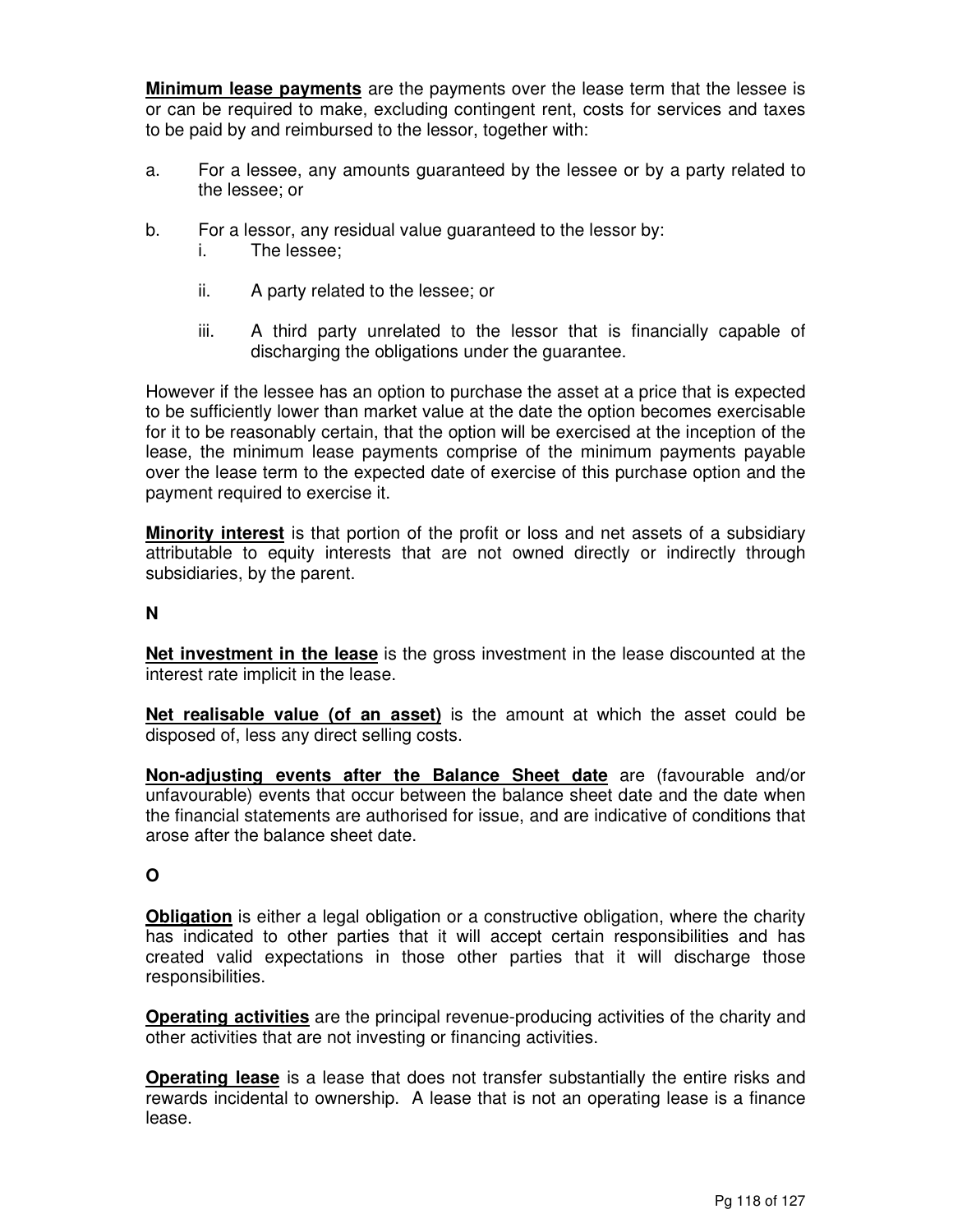**Parent** is a charity that has one or more subsidiaries

**Performance** is the fulfilment of the charity's contractual **obligations** to a client through the supply of goods and services.

**Performance-related grant** is a grant that has the characteristics of a contract in that:

- a. The terms of the grant require the performance of a specified service that furthers the objectives of the grant maker and
- b. Where payment of the grant receivable is conditional on a specified output being provided by the grant recipient.

**Permanent endowment fund** is an endowment fund where the charity has no power to convert the capital into income, which must generally be held indefinitely.

**Post-employment benefits** are employee benefits (other than termination benefits) that are payable after the completion of employment.

**Post-employment benefit plans** are formal or informal arrangements under which a charity provides post-employment benefits for one or more employees.

**Present value** is a current estimate of the present discounted value of the future net cash flows in the normal course of business.

**"Preservation of Monuments" assets** refer to "monuments" as defined in the Preservation of Monuments Act and are assets of historical, artistic or scientific importance that are held to advance preservation, conservation and educational objectives of charities and through public access contribute to the nation's culture and education. Such assets are central to the achievement of the purposes of such charities and include the land, buildings, structures, collections, exhibits or artefacts that are preserved or conserved and are central to the educational objectives of such charities. Examples of these assets are:

- a. Charities with preservation objectives may hold specified or historic buildings or a complex of historic or architectural importance or a site where a building has been or where its remains can be seen.
- b. Conservation charities may hold land relating to the habitat needs of species, or the environment generally, including areas of natural beauty or scientific interest.
- c. Museums and art galleries hold collections and artefacts to educate the public and to promote the arts and sciences.

**Prior period adjustments** are material adjustments applicable to prior periods arising from changes in accounting policies or from the correction of fundamental errors. They do not include normal recurring adjustments or corrections of accounting estimates made in prior periods.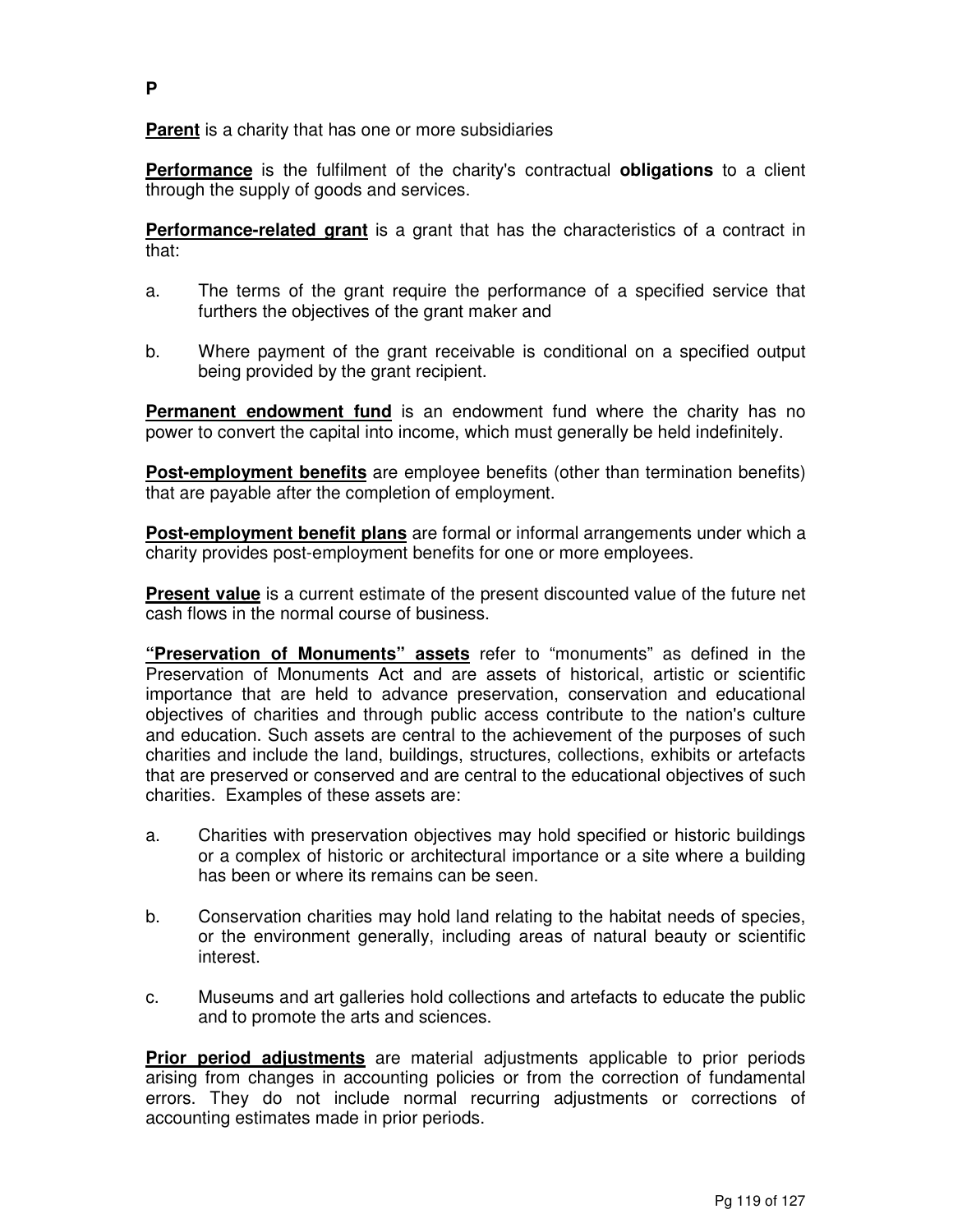### **Property, plant and equipment** are assets that:

- a. Are tangible in nature and held for use in the production or supply of goods or services, for rental to others, for investment, or for administrative purposes, and
- b. Are expected to be used during more than one period.

**Provision** is a liability of uncertain timing or amount. It is recognised when a charity has a present obligation (a legal or constructive obligation exists at the Balance Sheet date) as a result of a past event, it is probable that a transfer of economic benefits will be required to settle the obligation and the amount can be reliably estimated.

**Public accountability** is the accountability to those present and potential resource providers and others external to the charity who make economic decisions but who are not in a position to demand reports tailored to meet their particular information needs.

**Purchased goodwill** is goodwill that is established as a result of the purchase of a business accounted for as an acquisition. It represents the difference between the cost of the acquired business and the aggregate of the values recorded for the identifiable assets and liabilities acquired. Positive goodwill arises when the acquisition cost exceeds the aggregate fair values of the identifiable assets and liabilities. Negative goodwill arises when the aggregate values of the identifiable assets and liabilities of the entity exceed the acquisition cost. (Para 45)

**Pure research** is the experimental or theoretical work undertaken primarily to acquire new scientific or technological knowledge for its own sake rather than directed towards any specific aim or application. (Para 208)

### **Q**

**Qualifying undertaking** is a qualifying legal entity, of which members are legal entities. This includes any comparable legal entity incorporated in or formed under the law of any country or territory outside Singapore.

### **R**

**Related party transaction** is a transfer of income, services or obligations between related parties, regardless of whether a price is charged.

**Reporting period** is the period covered by financial statements or by an interim financial report.

**Research** is the original and planned investigation undertaken with the prospect of gaining new scientific or technical knowledge and understanding.

**Reserves** refer to the freely available income funds of a charity. This definition of reserves therefore normally excludes:

- a. Permanent endowment funds;
- b. Expendable endowment funds;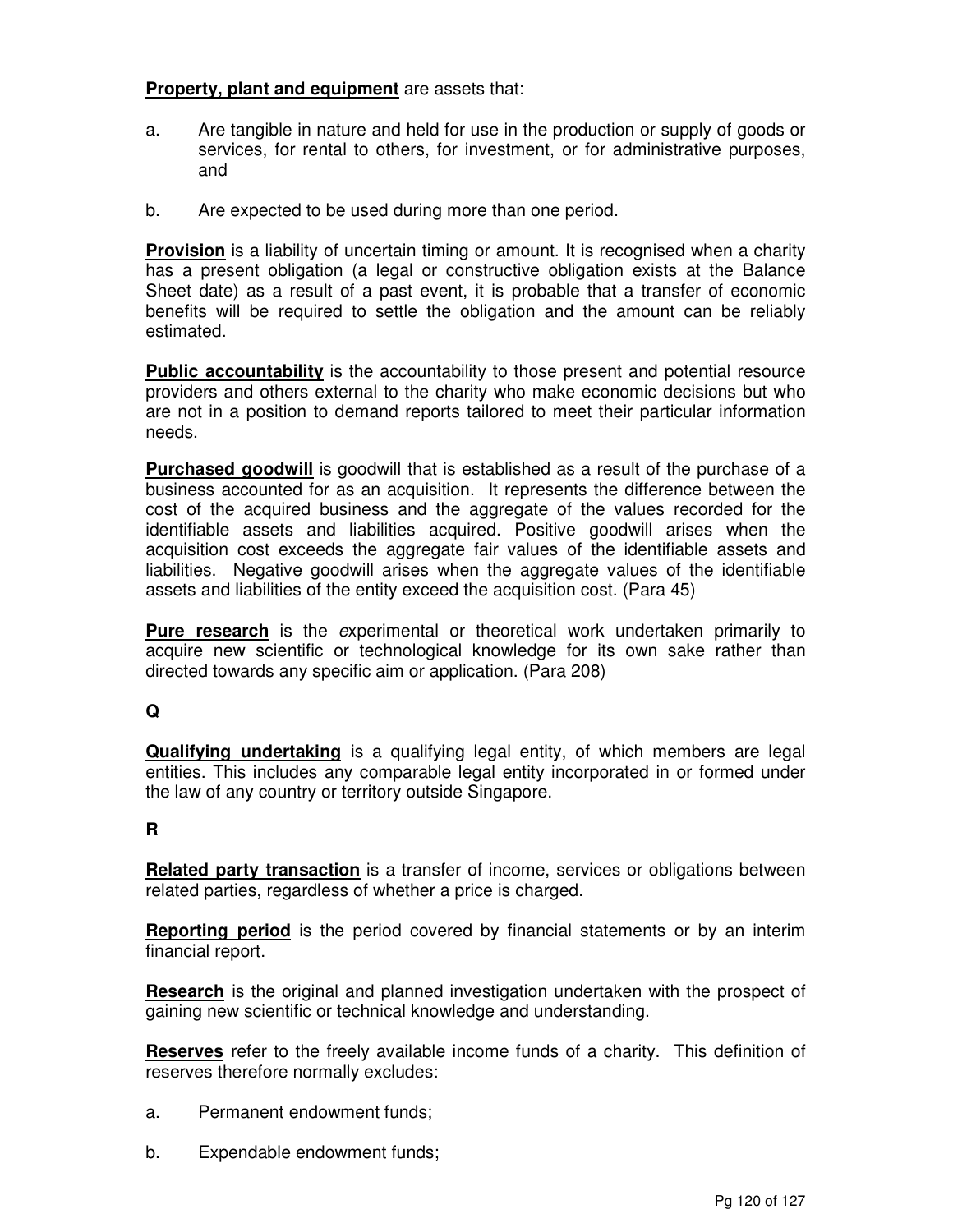- c. Restricted funds;
- d. And any part of unrestricted funds not readily available for spending, specifically; and
- e. Income funds, which could only be realised by disposing of property, plant and equipment, held for charity use and performance related investments.

Individual charities may have more or less reserves available to them than this simple calculation suggests for example:

- a. Expendable endowments may be readily available for spending or
- b. Unrestricted funds may be earmarked or designated for essential future spending and reduce the amount readily available.

**Residual value (of an asset)** is the estimated amount that a charity would currently obtain from disposal of an asset, after deducting the estimated costs of disposal, if the asset were already of the age and in the condition expected at the end of its useful life.

**Restricted funds** are funds that are subjected to specific trusts, which may be declared by the donor(s) or with their authority (e.g. in a public appeal) or created through legal process, but still within the wider objects of the charity. Restricted funds comprise of:

- a. Restricted income funds; and
- b. Endowment funds.

**Restricted income funds** are funds that are expendable at the discretion of the charity trustees in furtherance of some particular aspect(s) of the objects of the charity.

### **S**

**Short-term employee benefits** are employee benefits (other than termination benefits) that fall due wholly within twelve months after the end of the period in which the employees render the related service.

**Significant influence** is the power to participate in the financial and operating policy of a charity, which has no control over these policies. Significant influence could be evidenced in one or more ways like:

- (a) Representation on the board of directors or equivalent governing body of the investee;
- (b) Participation in policy-making processes, including participation in decisions about dividends or other distributions;
- (c) Material transactions between the investor and the investee;
- (d) Interchange of managerial personnel; or
- (e) Provision of essential technical information.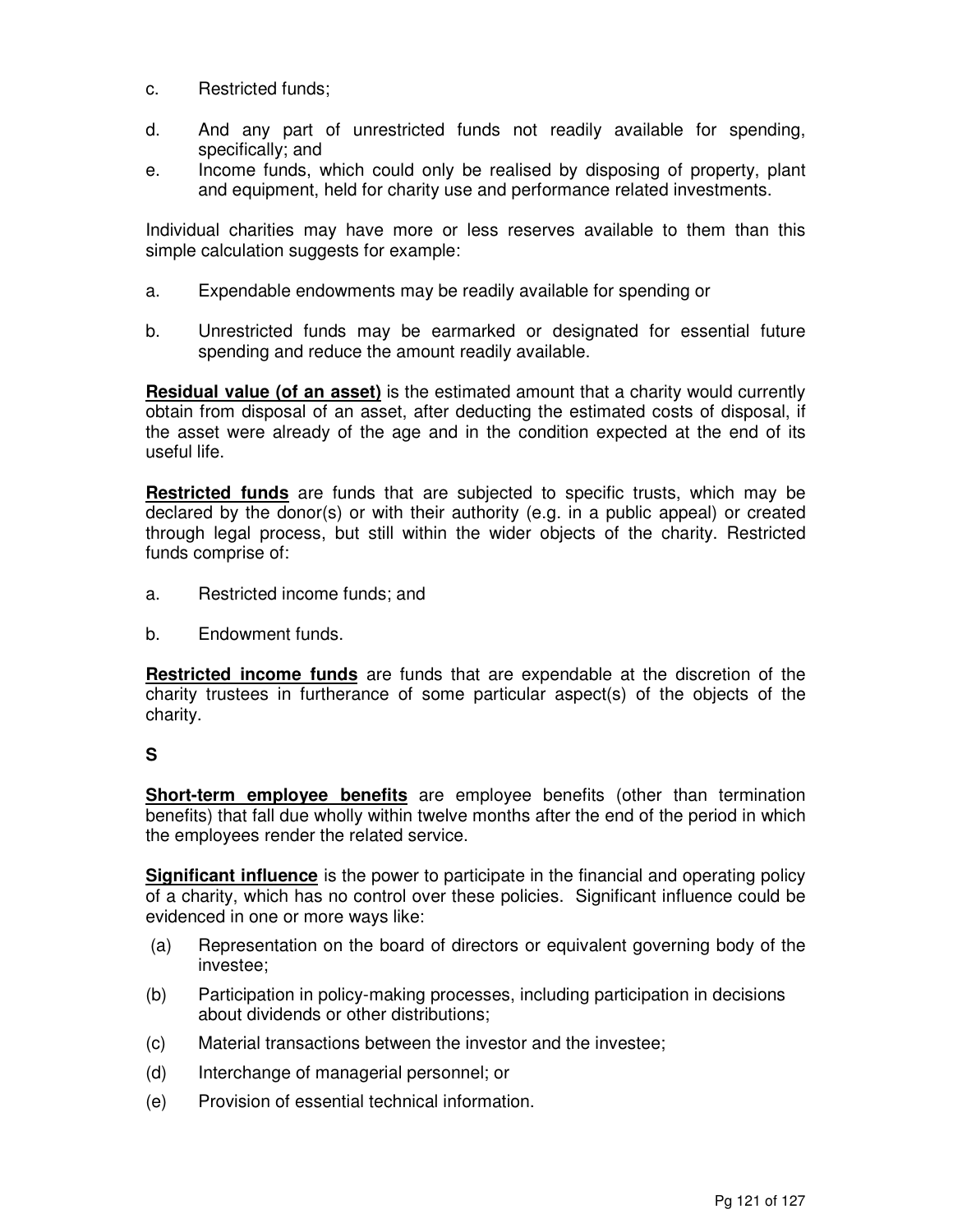**Social investments** (also known as programme related investments) are made directly in pursuit of the organisation's charitable purposes. Although they can generate some financial return, the primary motivation for making them is not financial. Such investments could include loans to individual beneficiaries (e.g. for initial set-ups) or to other charities (for example, in relation to regeneration projects).

**Statement of Cash Flows** is a financial statement that provides information about the changes in cash and cash equivalents of a charity for a period, showing separately changes during the period from operating, investing and financing activities.

**Statement of Financial Activities** is a financial statement that presents the net income or expenditure, and reconciliation of all movements in the charity's funds for a period.

**Subsidiary** is a charity, including an unincorporated charity such as a partnership that is controlled by another charity (known as the parent).

**Support costs** are costs that are necessary to deliver an activity, but do not produce or constitute the output of the charitable activity. Similarly, costs will be incurred in supporting income generation activities such as fundraising, and in supporting the governance of the charity. Support costs include the central or regional office functions such as general management, payroll administration, budgeting and accounting, information technology, human resources, and financing.

### **T**

**Taxable profit (tax loss)** is the profit (loss) for a period, determined in accordance with the rules established by the taxation authorities, upon which income taxes are payable (recoverable).

**Taxable temporary differences** are temporary differences that will result in taxable amounts in determining taxable profit (tax loss) of future periods when the carrying amount of the asset or liability is recovered or settled.

**Temporary differences** are differences between the tax basis of an asset or liability and its carrying amount in the financial statements that will result in a taxable or deductible amount when the carrying amount of the asset or liability is recovered or settled. Temporary differences may be either taxable or deductible.

**Termination benefits** are employee benefits payable as a result of either:

- a. An charity's decision to terminate an employee's employment before the normal retirement date; or
- b. An employee's decision to accept voluntary redundancy in exchange for those benefits.

**Third parties** are persons other than:

a. The charity trustee himself or a person connected with him or organisations controlled by him; and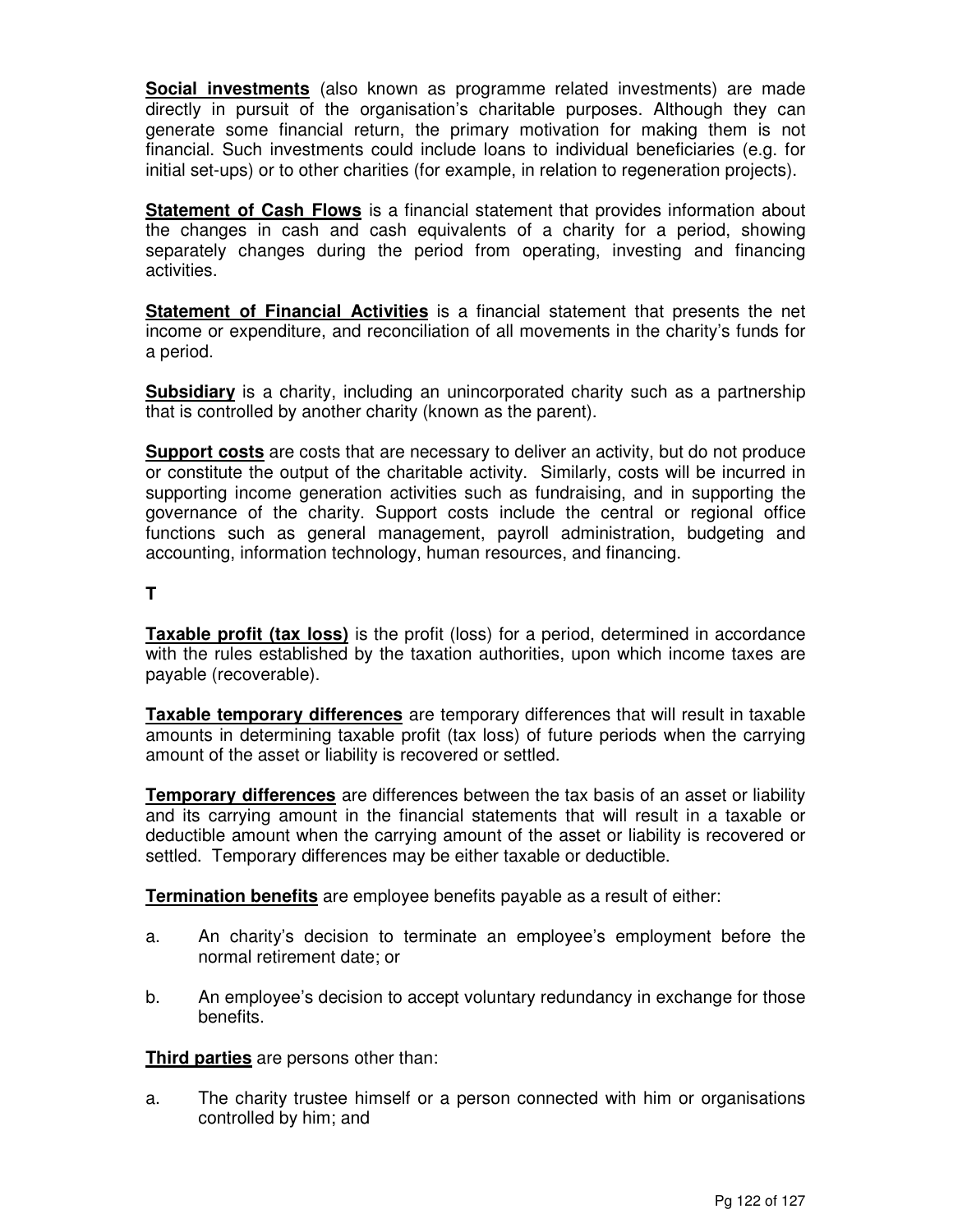b. The charity or any of its subsidiaries.

**Total expenditure** is a term used within the Charities Act to determine the thresholds that govern the requirements for financial statements scrutiny, submission of reports, financial statements and an annual return to the Commissioner of Charities. Total Expenditure includes gross expenses from all sources such as operating expenditure, capital expenditure, and capital losses from sale of investments but excludes unrealised losses and any amounts paid out of endowment funds.

**Trading** refers to trading activities are those carried out under contract, whether at the point of sale or otherwise, where goods and services are provided in return for consideration for those goods or services. Normally, trading activities are carried out on a regular basis with a view to making profits, though it is possible that some oneoff activities could be regarded as trading.

However in an economic sense, trading can be regarded as the provision of goods and services in return for a payment whether or not this payment is in fact under contract. Therefore certain incoming grants which are in legal sense donations, but which have specific terms attached to them such that a charity becomes entitled to the payment on the provision of specified goods or services are in the context of this CAS recognised on the same basis as trading income. This is because the charity has an obligation to provide the specific services or goods in the same way that it would have to provide them under contract. If it fails to provide the goods or services then, if the funds are by way of grant, this will be a breach of trust, but if they are by way of contract, this will be by way of breach of contract. The legal remedies of the funding body are different depending upon the circumstances.

Similarly, the sale of donated goods is in a legal sense regarded as the realisation of a donation. However in the context of this CAS it is regarded as trading, and recognised as an activity for generating funds, because it is so similar to the sale of bought in goods as to be indistinguishable in the actual processes involved except for the legal distinction.

For income and goods and services tax purposes trading must be interpreted within the meaning of the legislation governing those taxes.

### **U**

**Unapplied total return fund** is the accumulated total return on investment for permanent endowment fund, less any part of the return, which the charity trustees have previously applied for the purposes of the charity or have previously allocated to income funds.

**Unrestricted funds** are expendable at the discretion of the charity trustees in furtherance of the charity's objects. Unrestricted funds comprise of:

- a. Unrestricted income funds
- b. Designated funds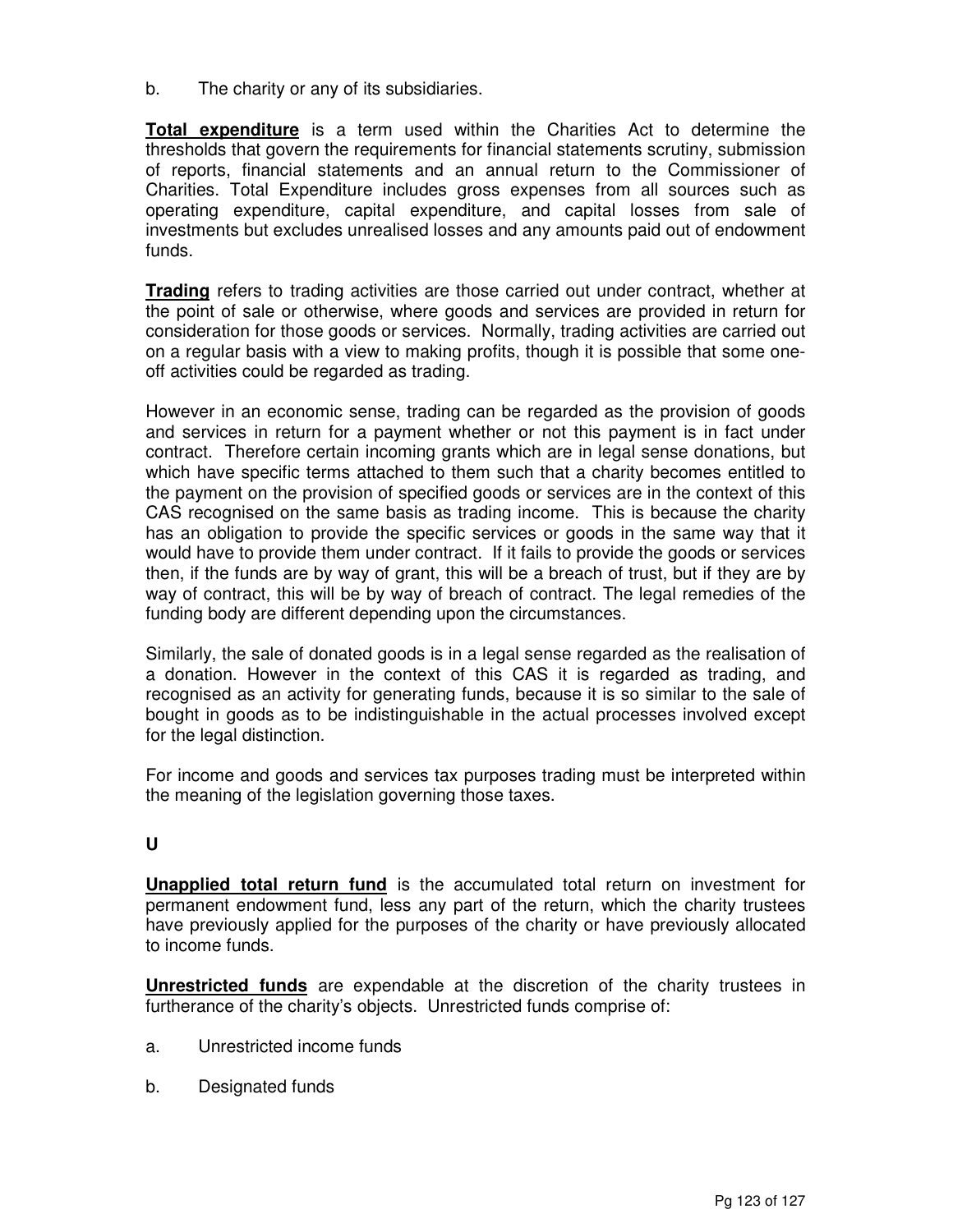**Useful life** is the period over which an asset is expected to be available for use by a charity or the number of production or similar units expected to be obtained from the asset by a charity.

#### **V**

**Voluntary income** comprise of gifts that will not normally provide any return to the donor other than the knowledge that someone will benefit from the donation. These exclude any gifts that are quasi-contractual (in that a certain service to a certain level must be provided), but include gifts that must be spent on some particular area of work (i.e. restricted funds).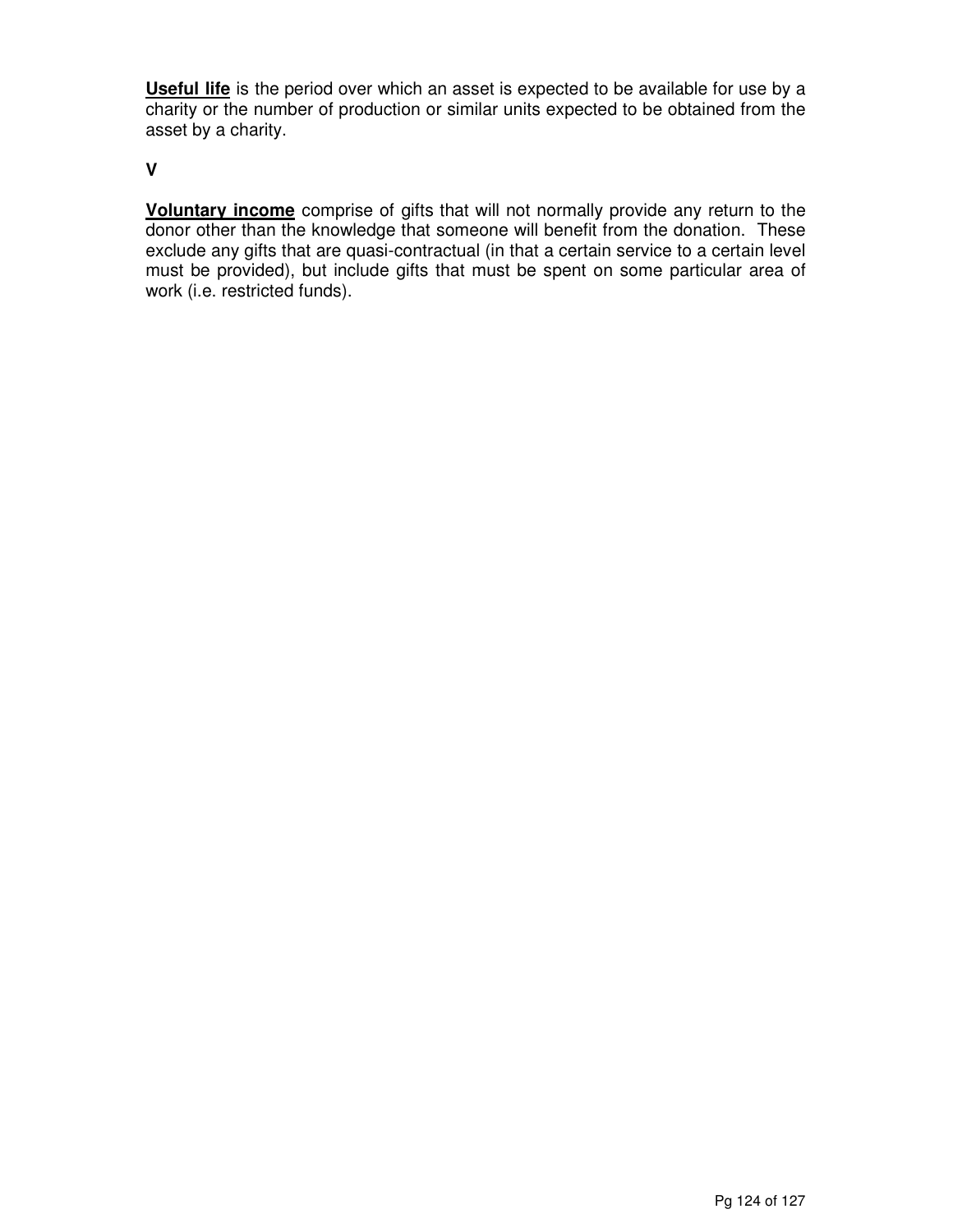### **APPENDIX 2 – LIST OF FINANCIAL REPORTING STANDARDS EXCLUDED FROM CHARITIES ACCOUNTING STANDARD**

The following is a list of the Financial Reporting Standards extant at the date of issue of CAS, which are not applicable to charities applying CAS. The standards and relevant interpretations issued by the ASC should only be applied in so far as they are relevant to activities being carried out by an individual charity.

| S/N | No.            | <b>Titles</b>                                              |
|-----|----------------|------------------------------------------------------------|
| 1.  | <b>FRS 29</b>  | <b>Financial Reporting in Hyperinflationary Economies</b>  |
| 2.  | <b>FRS 33</b>  | Earnings Per Share                                         |
| 3.  | <b>FRS 34</b>  | Interim Reporting                                          |
| 4.  | <b>FRS 41</b>  | Agriculture                                                |
| 5.  | <b>FRS 102</b> | <b>Share-based Payment</b>                                 |
| 6.  | <b>FRS 104</b> | <b>Insurance Contracts</b>                                 |
| 7.  | <b>FRS 107</b> | Financial Instruments Disclosures                          |
| 8.  | <b>FRS 106</b> | <b>Exploration for and Evaluation of Mineral Resources</b> |
| 9.  | <b>FRS 108</b> | <b>Operating Segments</b>                                  |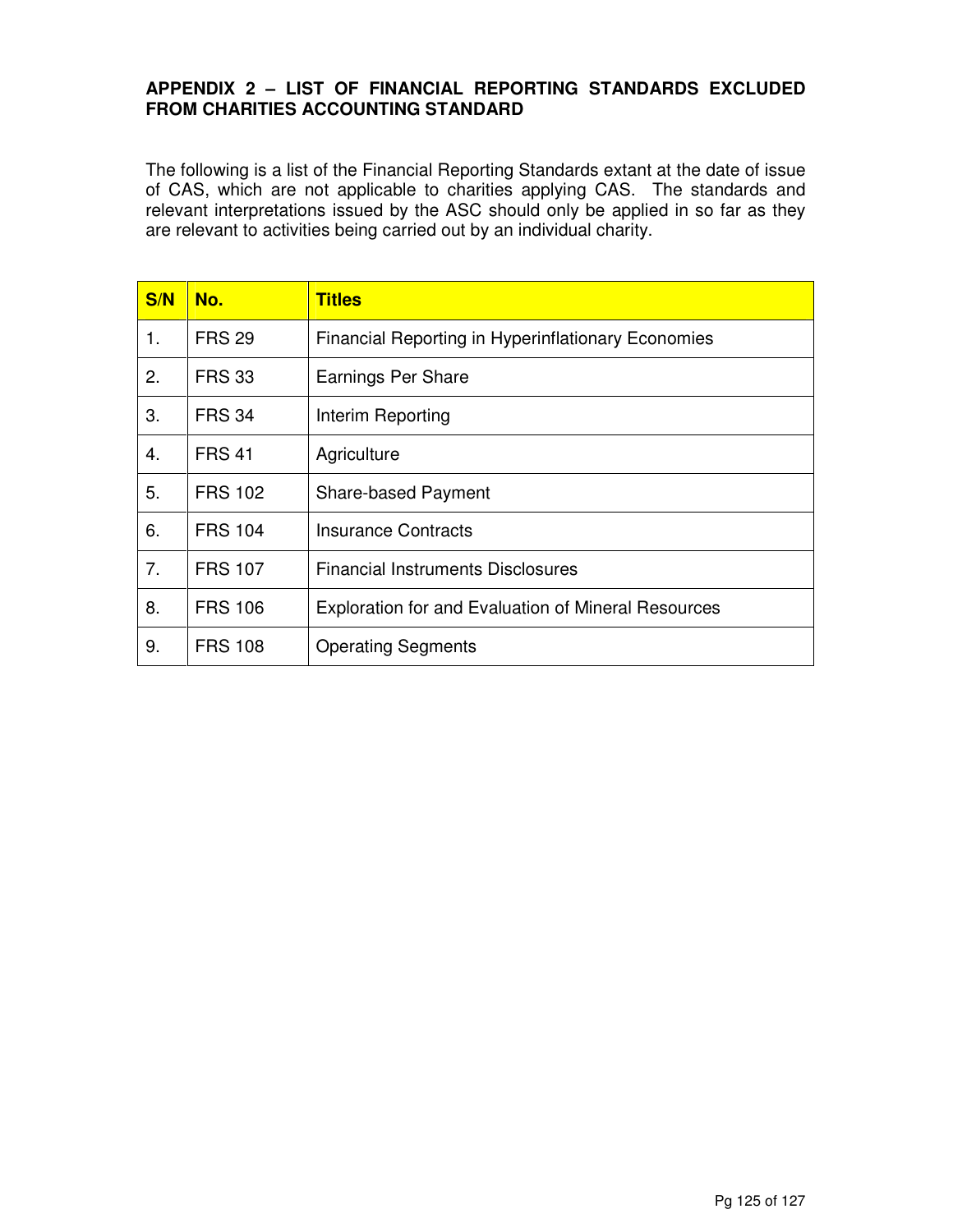## **APPENDIX 3 – LIST OF ADDITIONAL FINANCIAL REPORTING STANDARDS TO BE COMPLIED BY LARGE CHARITIES**

The following is a list of additional Financial Reporting Standards to be complied by large charities (as defined under the Charities Act).

| S/N | No.            | <b>Titles</b>                                      |
|-----|----------------|----------------------------------------------------|
| 1.  | <b>FRS 32</b>  | Financial Instruments: Disclosure and Presentation |
| 2.  | <b>FRS 36</b>  | Impairment of Assets                               |
| 3.  | <b>FRS 38</b>  | Intangible Assets                                  |
| 4.  | <b>FRS 39</b>  | Financial Instruments: Recognition and Measurement |
| 5.  | <b>FRS 40</b>  | <b>Investment Property</b>                         |
| 6.  | <b>FRS 107</b> | <b>Financial Instruments: Disclosures</b>          |